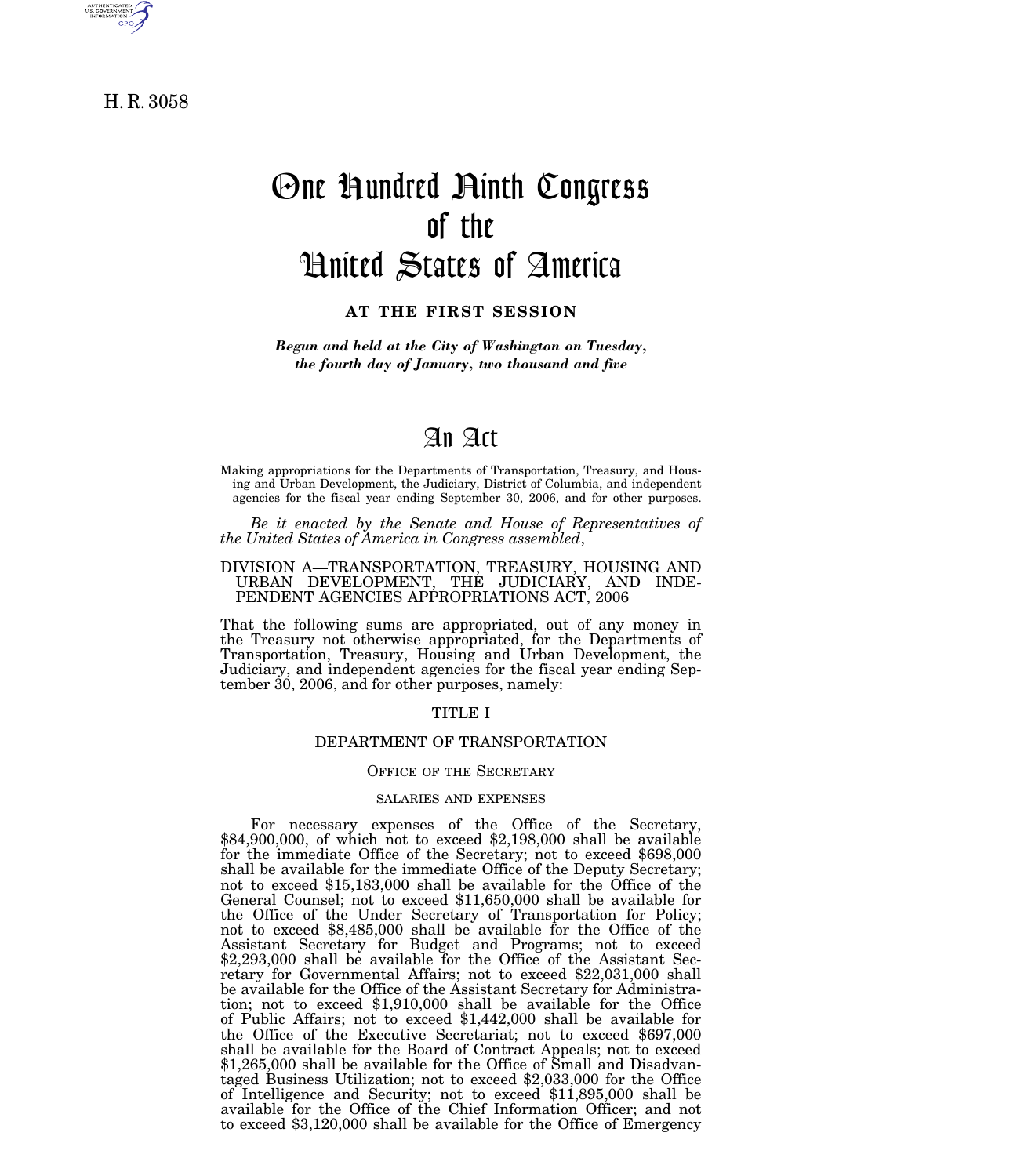Transportation: *Provided,* That the Secretary of Transportation is authorized to transfer funds appropriated for any office of the Office of the Secretary to any other office of the Office of the Secretary: *Provided further,* That no appropriation for any office shall be increased or decreased by more than 5 percent by all such transfers: *Provided further,* That notice of any change in funding greater than 5 percent shall be submitted for approval to the House and Senate Committees on Appropriations: *Provided further,* That not to exceed \$60,000 shall be for allocation within the Department for official reception and representation expenses as the Secretary may determine: *Provided further,* That notwithstanding any other provision of law, excluding fees authorized in Public Law 107–71, there may be credited to this appropriation up to \$2,500,000 in funds received in user fees: *Provided further,* That none of the funds provided in this Act shall be available for the position of Assistant Secretary for Public Affairs.

# OFFICE OF CIVIL RIGHTS

# For necessary expenses of the Office of Civil Rights, \$8,550,000.

# TRANSPORTATION PLANNING, RESEARCH, AND DEVELOPMENT

For necessary expenses for conducting transportation planning, research, systems development, development activities, and making grants, to remain available until expended, \$15,000,000.

#### WORKING CAPITAL FUND

Necessary expenses for operating costs and capital outlays of the Working Capital Fund, not to exceed \$118,014,000, shall be paid from appropriations made available to the Department of Transportation: *Provided,* That such services shall be provided on a competitive basis to entities within the Department of Transportation: *Provided further,* That the above limitation on operating expenses shall not apply to non-DOT entities: *Provided further,* That no funds appropriated in this Act to an agency of the Department shall be transferred to the Working Capital Fund without the approval of the agency modal administrator: *Provided further,* That no assessments may be levied against any program, budget activity, subactivity or project funded by this Act unless notice of such assessments and the basis therefor are presented to the House and Senate Committees on Appropriations and are approved by such Committees.

# MINORITY BUSINESS RESOURCE CENTER PROGRAM

For the cost of guaranteed loans, \$500,000, as authorized by 49 U.S.C. 332: *Provided,* That such costs, including the cost of modifying such loans, shall be as defined in section 502 of the Congressional Budget Act of 1974: *Provided further,* That these funds are available to subsidize total loan principal, any part of which is to be guaranteed, not to exceed  $$18,367,000$ . In addition, for administrative expenses to carry out the guaranteed loan program, \$400,000.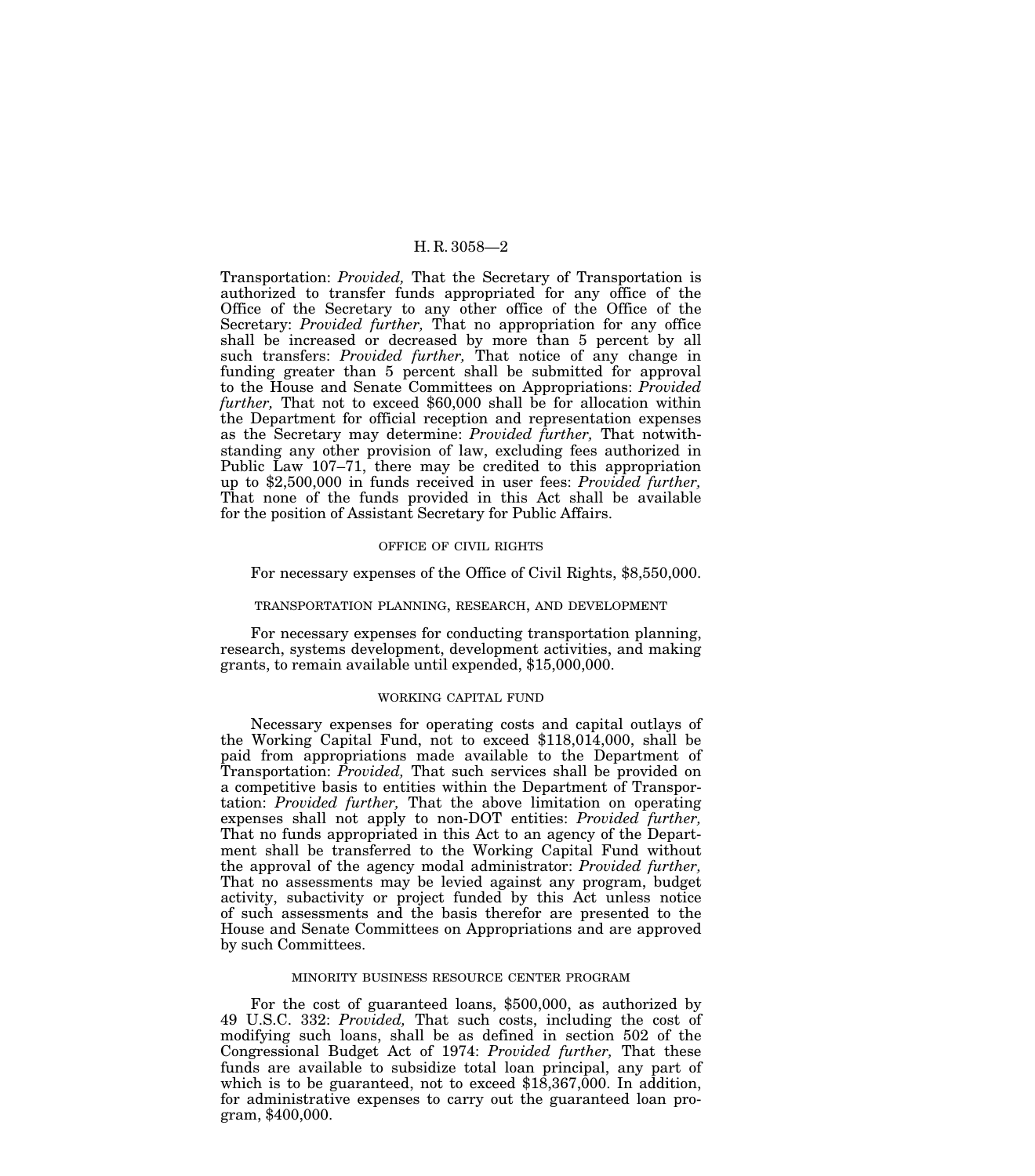### MINORITY BUSINESS OUTREACH

For necessary expenses of Minority Business Resource Center outreach activities, \$3,000,000, to remain available until September 30, 2007: *Provided,* That notwithstanding 49 U.S.C. 332, these funds may be used for business opportunities related to any mode of transportation.

#### PAYMENTS TO AIR CARRIERS

#### (AIRPORT AND AIRWAY TRUST FUND)

# (INCLUDING TRANSFER OF FUNDS)

In addition to funds made available from any other source to carry out the essential air service program under 49 U.S.C. 41731 through 41742, \$60,000,000, to be derived from the Airport and Airway Trust Fund, to remain available until expended: *Provided,* That, in determining between or among carriers competing to provide service to a community, the Secretary may consider the relative subsidy requirements of the carriers: *Provided further,* That, if the funds under this heading are insufficient to meet the costs of the essential air service program in the current fiscal year, the Secretary shall transfer such sums as may be necessary to carry out the essential air service program from any available amounts appropriated to or directly administered by the Office of the Secretary for such fiscal year.

#### NEW HEADQUARTERS BUILDING

For necessary expenses of the Department of Transportation's new headquarters building and related services, \$50,000,000, to remain available until expended.

# FEDERAL AVIATION ADMINISTRATION

# OPERATIONS

For necessary expenses of the Federal Aviation Administration, not otherwise provided for, including operations and research activities related to commercial space transportation, administrative expenses for research and development, establishment of air navigation facilities, the operation (including leasing) and maintenance of aircraft, subsidizing the cost of aeronautical charts and maps sold to the public, lease or purchase of passenger motor vehicles for replacement only, in addition to amounts made available by Public Law 108–176, \$8,036,000,000, of which \$5,541,000,000 shall be derived from the Airport and Airway Trust Fund, of which not to exceed \$6,629,000,000 shall be available for air traffic organization activities; not to exceed \$958,542,000 shall be available for aviation regulation and certification activities; not to exceed \$11,759,000 shall be available for commercial space transportation activities; not to exceed \$50,983,000 shall be available for financial services activities; not to exceed \$69,943,000 shall be available for human resources program activities; not to exceed \$150,744,000 shall be available for region and center operations and regional coordination activities; not to exceed  $$142,000,000$  shall be available for staff offices; and not to exceed \$36,112,000 shall be available for information services: *Provided,* That not to exceed 2 percent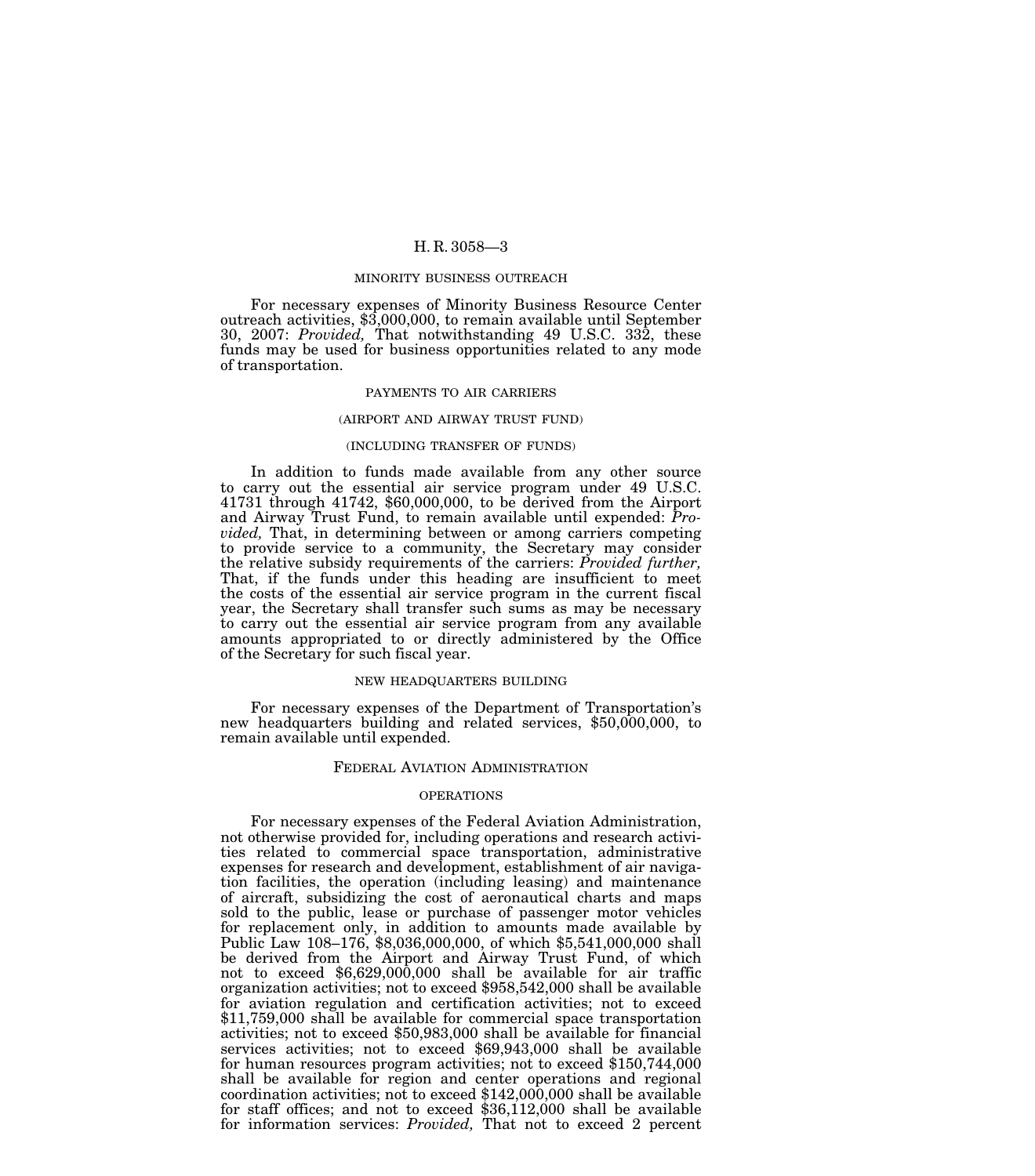of any budget activity, except for aviation regulation and certification budget activity, may be transferred to any budget activity under this heading: *Provided further,* That no transfer may increase or decrease any appropriation by more than 2 percent: *Provided further,* That any transfer in excess of 2 percent shall be treated as a reprogramming of funds under section 710 of this Act and shall not be available for obligation or expenditure except in compliance with the procedures set forth in that section: *Provided further*, That none of the funds in this Act shall be available for the Federal Aviation Administration to finalize or implement any regulation that would promulgate new aviation user fees not specifically authorized by law after the date of the enactment of this Act: *Provided further,* That there may be credited to this appropriation funds received from States, counties, municipalities, foreign authorities, other public authorities, and private sources, for expenses incurred in the provision of agency services, including receipts for the maintenance and operation of air navigation facilities, and for issuance, renewal or modification of certificates, including airman, aircraft, and repair station certificates, or for tests related thereto, or for processing major repair or alteration forms: *Provided*  less than \$7,500,000 shall be for the contract tower cost-sharing program: *Provided further,* That funds may be used to enter into a grant agreement with a nonprofit standard-setting organization to assist in the development of aviation safety standards: *Provided further,* That none of the funds in this Act shall be available for new applicants for the second career training program: *Provided further,* That none of the funds in this Act shall be available for paying premium pay under 5 U.S.C. 5546(a) to any Federal Aviation Administration employee unless such employee actually performed work during the time corresponding to such premium pay: *Provided further,* That none of the funds in this Act may be obligated or expended to operate a manned auxiliary flight service station in the contiguous United States: *Provided further,* That none of the funds in this Act for aeronautical charting and cartography are available for activities conducted by, or coordinated through, the Working Capital Fund: *Provided further,* That none of the funds in this Act may be obligated or expended for an employee of the Federal Aviation Administration to purchase a store gift card or gift certificate through use of a Governmentissued credit card. In addition, \$150,000,000 is for costs associated with the flight service station transition.

#### FACILITIES AND EQUIPMENT

# (AIRPORT AND AIRWAY TRUST FUND)

For necessary expenses, not otherwise provided for, for acquisition, establishment, technical support services, improvement by contract or purchase, and hire of air navigation and experimental facilities and equipment, as authorized under part A of subtitle VII of title 49, United States Code, including initial acquisition of necessary sites by lease or grant; engineering and service testing, including construction of test facilities and acquisition of necessary sites by lease or grant; construction and furnishing of quarters and related accommodations for officers and employees of the Federal Aviation Administration stationed at remote localities where such accommodations are not available; and the purchase, lease,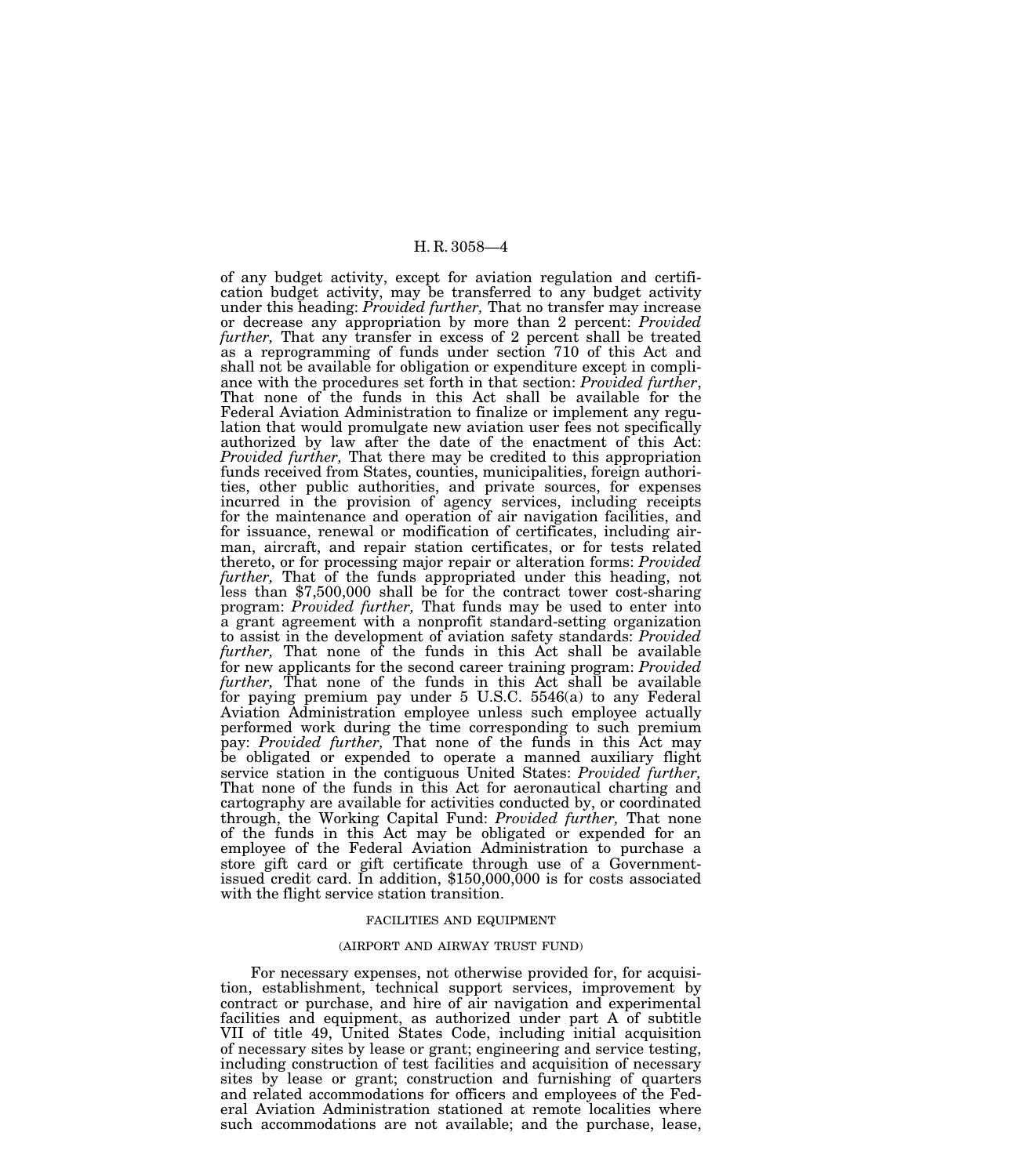or transfer of aircraft from funds available under this heading; to be derived from the Airport and Airway Trust Fund, \$2,540,000,000, of which \$2,110,789,500 shall remain available until September 30, 2008, and of which \$429,210,500 shall remain available until September 30, 2006: *Provided,* That there may be credited to this appropriation funds received from States, counties, municipalities, other public authorities, and private sources, for expenses incurred in the establishment and modernization of air navigation facilities: *Provided further,* That upon initial submission to the Congress of the fiscal year 2007 President's budget, the Secretary of Transportation shall transmit to the Congress a comprehensive capital investment plan for the Federal Aviation Administration which includes funding for each budget line item for fiscal years 2007 through 2011, with total funding for each year of the plan constrained to the funding targets for those years as estimated and approved by the Office of Management and Budget.

#### RESEARCH, ENGINEERING, AND DEVELOPMENT

# (AIRPORT AND AIRWAY TRUST FUND)

For necessary expenses, not otherwise provided for, for research, engineering, and development, as authorized under part A of subtitle VII of title 49, United States Code, including construction of experimental facilities and acquisition of necessary sites by lease or grant, \$138,000,000, to be derived from the Airport and Airway Trust Fund and to remain available until September 30, 2008: *Provided,* That there may be credited to this appropriation funds received from States, counties, municipalities, other public authorities, and private sources, for expenses incurred for research, engineering, and development.

## GRANTS-IN-AID FOR AIRPORTS

#### (LIQUIDATION OF CONTRACT AUTHORIZATION)

# (LIMITATION ON OBLIGATIONS)

#### (AIRPORT AND AIRWAY TRUST FUND)

For liquidation of obligations incurred for grants-in-aid for airport planning and development, and noise compatibility planning and programs as authorized under subchapter I of chapter 471 and subchapter I of chapter 475 of title 49, United States Code, and under other law authorizing such obligations; for procurement, installation, and commissioning of runway incursion prevention devices and systems at airports of such title; for grants authorized under section 41743 of title 49, United States Code; and for inspection activities and administration of airport safety programs, including those related to airport operating certificates under section 44706 of title 49, United States Code, \$3,399,000,000 to be derived from the Airport and Airway Trust Fund and to remain available until expended: *Provided,* That none of the funds under this heading shall be available for the planning or execution of programs the obligations for which are in excess of \$3,550,000,000 in fiscal year 2006, notwithstanding section 47117(g) of title 49, United States Code: *Provided further,* That none of the funds under this heading shall be available for the replacement of baggage conveyor systems, reconfiguration of terminal baggage areas, or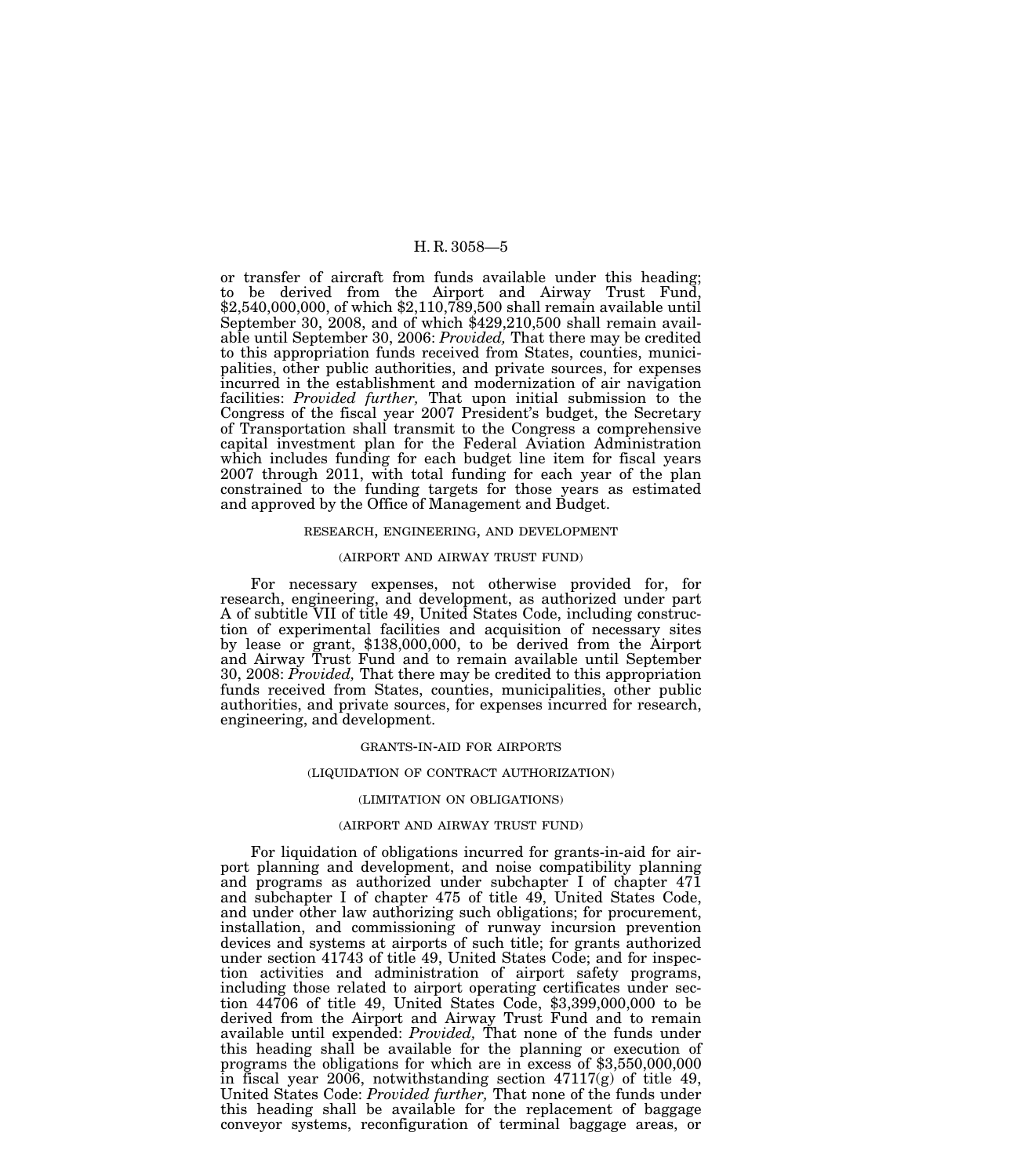other airport improvements that are necessary to install bulk explosive detection systems: *Provided further,* That notwithstanding any other provision of law, of funds limited under this heading, not more than \$71,096,000 shall be obligated for administration, not less than \$10,000,000 shall be available for the airport cooperative research program, and not less than \$10,000,000 shall be available to carry out the Small Community Air Service Development Program, to remain available until expended: *Provided further,* That not later than December 31, 2015, the owner or operator of an airport certificated under 49 U.S.C. 44706 shall improve the airport's runway safety areas to comply with the Federal Aviation Administration design standards required by 14 CFR part 139: *Provided further,* That the Federal Aviation Administration shall report annually to the Congress on the agency's progress toward improving the runway safety areas at 49 U.S.C. 44706 airports.

#### GRANTS-IN-AID FOR AIRPORTS

#### (AIRPORT AND AIRWAY TRUST FUND)

#### (RESCISSION OF CONTRACT AUTHORIZATION)

Of the amounts authorized for the fiscal year ending September 30, 2006 and prior years under sections 48103 and 48112 of title 49, United States Code, \$1,032,000,000 are rescinded.

# ADMINISTRATIVE PROVISIONS—FEDERAL AVIATION ADMINISTRATION

SEC. 101. Notwithstanding any other provision of law, airports may transfer without consideration to the Federal Aviation Administration (FAA) instrument landing systems (along with associated approach lighting equipment and runway visual range equipment) which conform to FAA design and performance specifications, the purchase of which was assisted by a Federal airport-aid program, airport development aid program or airport improvement program grant: *Provided,* That the Federal Aviation Administration shall accept such equipment, which shall thereafter be operated and maintained by FAA in accordance with agency criteria.

SEC. 102. None of the funds in this Act may be used to compensate in excess of 375 technical staff-years under the federally funded research and development center contract between the Federal Aviation Administration and the Center for Advanced Aviation Systems Development during fiscal year 2006.

SEC. 103. None of the funds in this Act shall be used to pursue or adopt guidelines or regulations requiring airport sponsors to provide to the Federal Aviation Administration without cost building construction, maintenance, utilities and expenses, or space in airport sponsor-owned buildings for services relating to air traffic control, air navigation, or weather reporting: *Provided,* That the prohibition of funds in this section does not apply to negotiations between the agency and airport sponsors to achieve agreement on ''below-market'' rates for these items or to grant assurances that require airport sponsors to provide land without cost to the FAA for air traffic control facilities.

SEC. 104. The Administrator of the Federal Aviation Administration may reimburse amounts made available to satisfy 49 U.S.C. 41742(a)(1) from fees credited under 49 U.S.C. 45303: *Provided,* That during fiscal year 2006, 49 U.S.C. 41742(b) shall not apply, and any amount remaining in such account at the close of that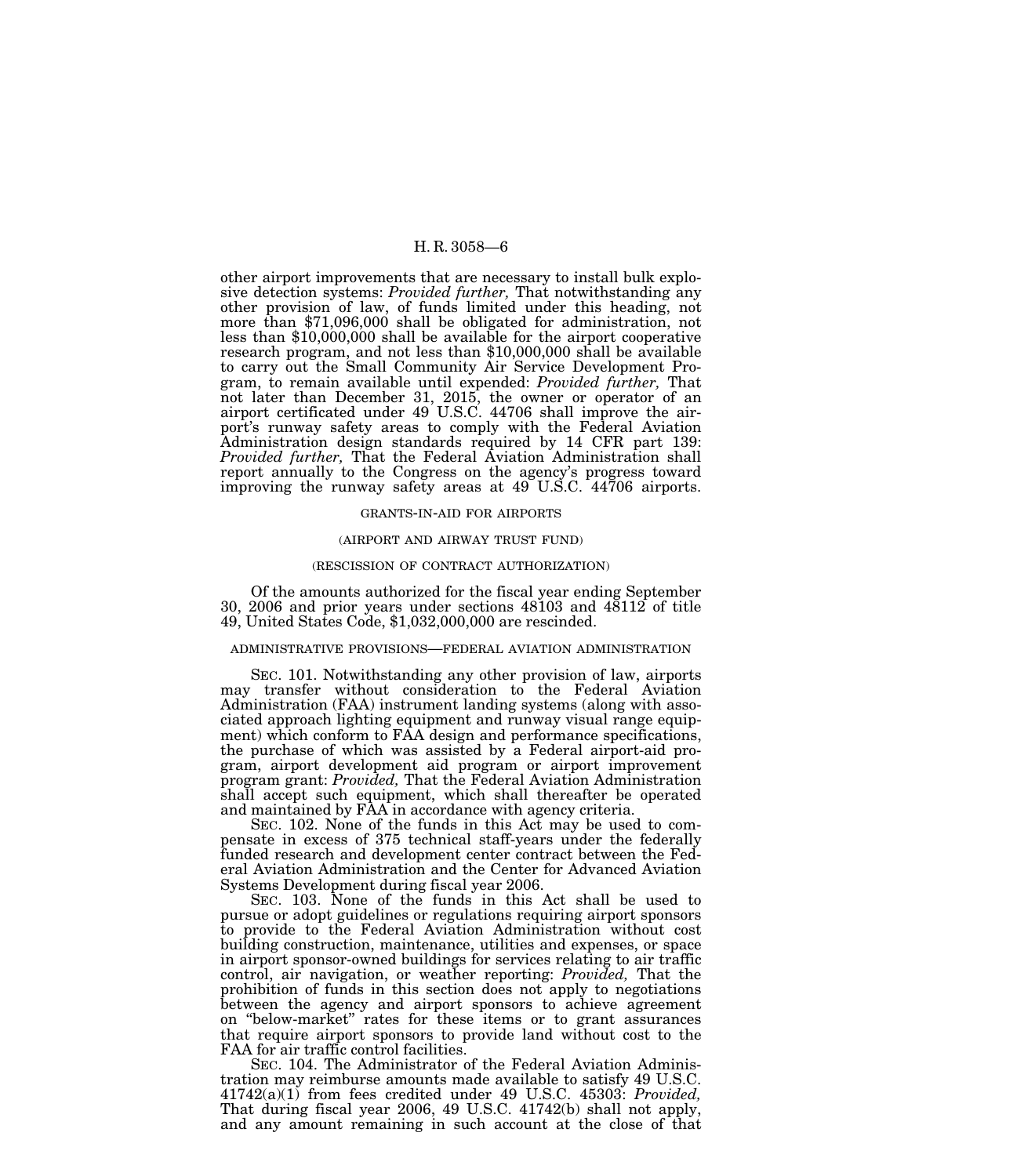fiscal year may be made available to satisfy section  $41742(a)(1)$ for the subsequent fiscal year.

SEC. 105. Amounts collected under section 40113(e) of title 49, United States Code, shall be credited to the appropriation current at the time of collection, to be merged with and available for the same purposes of such appropriation.

SEC. 106. None of the funds appropriated or limited by this Act may be used to change weight restrictions or prior permission rules at Teterboro Airport in Teterboro, New Jersey.

SEC. 107. None of the funds made available in this Act shall be used for engineering work related to an additional runway at Louis Armstrong New Orleans International Airport.

SEC. 108. (a) Section  $44302(f)(1)$  of title 49, United States Code, is amended by striking "2005," each place it appears and inserting "2006,".

(b) Section  $44303(b)$  of such title is amended by striking "2005," and inserting "2006,".

SEC. 109. Section 47114(c)(1) of title 49, United States Code, is amended by adding the following new paragraph at the end:

''(G) SPECIAL RULE FOR FISCAL YEAR 2006.—Notwithstanding subparagraph (A) and the absence of scheduled passenger aircraft service at an airport, the Secretary may apportion in fiscal year 2006 to the sponsor of the airport an amount equal to \$500,000, if the Secretary finds that—

''(i) the passenger boardings at the airport were below  $10,000$  in calendar year  $2004$ ;

''(ii) the airport had at least 10,000 passenger boardings and scheduled passenger aircraft service in either calendar year 2000 or 2001; and

''(iii) the reason that passenger boardings described in clause (i) were below 10,000 was the decrease in passengers following the terrorist attacks of September 11, 2001.''.

# FEDERAL HIGHWAY ADMINISTRATION

#### LIMITATION ON ADMINISTRATIVE EXPENSES

Necessary expenses for administration and operation of the Federal Highway Administration, not to exceed \$364,638,000, shall be paid in accordance with law from appropriations made available by this Act to the Federal Highway Administration together with advances and reimbursements received by the Federal Highway Administration.

#### FEDERAL-AID HIGHWAYS

# (LIMITATION ON OBLIGATIONS)

#### (HIGHWAY TRUST FUND)

None of the funds in this Act shall be available for the implementation or execution of programs, the obligations for which are in excess of \$36,032,343,903 for Federal-aid highways and highway safety construction programs for fiscal year 2006: *Provided,* That within the \$36,032,343,903 obligation limitation on Federalaid highways and highway safety construction programs, not more than \$429,800,000 shall be available for the implementation or execution of programs for transportation research (chapter 5 of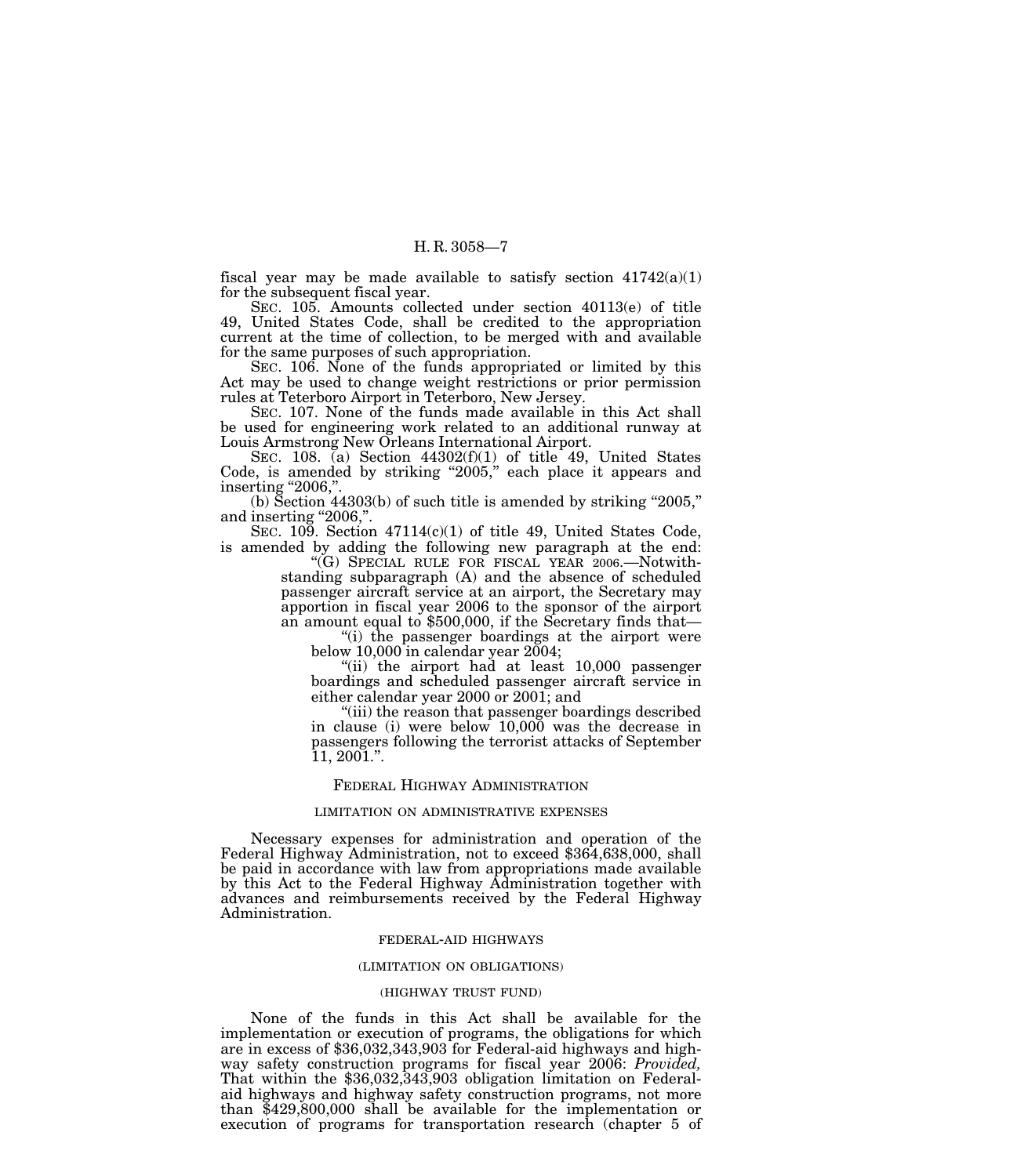title 23, United States Code; sections 111, 5505, and 5506 of title 49, United States Code; and title 5 of Public Law 109–59) for fiscal year 2006: *Provided further,* That this limitation on transportation research programs shall not apply to any authority previously made available for obligation: *Provided further,* That the Secretary may, as authorized by section 605(b) of title 23, United States Code, collect and spend fees to cover the costs of services of expert firms, including counsel, in the field of municipal and project finance to assist in the underwriting and servicing of Federal credit instruments and all or a portion of the costs to the Federal government of servicing such credit instruments: *Provided further,* That such fees are available until expended to pay for such costs: *Provided further,* That such amounts are in addition to administrative expenses that are also available for such purpose, and are not subject to any obligation limitation or the limitation on administrative expenses under section 608 of title 23, United States Code.

#### (LIQUIDATION OF CONTRACT AUTHORIZATION)

#### (HIGHWAY TRUST FUND)

Notwithstanding any other provision of law, for carrying out the provisions of title 23, United States Code, that are attributable to Federal-aid highways, not otherwise provided, including reimbursement for sums expended pursuant to the provisions of 23 U.S.C. 308, \$36,032,343,903 or so much thereof as may be available in and derived from the Highway Trust Fund (other than the Mass Transit Account), to remain available until expended.

#### (RESCISSION)

#### (HIGHWAY TRUST FUND)

Of the unobligated balances of funds apportioned to each State under chapter 1 of title 23, United States Code, \$1,999,999,000 are rescinded: *Provided,* That such rescission shall not apply to the funds distributed in accordance with 23 U.S.C. 130(f), 23 U.S.C.  $133(d)(1)$  as in effect prior to the date of enactment of Public Law 109–59, the first sentence of 23 U.S.C. 133(d)(3)(A), 23 U.S.C. 104(b)(5), or 23 U.S.C. 163 as in effect prior to the enactment of Public Law 109–59.

#### APPALACHIAN DEVELOPMENT HIGHWAY SYSTEM

For necessary expenses for the Appalachian Development Highway System as authorized under section 1069(y) of Public Law 102–240, as amended, \$20,000,000, to remain available until expended.

# ADMINISTRATIVE PROVISIONS—FEDERAL HIGHWAY ADMINISTRATION

SEC. 110. (a) For fiscal year 2006, the Secretary of Transportation shall—

(1) not distribute from the obligation limitation for Federalaid highways amounts authorized for administrative expenses and programs by section 104(a) of title 23, United States Code; programs funded from the administrative takedown authorized by section 104(a)(1) of title 23, United States Code (as in effect on the date before the date of enactment of the Safe,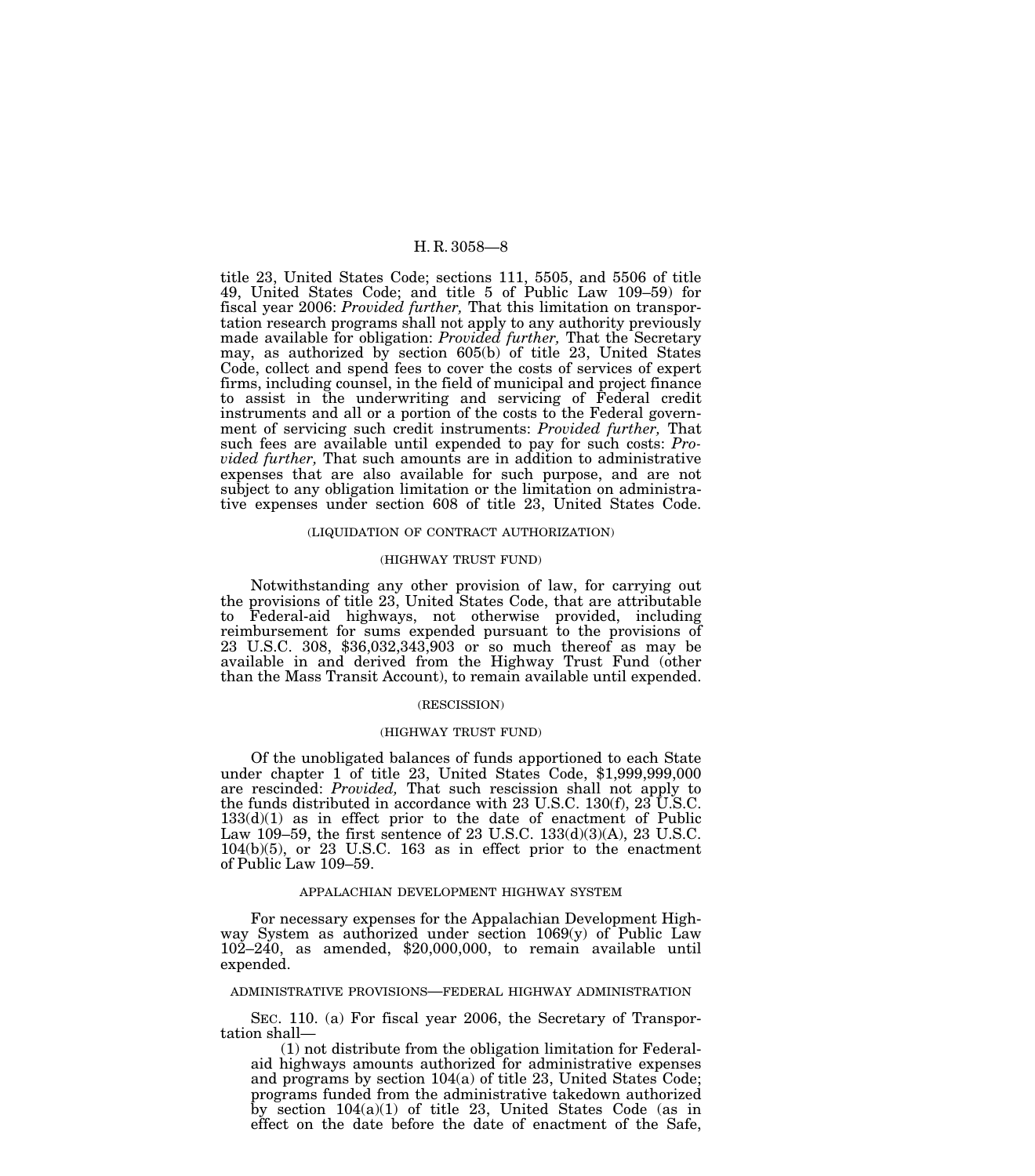Accountable, Flexible, Efficient Transportation Equity Act: A Legacy for Users); the highway use tax evasion program; the Bureau of Transportation Statistics; the programs, projects, and activities funded from the takedown authorized by section 112 of this Act; and the unobligated balances of funds made available for programs, projects, and activities funded from the takedown authorized by section 117 of title I of division H of the Consolidated Appropriations Act, 2005 (Public Law 108–447) for which no obligation limitation has previously been made available;

(2) not distribute an amount from the obligation limitation for Federal-aid highways that is equal to the unobligated balance of amounts made available from the Highway Trust Fund (other than the Mass Transit Account) for Federal-aid highways and highway safety programs for previous fiscal years the funds for which are allocated by the Secretary;

(3) determine the ratio that—

(A) the obligation limitation for Federal-aid highways, less the aggregate of amounts not distributed under paragraphs  $(1)$  and  $(2)$ , bears to

(B) the total of the sums authorized to be appropriated for Federal-aid highways and highway safety construction programs (other than sums authorized to be appropriated for provisions of law described in paragraphs  $(1)$  through (9) of subsection (b) and sums authorized to be appropriated for section 105 of title 23, United States Code, equal to the amount referred to in subsection  $(b)(10)$  for such fiscal year), less the aggregate of the amounts not distributed under paragraphs (1) and (2) of this subsection;

(4)(A) distribute the obligation limitation for Federal-aid highways, less the aggregate amounts not distributed under paragraphs  $(1)$  and  $(\overline{2})$ , for sections 1301, 1302, and 1934 of the Safe, Accountable, Flexible, Efficient Transportation Equity Act: A Legacy for Users; sections 117 (but individually for each project numbered 1 through 3676 listed in the table contained in section 1702 of the Safe, Accountable, Flexible, Efficient Transportation Equity Act: A Legacy for Users) and 144(g) of title 23, United States Code; and section 14501 of title 40, United States Code, so that the amount of obligation authority available for each of such sections is equal to the amount determined by multiplying the ratio determined under paragraph (3) by the sums authorized to be appropriated for that section for the fiscal year; and (B) distribute \$2,000,000,000 for section 105 of title 23,

United States Code;

(5) distribute the obligation limitation provided for Federalaid highways, less the aggregate amounts not distributed under paragraphs  $(1)$  and  $(2)$  and amounts distributed under paragraph (4), for each of the programs that are allocated by the Secretary under the Safe, Accountable, Flexible, Efficient Transportation Equity Act: A Legacy for Users and title 23, United States Code (other than to programs to which paragraphs (1) and (4) apply), by multiplying the ratio determined under paragraph  $(3)$  by the amounts authorized to be appropriated for each such program for such fiscal year; and

(6) distribute the obligation limitation provided for Federalaid highways, less the aggregate amounts not distributed under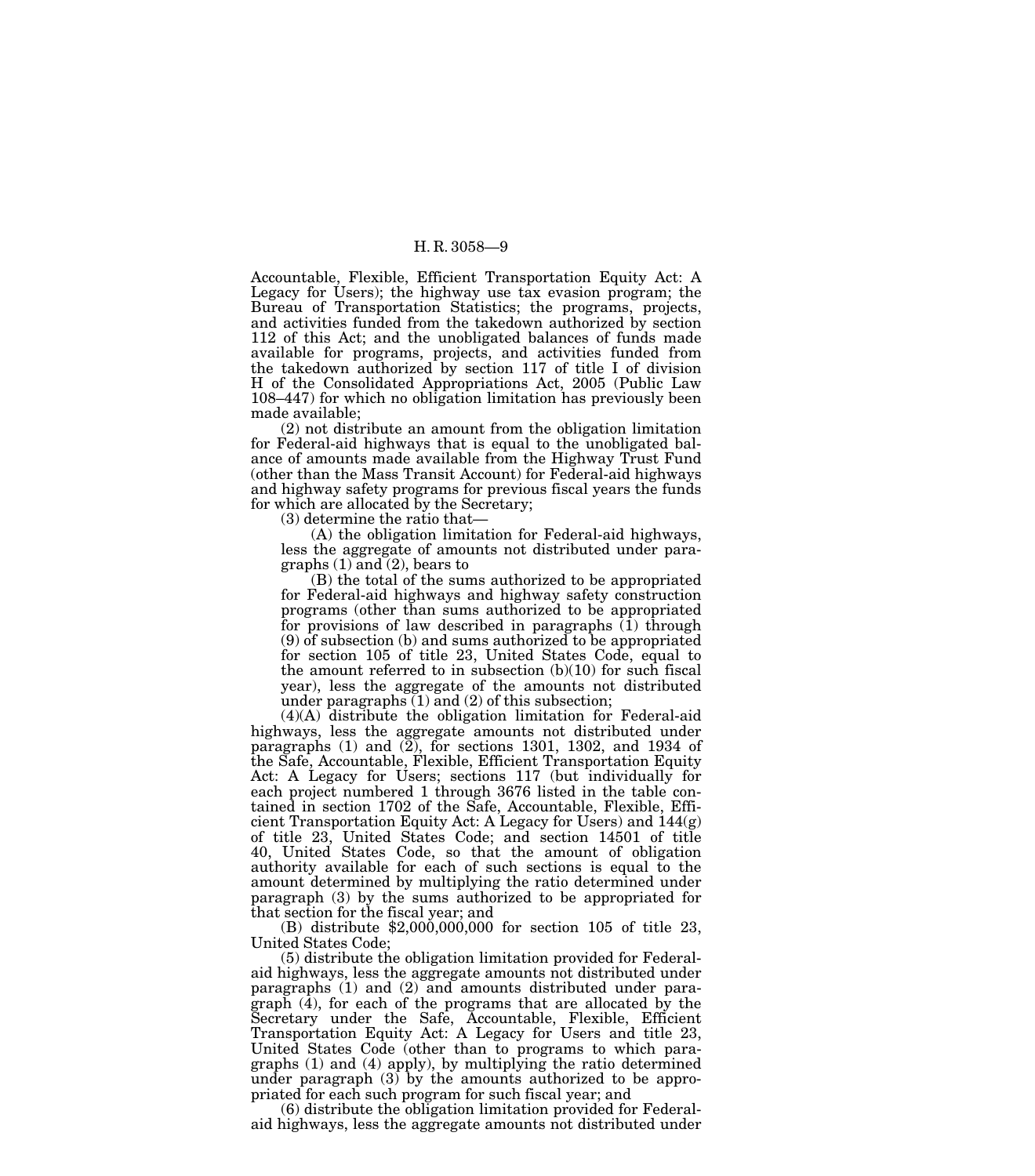paragraphs (1) and (2) and amounts distributed under paragraphs (4) and (5), for Federal-aid highways and highway safety construction programs (other than the amounts apportioned for the equity bonus program, but only to the extent that the amounts apportioned for the equity bonus program for the fiscal year are greater than  $$2,639,000,000$ , and the Appalachian development highway system program) that are apportioned by the Secretary under the Safe, Accountable, Flexible, Efficient Transportation Equity Act: A Legacy for Users and title 23, United States Code, in the ratio that—

(A) amounts authorized to be appropriated for such programs that are apportioned to each State for such fiscal year, bear to

(B) the total of the amounts authorized to be appropriated for such programs that are apportioned to all States for such fiscal year.

(b) EXCEPTIONS FROM OBLIGATION LIMITATION.—The obligation limitation for Federal-aid highways shall not apply to obligations: (1) under section 125 of title 23, United States Code; (2) under section 147 of the Surface Transportation Assistance Act of 1978; (3) under section 9 of the Federal-Aid Highway Act of 1981; (4) under subsections (b) and (j) of section 131 of the Surface Transportation Assistance Act of 1982; (5) under subsections (b) and  $(c)$ of section 149 of the Surface Transportation and Uniform Relocation Assistance Act of 1987; (6) under sections 1103 through 1108 of the Intermodal Surface Transportation Efficiency Act of 1991; (7) under section 157 of title 23, United States Code, as in effect on the day before the date of the enactment of the Transportation Equity Act for the 21st Century; (8) under section 105 of title 23, United States Code, as in effect for fiscal years 1998 through 2004, but only in an amount equal to \$639,000,000 for each of those fiscal years; (9) for Federal-aid highway programs for which obligation authority was made available under the Transportation Equity Act for the 21st Century or subsequent public laws for multiple years or to remain available until used, but only to the extent that the obligation authority has not lapsed or been used; (10) under section 105 of title 23, United States Code, but only in an amount equal to \$639,000,000 for each of fiscal years 2005 and 2006; and (11) under section 1603 of the Safe, Accountable, Flexible, Efficient Transportation Equity Act: A Legacy for Users, to the extent that funds obligated in accordance with that section were not subject to a limitation on obligations at the time at which the funds were initially made available for obligation.

(c) REDISTRIBUTION OF UNUSED OBLIGATION AUTHORITY.—Notwithstanding subsection (a), the Secretary shall, after August 1 of such fiscal year, revise a distribution of the obligation limitation made available under subsection (a) if the amount distributed cannot be obligated during that fiscal year and redistribute sufficient amounts to those States able to obligate amounts in addition to those previously distributed during that fiscal year, giving priority to those States having large unobligated balances of funds apportioned under sections 104 and 144 of title 23, United States Code.

(d) APPLICABILITY OF OBLIGATION LIMITATIONS TO TRANSPOR- TATION RESEARCH PROGRAMS.—The obligation limitation shall apply to transportation research programs carried out under chapter 5 of title 23, United States Code, and title V (research title) of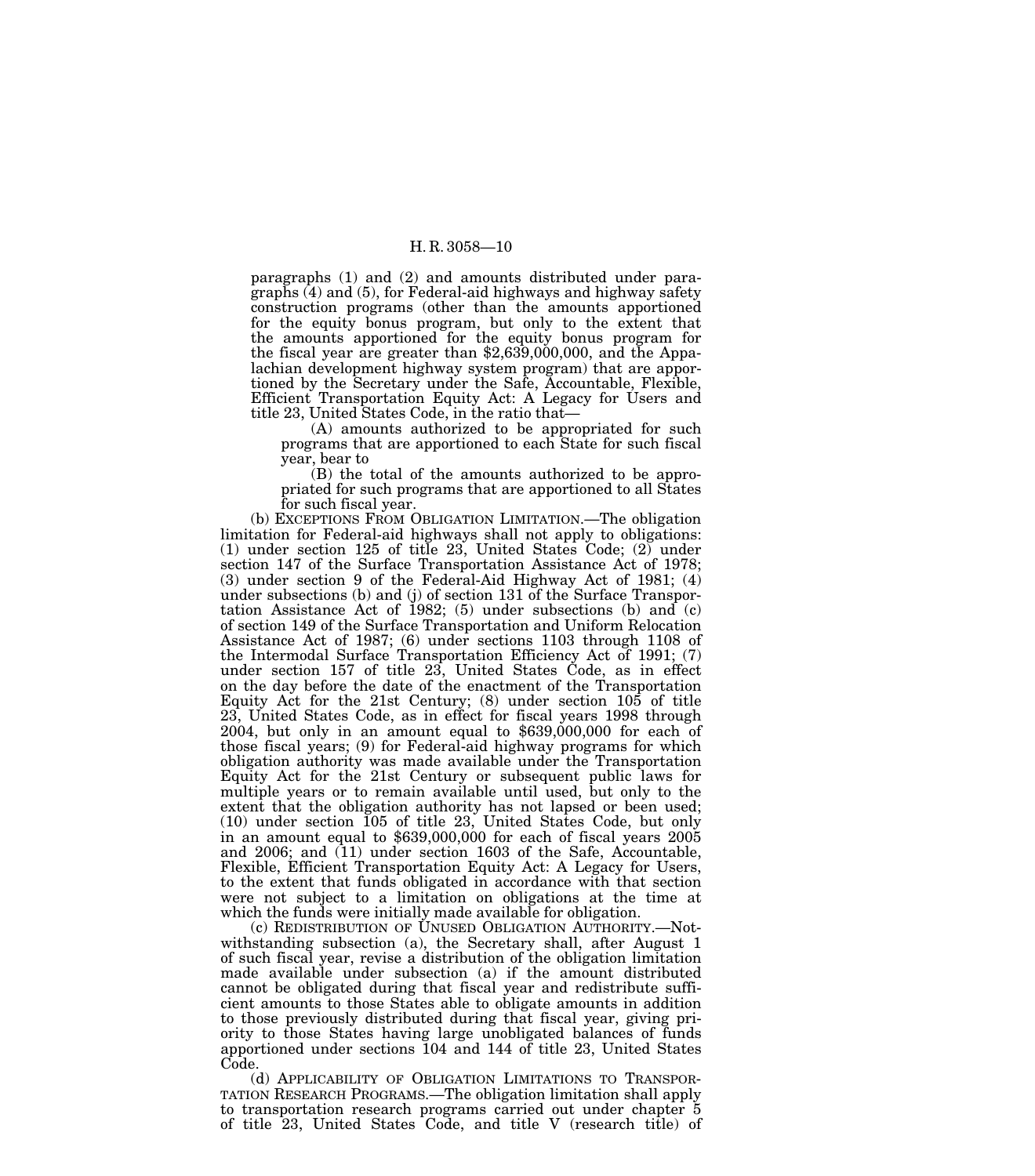the Safe, Accountable, Flexible, Efficient Transportation Equity Act: A Legacy for Users, except that obligation authority made available for such programs under such limitation shall remain available for a period of 3 fiscal years and shall be in addition to the amount of any limitation imposed on obligations for Federal-aid highway and highway safety construction programs for future fiscal years.

(e) REDISTRIBUTION OF CERTAIN AUTHORIZED FUNDS.—

(1) IN GENERAL.—Not later than 30 days after the date of the distribution of obligation limitation under subsection (a), the Secretary shall distribute to the States any funds that—

(A) are authorized to be appropriated for such fiscal year for Federal-aid highways programs; and

(B) the Secretary determines will not be allocated to the States, and will not be available for obligation, in such fiscal year due to the imposition of any obligation limitation for such fiscal year.

(2) RATIO.—Funds shall be distributed under paragraph (1) in the same ratio as the distribution of obligation authority under subsection (a)(6).

(3) AVAILABILITY.—Funds distributed under paragraph (1) shall be available for any purposes described in section 133(b) of title 23, United States Code.

(f) SPECIAL LIMITATION CHARACTERISTICS.—Obligation limitation distributed for a fiscal year under subsection  $(a)(1)$  for programs, projects, and activities funded from the takedown authorized by section 117 of title I of division H of Public Law 108–447 and under subsection  $(a)(4)$  for the provision specified in subsection  $(a)(4)$  shall-

(1) remain available until used for obligation of funds for that provision; and

 $(2)$  be in addition to the amount of any limitation imposed on obligations for Federal-aid highway and highway safety construction programs for future fiscal years.<br>(g) HIGH PRIORITY PROJECT FLEXIBILITY.—

(1) IN GENERAL.—Subject to paragraph (2), obligation authority distributed for such fiscal year under subsection  $(a)(4)$ for each project numbered 1 through 3676 listed in the table contained in section 1702 of the Safe, Accountable, Flexible, Efficient Transportation Equity Act: A Legacy for Users may be obligated for any other project in such section in the same State.

(2) RESTORATION.—Obligation authority used as described in paragraph (1) shall be restored to the original purpose on the date on which obligation authority is distributed under this section for the next fiscal year following obligation under paragraph (1).

(h) LIMITATION ON STATUTORY CONSTRUCTION.—Nothing in this section shall be construed to limit the distribution of obligation authority under subsection (a)(4)(A) for each of the individual projects numbered greater than 3676 listed in the table contained in section 1702 of the Safe, Accountable, Flexible, Efficient Transportation Equity Act: A Legacy for Users.

SEC. 111. Notwithstanding 31 U.S.C. 3302, funds received by the Bureau of Transportation Statistics from the sale of data products, for necessary expenses incurred pursuant to 49 U.S.C. 111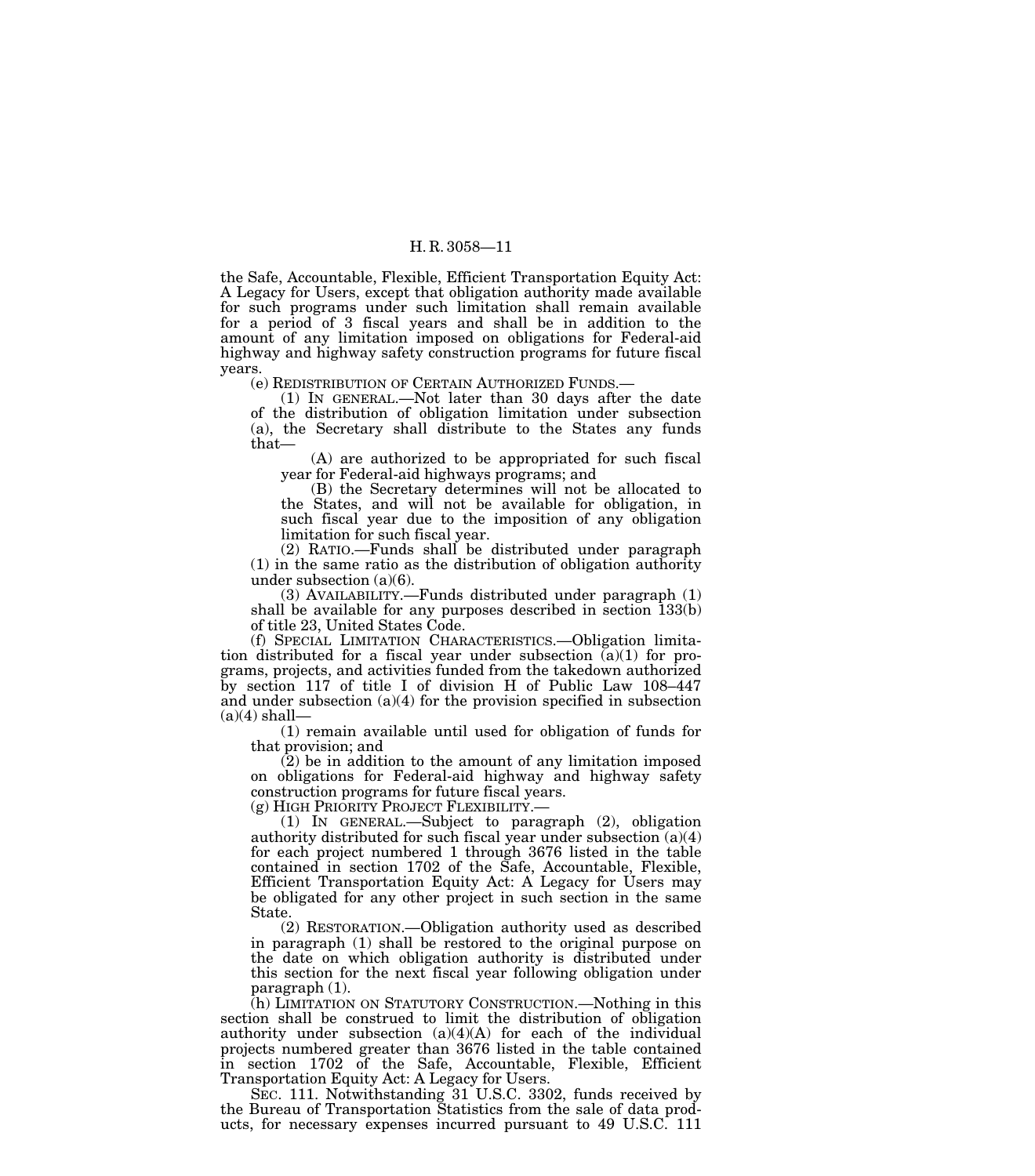may be credited to the Federal-aid highways account for the purpose of reimbursing the Bureau for such expenses: *Provided*, That such funds shall be subject to the obligation limitation for Federalaid highways and highway safety construction.

SEC. 112. Notwithstanding any other provision of law, whenever an allocation is made of the sums authorized to be appropriated for expenditure on the Federal lands highway program, and whenever an apportionment is made of the sums authorized to be appropriated for the surface transportation program, the congestion mitigation and air quality improvement program, the National Highway System, the Interstate maintenance program, the bridge program, the Appalachian development highway system, and the equity bonus program, the Secretary of Transportation shall deduct a sum in such amount not to exceed 2.75 percent of all sums so authorized: *Provided,* That of the amount so deducted in accordance with this section, \$600,000,000 shall be made available for surface transportation projects and \$25,000,000 shall be made available for highway priority projects as identified under this section in the statement of the managers accompanying this Act: *Provided further,* That notwithstanding any other provision of law and the preceding clauses of this provision, the Secretary of Transportation may use amounts made available by this section to make grants for any surface transportation project otherwise eligible for funding under title 23 or title 49, United States Code: *Provided further,* That funds made available under this section, at the request of a State, shall be transferred by the Secretary to another Federal agency: *Provided further,* That the Federal share payable on account of any program, project, or activity carried out with funds made available under this section shall be 100 percent: *Provided further,* That the sum deducted in accordance with this section shall remain available until expended: *Provided further,* That all funds made available under this section shall be subject to any limitation on obligations for Federal-aid highways and highway safety construction programs set forth in this Act or any other Act: *Provided further,* That the obligation limitation made available for the programs, projects, and activities for which funds are made available under this section shall remain available until used and shall be in addition to the amount of any limitation imposed on obligations for Federal-aid highway and highway safety construction programs for future fiscal years.

SEC. 113. Notwithstanding any other provision of law, projects and activities described in the statement of managers accompanying this Act under the headings ''Federal-Aid Highways'' and ''Federal Transit Administration'' shall be eligible for fiscal year 2006 funds made available for the project for which each project or activity is so designated: *Provided,* That the Federal share payable on account of any such projects and activities subject to this section shall be the same as the share required by the Federal program under which each project or activity is designated unless otherwise provided in this Act.

SEC. 114. BYPASS BRIDGE AT HOOVER DAM. (a) IN GENERAL.— Subject to subsection (b), the Secretary of Transportation may expend from any funds appropriated for expenditure in accordance with title 23, United States Code, for payment of debt service by the States of Arizona and Nevada on notes issued for the bypass bridge project at Hoover Dam, pending appropriation or replenishment for that project.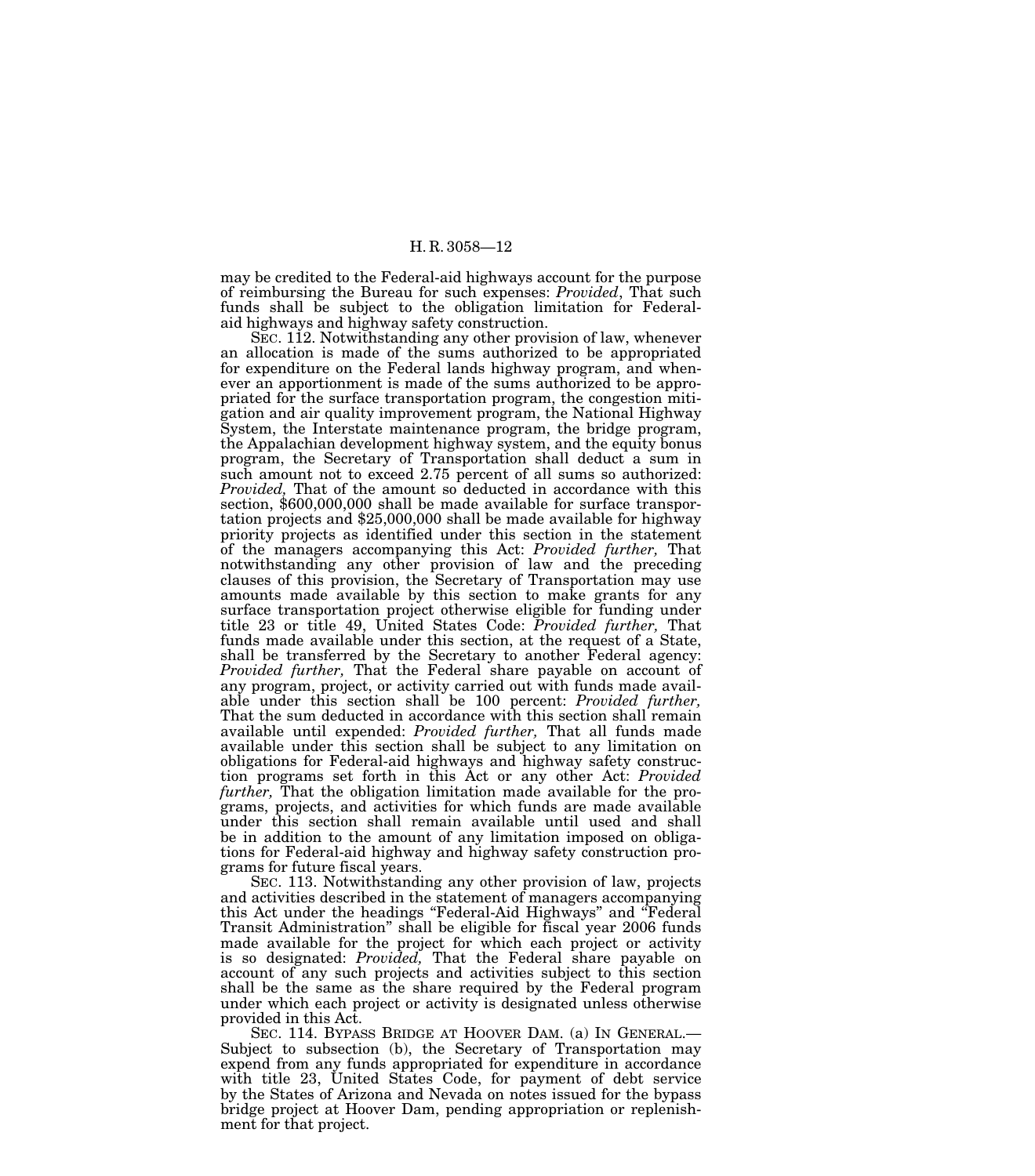(b) REIMBURSEMENT.—Funds expended under subsection (a) shall be reimbursed from the funds made available to the States of Arizona and Nevada for payment of debt service on notes issued for the bypass bridge project at Hoover Dam.

SEC. 115. Section 1023(h) of the Intermodal Surface Transportation Efficiency Act of 1991 (23 U.S.C. 127 note; 105 Stat. 1951) is amended by striking paragraphs (2) and (3) and inserting the following:

 $\H``(2)$  State action.—

''(A) WEIGHT LIMITATIONS.—For the period beginning on the date of enactment of this subparagraph and ending on September 30, 2009, a covered State, including any political subdivision of such State, may not enforce a single axle weight limitation of less than 24,000 pounds, including enforcement tolerances, on any vehicle referred to in paragraph (1) in any case in which the vehicle is using the Interstate System.

''(B) COVERED STATE DEFINED.—In this paragraph, the term 'covered State' means a State that has enforced, in the period beginning on October 6, 1992, and ending on the date of enactment of this subparagraph, a single axle weight limitation of 20,000 pounds or greater but less than 24,000 pounds, including enforcement tolerances, on any vehicle referred to in paragraph (1) in any case in which the vehicle is using the Interstate System.''.

SEC. 116. Notwithstanding any other provision of law, access to the I–5 ''Transit Only'' ramps at NE 163rd in Shoreline, Washington, shall be expanded to include King County Solid Waste Division transfer vehicles upon the determination of the Federal Highway Administrator that necessary safety improvements have been completed.

SEC. 117. DESIGNATION OF MAX M. FISHER MEMORIAL HIGHWAY. (a) DESIGNATION.—The portion of highway US–24 in the State of Michigan, beginning at Interstate 96 and extending north to Interstate 75 at exit 93 west of Clarkston, shall be known and designated as the ''Max M. Fisher Memorial Highway''.

(b) REFERENCES.—Any reference in a law, map, regulation, document, paper, or other record of the United States to the highway portion referred to in subsection (a) shall be deemed to be a reference to the ''Max M. Fisher Memorial Highway''.

SEC. 118. Notwithstanding any other provision of law, funds provided in Public Law 108–7 under the heading ''Federal-aid Highways'' for intelligent transportation system projects and designated for Gettysburg Borough Signal Coordination and Upgrade-Signalization; Adams County, Pennsylvania shall be available for Gettysburg Borough and Surrounding Municipalities Signal Coordination and Upgrade-Signalization; Adams County, Pennsylvania.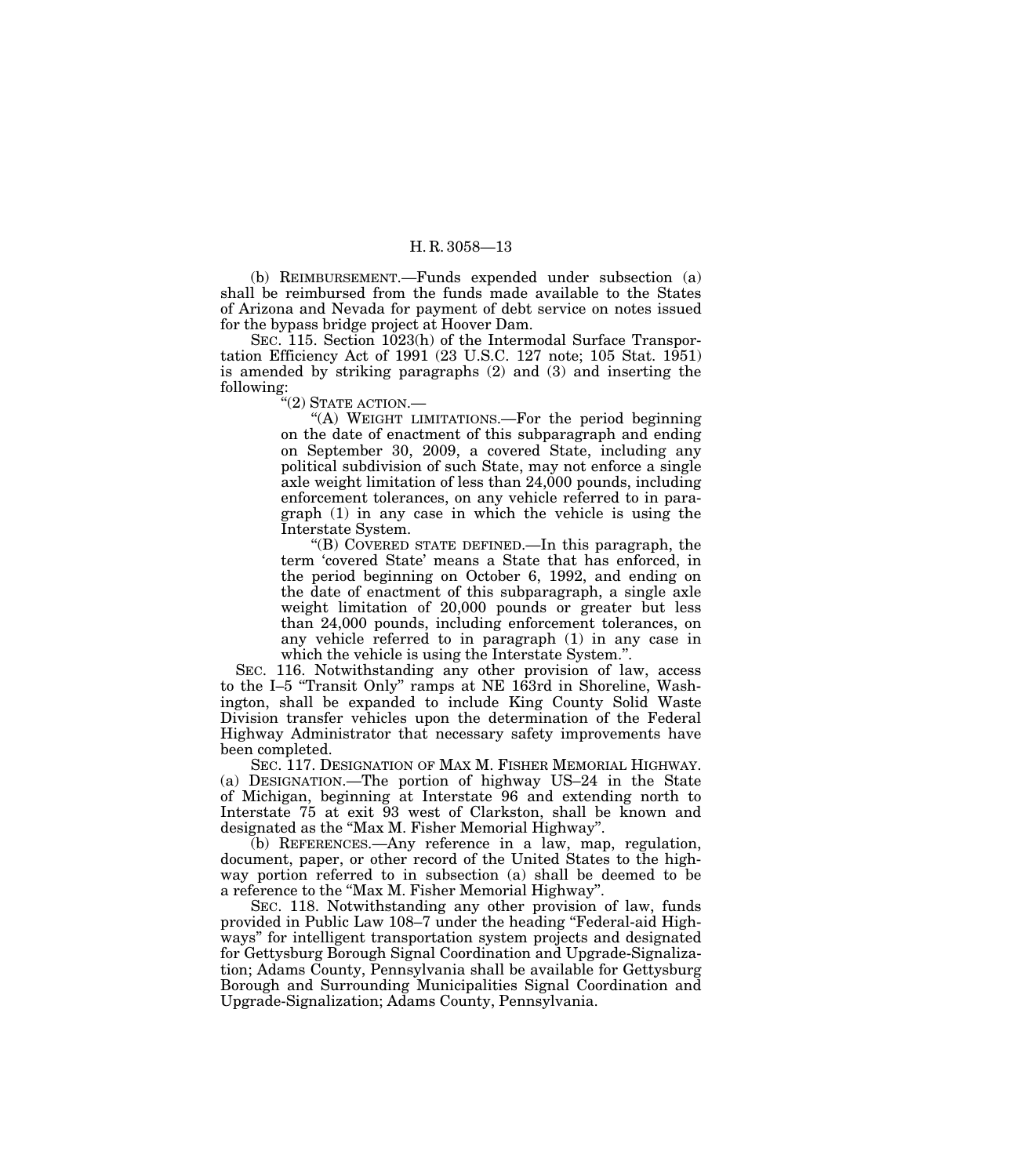# FEDERAL MOTOR CARRIER SAFETY ADMINISTRATION MOTOR CARRIER SAFETY OPERATIONS AND PROGRAMS (LIQUIDATION OF CONTRACT AUTHORIZATION)

# (LIMITATION ON OBLIGATIONS)

# (HIGHWAY TRUST FUND)

For payment of obligations incurred for administration of motor carrier safety operations and programs pursuant to section 31104(i) of title 49, United States Code, and sections 4127 and 4134 of Public Law 109–59, \$213,000,000, to be derived from the Highway Trust Fund (other than the Mass Transit Account), together with advances and reimbursements received by the Federal Motor Carrier Safety Administration, the sum of which shall remain available until expended: *Provided,* That none of the funds derived from the Highway Trust Fund in this Act shall be available for the implementation, execution or administration of programs, the obligations for which are in excess of \$213,000,000, for ''Motor Carrier Safety Operations and Programs'', of which \$10,084,000, to remain available for obligation until September 30, 2008, is for the research and technology program and \$1,000,000 shall be available for commercial motor vehicle operator's grants to carry out section 4134 of Public Law 109–59: *Provided further,* That notwithstanding any other provision of law, none of the funds under this heading for outreach and education shall be available for transfer.

# MOTOR CARRIER SAFETY GRANTS

### (LIQUIDATION OF CONTRACT AUTHORIZATION)

# (LIMITATION ON OBLIGATIONS)

# (HIGHWAY TRUST FUND)

For payment of obligations incurred in carrying out sections 31102, 31104, 31106, 31107, 31109, 31309, 31313 of title 49, United States Code, and sections 4126 and 4128 of Public Law 109–59, \$282,000,000, to be derived from the Highway Trust Fund (other than the Mass Transit Account) and to remain available until expended: *Provided,* That none of the funds in this Act shall be available for the implementation or execution of programs, the obligations for which are in excess of \$282,000,000, for ''Motor Carrier Safety Grants''; of which \$188,000,000 shall be available for the motor carrier safety assistance program to carry out sections 31102 and 31104 of title 49, United States Code; \$25,000,000 shall be available for the commercial driver's license improvements program to carry out section 31313 of title 49, United States Code; \$32,000,000 shall be available for the border enforcement grants program to carry out section 31107 of title 49, United States Code; \$5,000,000 shall be available for the performance and registration information system management program to carry out sections 31106 and 31109 of title 49, United States Code; \$25,000,000 shall be available for the commercial vehicle information systems and networks deployment program to carry out section 4126 of Public Law 109–59; \$2,000,000 shall be available for the safety data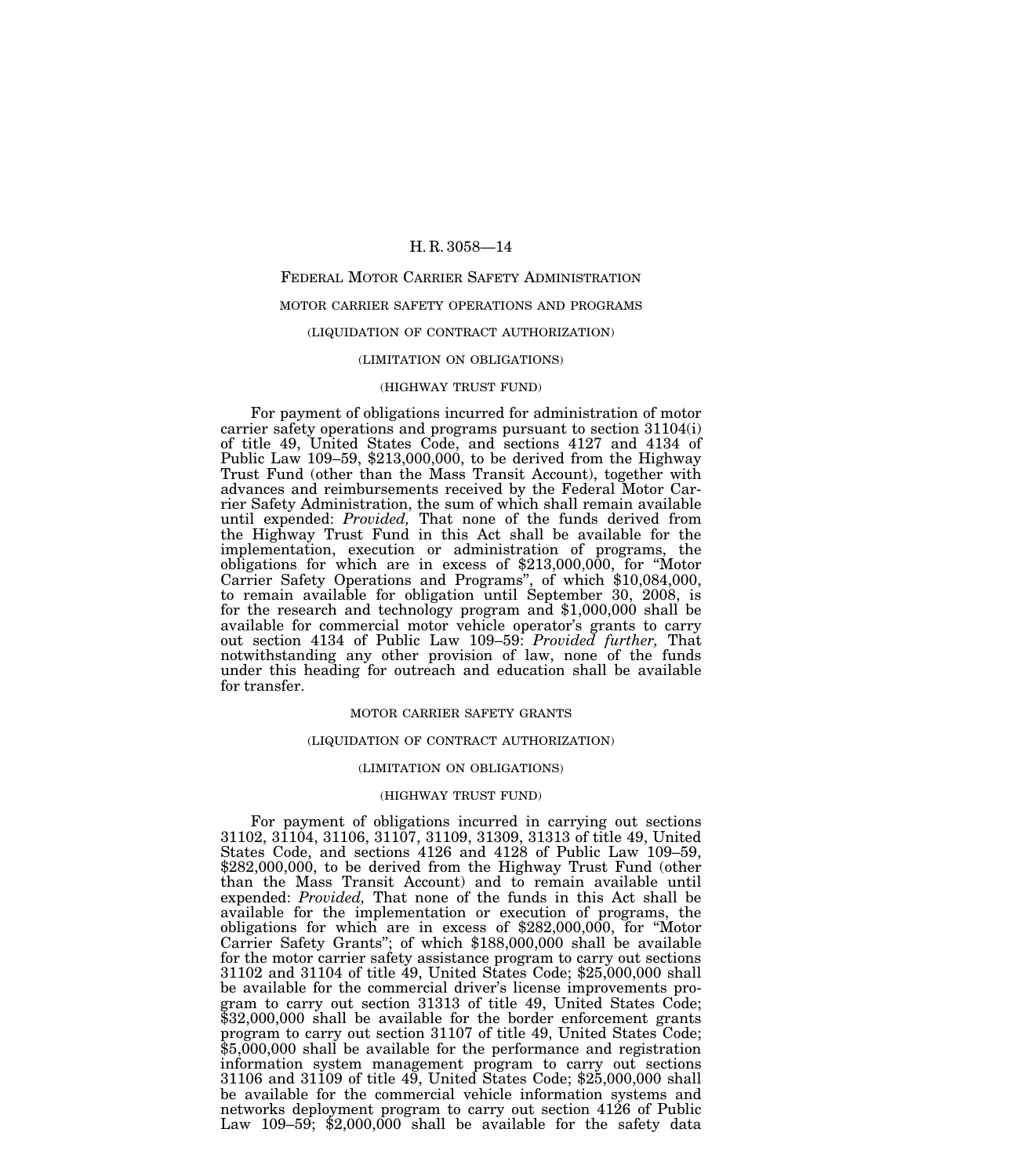improvement program to carry out section 4128 of Public Law 109–59; and \$5,000,000 shall be available for the commercial driver's license information system modernization program to carry out section 31309 of title 49, United States Code: *Provided further,* That of the funds made available for the motor carrier safety assistance program, \$29,000,000 shall be available for audits of new entrant motor carriers.

# ADMINISTRATIVE PROVISION—FEDERAL MOTOR CARRIER SAFETY ADMINISTRATION

SEC. 120. Funds appropriated or limited in this Act shall be subject to the terms and conditions stipulated in section 350 of Public Law 107–87, including that the Secretary submit a report to the House and Senate Appropriations Committees annually on the safety and security of transportation into the United States by Mexico-domiciled motor carriers.

# NATIONAL HIGHWAY TRAFFIC SAFETY ADMINISTRATION

#### OPERATIONS AND RESEARCH

# (HIGHWAY TRUST FUND)

#### (INCLUDING TRANSFER OF FUNDS)

For expenses necessary to discharge the functions of the Secretary, with respect to traffic and highway safety under chapter 301 of title 49, United States Code, and part C of subtitle VI of title 49, United States Code, \$122,457,000, to be derived from the sum authorized to be deducted under section 112 of this Act and transferred to the National Highway Traffic Safety Administration upon enactment of this Act, of which \$96,301,000 shall remain available until September 30, 2006 and \$26,156,000 shall remain available until September 30, 2008: *Provided,* That such funds shall be transferred to and administered by the National Highway Traffic Safety Administration: *Provided further,* That none of the funds appropriated by this Act may be obligated or expended to plan, finalize, or implement any rulemaking to add to section 575.104 of title 49 of the Code of Federal Regulations any requirement pertaining to a grading standard that is different from the three grading standards (treadwear, traction, and temperature resistance) already in effect: *Provided further,* That all funds made available under this heading shall be subject to any limitation on obligations for Federal-aid highways and highway safety construction programs set forth in this Act or any other Act: *Provided further,* That the obligation limitation made available for the programs, projects, and activities for which funds are made available under this heading shall remain available as specified and shall be in addition to the amount of any limitation imposed on obligations for Federal-aid highway and highway safety construction programs for future fiscal years.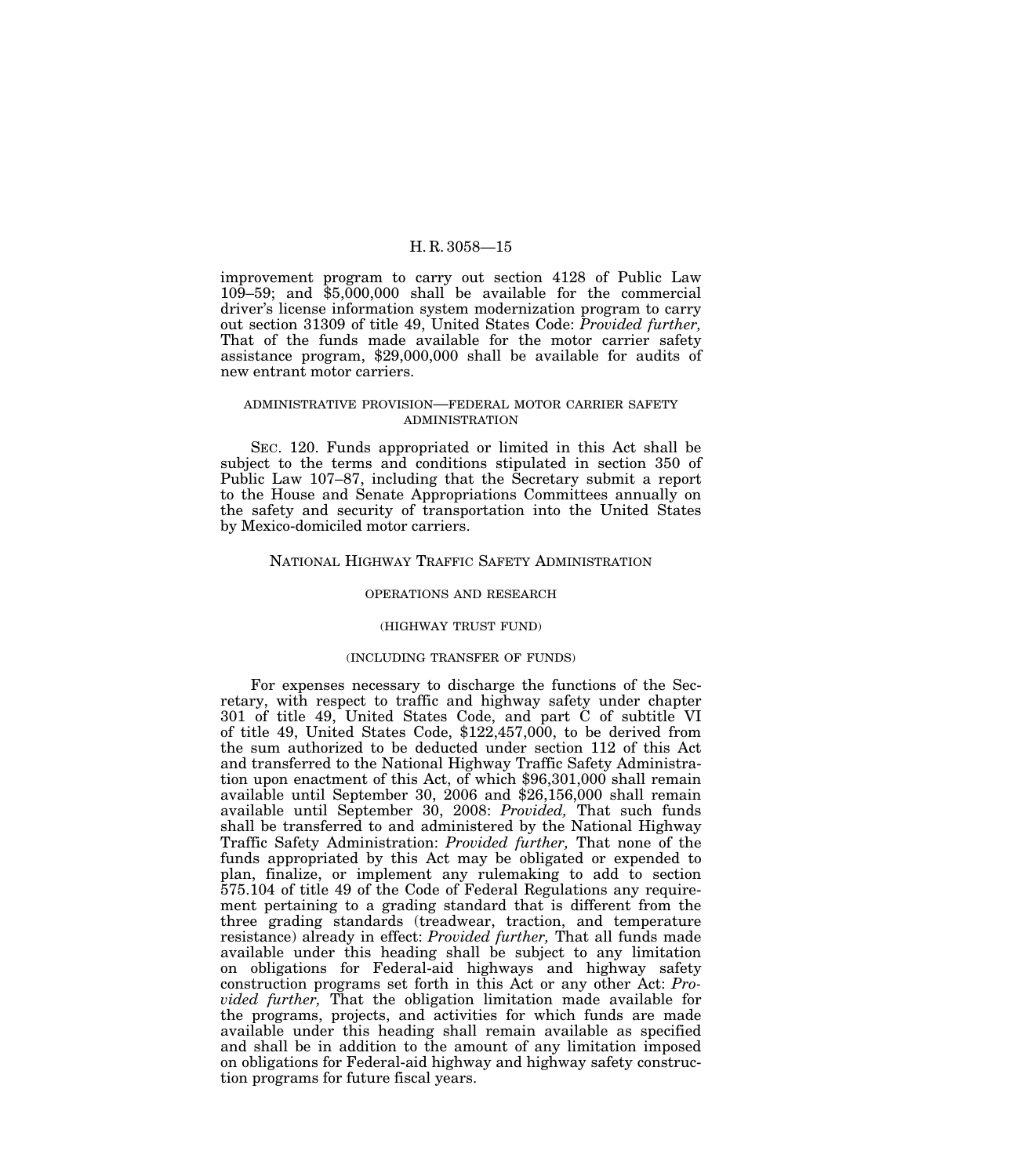#### OPERATIONS AND RESEARCH

#### (LIQUIDATION OF CONTRACT AUTHORIZATION)

#### (LIMITATION ON OBLIGATIONS)

#### (HIGHWAY TRUST FUND)

For payment of obligations incurred in carrying out the provisions of 23 U.S.C. 403, to remain available until expended, \$110,000,000, to be derived from the Highway Trust Fund: *Provided,* That none of the funds in this Act shall be available for the planning or execution of programs the total obligations for which, in fiscal year 2006, are in excess of \$110,000,000 for programs authorized under 23 U.S.C. 403.

# NATIONAL DRIVER REGISTER

#### (LIQUIDATION OF CONTRACT AUTHORIZATION)

#### (LIMITATION ON OBLIGATIONS)

# (HIGHWAY TRUST FUND)

For payment of obligations incurred in carrying out chapter 303 of title 49, United States Code, \$4,000,000, to be derived from the Highway Trust Fund and remain available until September 30, 2007: *Provided,* That none of the funds in this Act shall be available for the implementation or execution of programs the obligations for which are in excess of \$4,000,000 for the National Driver Register authorized under chapter 303 of title 49, United States Code.

#### HIGHWAY TRAFFIC SAFETY GRANTS

#### (LIQUIDATION OF CONTRACT AUTHORIZATION)

#### (LIMITATION ON OBLIGATIONS)

# (HIGHWAY TRUST FUND)

For payment of obligations incurred in carrying out the provisions of  $23$  U.S.C.  $40\overline{2}$ ,  $405$ ,  $406$ ,  $408$ , and  $41\overline{0}$  and sections 2001(a)(11), 2009, 2010, and 2011 of Public Law 109–59, to remain available until expended, \$578,176,000 to be derived from the Highway Trust Fund (other than the Mass Transit Account): *Provided,* That none of the funds in this Act shall be available for the planning or execution of programs the total obligations for which, in fiscal year 2006, are in excess of \$578,176,000 for programs authorized under 23 U.S.C. 402, 405, 406, 408, and 410 and sections 2001(a)(11), 2009, 2010, and 2011 of Public Law 109–59, of which \$217,000,000 shall be for ''Highway Safety Programs'' under 23 U.S.C. 402, \$25,000,000 shall be for ''Occupant Protection Incentive Grants'' under 23 U.S.C. 405, \$124,500,000 shall be for ''Safety Belt Performance Grants'' under 23 U.S.C. 406, \$34,500,000 shall be for "State Traffic Safety Information System Improvements" under 23 U.S.C. 408, \$120,000,000 shall be for ''Alcohol-Impaired Driving Countermeasures Incentive Grant Program'' under 23 U.S.C. 410, \$16,176,000 shall be for ''Administrative Expenses'' under section 2001(a)(11) of Public Law 109–59, \$29,000,000 shall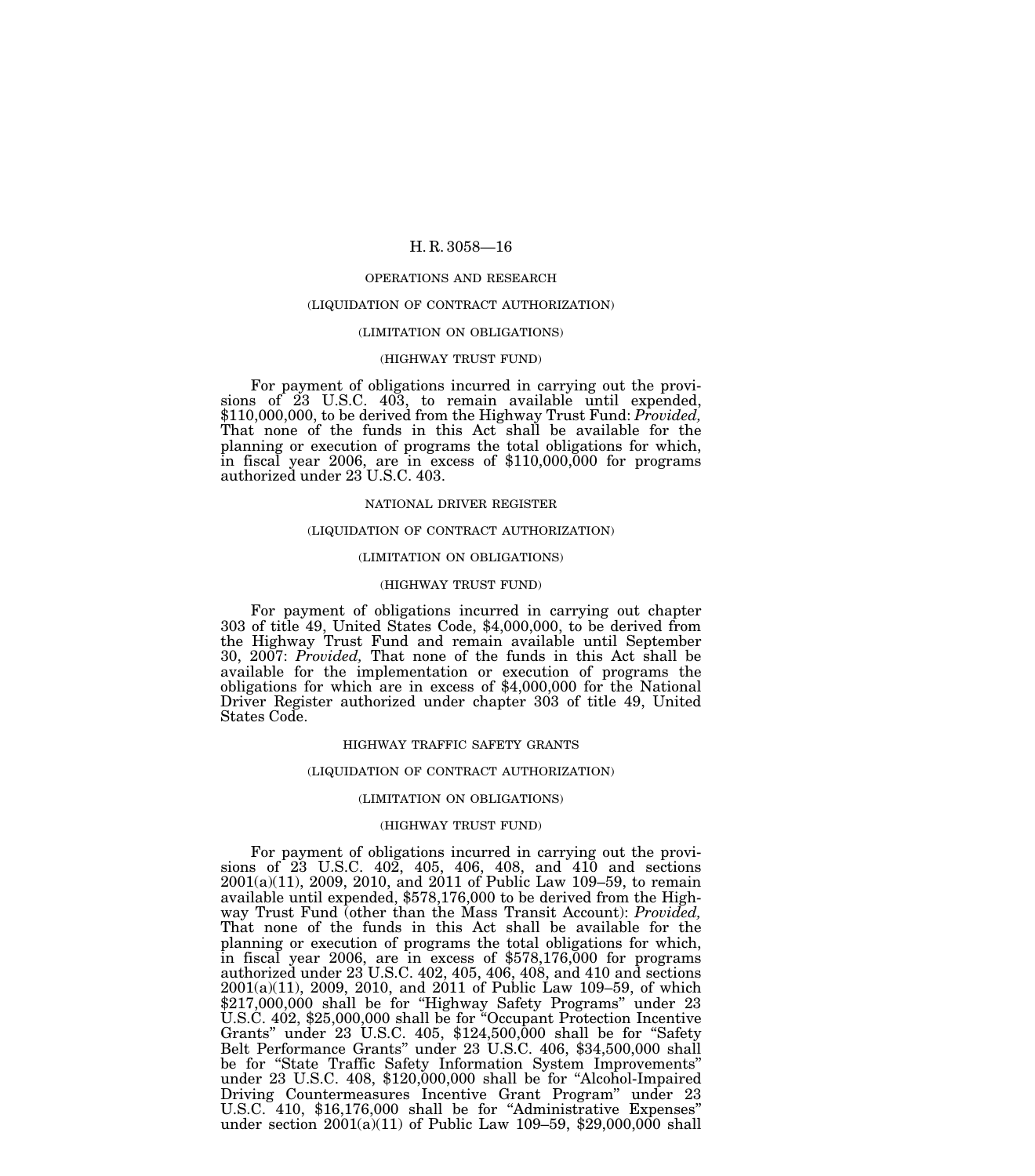be for ''High Visibility Enforcement Program'' under section 2009 of Public Law 109–59, \$6,000,000 shall be for ''Motorcyclist Safety'' under section 2010 of Public Law 109-59, and  $$6,000,000$  shall be for ''Child Safety and Child Booster Seat Safety Incentive Grants'' under section 2011 of Public Law 109–59: *Provided further,* That none of these funds shall be used for construction, rehabilitation, or remodeling costs, or for office furnishings and fixtures for State, local or private buildings or structures: *Provided further,* That not to exceed \$500,000 of the funds made available for section 410 ''Alcohol-Impaired Driving Countermeasures Grants'' shall be available for technical assistance to the States: *Provided further,* That not to exceed \$750,000 of the funds made available for the "High Visibility Enforcement Program" shall be available for the evaluation required under section 2009(f) of Public Law 109–59.

# ADMINISTRATIVE PROVISION—NATIONAL HIGHWAY TRAFFIC SAFETY ADMINISTRATION

SEC. 125. Notwithstanding any other provision of law or limitation on the use of funds made available under section 403 of title 23, United States Code, an additional \$130,000 shall be made available to the National Highway Traffic Safety Administration, out of the amount limited for section 402 of title 23, United States Code, to pay for travel and related expenses for State management reviews and to pay for core competency development training and related expenses for highway safety staff.

#### FEDERAL RAILROAD ADMINISTRATION

# SAFETY AND OPERATIONS

For necessary expenses of the Federal Railroad Administration, not otherwise provided for, \$145,949,000, of which \$13,856,000 shall remain available until expended.

# RAILROAD RESEARCH AND DEVELOPMENT

For necessary expenses for railroad research and development, \$55,075,000, to remain available until expended, of which \$6,500,000 shall be available for positive train control projects and \$7,190,000 shall be available for grants for rail corridor planning, development and improvement and Federal share payable under such grants shall be 50 percent.

# RAILROAD REHABILITATION AND IMPROVEMENT PROGRAM

The Secretary of Transportation is authorized to issue to the Secretary of the Treasury notes or other obligations pursuant to section 512 of the Railroad Revitalization and Regulatory Reform Act of 1976 (Public Law 94–210), as amended, in such amounts and at such times as may be necessary to pay any amounts required pursuant to the guarantee of the principal amount of obligations under sections 511 through 513 of such Act, such authority to exist as long as any such guaranteed obligation is outstanding: *Provided,* That pursuant to section 502 of such Act, as amended, no new direct loans or loan guarantee commitments shall be made using Federal funds for the credit risk premium during fiscal year 2006.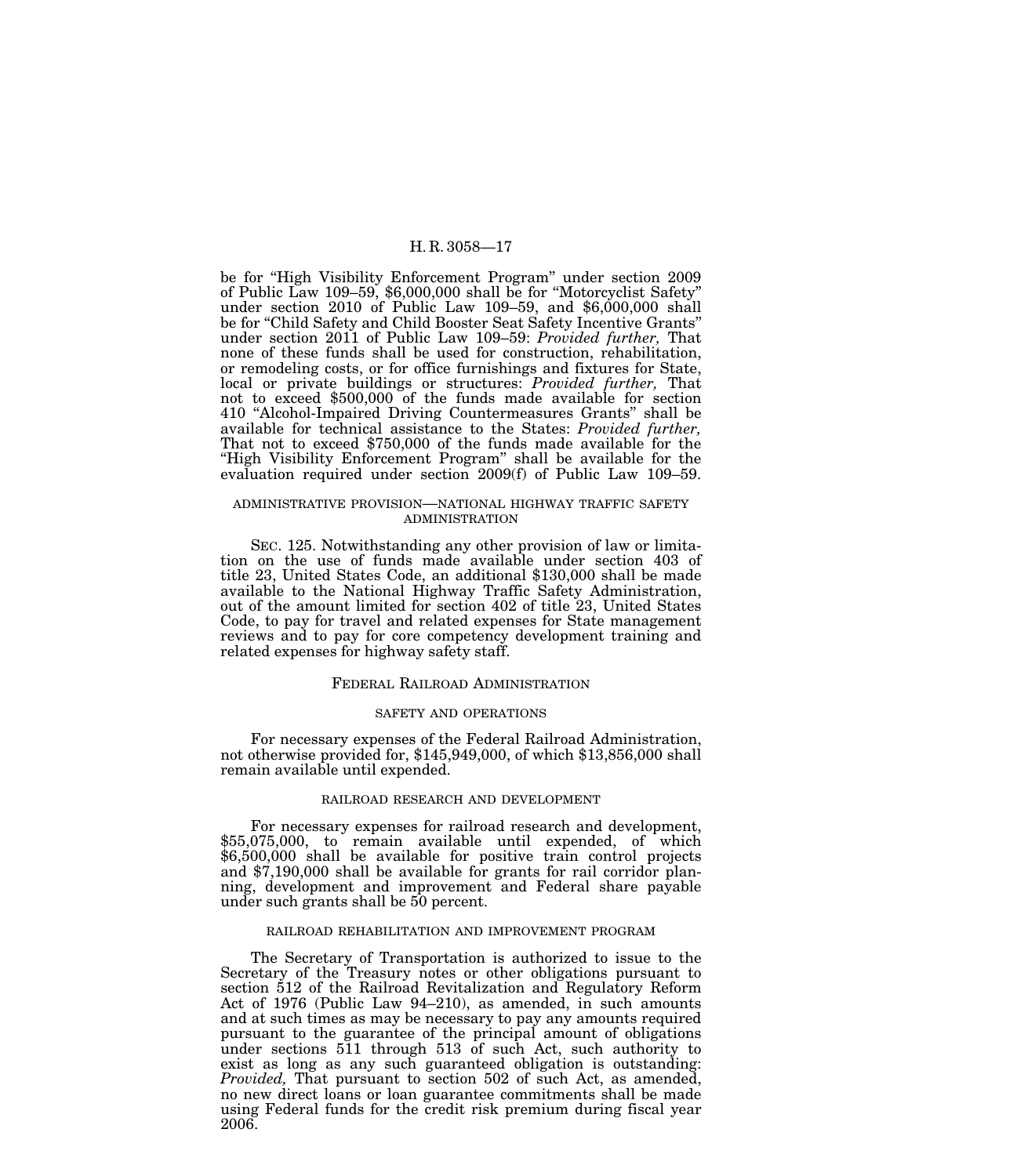#### ALASKA RAILROAD REHABILITATION

To enable the Secretary of Transportation to make grants to the Alaska Railroad, \$10,000,000, for capital rehabilitation and improvements benefiting its passenger operations, to remain available until expended.

# OPERATING SUBSIDY GRANTS TO THE NATIONAL RAILROAD PASSENGER CORPORATION

To enable the Secretary of Transportation to make quarterly grants to the National Railroad Passenger Corporation for operation of intercity passenger rail, \$495,000,000, to remain available until expended: *Provided,* That the Secretary of Transportation shall approve funding to cover operating losses for the National Railroad Passenger Corporation only after receiving and reviewing a grant request for each specific train route: *Provided further,* That each such grant request shall be accompanied by a detailed financial analysis, revenue projection, and capital expenditure projection justifying the Federal support to the Secretary's satisfaction: *Pro-* $$60,000,000$  of the funds provided under this heading and is authorized to transfer such sums to the Surface Transportation Board, upon request from said Board, to carry out directed service orders issued pursuant to section 11123 of title 49, United States Code, to respond to the cessation of commuter rail operations by the National Railroad Passenger Corporation: *Provided further,* That the Secretary of Transportation shall make the reserved funds available to the National Railroad Passenger Corporation through an appropriate grant instrument not earlier than September 1, 2006 to the extent that no directed service orders have been issued by the Surface Transportation Board as of the date of transfer or there is a balance of reserved funds not needed by the Board to pay for any directed service order issued through September 30, 2006: *Provided further,* That the Corporation is directed to achieve savings through operating efficiencies including, but not limited to, modifications to food and beverage service and first class service: *Provided further,* That the Inspector General of the Department of Transportation shall report to the House and Senate Committees on Appropriations beginning on January 3, 2006 and quarterly thereafter with estimates of the savings accrued as a result of all operational reforms instituted by the National Railroad Passenger Corporation: *Provided further,* That if the Inspector General cannot certify that the Corporation has achieved operational savings by July 1, 2006, none of the funds in this Act may be used after July 1, 2006, to subsidize the net losses of food and beverage service and sleeper car service on any Amtrak route: *Provided further,* That of the funds provided under this section, not less than \$5,000,000 shall be expended for the development and implementation of a managerial cost accounting system, which includes average and marginal unit cost capability: *Provided further,* That within 30 days of development of the managerial cost accounting system, the Department of Transportation Inspector General shall review and comment to the Secretary of Transportation and the House and Senate Committees on Appropriations upon the strengths and weaknesses of the system and how it best can be implemented to improve decision making by the Board of Directors and management of the Corporation: *Provided further,*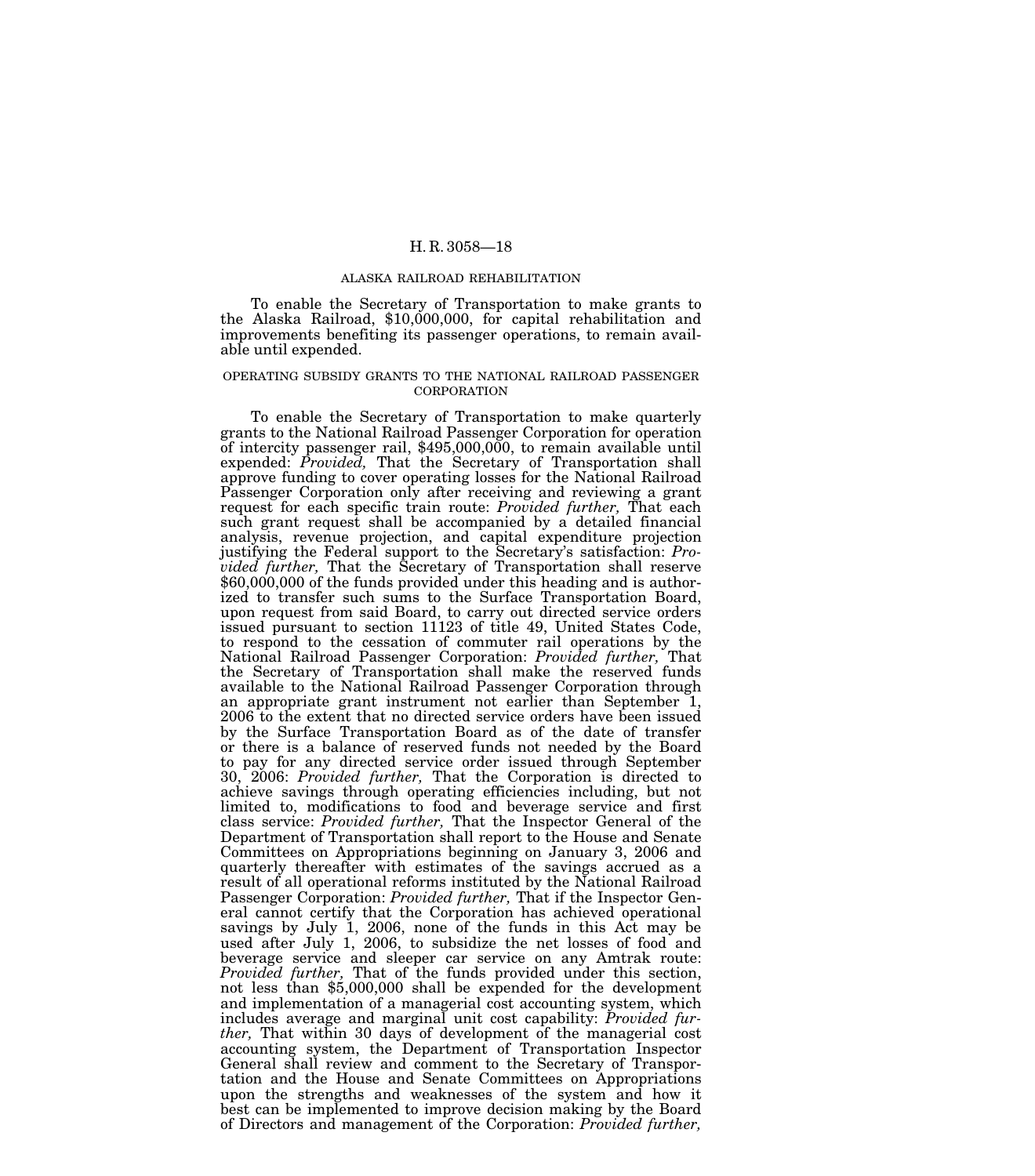That not later than 60 days after enactment of this Act, Amtrak shall transmit, in electronic format, to the Secretary of Transportation, the House and Senate Committees on Appropriations, the House Committee on Transportation and Infrastructure and the Senate Committee on Commerce, Science, and Transportation a comprehensive business plan approved by the Board of Directors for fiscal year 2006 under section 24104(a) of title 49, United States Code: *Provided further,* That the business plan shall include, as applicable, targets for ridership, revenues, and capital and operating expenses: *Provided further,* That the plan shall also include a separate accounting of such targets for the Northeast Corridor; commuter service; long-distance Amtrak service; State-supported service; each intercity train route, including Autotrain; and commercial activities including contract operations: *Provided further,* That the business plan shall include a description of the work to be funded, along with cost estimates and an estimated timetable for completion of the projects covered by this business plan: *Provided further,* That the Corporation shall continue to provide monthly reports in electronic format regarding the pending business plan, which shall describe the work completed to date, any changes to the business plan, and the reasons for such changes, and shall identify all sole source contract awards which shall be accompanied by a justification as to why said contract was awarded on a sole source basis: *Provided further,* That none of the funds in this Act may be used for operating expenses, including advance purchase orders, not approved by the Secretary of Transportation or on the National Railroad Passenger Corporation's fiscal year 2006 business plan: *Provided further,* That Amtrak shall display the business plan and all subsequent supplemental plans on the Corporation's website within a reasonable timeframe following their submission to the appropriate entities: *Provided further,* That none of the funds under this heading may be obligated or expended until the National Railroad Passenger Corporation agrees to continue abiding by the provisions of paragraphs 1, 2, 3, 5, 9, and 11 of the summary of conditions for the direct loan agreement of June 28, 2002, in the same manner as in effect on the date of enactment of this Act: *Provided further,* That none of the funds provided in this Act may be used after March 1, 2006, to support any route on which Amtrak offers a discounted fare of more than 50 percent off the normal, peak fare.

# CAPITAL AND DEBT SERVICE GRANTS TO THE NATIONAL RAILROAD PASSENGER CORPORATION

To enable the Secretary of Transportation to make quarterly grants to the National Railroad Passenger Corporation for the maintenance and repair of capital infrastructure owned by the National Railroad Passenger Corporation, including railroad equipment, rolling stock, legal mandates and other services, \$780,000,000, to remain available until expended, of which not to exceed \$280,000,000 shall be for debt service obligations: *Provided,* That the Secretary of Transportation shall approve funding for capital expenditures, including advance purchase orders, for the National Railroad Passenger Corporation only after receiving and reviewing a grant request for each specific capital grant justifying the Federal support to the Secretary's satisfaction: *Provided further,* That none of the funds under this heading may be used to subsidize operating losses of the National Railroad Passenger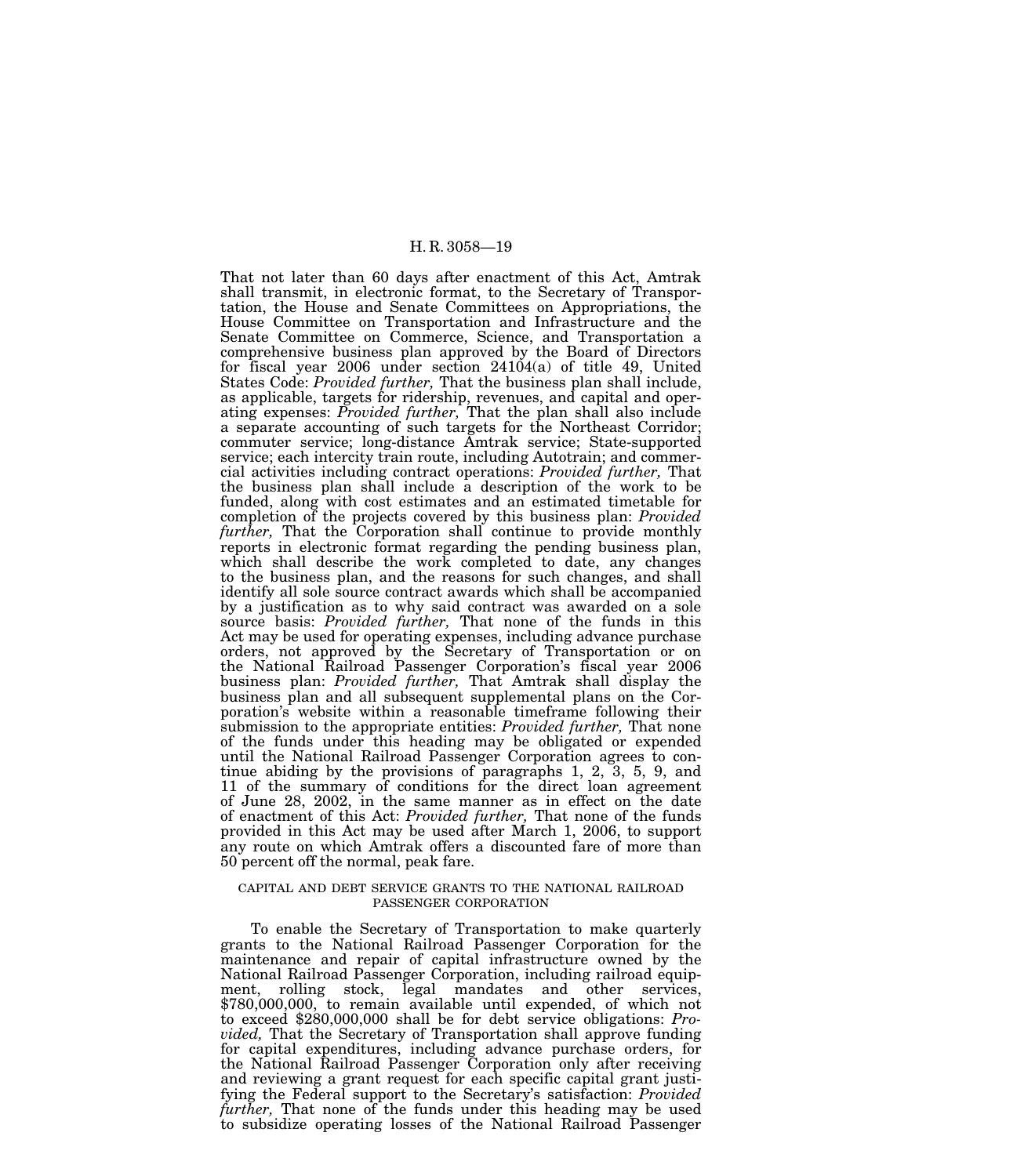Corporation: *Provided further,* That none of the funds under this heading may be used for capital projects not approved by the Secretary of Transportation or on the National Railroad Passenger Corporation's fiscal year 2006 business plan: *Provided further,* That the Secretary shall determine the cost to the Corporation for the annual Northeast Corridor capital and maintenance costs attributable to commuter rail operations over said Corridor: *Provided further,* That these costs shall be calculated by the Secretary based on the train mile usage of each commuter rail authority as a percentage of the total number of annual train miles used by all users of the Northeast Corridor or by whatever measure the Secretary believes to be most appropriate: *Provided further,* That, notwithstanding any other provision of law, the Secretary shall assess fees to each commuter rail authority for any direct capital or maintenance costs associated with that rail authority's usage of the corridor: *Provided further,* That such assessments shall account fully for whatever direct annual contributions are already being made by each commuter authority for such Northeast Corridor capital and maintenance expenses in that fiscal year: *Provided further,* That the revenues from such fees shall be merged with this appropriation and be available for obligation and expenditure consistent with the terms and conditions of this paragraph: *Provided further*, That the Secretary shall transmit to Congress a monthly accounting of charges levied in accordance with the preceding proviso.

# EFFICIENCY INCENTIVE GRANTS TO THE NATIONAL RAILROAD PASSENGER CORPORATION

For an additional amount to be made available to the Secretary for efficiency incentive grants to the National Railroad Passenger Corporation, \$40,000,000, to remain available until expended: *Provided,* That the Secretary may make grants to the National Railroad Passenger Corporation for an additional sum for operating subsidies at any time during the fiscal year for the purpose of maintaining the operation of existing Amtrak routes: *Provided further,* That nothing in the previous proviso should be interpreted either to encourage or discourage the Corporation with respect to adjusting existing routes or frequencies: *Provided further,* That the Secretary may make grants for operating subsidies at any time during the fiscal year in order to avert the Corporation's entry into bankruptcy proceedings: *Provided further,* That prior to awarding additional operating grants for the purpose of the preceding proviso, the Secretary and the Inspector General of the Department of Transportation shall certify to the Committees on Appropriations of the House of Representatives and the Senate that such grants are necessary to prevent the Corporation from entering bankruptcy: *Provided further,* That if the Secretary and the Inspector General deem that sufficient operating funds are available to continue operations through the end of fiscal year 2006, then, as of September 1, 2006, the Secretary may make grants to the National Railroad Passenger Corporation at such times and in such amounts for capital improvements that have a direct and measurable shortterm impact on reducing operating losses of the National Railroad Passenger Corporation.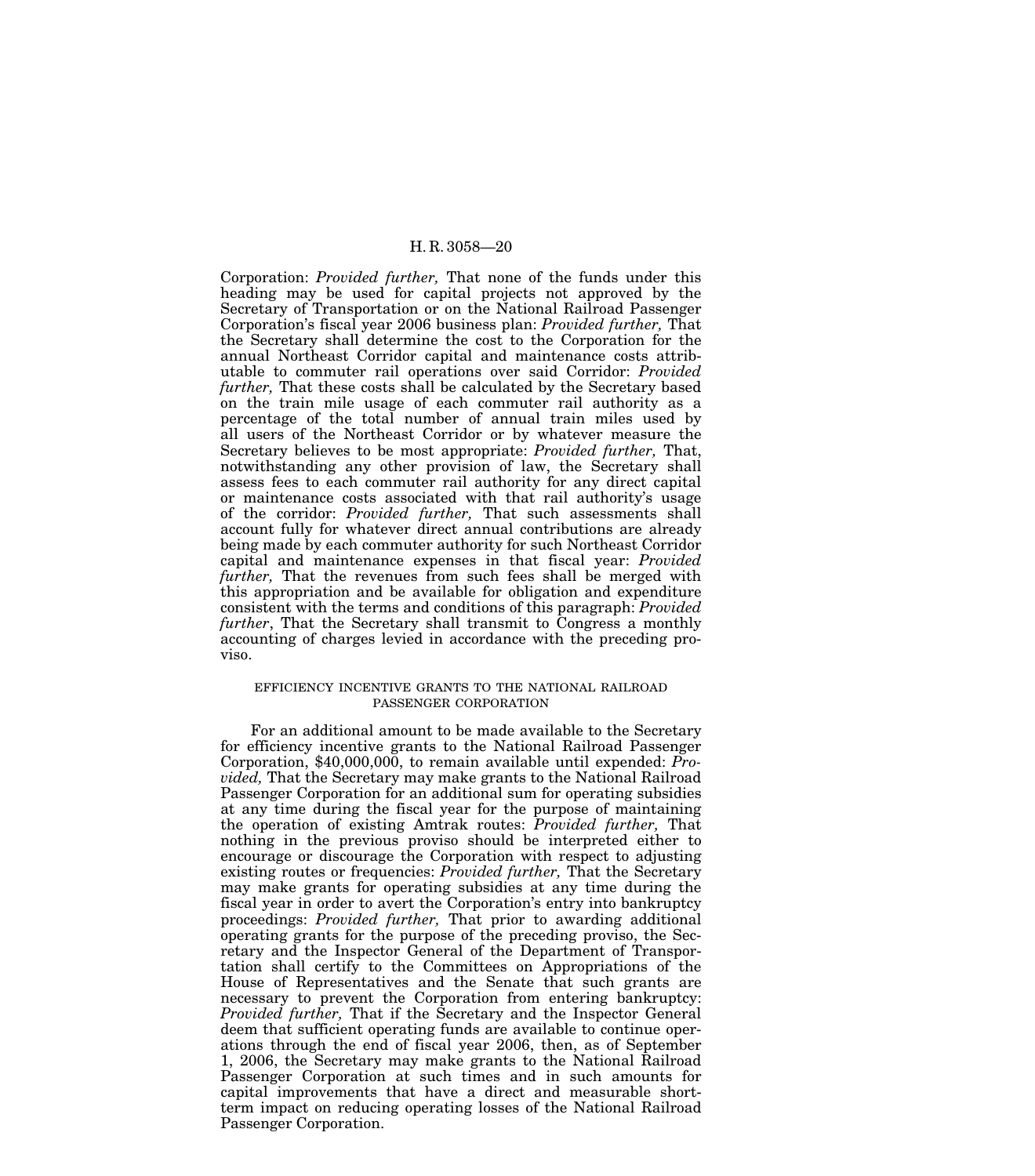#### ADMINISTRATIVE PROVISIONS—FEDERAL RAILROAD ADMINISTRATION

SEC. 130. The Secretary may purchase promotional items of nominal value for use in public outreach activities to accomplish the purposes of 49 U.S.C. 20134: *Provided,* That the Secretary shall prescribe guidelines for the administration of such purchases and use.

SEC. 131. Notwithstanding any other provision of law, from funds made available to the Federal Railroad Administration under the heading ''Next Generation High-Speed Rail'' in the Consolidated Appropriations Act of 2005 (Public Law 108–447), the Secretary of Transportation shall award a grant in the amount of \$500,000 to the Maine Department of Transportation for Safety and Mitigation Rail Relocation in Auburn, Maine.

SEC. 132. Notwithstanding any other provision of law, funds made available to the Federal Railroad Administration for the Illinois statewide highway-rail crossing safety program on page 1420 of the Joint Explanatory Statement of the Committee of Conference for Public Law 108–447 (House Report 108–792) shall be made available to the Illinois Commerce Commission for the Public Education and Enforcement Research (PEERS) program to improve rail-grade crossing safety through education and enforcement initiatives.

SEC. 133. Notwithstanding any existing Federal legislation, from funds available to the Federal Railroad Administration under the heading of ''Next Generation High-Speed Rail'' in the Consolidated Appropriations Act of 2004, Public Law 108–199; the Secretary of Transportation may award a grant of  $$1,000,000$  to the New Orleans Regional Planning Commission, New Orleans, Louisiana for site planning and an update of the Master Plan for the Union Passenger Terminal, located at New Orleans, Louisiana.

SEC. 134. Notwithstanding any other provision of law, funds made available to the Federal Railroad Administration for the Spokane Region High Speed Rail Corridor Study on page 1420 of the Joint Explanatory Statement of the Committee of Conference for Public Law 108–447 (House Report 108–792) shall be made available to the Washington State Department of Transportation for grade crossing and related improvements under the Bridging the Valley project between Spokane County, Washington and Kootenai County, Idaho.

SEC. 135. Of the \$40,000,000 provided under the heading "Efficiency Incentive Grants to the National Railroad Passenger Corporation'', and notwithstanding limitation language contained therein, \$8,300,000 shall be made available immediately upon enactment of this Act only for a revenue service demonstration of not less than 5,500 carload shipments of premium temperature-controlled express.

# FEDERAL TRANSIT ADMINISTRATION

#### ADMINISTRATIVE EXPENSES

For necessary administrative expenses of the Federal Transit Administration's programs authorized by chapter 53 of title 49, United States Code, \$80,000,000: *Provided,* That of the funds available under this heading, not to exceed \$925,000 shall be available for the Office of the Administrator; not to exceed \$7,325,000 shall be available for the Office of Administration; not to exceed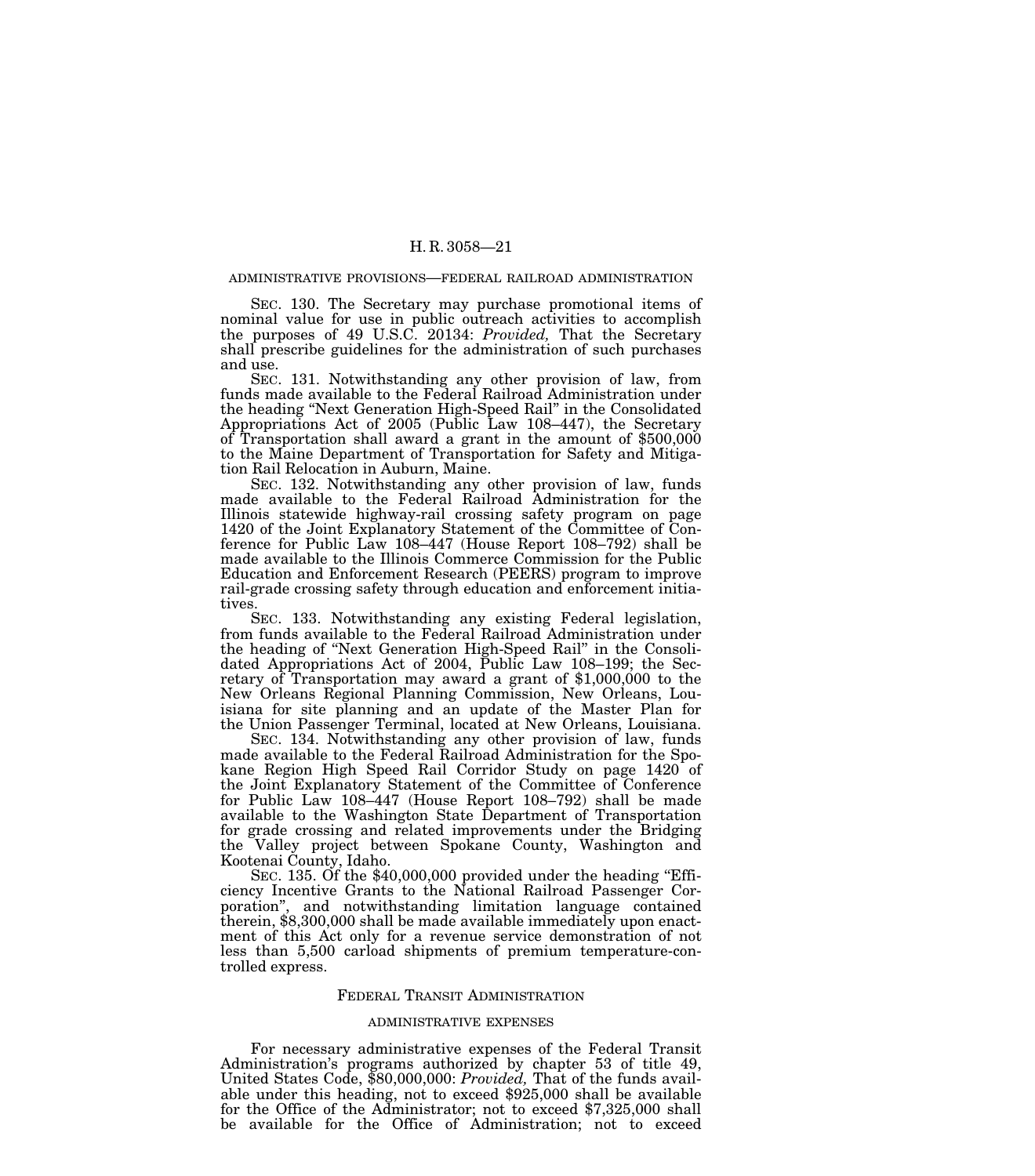\$4,058,200 shall be available for the Office of the Chief Counsel; not to exceed \$1,359,300 shall be available for the Office of Communication and Congressional Affairs; not to exceed \$7,985,900 shall be available for the Office of Program Management; not to exceed \$8,732,500 shall be available for the Office of Budget and Policy; not to exceed \$4,763,900 shall be available for the Office of Demonstration and Innovation; not to exceed \$3,153,100 shall be available for the Office of Civil Rights; not to exceed \$4,127,300 shall be available for the Office of Planning; not to exceed \$20,754,000 shall be available for regional offices; and not to exceed \$16,815,800 shall be available for the central account: *Provided further,* That the Administrator is authorized to transfer funds appropriated for an office of the Federal Transit Administration: *Provided further,* That no appropriation for an office shall be increased or decreased by more than a total of 5 percent during the fiscal year by all such transfers: *Provided further,* That any change in funding greater than 5 percent shall be submitted for approval to the House and Senate Committees on Appropriations: *Provided further,* That any funding transferred from the central account shall be submitted for approval to the House and Senate Committees on Appropriations: *Provided further,* That none of the funds provided or limited in this Act may be used to create a permanent office of transit security under this heading: *Provided further*, That of the funds in this Act available for the execution of contracts under section 5327(c) of title 49, United States Code, \$2,000,000 shall be reimbursed to the Department of Transportation's Office of Inspector General for costs associated with audits and investigations of transit-related issues, including reviews of new fixed guideway systems: *Provided further,* That upon submission to the Congress of the fiscal year 2007 President's budget, the Secretary of Transportation shall transmit to Congress the annual report on new starts, including proposed allocations of funds for fiscal year 2007.

#### FORMULA AND BUS GRANTS

#### (LIQUIDATION OF CONTRACT AUTHORITY)

#### (LIMITATION ON OBLIGATIONS)

#### (INCLUDING TRANSFER OF FUNDS)

For payment of obligations incurred in carrying out the provisions of 49 U.S.C. 5305, 5307, 5308, 5309, 5310, 5311, 5317, 5320, 5335, 5339, and 5340 and section 3038 of Public Law 105–178, as amended, \$1,500,000,000, to be derived from the Mass Transit Account of the Highway Trust Fund and to remain available until expended: *Provided,* That funds available for the implementation or execution of programs authorized under 49 U.S.C. 5305, 5307, 5308, 5309, 5310, 5311, 5317, 5320, 5335, 5339, and 5340 and section 3038 of Public Law 105–178, as amended, shall not exceed total obligations of \$6,979,931,000 in fiscal year 2006: *Provided further,* That of the funds made available to carry out capital projects to modernize fixed guideway systems authorized under  $49$  U.S.C. 5309(b)(2), \$47,766,000 shall be transferred to the Capital Investment Grants account and made available to carry out new fixed guideway capital projects identified in this Act and in accordance with the applicable provisions of 49 U.S.C. 5309: *Provided further,* That except as provided in section 3044(b)(1) of Public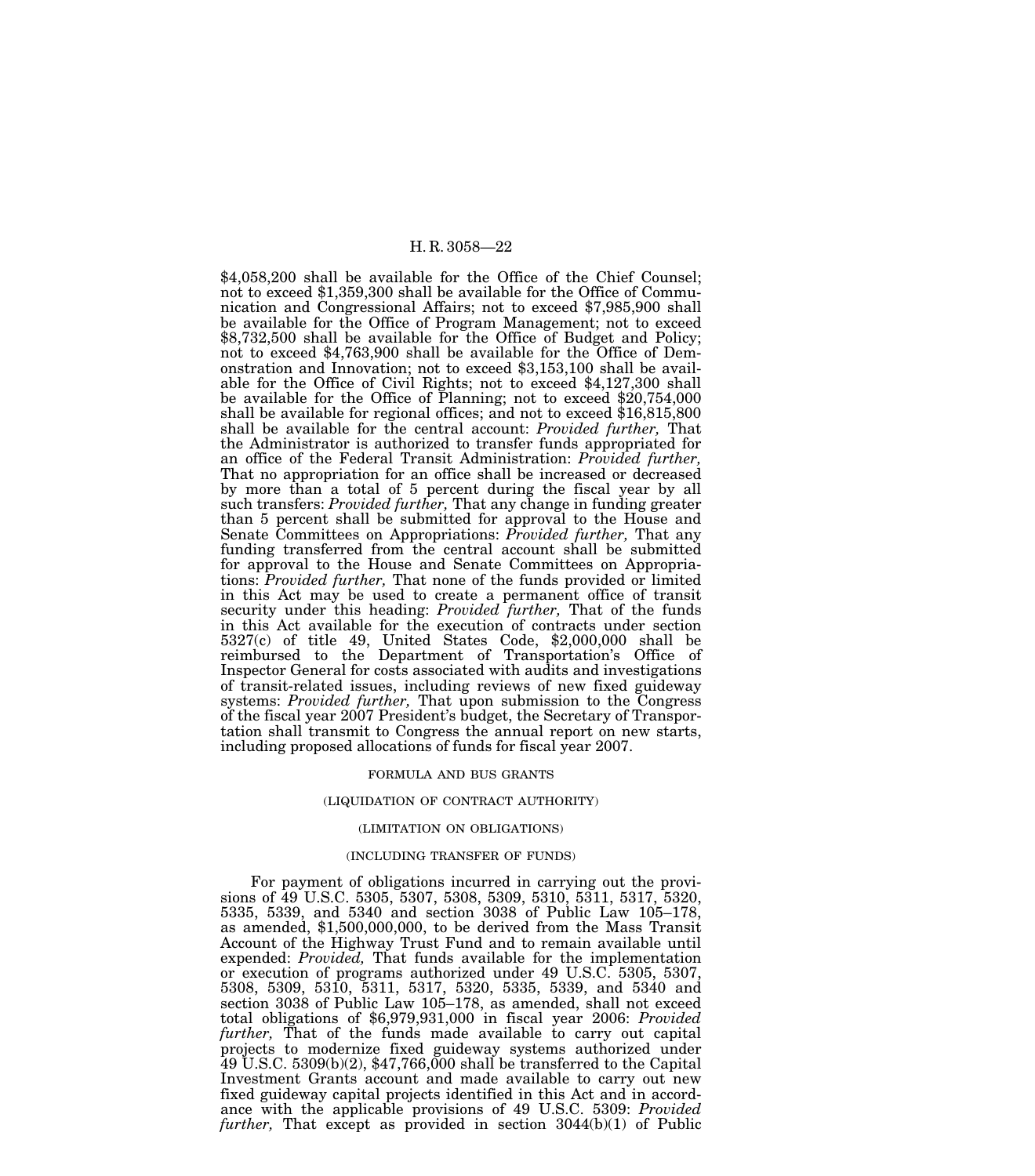Law 109–59, funds made available to carry out 49 U.S.C. 5308 shall instead be available to carry out 49 U.S.C. 5309(b)(3).

# RESEARCH AND UNIVERSITY RESEARCH CENTERS

For necessary expenses to carry out 49 U.S.C. 5306, 5312– 5315, 5322, and 5506, \$75,200,000, to remain available until expended: *Provided,* That \$9,000,000 is available to carry out the transit cooperative research program under section 5313 of title 49, United States Code, \$4,300,000 is available for the National Transit Institute under section 5315 of title 49, United States Code, \$7,000,000 is available for university transportation centers program under section 5506 of title 49, United States Code: *Provided further,* That \$54,200,000 is available to carry out national research programs under sections 5312, 5313, 5314, and 5322 of title 49, United States Code.

#### CAPITAL INVESTMENT GRANTS

For necessary expenses to carry out section 5309 of title 49, United States Code, \$1,455,234,000, to remain available until expended as follows:

ACE Gap Closure San Joaquin County, California, \$5,000,000.

Alaska and Hawaii ferry projects, \$15,000,000.

Ann Arbor/Detroit Commuter Rail, Michigan, \$5,000,000. Atlanta Beltline/C-Loop, Georgia, \$1,000,000.

Baltimore Central Light Rail Double Track Project, Mary- land, \$12,420,000.

Baltimore Red Line and Green Line, Maryland, \$2,000,000. Boston/Fitchburg, Massachusetts Rail Corridor, \$2,000,000. Central Corridor/St. Paul—Minneapolis, Minnesota, \$2,000,000.

Central Florida Commuter Rail, \$11,000,000.

Central Phoenix/East Valley LRT, Arizona, \$90,000,000. Charlotte South Corridor Light Rail Project, North Carolina, \$55,000,000.

City of Miami Streetcar, Florida, \$2,000,000.

City of Rock Hill Trolley Study, South Carolina, \$400,000. Commuter Rail, Albuquerque to Santa Fe, New Mexico, \$500,000.

Commuter Rail, Utah, \$9,000,000.

CORRIDORone Regional Rail Project, Pennsylvania, \$1,500,000.

CTA Douglas Blue Line, Illinois, \$45,150,000.

CTA Ravenswood Brown Line, Illinois, \$40,000,000.

CTA Yellow Line, Illinois, \$1,000,000.

Dallas Northwest/Southeast Light Rail MOS, Texas, \$12,000,000.

Denali Commission, Alaska, \$5,000,000.

Detroit Center City Loop, Michigan, \$4,000,000.

Dulles Corridor Rapid Transit Project, Virginia, \$26,000,000.

East Corridor Commuter Rail, Nashville, Tennessee, \$6,000,000.

East Side Access Project, New York, \$340,000,000.

Euclid Corridor Transportation Project, Ohio, \$24,774,513. Fort Lauderdale Downtown Rail Link, Florida, \$1,000,000.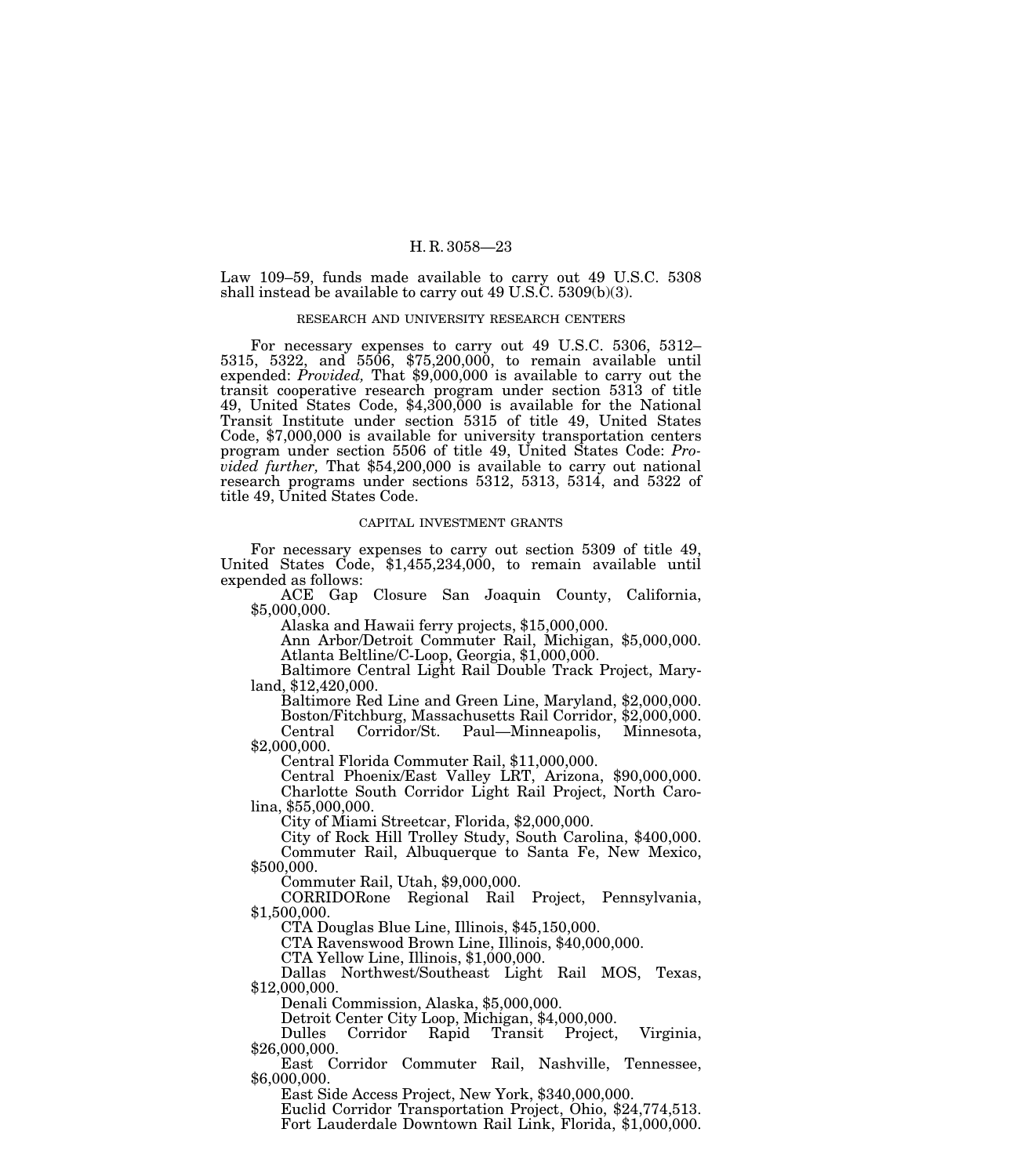Gainesville-Haymarket VRE Service Extension, Virginia, \$1,450,000.

Hartford-New Britain Busway, Connecticut, \$6,000,000.

Houston METRO, Texas, \$12,000,000.

Hudson-Bergen Light Rail MOS 2, New Jersey, \$100,000,000.

Kansas City, Missouri, Southtown BRT, \$12,300,000.

Metra, Illinois, \$42,180,000.

Metro Gold Line Eastside Light Rail Extension, California, \$80,000,000.

Miami Dade County Metrorail Extension, Florida, \$10,000,000.

Mid-Coast Light Rail Transit Extension, California, \$7,160,000.

Mid-Jordan Light Rail Transit Line, Utah, \$500,000.

Mission Valley East, California, \$7,700,000.

N. Indiana Commuter Transit District Recapitalization, \$5,000,000.

New Jersey Trans-Hudson Midtown Corridor, New Jersey, \$12,315,000.;

North Corridor Interstate MAX Light Rail Project, Oregon, \$18,110,000.

North Shore Connector, Pennsylvania, \$55,000,000.

North Shore Corridor and Blue Line Extension, Massachusetts, \$2,000,000.

Northeast Corridor Commuter Rail Project, Delaware, \$1,425,000.

Northern Branch Bergen County, New Jersey, \$2,500,000. Northstar Corridor Commuter Rail Project, Minnesota, \$2,000,000.

Northwest New Jersey—Northeast Pennsylvania Passenger Rail, \$10,000,000.

Oceanside Escondido Rail Project, California, \$12,210,000. Odgen Avenue Transit Corridor/Circle Line, Illinois, \$1,000,000.

Regional Fixed Guideway Project, Nevada, \$3,000,000.

Rhode Island Integrated Commuter Rail Project, Rhode Island, \$6,000,000.

San Francisco BART Extension to San Francisco International Airport, California, \$81,860,000.

San Francisco Muni Third Street Light Rail Project, Cali- fornia, \$25,000,000.

San Juan Tren Urbano, Puerto Rico, \$8,045,487.

Santa Barbara Coast Rail Track Improvement Project, Cali- fornia, \$1,000,000.

Schuylkill Valley Metro, Pennsylvania, \$4,000,000.

Seattle Sound Transit, Washington, \$80,000,000.

Second Avenue Subway, New York, \$25,000,000.

Silicon Valley Rapid Transit Corridor Project, Santa Clara County, California, \$6,500,000.

Silver Line Phase III, Massachusetts, \$4,000,000.

Sounder Commuter Rail, Washington, \$5,000,000.

Southeast Corridor Multi-Modal Project (T-REX), Colorado, \$80,000,000.

Stamford Urban Transitway, Connecticut, \$10,000,000.

Triangle Transit Authority Regional Rail System (Raleigh-Durham), North Carolina, \$20,000,000.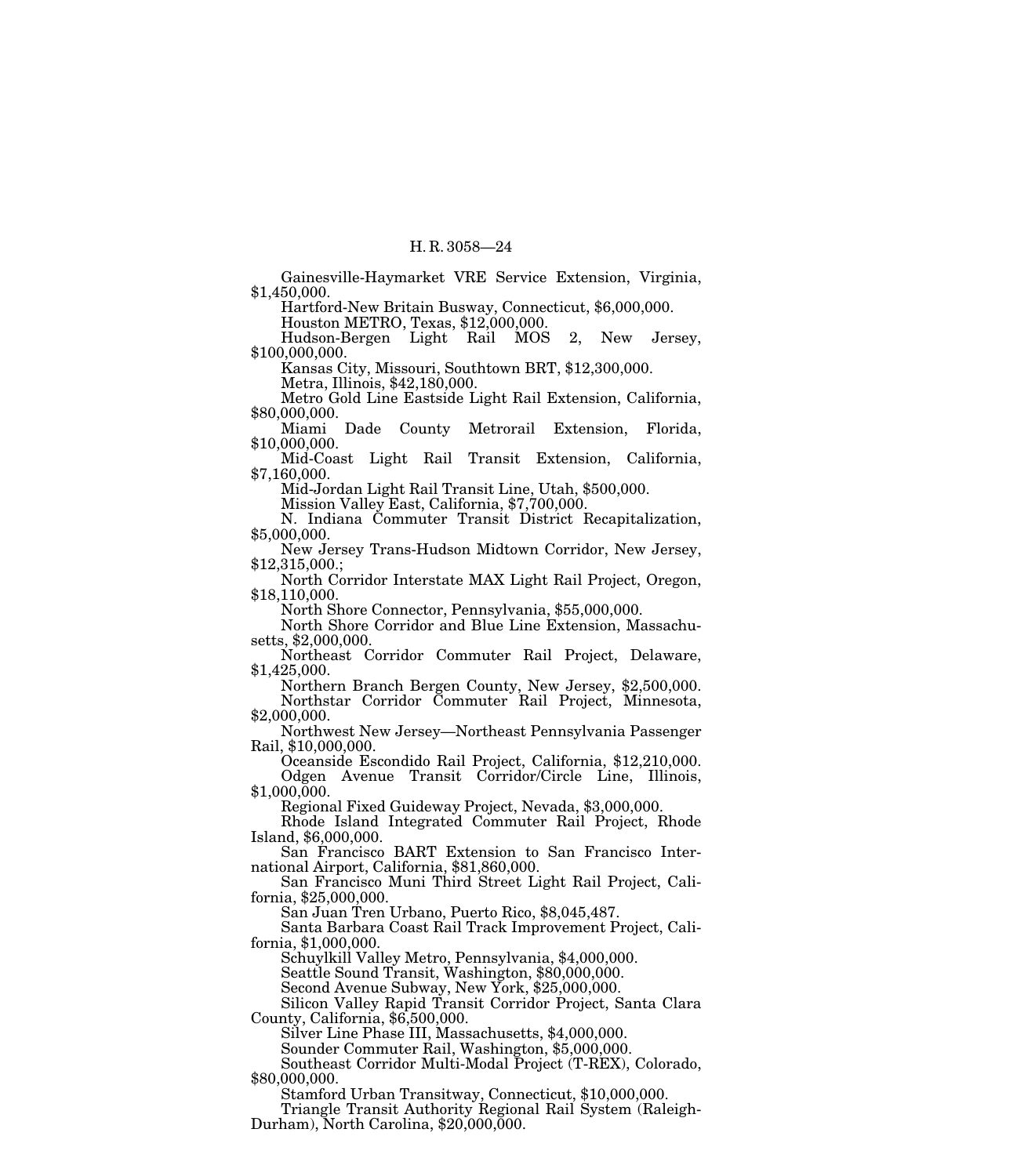Washington County Commuter Rail Project, Oregon, \$15,000,000.

West Corridor Light Rail, Colorado, \$5,000,000.

# ADMINISTRATIVE PROVISIONS—FEDERAL TRANSIT ADMINISTRATION

SEC. 140. The limitations on obligations for the programs of the Federal Transit Administration shall not apply to any authority under 49 U.S.C. 5338, previously made available for obligation, or to any other authority previously made available for obligation.

SEC. 141. Notwithstanding any other provision of law, and except for fixed guideway modernization projects, funds made available by this Act under ''Federal Transit Administration, Capital investment grants'' for projects specified in this Act or identified in reports accompanying this Act not obligated by September 30, 2008, and other recoveries, shall be made available for other projects under 49 U.S.C. 5309.

SEC. 142. Notwithstanding any other provision of law, any funds appropriated before October 1, 2005, under any section of chapter 53 of title 49, United States Code, that remain available for expenditure may be transferred to and administered under the most recent appropriation heading for any such section.

SEC. 143. Notwithstanding any other provision of law, unobligated funds made available for a new fixed guideway systems projects under the heading ''Federal Transit Administration, Capital Investment Grants'' in any appropriations Act prior to this Act may be used during this fiscal year to satisfy expenses incurred for such projects.

SEC. 144. Funds made available for Alaska or Hawaii ferry boats or ferry terminal facilities pursuant to 49 U.S.C.  $5309(m)(2)(B)$ may be used to construct new vessels and facilities, or to improve existing vessels and facilities, including both the passenger and vehicle-related elements of such vessels and facilities, and for repair facilities: *Provided,* That not more than \$3,000,000 of the funds made available pursuant to 49 U.S.C.  $5309(m)(2)(B)$  may be used by the State of Hawaii to initiate and operate a passenger ferryboat services demonstration project to test the viability of different intraisland and inter-island ferry boat routes and technology: *Provided further,* That notwithstanding 49 U.S.C. 5302(a)(7), funds made available for Alaska or Hawaii ferry boats may be used to acquire passenger ferry boats and to provide passenger ferry transportation services within areas of the State of Hawaii under the control or use of the National Park Service.

SEC. 145. Amounts made available from the bus category of the Capital Investment Grants Account or Discretionary Grants Account in this or any other previous Appropriations Act that remain unobligated or unexpended in a grant for a multimodal transportation facility in Burlington, Vermont, may be used for site-preparation and design purposes of a multimodal transportation facility in a different location within Burlington, Vermont, than originally intended notwithstanding previous expenditures incurred such purposes at the original location.

SEC. 146. Notwithstanding any other provision of law, funds designated in the conference report accompanying Public Law 108– 447 and Public Law 108–199 for the King County Metro Park and Ride on First Hill, Seattle, Washington, shall be available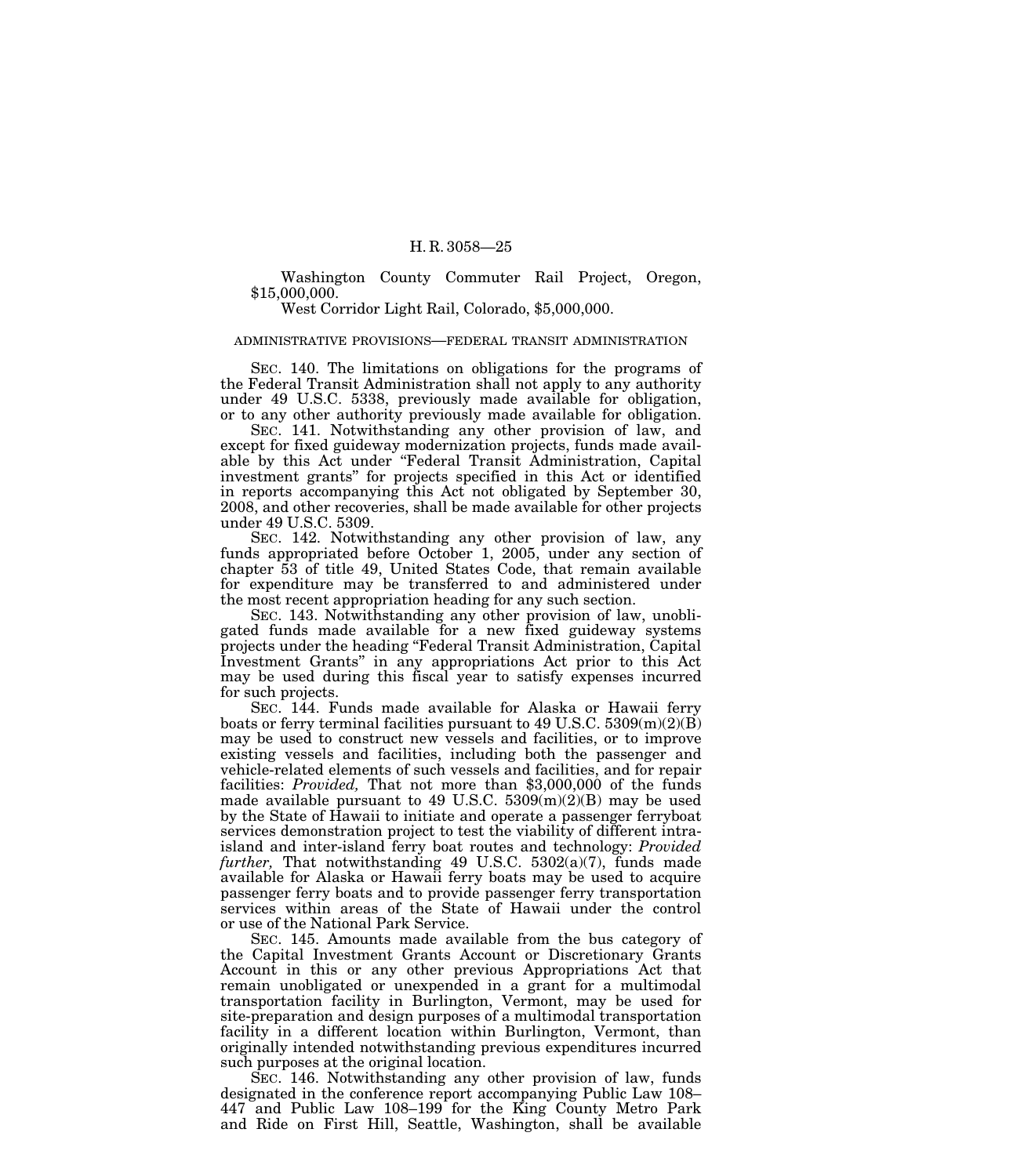to the Swedish Hospital parking garage, Seattle, Washington, subject to the same conditions and requirements of section 125 of division H of Public Law 108–447.

SEC. 147. Funds in this Act that are apportioned to the Charleston Area Regional Transportation Authority to carry out section 5307 of title 49, United States Code, may be used to acquire land, equipment, or facilities used in public transportation from another governmental authority in the same geographic area: *Provided,* That the non-Federal share under section 5307 may include revenues from the sale of advertising and concessions.

SEC. 148. Notwithstanding any other provision of law, any unobligated funds designated to the Jacksonville Transportation Authority, Community Transportation Coordinator Program under the heading ''Job Access and Reverse Commute Grants'' in the statement of the managers accompanying Public Law 108–199 may be made available to the Jacksonville Transportation Authority for any purpose authorized under the Job Access and Reverse Commute program.

SEC. 149. Notwithstanding any other provision of law, any funds made available to the South Shore Commuter Rail, Indiana, project under the Federal Transit Administration Capital Investment Grants Account in division H of Public Law 108–447 that remain available may be used for remodernization of the South Shore Commuter Rail system.

## SAINT LAWRENCE SEAWAY DEVELOPMENT CORPORATION

The Saint Lawrence Seaway Development Corporation is hereby authorized to make such expenditures, within the limits of funds and borrowing authority available to the Corporation, and in accord with law, and to make such contracts and commitments without regard to fiscal year limitations as provided by section 104 of the Government Corporation Control Act, as amended, as may be necessary in carrying out the programs set forth in the Corporation's budget for the current fiscal year.

# OPERATIONS AND MAINTENANCE

# (HARBOR MAINTENANCE TRUST FUND)

For necessary expenses for operations and maintenance of those portions of the Saint Lawrence Seaway operated and maintained by the Saint Lawrence Seaway Development Corporation, \$16,284,000, to be derived from the Harbor Maintenance Trust Fund, pursuant to Public Law 99–662.

#### MARITIME ADMINISTRATION

#### MARITIME SECURITY PROGRAM

For necessary expenses to maintain and preserve a U.S.-flag merchant fleet to serve the national security needs of the United States, \$156,000,000, to remain available until expended.

# OPERATIONS AND TRAINING

For necessary expenses of operations and training activities authorized by law, \$122,249,000 of which \$23,750,000 shall remain available until September 30, 2006, for salaries and benefits of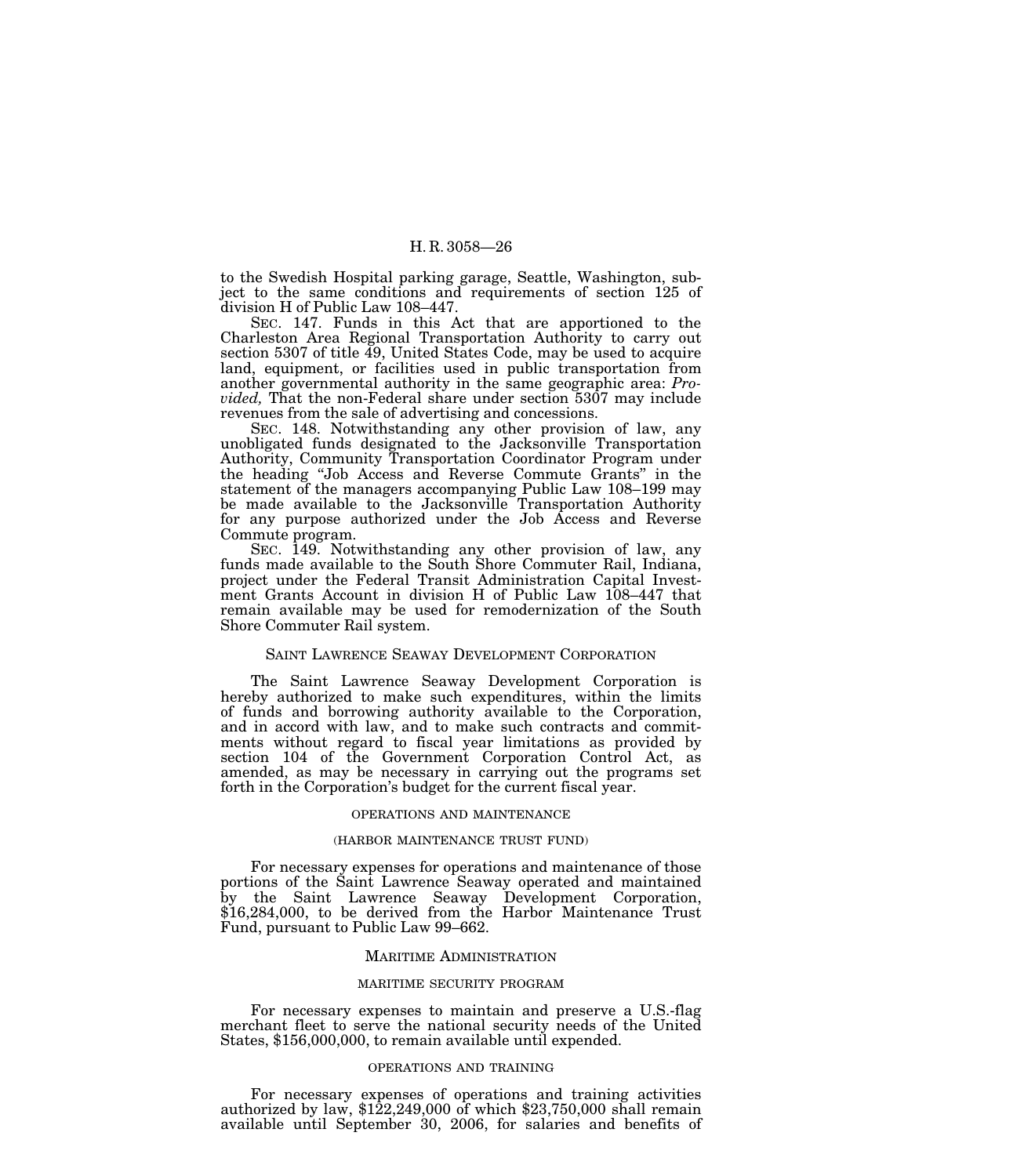employees of the United States Merchant Marine Academy; of which \$15,000,000 shall remain available until expended for capital improvements at the United States Merchant Marine Academy; and of which \$8,211,000 shall remain available until expended for the State Maritime Schools Schoolship Maintenance and Repair.

#### SHIP DISPOSAL

For necessary expenses related to the disposal of obsolete vessels in the National Defense Reserve Fleet of the Maritime Administration, \$21,000,000, to remain available until expended.

#### MARITIME GUARANTEED LOAN (TITLE XI) PROGRAM ACCOUNT

# (INCLUDING TRANSFER OF FUNDS)

For administrative expenses to carry out the guaranteed loan program, not to exceed \$4,126,000, which shall be transferred to and merged with the appropriation for Operations and Training.

#### SHIP CONSTRUCTION

#### (RESCISSION)

Of the unobligated balances available under this heading, \$2,071,280 are rescinded.

# ADMINISTRATIVE PROVISIONS—MARITIME ADMINISTRATION

SEC. 150. Notwithstanding any other provision of this Act, the Maritime Administration is authorized to furnish utilities and services and make necessary repairs in connection with any lease, contract, or occupancy involving Government property under control of the Maritime Administration, and payments received therefore shall be credited to the appropriation charged with the cost thereof: *Provided,* That rental payments under any such lease, contract, or occupancy for items other than such utilities, services, or repairs shall be covered into the Treasury as miscellaneous receipts.

SEC. 151. No obligations shall be incurred during the current fiscal year from the construction fund established by the Merchant Marine Act, 1936 (46 App. U.S.C. 1101 et seq.), or otherwise, in excess of the appropriations and limitations contained in this Act or in any prior appropriations Act.

# PIPELINE AND HAZARDOUS MATERIALS SAFETY ADMINISTRATION

# ADMINISTRATIVE EXPENSES

For necessary administrative expenses of the Pipeline and Hazardous Materials Safety Administration, \$16,877,000, of which \$645,000 shall be derived from the Pipeline Safety Fund.

#### HAZARDOUS MATERIALS SAFETY

For expenses necessary to discharge the hazardous materials safety functions of the Pipeline and Hazardous Materials Safety Administration, \$26,138,000, of which \$1,847,000 shall remain available until September 30, 2008: *Provided,* That up to \$1,200,000 in fees collected under 49 U.S.C. 5108(g) shall be deposited in the general fund of the Treasury as offsetting receipts: *Provided*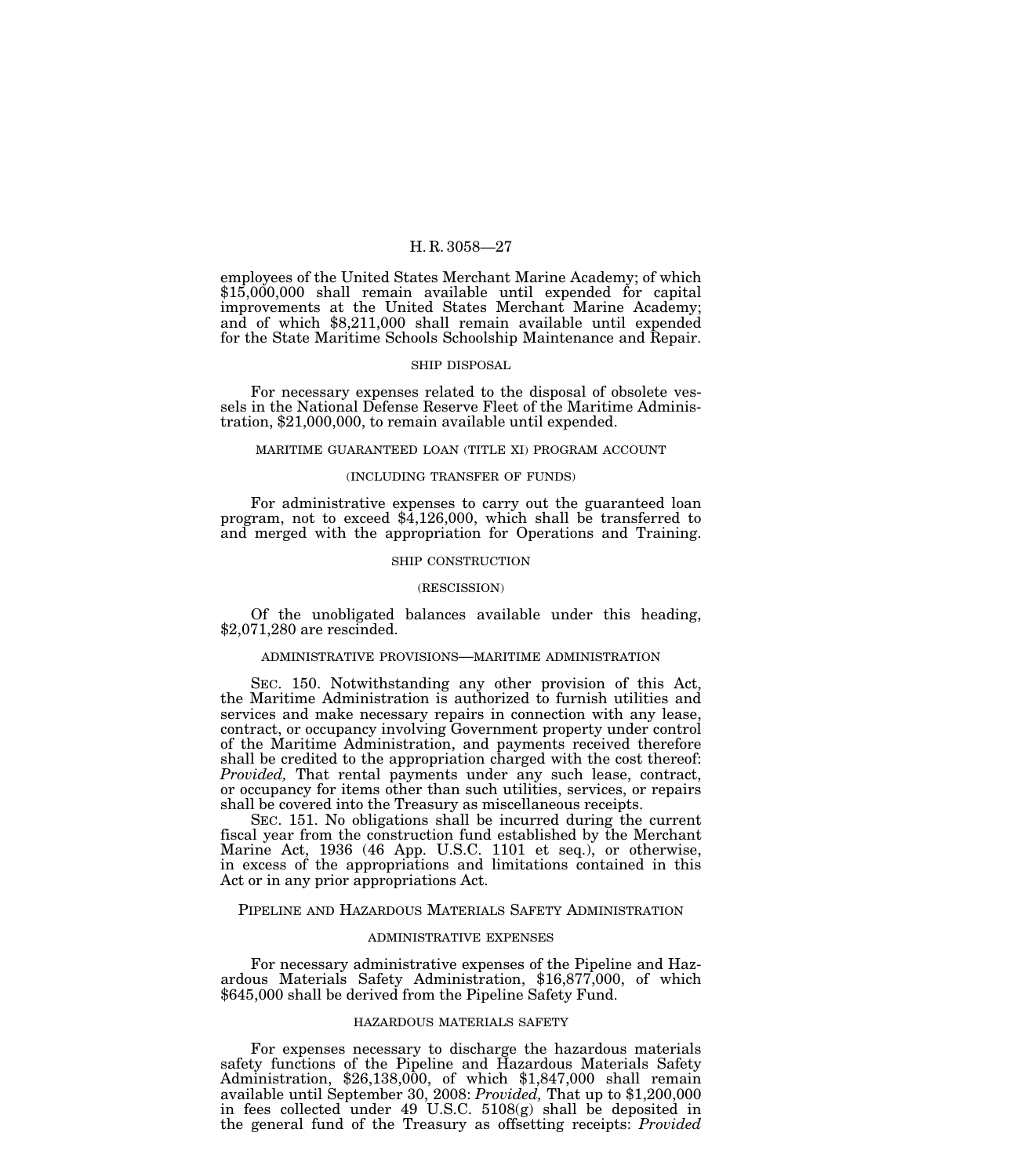*further,* That there may be credited to this appropriation, to be available until expended, funds received from States, counties, municipalities, other public authorities, and private sources for expenses incurred for training, for reports publication and dissemination, and for travel expenses incurred in performance of hazardous materials exemptions and approvals functions.

#### PIPELINE SAFETY

#### (PIPELINE SAFETY FUND)

#### (OIL SPILL LIABILITY TRUST FUND)

For expenses necessary to conduct the functions of the pipeline safety program, for grants-in-aid to carry out a pipeline safety program, as authorized by 49 U.S.C. 60107, and to discharge the pipeline program responsibilities of the Oil Pollution Act of 1990, \$73,010,000, of which \$15,000,000 shall be derived from the Oil Spill Liability Trust Fund and shall remain available until September 30, 2008; of which \$58,010,000 shall be derived from the Pipeline Safety Fund, of which \$24,000,000 shall remain available until September 30, 2008: *Provided,* That not less than \$1,000,000 of the funds provided under this heading shall be for the onecall State grant program.

# EMERGENCY PREPAREDNESS GRANTS

# (EMERGENCY PREPAREDNESS FUND)

For necessary expenses to carry out 49 U.S.C. 5127(c), \$200,000, to be derived from the Emergency Preparedness Fund, to remain available until September 30, 2007: *Provided,* That not more than \$14,300,000 shall be made available for obligation in fiscal year 2006 from amounts made available by 49 U.S.C.  $5116(i)$  and  $5127(d)$ : *Provided further,* That none of the funds made available by 49 U.S.C. 5116(i), 5127(c), and 5127(d) shall be made available for obligation by individuals other than the Secretary of Transportation, or his designee.

# RESEARCH AND INNOVATIVE TECHNOLOGY ADMINISTRATION

#### RESEARCH AND DEVELOPMENT

For necessary expenses of the Research and Innovative Technology Administration, \$5,774,000, of which \$1,121,000 shall remain available until September 30, 2008: *Provided,* That there may be credited to this appropriation, to be available until expended, funds received from States, counties, municipalities, other public authorities, and private sources for expenses incurred for training.

# OFFICE OF INSPECTOR GENERAL

#### SALARIES AND EXPENSES

For necessary expenses of the Office of Inspector General to carry out the provisions of the Inspector General Act of 1978, as amended, \$62,499,000: *Provided,* That the Inspector General shall have all necessary authority, in carrying out the duties specified in the Inspector General Act, as amended (5 U.S.C. App. 3)*,* to investigate allegations of fraud, including false statements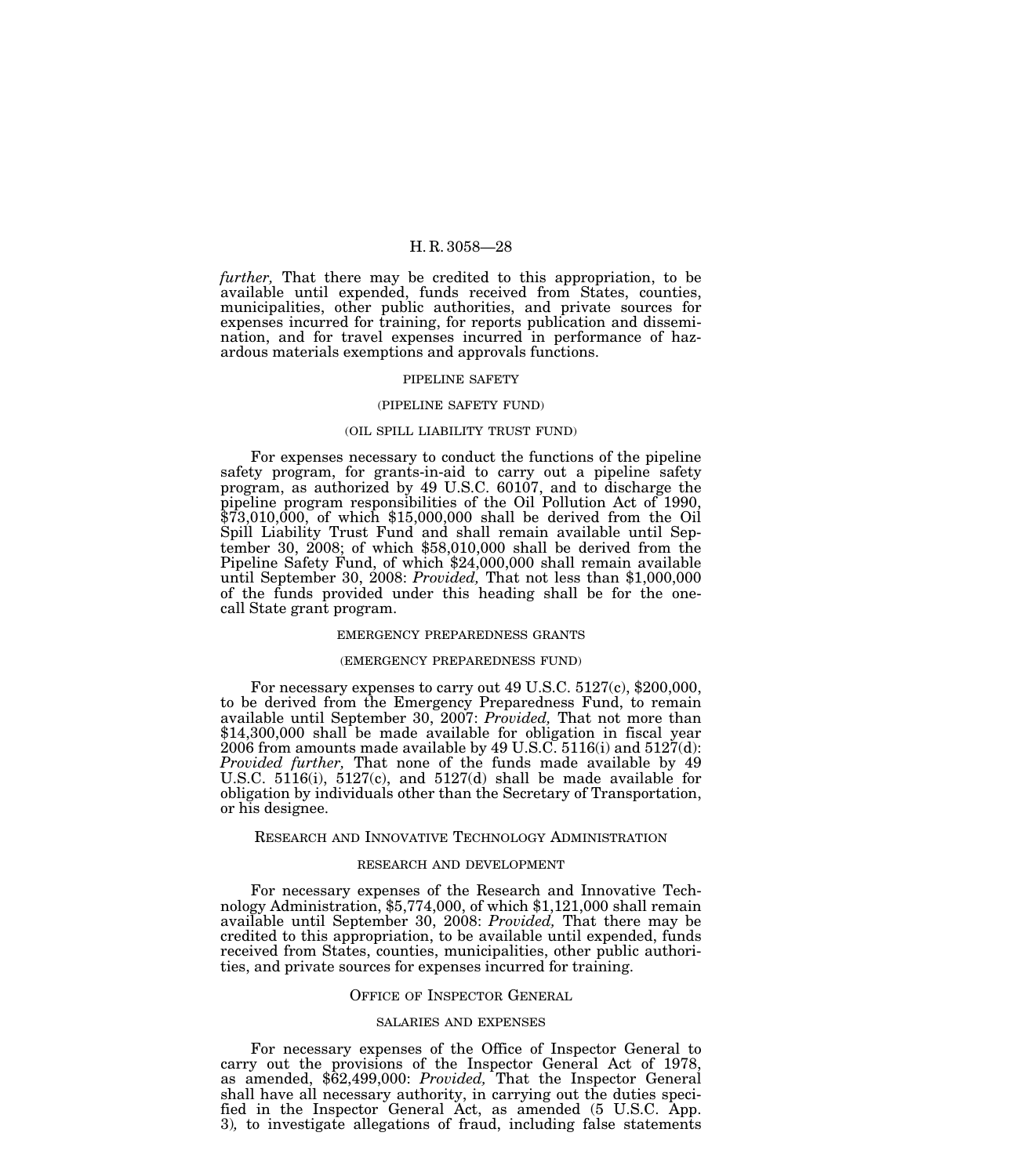to the government (18 U.S.C. 1001), by any person or entity that is subject to regulation by the Department: *Provided further,* That the funds made available under this heading shall be used to investigate, pursuant to section 41712 of title 49, United States Code: (1) unfair or deceptive practices and unfair methods of competition by domestic and foreign air carriers and ticket agents; and (2) the compliance of domestic and foreign air carriers with respect to item (1) of this proviso.

# SURFACE TRANSPORTATION BOARD

# SALARIES AND EXPENSES

For necessary expenses of the Surface Transportation Board, including services authorized by 5 U.S.C. 3109, \$26,450,000: *Provided,* That notwithstanding any other provision of law, not to exceed \$1,250,000 from fees established by the Chairman of the Surface Transportation Board shall be credited to this appropriation as offsetting collections and used for necessary and authorized expenses under this heading: *Provided further,* That the sum herein appropriated from the general fund shall be reduced on a dollarfor-dollar basis as such offsetting collections are received during fiscal year 2006, to result in a final appropriation from the general fund estimated at no more than \$25,200,000.

#### ADMINISTRATIVE PROVISIONS—DEPARTMENT OF TRANSPORTATION

# (INCLUDING TRANSFERS OF FUNDS)

SEC. 160. During the current fiscal year applicable appropriations to the Department of Transportation shall be available for maintenance and operation of aircraft; hire of passenger motor vehicles and aircraft; purchase of liability insurance for motor vehicles operating in foreign countries on official department business; and uniforms or allowances therefor, as authorized by law (5 U.S.C. 5901–5902).

SEC. 161. Appropriations contained in this Act for the Department of Transportation shall be available for services as authorized by 5 U.S.C. 3109, but at rates for individuals not to exceed the per diem rate equivalent to the rate for an Executive Level IV.

SEC. 162. None of the funds in this Act shall be available for salaries and expenses of more than 108 political and Presidential appointees in the Department of Transportation: *Provided,* That none of the personnel covered by this provision may be assigned on temporary detail outside the Department of Transportation.

SEC. 163. None of the funds in this Act shall be used to implement section 404 of title 23, United States Code.

SEC. 164. (a) No recipient of funds made available in this Act shall disseminate personal information (as defined in 18 U.S.C. 2725(3)) obtained by a State department of motor vehicles in connection with a motor vehicle record as defined in 18 U.S.C. 2725(1), except as provided in 18 U.S.C. 2721 for a use permitted under 18 U.S.C. 2721.

(b) Notwithstanding subsection (a), the Secretary shall not withhold funds provided in this Act for any grantee if a State is in noncompliance with this provision.

SEC. 165. Funds received by the Federal Highway Administration, Federal Transit Administration, and Federal Railroad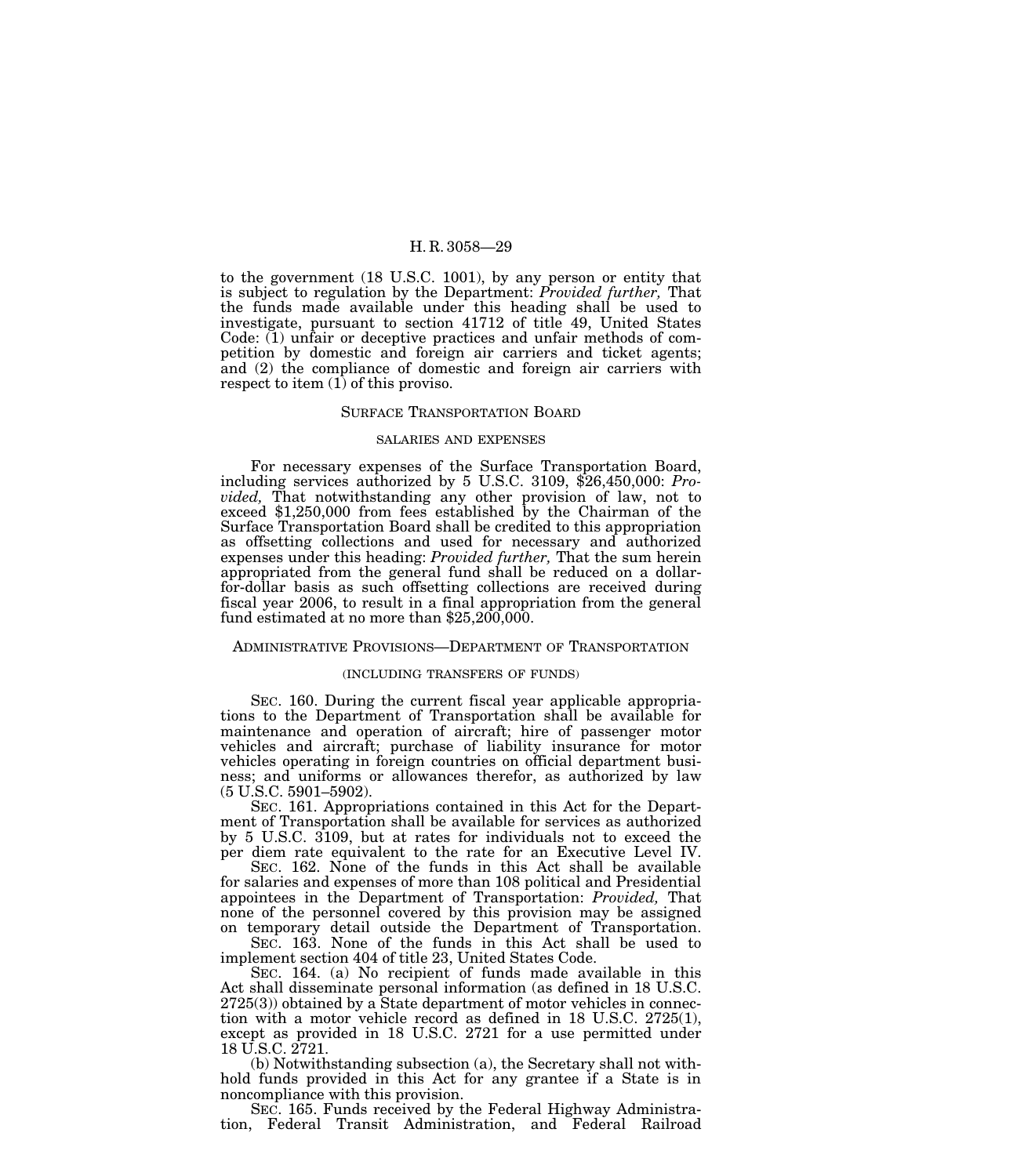Administration from States, counties, municipalities, other public authorities, and private sources for expenses incurred for training may be credited respectively to the Federal Highway Administration's ''Federal-Aid Highways'' account, the Federal Transit Administration's ''Transit Planning and Research'' account, and to the Federal Railroad Administration's ''Safety and Operations'' account, except for State rail safety inspectors participating in training pursuant to 49 U.S.C. 20105.

SEC. 166. Notwithstanding any other provisions of law, rule or regulation, the Secretary of Transportation is authorized to allow the issuer of any preferred stock heretofore sold to the Department to redeem or repurchase such stock upon the payment to the Department of an amount determined by the Secretary.

SEC. 167. None of the funds in this Act to the Department of Transportation may be used to make a grant unless the Secretary of Transportation notifies the House and Senate Committees on Appropriations not less than 3 full business days before any discretionary grant award, letter of intent, or full funding grant agreement totaling \$1,000,000 or more is announced by the department or its modal administrations from: (1) any discretionary grant program of the Federal Highway Administration other than the emergency relief program; (2) the airport improvement program of the Federal Aviation Administration; or (3) any program of the Federal Transit Administration other than the formula grants and fixed guideway modernization programs: *Provided,* That no notification shall involve funds that are not available for obligation.

SEC. 168. Rebates, refunds, incentive payments, minor fees and other funds received by the Department of Transportation from travel management centers, charge card programs, the subleasing of building space, and miscellaneous sources are to be credited to appropriations of the Department of Transportation and allocated to elements of the Department of Transportation using fair and equitable criteria and such funds shall be available until expended.

SEC. 169. Amounts made available in this or any other Act that the Secretary determines represent improper payments by the Department of Transportation to a third party contractor under a financial assistance award, which are recovered pursuant to law, shall be available—

(1) to reimburse the actual expenses incurred by the Department of Transportation in recovering improper payments; and

(2) to pay contractors for services provided in recovering improper payments: *Provided,* That amounts in excess of that required for paragraphs (1) and (2)—

(A) shall be credited to and merged with the appropriation from which the improper payments were made, and shall be available for the purposes and period for which such appropriations are available; or

(B) if no such appropriation remains available, shall be deposited in the Treasury as miscellaneous receipts: *Provided.* That prior to the transfer of any such recovery to an appropriations account, the Secretary shall notify the House and Senate Committees on Appropriations of the amount and reasons for such transfer: *Provided further,*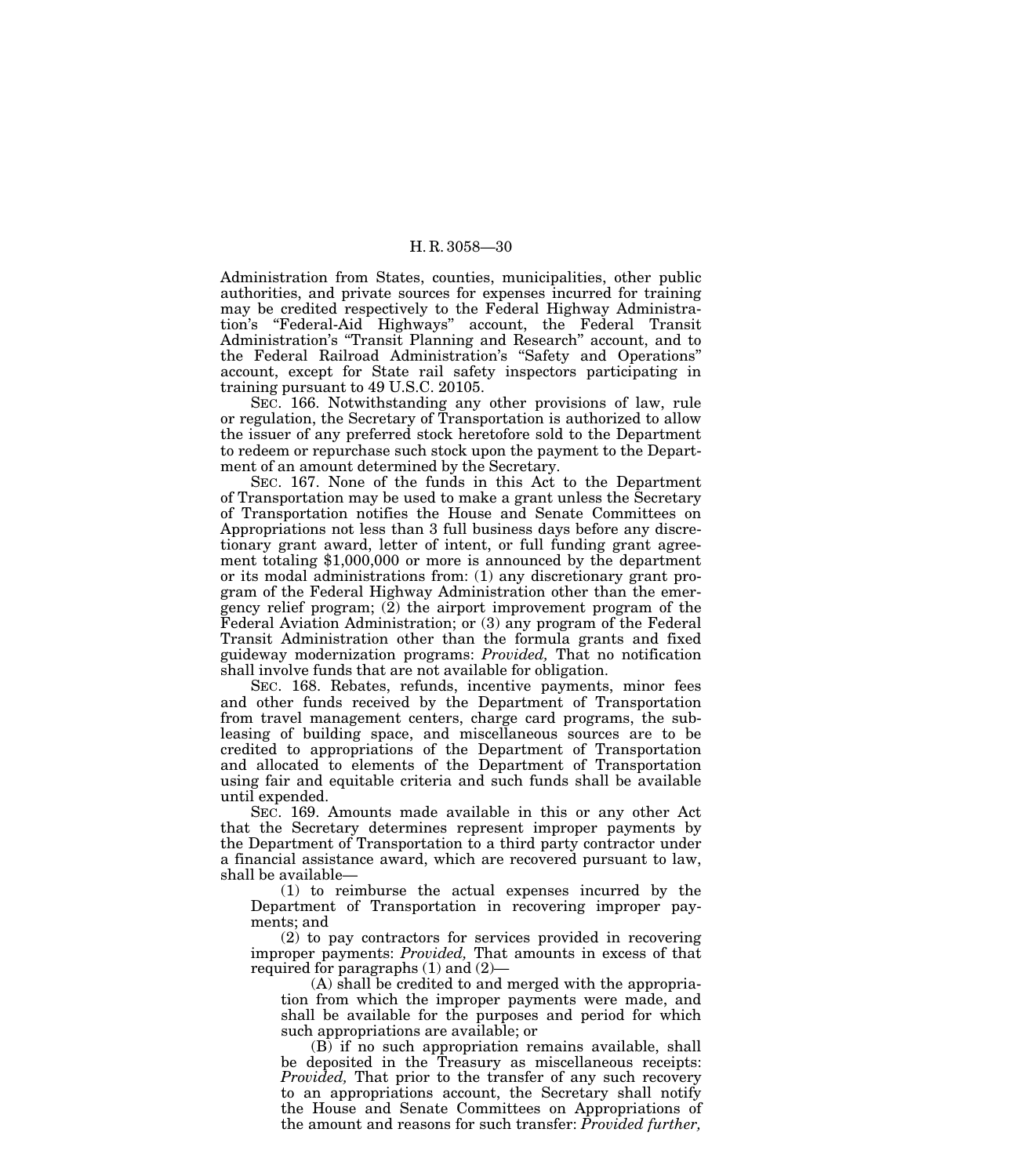That for purposes of this section, the term ''improper payments'', has the same meaning as that provided in section 2(d)(2) of Public Law 107–300.

SEC. 170. The Secretary of Transportation is authorized to transfer the unexpended balances available for the bonding assistance program from ''Office of the Secretary, Salaries and expenses'' to "Minority Business Outreach".

SEC. 171. None of the funds made available in this Act to the Department of Transportation may be obligated for the Office of the Secretary of Transportation to approve assessments or reimbursable agreements pertaining to funds appropriated to the modal administrations in this Act, except for activities underway on the date of enactment of this Act, unless such assessments or agreements have completed the normal reprogramming process for Congressional notification.

SEC. 172. None of the funds made available under this Act may be obligated or expended to establish or implement a pilot program under which not more than 10 designated essential air service communities located in proximity to hub airports are required to assume 10 percent of their essential air subsidy costs for a 4-year period commonly referred to as the EAS local participation program.

SEC. 173. (a) Section 14710(a) of title 49, United States Code, is amended—

(1) by striking ''a State authority may'' and inserting ''a State authority other than the attorney general of the state may, as parens patriae,''; and

(2) by inserting the following after the first sentence:

''Any civil action for injunctive relief to enjoin such delivery or transportation or to compel a person to pay a fine or penalty assessed under chapter 149 shall be brought in an appropriate district court of the United States.''.

(b) Section 14710(b) of title 49, United States Code, is amended to read as follows:

''(b) EXERCISE OF ENFORCEMENT AUTHORITY.—The authority of this section shall be exercised subject to the requirements of sections  $14711(b)$ –(f) of this title.".

(c) Section 14711(b)(1) of title 49, United States Code, is amended by inserting the following at the end:

''The State may initiate a civil action under subsection (a) if it is reviewable under subsection (b)(2).''.

(d) Section 14711(b)(4) of title 49, United States Code, is amended by inserting ''that is subject to review under subsection  $(b)(2)$ " before "if the Secretary".

(e) The amendments made by this section shall cease to be in effect after September 30, 2006.

SEC. 174. Section 112(b)(2) of title 23, United States Code, is amended—

(1) in subparagraph (A), by striking ''title 40'' and all that follows through the period and inserting "title 40.";

(2) by striking subparagraph (B);

(3) by redesignating subparagraphs (C) through (G) as subparagraphs (B) through (F), respectively;

(4) in subparagraph (E) (as redesignated by paragraph  $(3)$ ), in the first sentence, by striking "subparagraph  $(E)$ " and inserting "subparagraph  $(D)$ "; and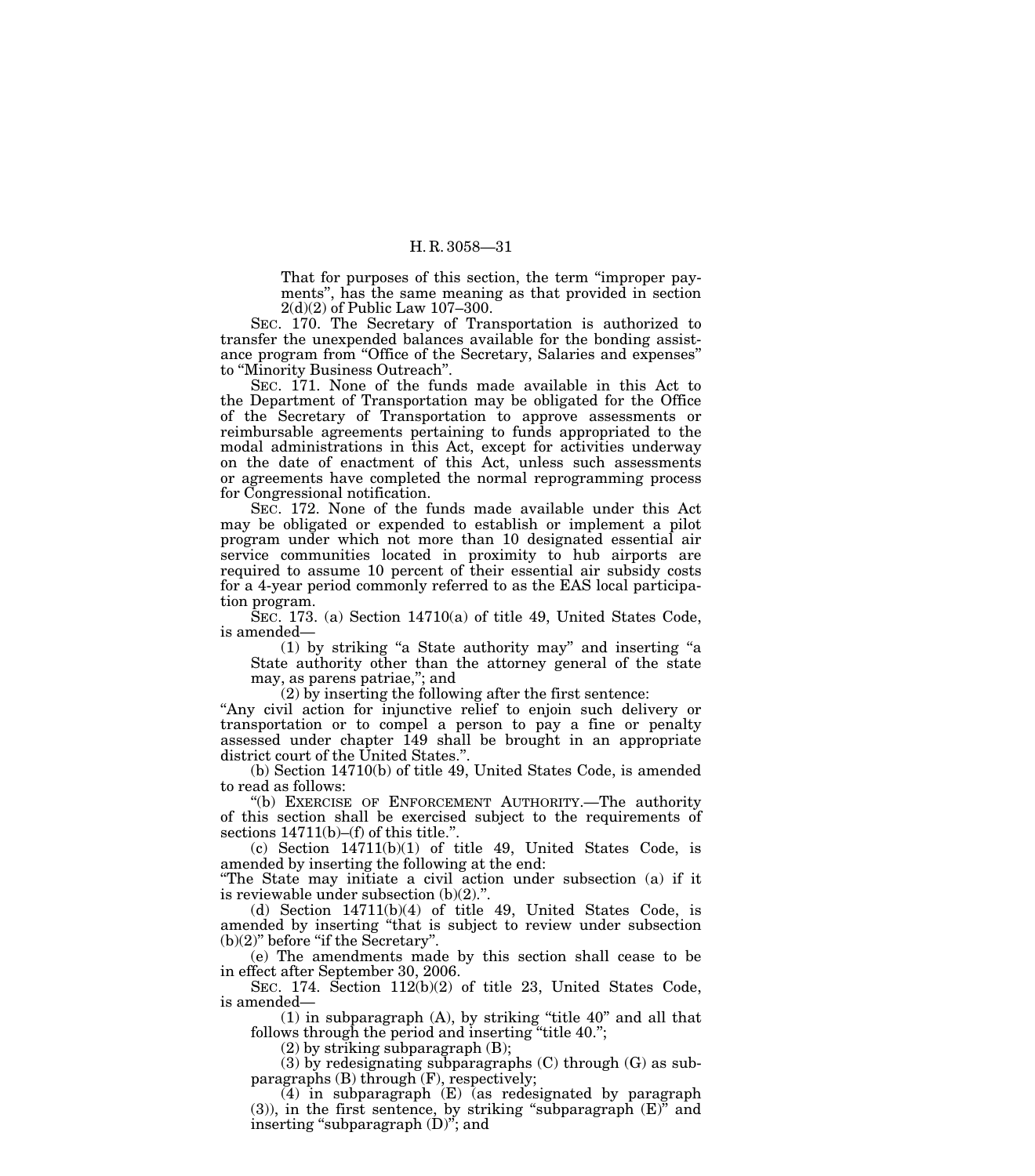(5) in subparagraph (F) (as redesignated by paragraph (3)), by striking ''State Option'' and all that follows through the period and inserting  $\mathcal{F}(F)$  Subparagraphs (B), (C), (D) and (E) herein shall not apply to the States of West Virginia or Minnesota.''.

SEC. 175. Notwithstanding any provision of law, the Secretary of Transportation is authorized and directed to make project grants under chapter 471 of title 49, United States Code, from funds available for fiscal year 2006 and thereafter under 49 U.S.C. 48103, for the cost of acquisition of land, or reimbursement of the cost of land if purchased prior to enactment of this provision and prior to a grant agreement, for non-exclusive use aeronautical purposes on an airport layout plan that has been approved by the Secretary on January 23, 2004, pursuant to section 49 U.S.C.  $47107(a)(16)$ , for any small hub airport as defined in 49 U.S.C. 47102, and had scheduled or chartered direct international flights totaling at least 200 million pounds gross aircraft landed weight for calendar year 2002.

SEC. 176. (a) Section 47108 of title 49, United States Code, is amended in subsection (e) by adding the following new paragraph at the end:

"(3) CHANGES TO NONHUB PRIMARY STATUS.—If the status of a nonhub primary airport changes to a small hub primary airport at a time when the airport has received discretionary funds under this chapter for a terminal development project in accordance with section  $47110(d)(2)$ , and the project is not yet completed, the project shall remain eligible for funding from the discretionary fund and the small airport fund to pay costs allowable under section 47110(d). Such project shall remain eligible for such funds for three fiscal years after the start of construction of the project, or if the Secretary determines that a further extension of eligibility is justified, until the project is completed.''.

(b) CONFORMING AMENDMENT.—Section 47110(d)(2)(A) is amended by striking "(A) the" and inserting "(A) except as provided in section 47108(e)(3), the''.

SEC. 177. Section 40128(e) of title 49, United States Code, is amended by adding at the end the following: ''For purposes of this subsection, an air tour operator flying over the Hoover Dam in the Lake Mead National Recreation Area en route to the Grand Canyon National Park shall be deemed to be flying solely as a transportation route.''. Nothing in this provision shall allow exemption from overflight rules for the Grand Canyon.

SEC. 178. Section 145(c) of the Aviation and Transportation Security Act (49 U.S.C. 40101 note) is amended by striking ''November 19, 2005.'' and inserting ''November 30, 2006.''.

SEC. 179. (a)(1) This section shall apply to a former employee of the Federal Aviation Administration, who—

(A) was involuntarily separated as a result of the reorganization of the Flight Services Unit following the outsourcing of flight service duties to a contractor;

(B) was not eligible by October 3, 2005 for an immediate annuity under a Federal retirement system; and

(C) assuming continued Federal employment, would attain eligibility for an immediate annuity under section 8336(d) or 8414(b) of title 5, United States Code, not later than October 4, 2007.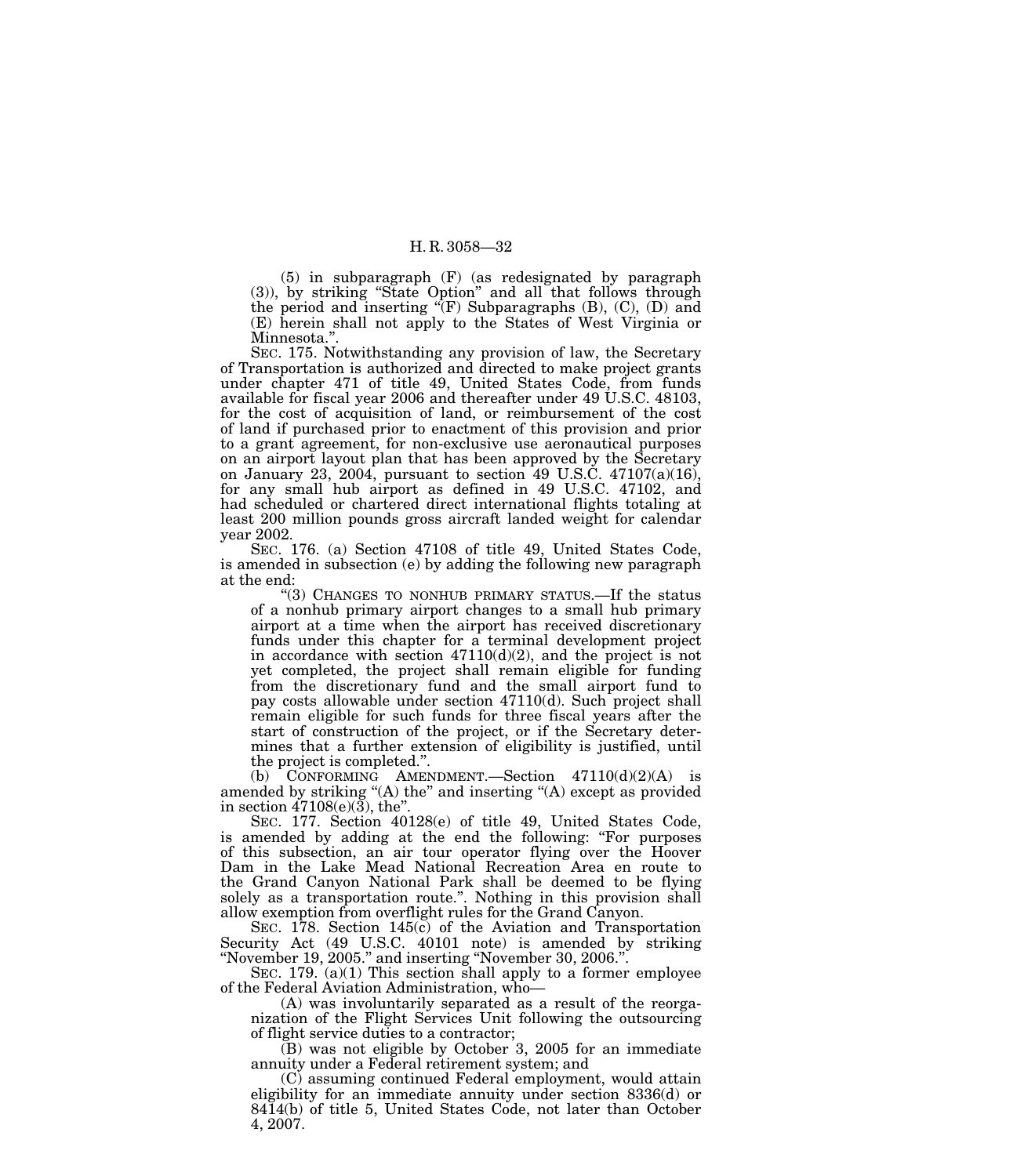(2) Notwithstanding any other provision of law, during the period beginning on the date of enactment of this Act and ending October 4, 2007, an employee described under paragraph (1) may, with the approval of the Administrator of the Federal Aviation Administration or the designee of the Administrator, accept an assignment to such contractor within 14 days after the date of enactment of this section.

(3) Except as provided in subsection (c), an employee appointed under paragraph (1)—

(A) shall be a temporary Federal employee for the duration of the assignment;

(B) notwithstanding such temporary status, shall retain previous enrollment or participation in Federal employee benefits programs under chapters 83, 84, 87, and 89 of title 5, United States Code; and

(C) shall be considered to have not had a break in service for purposes of chapters 83, 84, and sections 8706(b) and 8905(b) of title 5, United States Code, except no service credit or benefits shall be extended retroactively.

(4) An assignment and temporary appointment under this section shall terminate on the earlier of—

(A) October 4, 2007; or

(B) the date on which the employee first becomes eligible for an immediate annuity under section 8336(d) or 8414(b) of title 5, United States Code.

(5) Such funds as may be necessary are authorized for the Federal Aviation Administration to pay the salary and benefits of an employee assigned under this section, but no funds are authorized to reimburse the employing contractor for the salary and benefits of an employee so assigned.

(b) An employee who was involuntarily separated as a result of the reorganization of the Flight Services Unit following the outsourcing of flight service duties to a contractor, and was eligible to use annual leave under the conditions of section  $6302(\tilde{g})$  of title 5, United States Code, may use such leave to—

(1) qualify for an immediate annuity or to meet the age or service requirements for an enhanced annuity that the employee could qualify for under sections 8336, 8412, or 8414; or

(2) to meet the requirements under section 8905(b) of title 5, United States Code, to qualify to continue health benefits coverage after retirement from service.

 $(c)(1)$  Nothing in this section shall—

(A) affect the validity or legality of the reduction-in-force actions of the Federal Aviation Administration effective October 3, 2005; or

(B) create any individual rights of actions regarding such reduction-in-force or any other actions related to or arising under the competitive sourcing of flight services.

(2) An employee subject to this section shall not be—

(A) covered by chapter 71 of title 5, United States Code, while on the assignment authorized by this section; or

(B) subject to section 208 of title 18, United States Code. (3) Temporary employees assigned under this section shall not be Federal employees for purposes of chapter 171 of title 28, United States Code (commonly referred to as the Federal Tort Claims Act). Chapter 171 of title 28, United States Code (commonly referred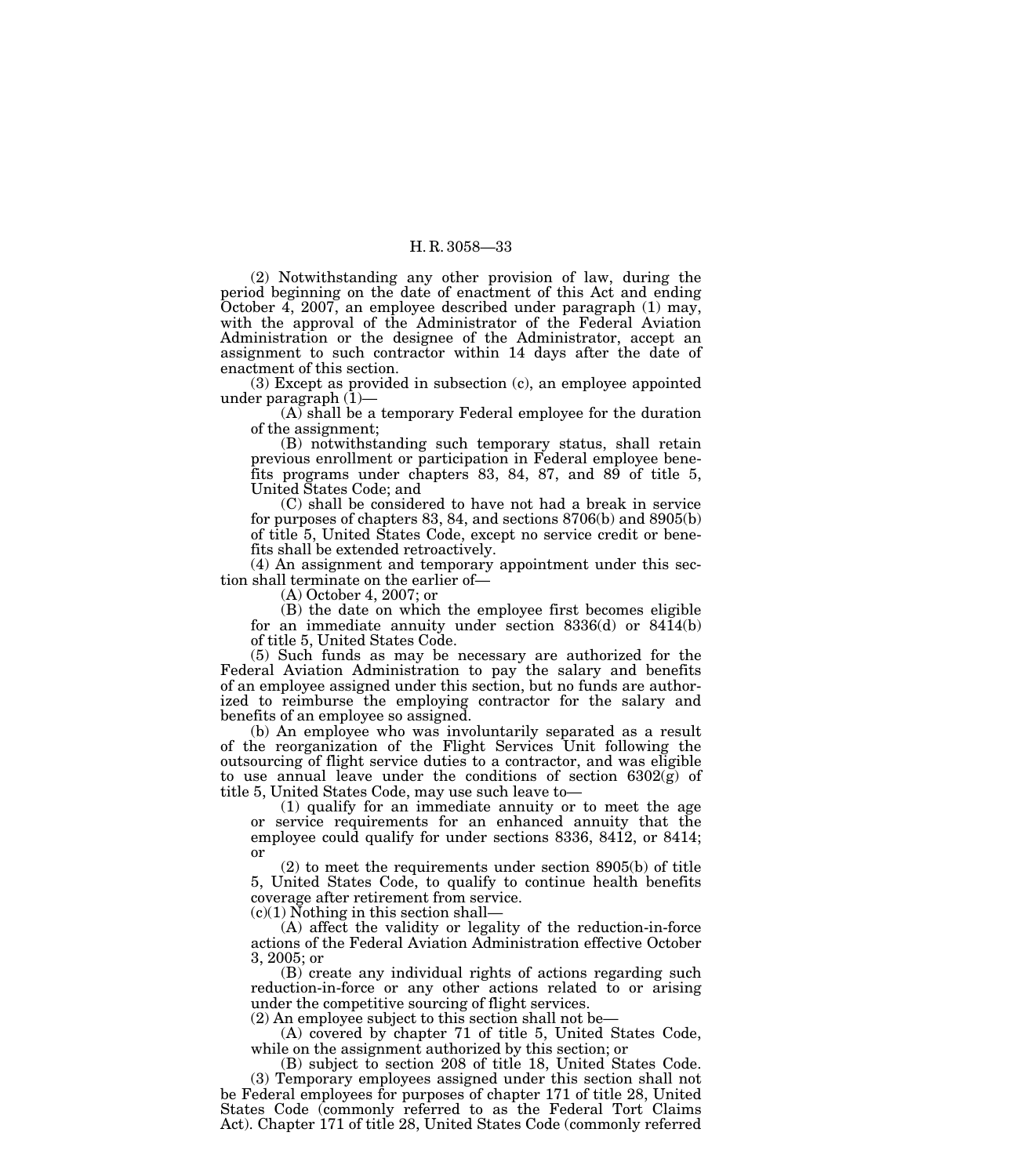to as the Federal Tort Claims Act) and any other Federal tort liability statute shall not apply to an employee who is assigned to a contractor under subsection (a).

SEC. 180. (a) In this section:

(1) The term ''Conservation Area'' means the Sloan Canyon National Conservation Area established by section 604(a) of the Clark County Conservation of Public Land and Natural Resources Act of 2002 (116 Stat. 2010).

(2) The term ''County'' means Clark County, Nevada.

 $(3)(A)$  The term "helicopter tour" means a commercial helicopter tour operated for profit.

(B) The term "helicopter tour" does not include a helicopter tour that is carried out to assist a Federal, State, or local agency.

(4) The term ''Secretary'' means the Secretary of the Interior.

(5) The term ''Wilderness'' means the North McCullough Mountains Wilderness established by section  $202(a)(13)$  of the Clark County Conservation of Public Land and Natural Resources Act of 2002 (116 Stat. 2000).

(b) As soon as practicable after the date of enactment of this Act, the Secretary shall convey to the County, subject to valid existing rights, for no consideration, all right, title, and interest of the United States in and to the parcel of land described in subsection (c).

(c) The parcel of land to be conveyed under subsection (b) is the parcel of approximately 229 acres of land depicted as tract A on the map entitled ''Clark County Public Heliport Facility'' and dated May 3, 2004.

 $(d)(1)$  The parcel of land conveyed under subsection  $(b)$ —

(A) shall be used by the County for the operation of a heliport facility under the conditions stated in paragraphs  $(2)$ , (3), and (4); and

(B) shall not be disposed of by the County.

(2)(A) Any operator of a helicopter tour originating from or concluding at the parcel of land described in subsection (c) shall pay to the Clark County Department of Aviation a \$3 conservation fee for each passenger on the helicopter tour if any portion of the helicopter tour occurs over the Conservation Area.

(B)(i) Not earlier than 10 years after the date of enactment of this Act and every 10 years thereafter, the Secretary shall conduct a review to determine whether to raise the amount of the conservation fee.

(ii) After conducting a review under clause (i) and providing an opportunity for public comment, the Secretary may raise the amount of the conservation fee in an amount determined to be appropriate by the Secretary, but by not more than 50 percent of the amount of the conservation fee in effect on the day before the date of the increase.

(3)(A) The amounts collected under paragraph (2) shall be deposited in a special account in the Treasury of the United States. (B) Of the amounts deposited under subparagraph (A)—

(i)  $\frac{2}{3}$  of the amounts shall be available to the Secretary, without further appropriation, for the management of cultural, wildlife, and wilderness resources on public land in the State of Nevada; and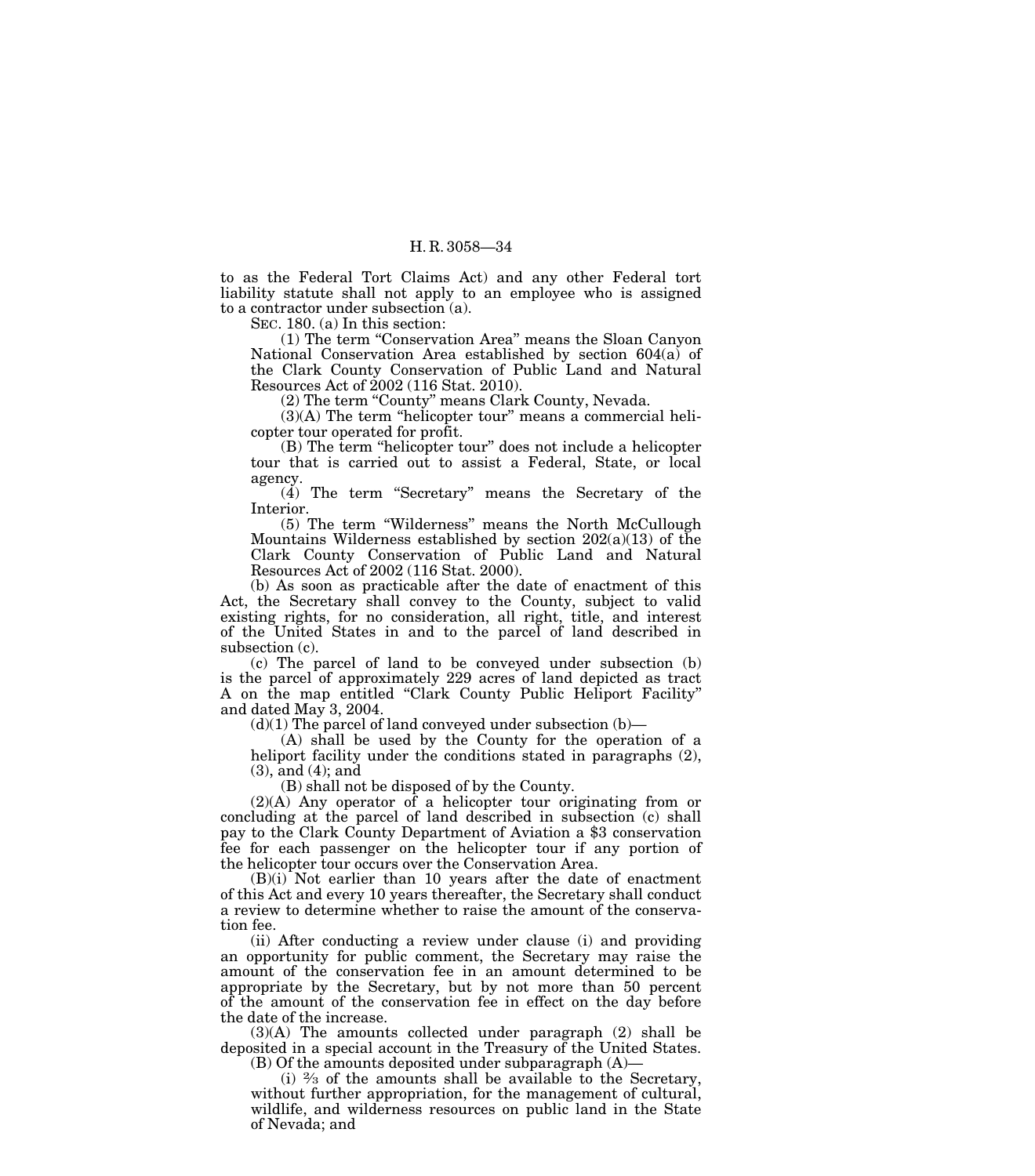(ii)  $\frac{1}{3}$  of the amounts shall be available to the Director of the Bureau of Land Management, without further appropriation, for the conduct of Bureau of Land Management operations for the Conservation Area and the Red Rock Canyon National Conservation Area.

(4)(A) Except for safety reasons, any helicopter tour originating or concluding at the parcel of land described in subsection (c) that flies over the Conservation Area shall not fly—

(i) over any area in the Conservation Area except the area that is between 3 and 5 miles north of the latitude of the southernmost boundary of the Conservation Area;

(ii) lower than 1,000 feet over the eastern segments of the boundary of the Conservation Area; or

(iii) lower than 500 feet over the western segments of the boundary of the Conservation Area.

(B) The Administrator of the Federal Aviation Administration shall establish a special flight rules area and any operating procedures that the Administrator determines to be necessary to implement subparagraph (A).

(5) If the County ceases to use any of the land described in subsection (c) for the purpose described in paragraph  $(1)(A)$ and under the conditions stated in paragraph (2)—

(A) title to the parcel shall revert to the United States, at the option of the United States; and

(B) the County shall be responsible for any reclamation necessary to revert the parcel to the United States.

(e) The Secretary shall require, as a condition of the conveyance under subsection (b), that the County pay the administrative costs of the conveyance, including survey costs and any other costs associated with the transfer of title.

SEC. 181. The first sentence of section 29(c) of the International Air Transportation Competition Act of 1979 (Public Law 96–192; 94 Stat. 48) is amended by inserting ''Missouri,'' before ''and Texas''.

SEC. 182. Notwithstanding any other provision of law, none of the funds provided in or limited by this Act may be obligated or expended to provide a budget justification for fiscal year 2007 concurrently with the President's annual budget submission to Congress under section 1105(a) of title 31, United States Code, to any congressional committee other than the House and Senate Committees on Appropriations prior to May 31, 2006.

SEC. 183. Notwithstanding any other provision of law, if any funds provided in or limited by this Act are subject to a reprogramming action that requires notice to be provided to the House and Senate Committees on Appropriations, said reprogramming action shall be approved or denied solely by the Committees on Appropriations: *Provided*, That the Secretary may provide notice to other congressional committees of the action of the Committees on Appropriations on such reprogramming but not sooner than 30 days following the date on which the reprogramming action has been approved or denied by the House and Senate Committees on Appropriations.

SEC. 184. Notwithstanding any other provision of law, the projects numbered 5094 and 5096 in the table contained in section 1702 of the Safe, Accountable, Flexible, Efficient Transportation Equity Act: A Legacy for Users (Public Law 109–59; 119 Stat. 1144) shall be subject to section 120(c) of title 23, United States Code.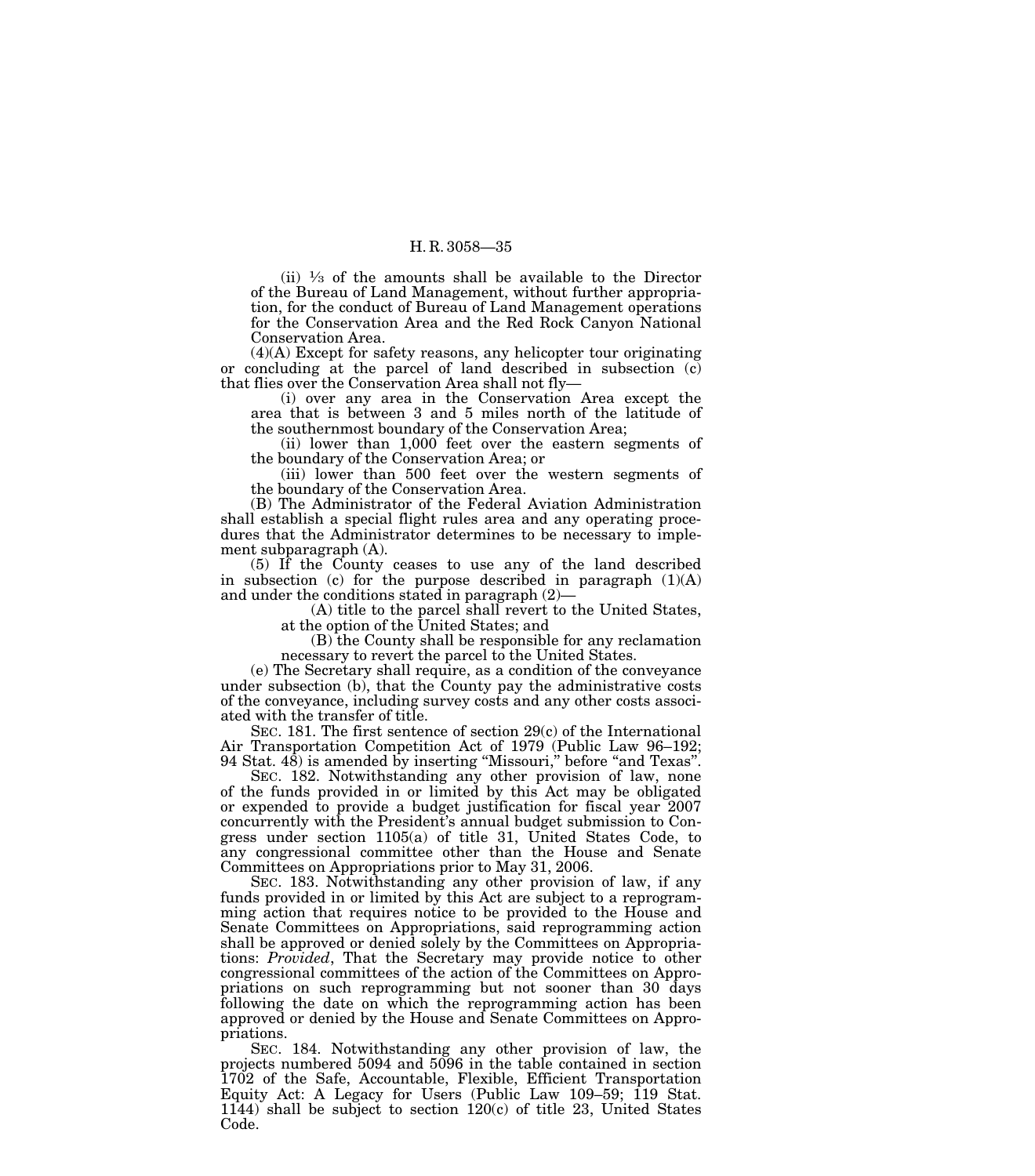SEC. 185. For necessary expenses, including an independent verification regime, to reimburse fixed-based general aviation operators and the providers of general aviation ground support services at Ronald Reagan Washington National Airport; College Park Airport in College Park, Maryland; Potomac Airpark in Fort Washington, Maryland; Washington Executive/Hyde Field in Clinton, Maryland; and Washington South Capitol Street Heliport in Washington, DC; for direct and incremental financial losses incurred while such airports were closed to general aviation operations, or as of the date of enactment of this provision in the case of airports that have not reopened to such operations, by these operators and service providers solely due to the actions of the Federal Government following the terrorist attacks on the United States that occurred on September 11, 2001, not to exceed \$17,000,000, to be available until expended: *Provided,* That of this amount not to exceed \$5,000,000 shall be available on a pro-rata basis, if necessary, to fixed-based general aviation operators and the providers of general aviation ground support services located at College Park Airport in College Park, Maryland; Potomac Airpark in Fort Washington, Maryland; and Washington Executive/Hyde Field in Clinton, Maryland: *Provided further,* That no funds shall be obligated or distributed to fixed-based general aviation operators and providers of general aviation ground support services until an independent audit is completed: *Provided further*, That losses incurred as a result of violations of law, or through fault or negligence, of such operators and service providers or of third parties (including airports) are not eligible for reimbursements: *Provided further,* That obligation and expenditure of funds are conditional upon full release of the United States Government for all claims for financial losses resulting from such actions.

SEC. 186. Notwithstanding any other provision of law, any amounts made available pursuant to Public Law 109–59 for the Gravina Island bridge and the Knik Arm bridge shall be made available to the Alaska Department of Transportation and Public Facilities for any purpose eligible under section 133(b) of title 23, United States Code: *Provided,* That in allocating funds for the equity bonus program under section 105 of such title, the Secretary shall make the calculations required under that section as if this section had not been enacted: *Provided further,* That the descriptions for High Priority Projects #406, the Gravina Island bridge, and #2465, the Knik Arm bridge, in section 1702 of Public Law 109–59 are hereby deleted and in their place is inserted ''the Alaska Department of Transportation and Public Facilities''.

SEC. 187. (a) In addition to amounts available to carry out section 10204 of the Safe, Accountable, Flexible, Efficient Transportation Equity Act: A Legacy for Users (Public Law 109–59) as of the date of enactment of this Act, of the amounts made available by section 112 of this Act, \$1,000,000 shall be used by the Secretary of Transportation and the Secretary of Homeland Security to jointly—

(1) complete the review and assessment of catastrophic hurricane evacuation plans under that section; and

(2) submit to Congress, not later than June 1, 2006, the report described in subsection (d) of that section.

(b) Section 10204 of the Safe, Accountable, Flexible, Efficient Transportation Equity Act: A Legacy for Users (Public Law 109– 59) is amended—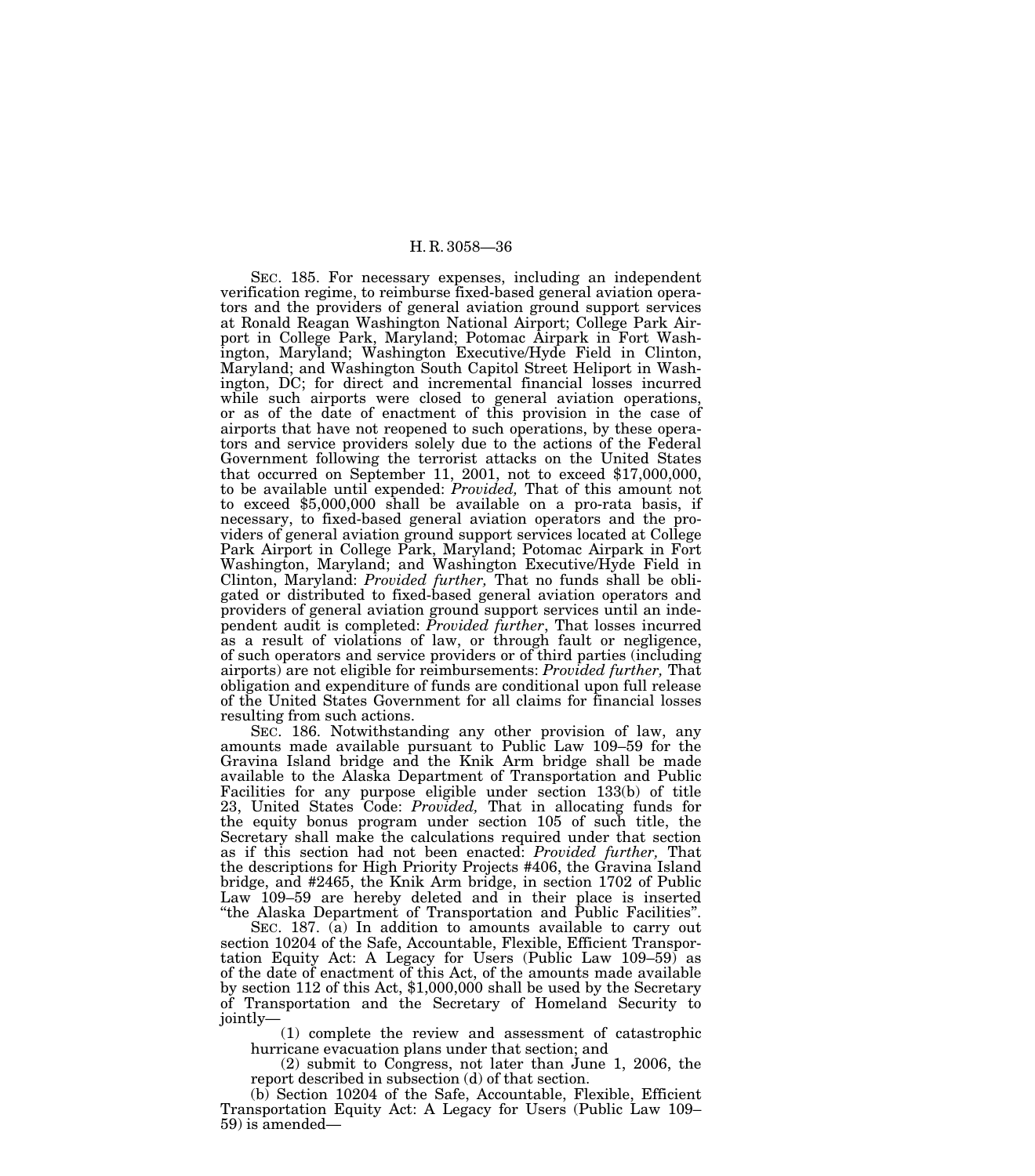$(1)$  in subsection  $(a)$ —

 $(A)$  by inserting after "evacuation plans" the following: ''(including the costs of the plans)''; and

(B) by inserting ''and other catastrophic events'' before "impacting";

(2) in subsection (b), by striking ''and local'' and inserting "parish, county, and municipal"; and

 $(3)$  in subsection  $(c)$ —

 $(A)$  in paragraph  $(1)$ , by inserting "safe and" before ''practical'';

(B) in paragraph (2), by inserting after ''States'' the following: "and adjoining jurisdictions";

(C) in paragraph  $(3)$ , by striking "and" after the semicolon at the end;

(D) in paragraph (4), by striking the period at the end and inserting a semicolon; and

(E) by adding at the end the following:

''(5) the availability of food, water, restrooms, fueling stations, and shelter opportunities along the evacuation routes;

''(6) the time required to evacuate under the plan; and

" $(7)$  the physical and mental strains associated with the evacuation.''.

This title may be cited as the ''Department of Transportation Appropriations Act, 2006''.

# TITLE II

## DEPARTMENT OF THE TREASURY

# DEPARTMENTAL OFFICES

#### SALARIES AND EXPENSES

## (INCLUDING TRANSFER OF FUNDS)

For necessary expenses of the Departmental Offices including operation and maintenance of the Treasury Building and Annex; hire of passenger motor vehicles; maintenance, repairs, and improvements of, and purchase of commercial insurance policies for, real properties leased or owned overseas, when necessary for the performance of official business, not to exceed \$3,000,000 for official travel expenses; \$196,592,000, of which not to exceed \$8,642,000 is for executive direction program activities; not to exceed \$7,852,000 is for general counsel program activities; not to exceed \$32,011,000 is for economic policies and programs activities; not to exceed \$26,574,000 is for financial policies and programs activities; pursuant to section 3004(b) of the Exchange Rates and International Economic Policy Coordination Act of 1988 (22 U.S.C. 5304(b)), not to exceed \$1,000,000, to remain available until expended, is for the Secretary of the Treasury, in conjunction with the President, to implement said subsection as it pertains to governments and trade violations involving currency manipulation and other trade violations; not to exceed \$39,939,000 is for financial crimes policies and programs activities; not to exceed \$16,843,000 is for Treasury-wide management policies and programs activities; and not to exceed \$63,731,000 is for administration programs activities: *Provided,* That of the amount appropriated for financial crimes policies and programs activities,  $\frac{22,032,016}{2}$  is for the Office of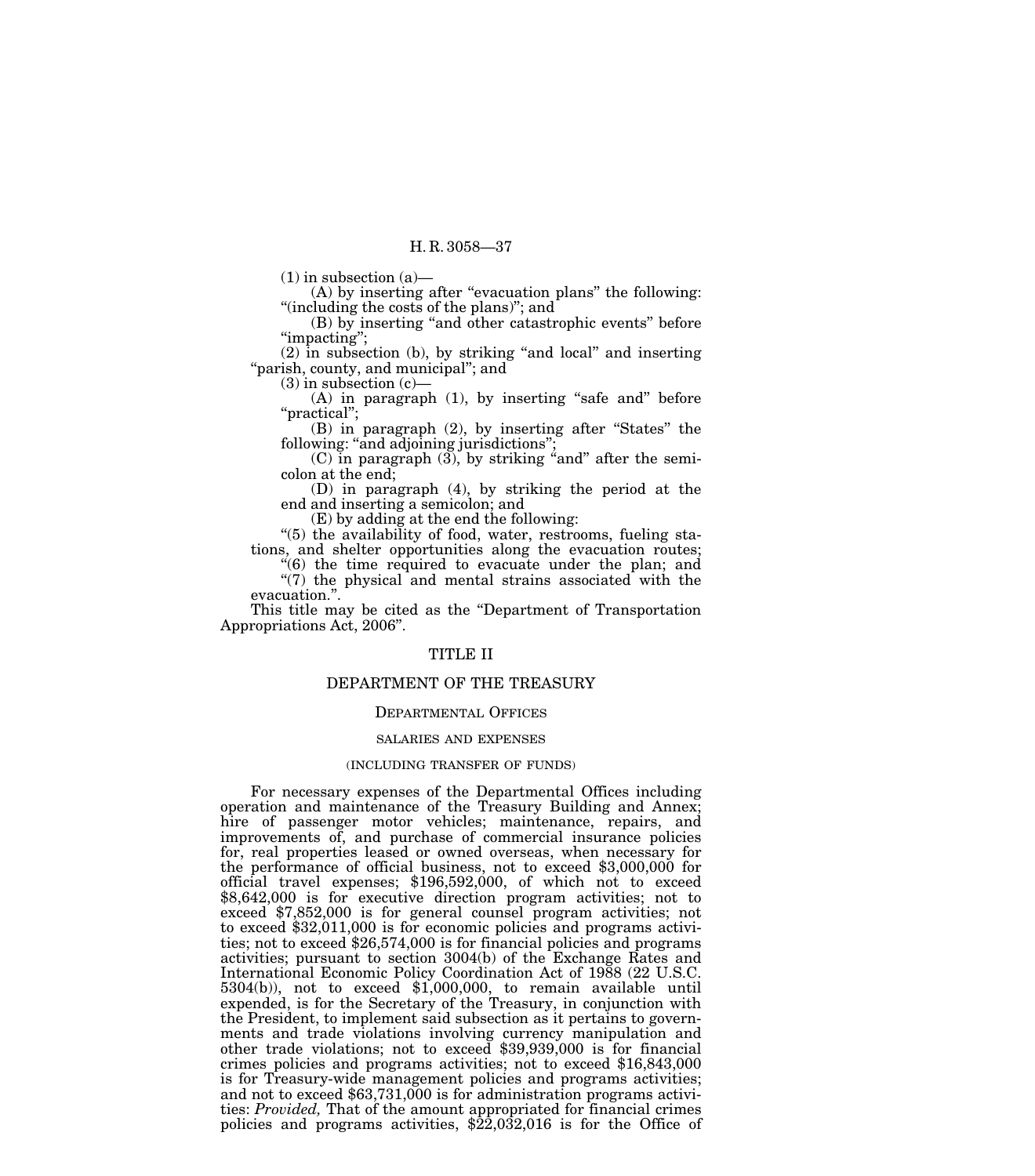Foreign Assets Control and shall support no less than 125 full time equivalent positions: *Provided further,* That the Secretary of the Treasury is authorized to transfer funds appropriated for any program activity of the Departmental Offices to any other program activity of the Departmental Offices upon notification to the House and Senate Committees on Appropriations: *Provided further,* That no appropriation for any program activity shall be increased or decreased by more than two percent by all such transfers: *Provided further,* That any change in funding greater than two percent shall be submitted for approval to the House and Senate Committees on Appropriations: *Provided further,* That of the amount appropriated under this heading, not to exceed \$3,000,000, to remain available until September 30, 2007, for information technology modernization requirements; not to exceed \$100,000 for official reception and representation expenses; and not to exceed \$258,000 for unforeseen emergencies of a confidential nature, to be allocated and expended under the direction of the Secretary of the Treasury and to be accounted for solely on his certificate: *Provided further,* That of the amount appropriated under this heading, \$5,173,000, to remain available until September 30, 2007, is for the Treasury-wide Financial Statement Audit Program, of which such amounts as may be necessary may be transferred to accounts of the Department's offices and bureaus to conduct audits: *Provided further,* That this transfer authority shall be in addition to any other provided in this Act.

# DEPARTMENT-WIDE SYSTEMS AND CAPITAL INVESTMENTS PROGRAMS

### (INCLUDING TRANSFER OF FUNDS)

For development and acquisition of automatic data processing equipment, software, and services for the Department of the Treasury, \$24,412,000, to remain available until September 30, 2008: *Provided,* That these funds shall be transferred to accounts and in amounts as necessary to satisfy the requirements of the Department's offices, bureaus, and other organizations: *Provided further,* That this transfer authority shall be in addition to any other transfer authority provided in this Act: *Provided further,* That none of the funds appropriated shall be used to support or supplement ''Internal Revenue Service, Information Systems'' or ''Internal Revenue Service, Business Systems Modernization''.

# OFFICE OF INSPECTOR GENERAL

# SALARIES AND EXPENSES

For necessary expenses of the Office of Inspector General in carrying out the provisions of the Inspector General Act of 1978, as amended, not to exceed \$2,000,000 for official travel expenses, including hire of passenger motor vehicles; and not to exceed \$100,000 for unforeseen emergencies of a confidential nature, to be allocated and expended under the direction of the Inspector General of the Treasury, \$17,000,000, of which not to exceed \$2,500 shall be available for official reception and representation expenses.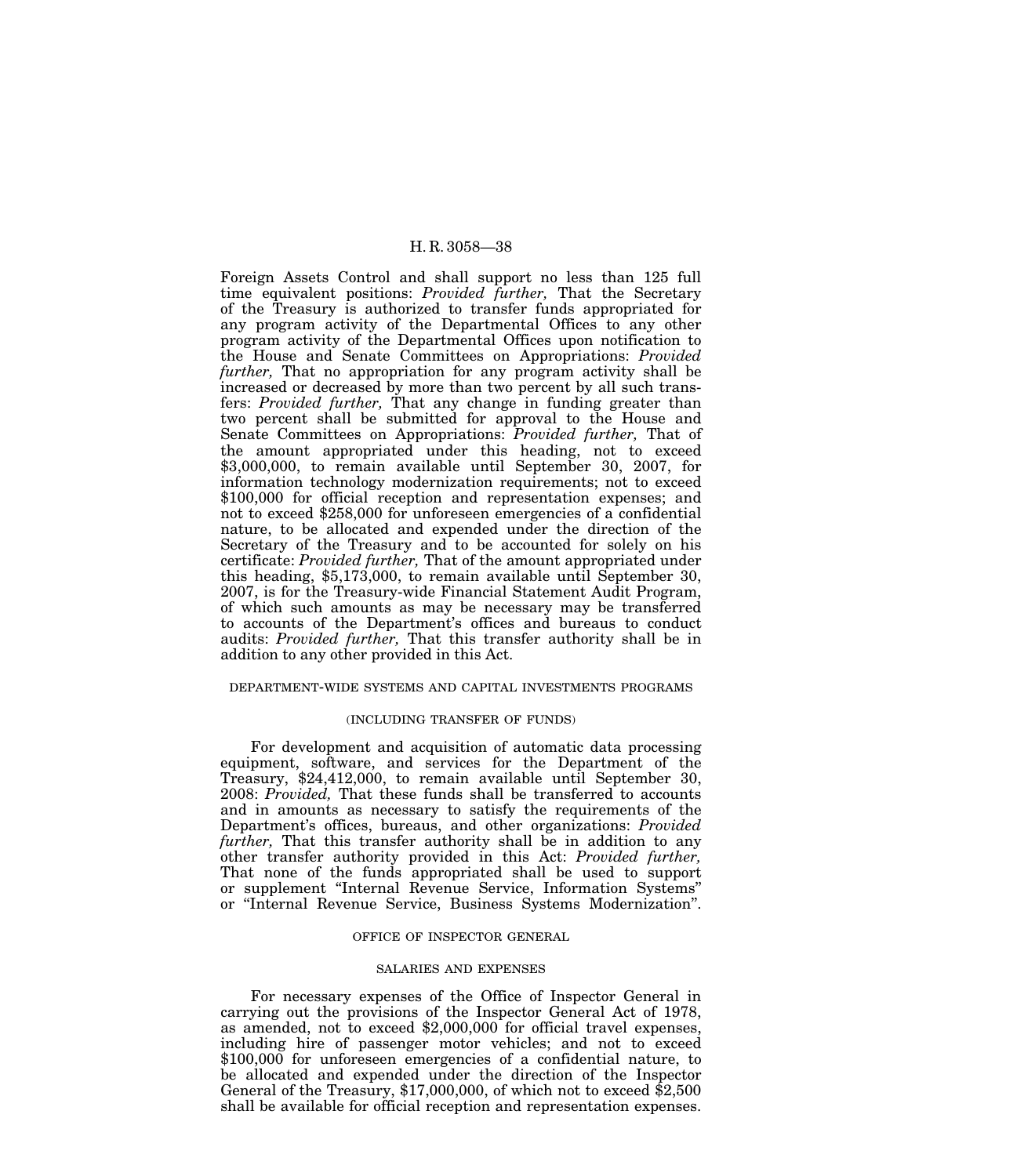### TREASURY INSPECTOR GENERAL FOR TAX ADMINISTRATION

## SALARIES AND EXPENSES

For necessary expenses of the Treasury Inspector General for Tax Administration in carrying out the Inspector General Act of 1978, as amended, including purchase (not to exceed 150 for replacement only for police-type use) and hire of passenger motor vehicles (31 U.S.C. 1343(b)); services authorized by 5 U.S.C. 3109, at such rates as may be determined by the Inspector General for Tax Administration; not to exceed \$6,000,000 for official travel expenses; and not to exceed \$500,000 for unforeseen emergencies of a confidential nature, to be allocated and expended under the direction of the Inspector General for Tax Administration, \$133,286,000; and of which not to exceed \$1,500 shall be available for official reception and representation expenses.

### AIR TRANSPORTATION STABILIZATION PROGRAM ACCOUNT

For necessary expenses to administer the Air Transportation Stabilization Board established by section 102 of the Air Transportation Safety and System Stabilization Act (Public Law 107–42), \$2,750,000, to remain available until expended.

## TREASURY BUILDING AND ANNEX REPAIR AND RESTORATION

For the repair, alteration, and improvement of the Treasury Building and Annex, \$10,000,000, to remain available until September 30, 2008.

# FINANCIAL CRIMES ENFORCEMENT NETWORK

### SALARIES AND EXPENSES

For necessary expenses of the Financial Crimes Enforcement Network, including hire of passenger motor vehicles; travel expenses of non-Federal law enforcement personnel to attend meetings concerned with financial intelligence activities, law enforcement, and financial regulation; not to exceed \$14,000 for official reception and representation expenses; and for assistance to Federal law enforcement agencies, with or without reimbursement, \$73,630,000 of which not to exceed \$6,944,000 shall remain available until September 30, 2008; and of which \$8,521,000 shall remain available until September 30, 2007: *Provided,* That funds appropriated in this account may be used to procure personal services contracts.

### FINANCIAL MANAGEMENT SERVICE

## SALARIES AND EXPENSES

For necessary expenses of the Financial Management Service, \$236,243,000, of which not to exceed \$9,220,000 shall remain available until September 30, 2008, for information systems modernization initiatives; and of which not to exceed \$2,500 shall be available for official reception and representation expenses.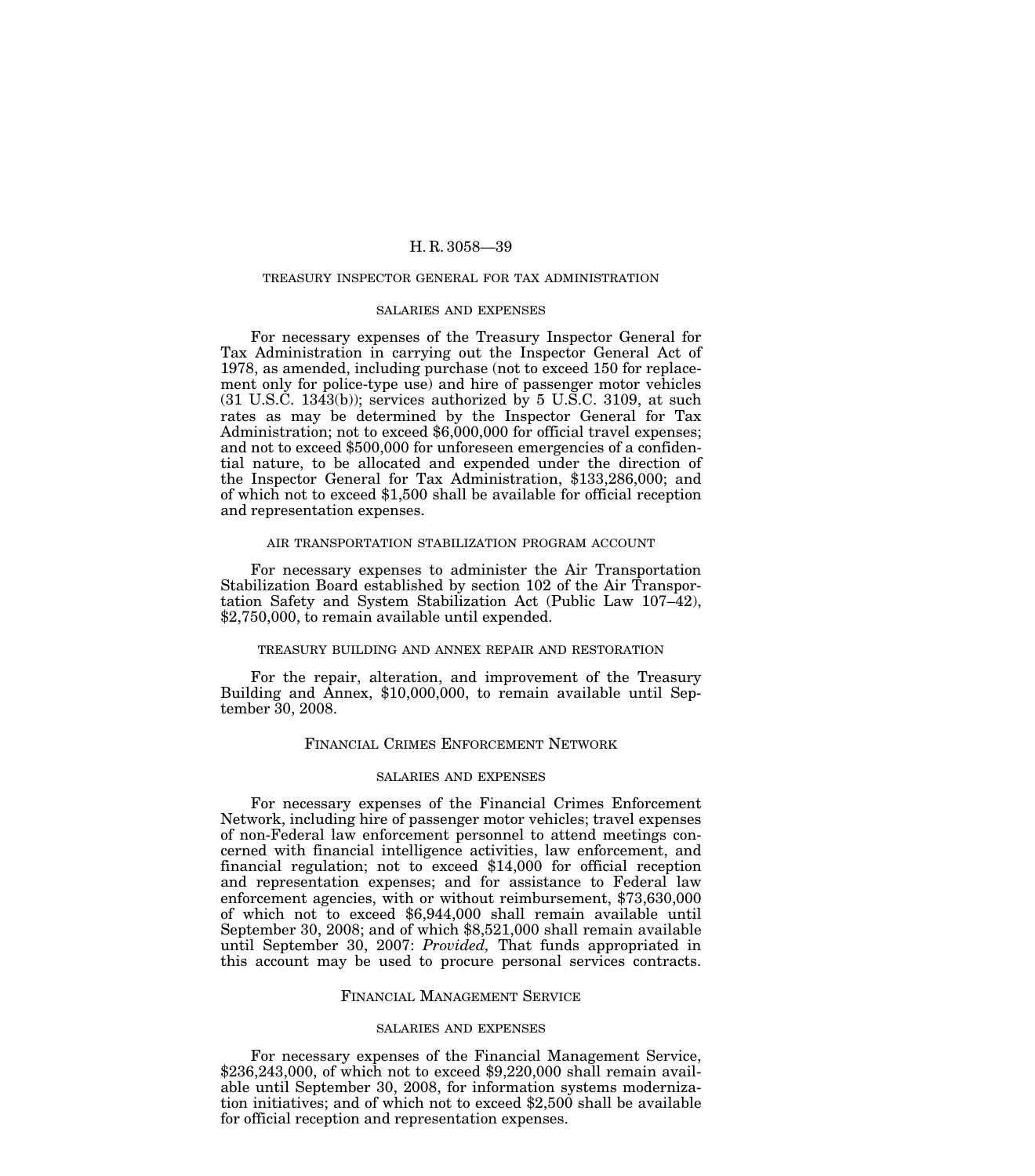### ALCOHOL AND TOBACCO TAX AND TRADE BUREAU

# SALARIES AND EXPENSES

For necessary expenses of carrying out section 1111 of the Homeland Security Act of 2002, including hire of passenger motor vehicles,  $$91,126,000$ ; of which not to exceed  $$6,000$  for official reception and representation expenses; not to exceed \$50,000 for cooperative research and development programs for laboratory services; and provision of laboratory assistance to State and local agencies with or without reimbursement.

## UNITED STATES MINT

### UNITED STATES MINT PUBLIC ENTERPRISE FUND

Pursuant to section 5136 of title 31, United States Code, the United States Mint is provided funding through the United States Mint Public Enterprise Fund for costs associated with the production of circulating coins, numismatic coins, and protective services, including both operating expenses and capital investments. The aggregate amount of new liabilities and obligations incurred during fiscal year 2006 under such section 5136 for circulating coinage and protective service capital investments of the United States Mint shall not exceed \$26,768,000.

### BUREAU OF THE PUBLIC DEBT

#### ADMINISTERING THE PUBLIC DEBT

For necessary expenses connected with any public-debt issues of the United States, \$179,923,000, of which not to exceed \$2,500 shall be available for official reception and representation expenses, and of which not to exceed \$2,000,000 shall remain available until expended for systems modernization: *Provided,* That the sum appropriated herein from the general fund for fiscal year 2006 shall be reduced by not more than \$3,000,000 as definitive security issue fees and Treasury Direct Investor Account Maintenance fees are collected, so as to result in a final fiscal year 2006 appropriation from the general fund estimated at \$176,923,000. In addition, \$70,000 to be derived from the Oil Spill Liability Trust Fund to reimburse the Bureau for administrative and personnel expenses for financial management of the Fund, as authorized by section 1012 of Public Law 101–380.

### COMMUNITY DEVELOPMENT FINANCIAL INSTITUTIONS FUND

#### COMMUNITY DEVELOPMENT FINANCIAL INSTITUTIONS FUND PROGRAM ACCOUNT

To carry out the Community Development Banking and Financial Institutions Act of 1994 (Public Law 103–325), including services authorized by 5 U.S.C. 3109, but at rates for individuals not to exceed the per diem rate equivalent to the rate for ES–3, \$55,000,000, to remain available until September 30, 2007, of which \$4,000,000 shall be for financial assistance, technical assistance, training and outreach programs designed to benefit Native American, Native Hawaiian, and Alaskan Native communities and provided primarily through qualified community development lender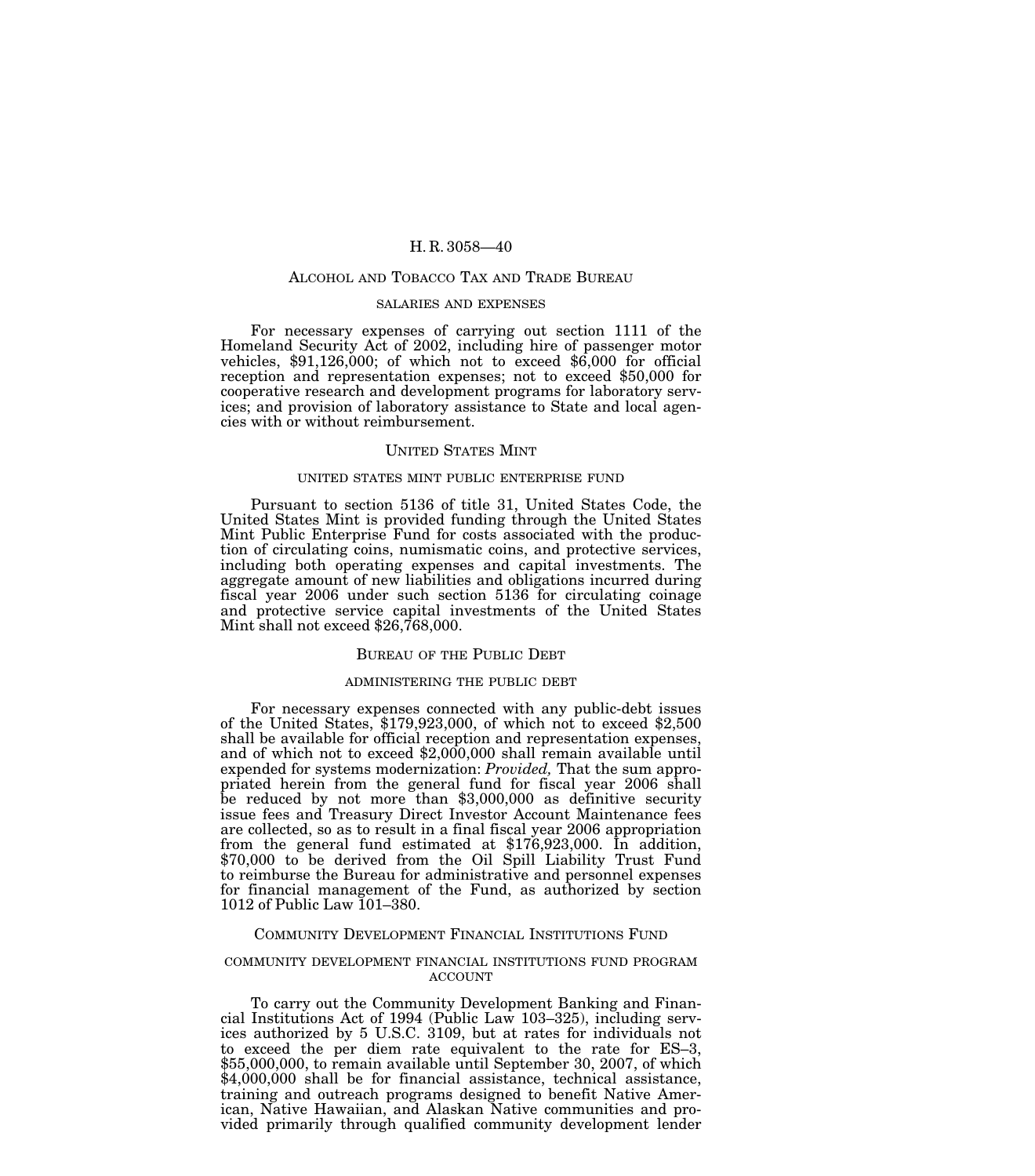organizations with experience and expertise in community development banking and lending in Indian country, Native American organizations, tribes and tribal organizations and other suitable providers, and up to \$13,500,000 may be used for administrative expenses, including administration of the New Markets Tax Credit, up to \$6,000,000 may be used for the cost of direct loans, and up to \$250,000 may be used for administrative expenses to carry out the direct loan program: *Provided,* That the cost of direct loans, including the cost of modifying such loans, shall be as defined in section 502 of the Congressional Budget Act of 1974, as amended: *Provided further,* That these funds are available to subsidize gross obligations for the principal amount of direct loans not to exceed \$11,000,000.

## INTERNAL REVENUE SERVICE

#### PROCESSING, ASSISTANCE, AND MANAGEMENT

### (INCLUDING RESCISSION OF FUNDS)

For necessary expenses of the Internal Revenue Service for pre-filing taxpayer assistance and education, filing and account services, shared services support, general management and administration; and services as authorized by 5 U.S.C. 3109, at such rates as may be determined by the Commissioner, \$4,136,578,000, of which up to \$4,100,000 shall be for the Tax Counseling for the Elderly Program, of which \$8,000,000 shall be available for low-income taxpayer clinic grants, of which \$1,500,000 shall be for the Internal Revenue Service Oversight Board; and of which not to exceed \$25,000 shall be for official reception and representation expenses: *Provided,* That of unobligated amounts available under this heading from previous appropriations Acts, \$20,000,000 shall be rescinded.

#### TAX LAW ENFORCEMENT

#### (INCLUDING TRANSFER OF FUNDS)

For necessary expenses of the Internal Revenue Service for determining and establishing tax liabilities; providing litigation support; conducting criminal investigation and enforcement activities; securing unfiled tax returns; collecting unpaid accounts; conducting a document matching program; resolving taxpayer problems through prompt identification, referral and settlement; expanded customer service and public outreach programs, strengthened enforcement activities, and enhanced research efforts to reduce erroneous filings associated with the earned income tax credit; compiling statistics of income and conducting compliance research; purchase (for police-type use, not to exceed 850) and hire of passenger motor vehicles (31 U.S.C. 1343(b)); and services as authorized by 5 U.S.C. 3109, at such rates as may be determined by the Commissioner, \$4,725,756,000, of which not to exceed \$1,000,000 shall remain available until September 30, 2008, for research; and of which \$55,584,000 shall be for the Interagency Crime and Drug Enforcement program: *Provided,* That up to \$10,000,000 may be transferred as necessary from this account to the IRS Processing, Assistance, and Management appropriation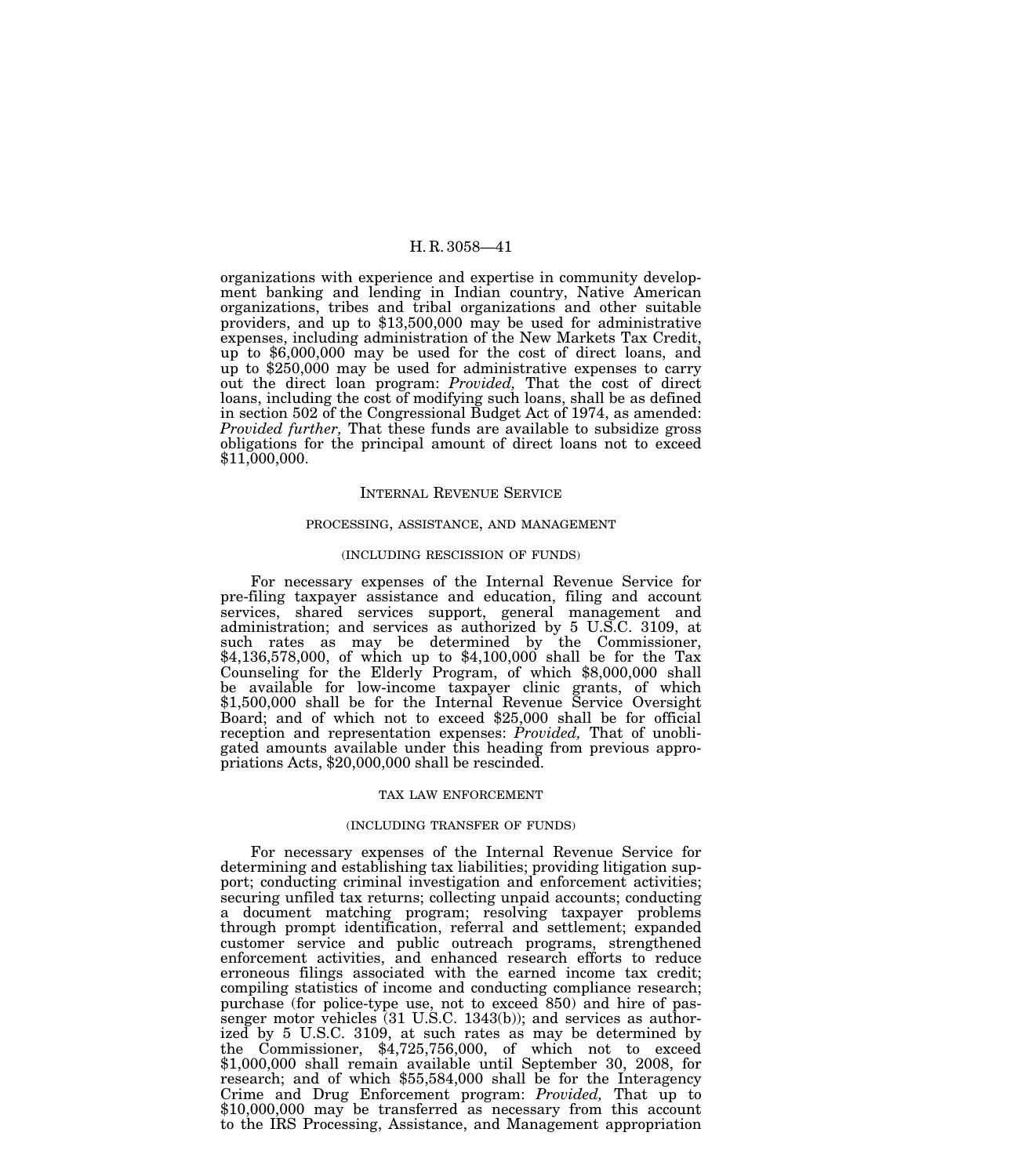or the IRS Information Systems appropriation solely for the purposes of management of the Interagency Crime and Drug Enforcement Program: *Provided further,* That up to \$10,000,000 may be transferred as necessary from this account to the IRS Processing, Assistance, and Management appropriation or the IRS Information Systems appropriation solely for the purposes of management of the Earned Income Tax Credit compliance program and to reimburse the Social Security Administration for the cost of implementing section 1090 of the Taxpayer Relief Act of 1997 (Public Law 105–33): *Provided further,* That this transfer authority shall be in addition to any other transfer authority provided in this Act.

### INFORMATION SYSTEMS

For necessary expenses of the Internal Revenue Service for information systems and telecommunications support, including developmental information systems and operational information systems; the hire of passenger motor vehicles (31 U.S.C. 1343(b)); and services as authorized by 5 U.S.C. 3109, at such rates as may be determined by the Commissioner, \$1,598,967,000, of which \$75,000,000 shall remain available until September 30, 2007.

### BUSINESS SYSTEMS MODERNIZATION

For necessary expenses of the Internal Revenue Service, \$199,000,000, to remain available until September 30, 2008, for the capital asset acquisition of information technology systems, including management and related contractual costs of said acquisitions, including contractual costs associated with operations authorized by 5 U.S.C. 3109: *Provided,* That none of these funds may be obligated until the Internal Revenue Service submits to the Committees on Appropriations, and such Committees approve, a plan for expenditure that: (1) meets the capital planning and investment control review requirements established by the Office of Management and Budget, including Circular A–11; (2) complies with the Internal Revenue Service's enterprise architecture, including the modernization blueprint; (3) conforms with the Internal Revenue Service's enterprise life cycle methodology; (4) is approved by the Internal Revenue Service, the Department of the Treasury, and the Office of Management and Budget; (5) has been reviewed by the Government Accountability Office; and (6) complies with the acquisition rules, requirements, guidelines, and systems acquisition management practices of the Federal Government.

### HEALTH INSURANCE TAX CREDIT ADMINISTRATION

# (INCLUDING RESCISSION OF FUNDS)

For expenses necessary to implement the health insurance tax credit included in the Trade Act of 2002 (Public Law 107– 210), \$20,210,000: *Provided,* That of unobligated amounts available under this heading from previous appropriations acts, \$9,000,000 shall be rescinded.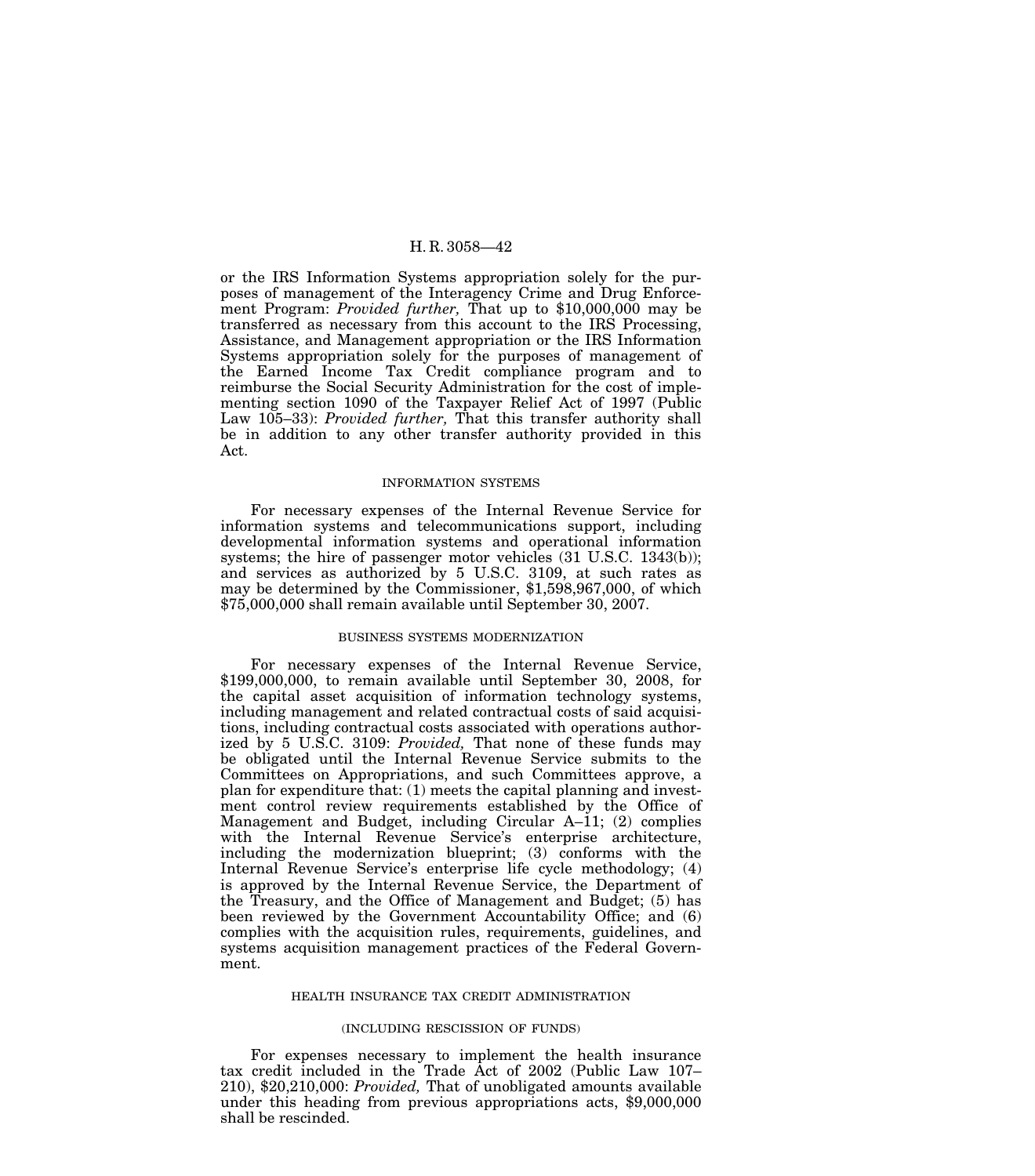#### ADMINISTRATIVE PROVISIONS—INTERNAL REVENUE SERVICE

#### (INCLUDING TRANSFER OF FUNDS)

SEC. 201. Not to exceed 5 percent of any appropriation made available in this Act to the Internal Revenue Service or not to exceed 3 percent of appropriations under the heading ''Tax Law Enforcement'' may be transferred to any other Internal Revenue Service appropriation upon the advance approval of the Committees on Appropriations.

SEC. 202. The Internal Revenue Service shall maintain a training program to ensure that Internal Revenue Service employees are trained in taxpayers' rights, in dealing courteously with taxpayers, and in cross-cultural relations.

SEC. 203. The Internal Revenue Service shall institute and enforce policies and procedures that will safeguard the confidentiality of taxpayer information.

SEC. 204. Funds made available by this or any other Act to the Internal Revenue Service shall be available for improved facilities and increased manpower to provide sufficient and effective 1–800 help line service for taxpayers. The Commissioner shall continue to make the improvement of the Internal Revenue Service 1–800 help line service a priority and allocate resources necessary to increase phone lines and staff to improve the Internal Revenue Service 1–800 help line service.

SEC. 205. None of the funds appropriated or otherwise made available in this or any other Act or source to the Internal Revenue Service may be used to reduce taxpayer services as proposed in fiscal year 2006 until the Treasury Inspector General for Tax Administration completes a study detailing the impact of such proposed reductions on taxpayer compliance and taxpayer services, and the Internal Revenue Service's plans for providing adequate alternative services, and submits such study and plans to the Committees on Appropriations of the House of Representatives and the Senate for approval: *Provided,* That no funds shall be obligated by the Internal Revenue Service for such purposes for 60 days after receipt of such study: *Provided further,* That the Internal Revenue Service shall consult with stakeholder organizations, including but not limited to, the National Taxpayer Advocate, the Internal Revenue Service Oversight Board, the Treasury Inspector General for Tax Administration, and Internal Revenue Service employees with respect to any proposed or planned efforts by the Internal Revenue Service to terminate or reduce significantly any

taxpayer service activity.<br>SEC. 206. Of the funds made available by this Act to the Internal Revenue Service, not less than  $$6,447,000,000$  shall be available only for tax enforcement. In addition, of the funds made available by this Act to the Internal Revenue Service, and subject to the same terms and conditions, \$446,000,000 shall be available for enhanced tax enforcement.

SEC. 207. Of the funds made available by this Act to the Internal Revenue Service, not less than \$166,249,000 shall be available for operating expenses of the Taxpayer Advocate Service, of which not less than \$141,311,650 shall be made available from the "Tax Law Enforcement" account.

SEC. 208. The Internal Revenue Service shall submit its fiscal year 2007 congressional budget justifications to the Committees on Appropriations of the House of Representatives and the Senate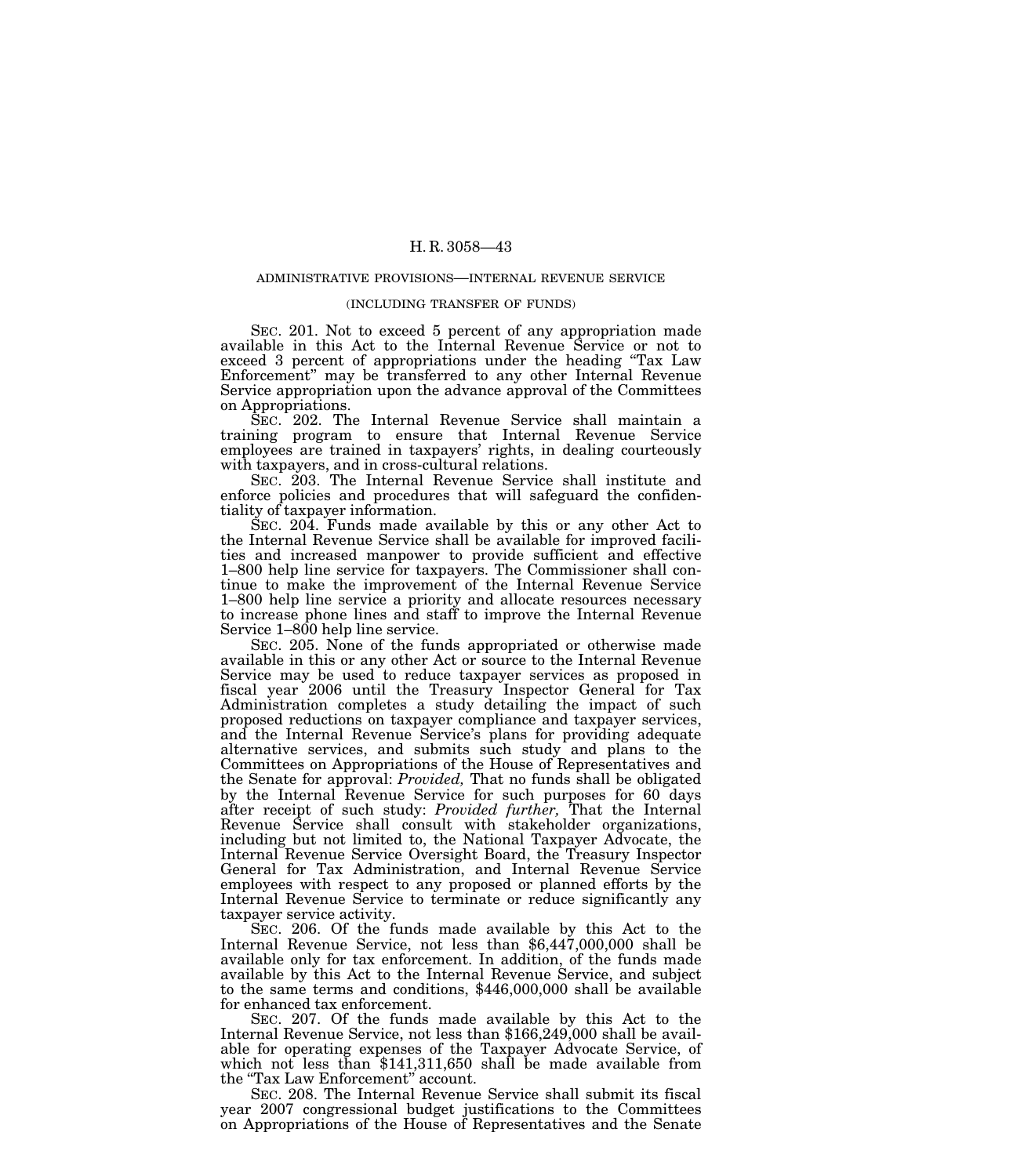using the identical structure provided under this Act and only in accordance with the direction specified in the report accompanying this Act.

SEC. 209. Section 3 under the heading ''Administrative Provisions—Internal Revenue Service'' of title I of Public Law 103– 329 is amended by striking the last proviso.

#### ADMINISTRATIVE PROVISIONS—DEPARTMENT OF THE TREASURY

### (INCLUDING TRANSFER OF FUNDS)

SEC. 210. Appropriations to the Department of the Treasury in this Act shall be available for uniforms or allowances therefor, as authorized by law (5 U.S.C. 5901), including maintenance, repairs, and cleaning; purchase of insurance for official motor vehicles operated in foreign countries; purchase of motor vehicles without regard to the general purchase price limitations for vehicles purchased and used overseas for the current fiscal year; entering into contracts with the Department of State for the furnishing of health and medical services to employees and their dependents serving in foreign countries; and services authorized by 5 U.S.C. 3109.

SEC. 211. Not to exceed 2 percent of any appropriations in this Act made available to the Departmental Offices—Salaries and Expenses, Office of Inspector General, Financial Management Service, Alcohol and Tobacco Tax and Trade Bureau, Financial Crimes Enforcement Network, and Bureau of the Public Debt, may be transferred between such appropriations upon the advance approval of the Committees on Appropriations: *Provided,* That no transfer may increase or decrease any such appropriation by more than 2 percent.

SEC. 212. Not to exceed 2 percent of any appropriation made available in this Act to the Internal Revenue Service may be transferred to the Treasury Inspector General for Tax Administration's appropriation upon the advance approval of the Committees on Appropriations: *Provided,* That no transfer may increase or decrease any such appropriation by more than 2 percent.

SEC. 213. Of the funds available for the purchase of law enforcement vehicles, no funds may be obligated until the Secretary of the Treasury certifies that the purchase by the respective Treasury bureau is consistent with Departmental vehicle management principles: *Provided,* That the Secretary may delegate this authority to the Assistant Secretary for Management.

SEC. 214. None of the funds appropriated in this Act or otherwise available to the Department of the Treasury or the Bureau of Engraving and Printing may be used to redesign the \$1 Federal Reserve note.

SEC. 215. The Secretary of the Treasury may transfer funds from Financial Management Services, Salaries and Expenses to Debt Collection Fund as necessary to cover the costs of debt collection: *Provided,* That such amounts shall be reimbursed to such salaries and expenses account from debt collections received in the Debt Collection Fund.

SEC. 216. Section 122(g)(1) of Public Law 105–119 (5 U.S.C. 3104 note), is further amended by striking ''7 years'' and inserting "8 years".

SEC. 217. None of the funds appropriated or otherwise made available by this or any other Act may be used by the United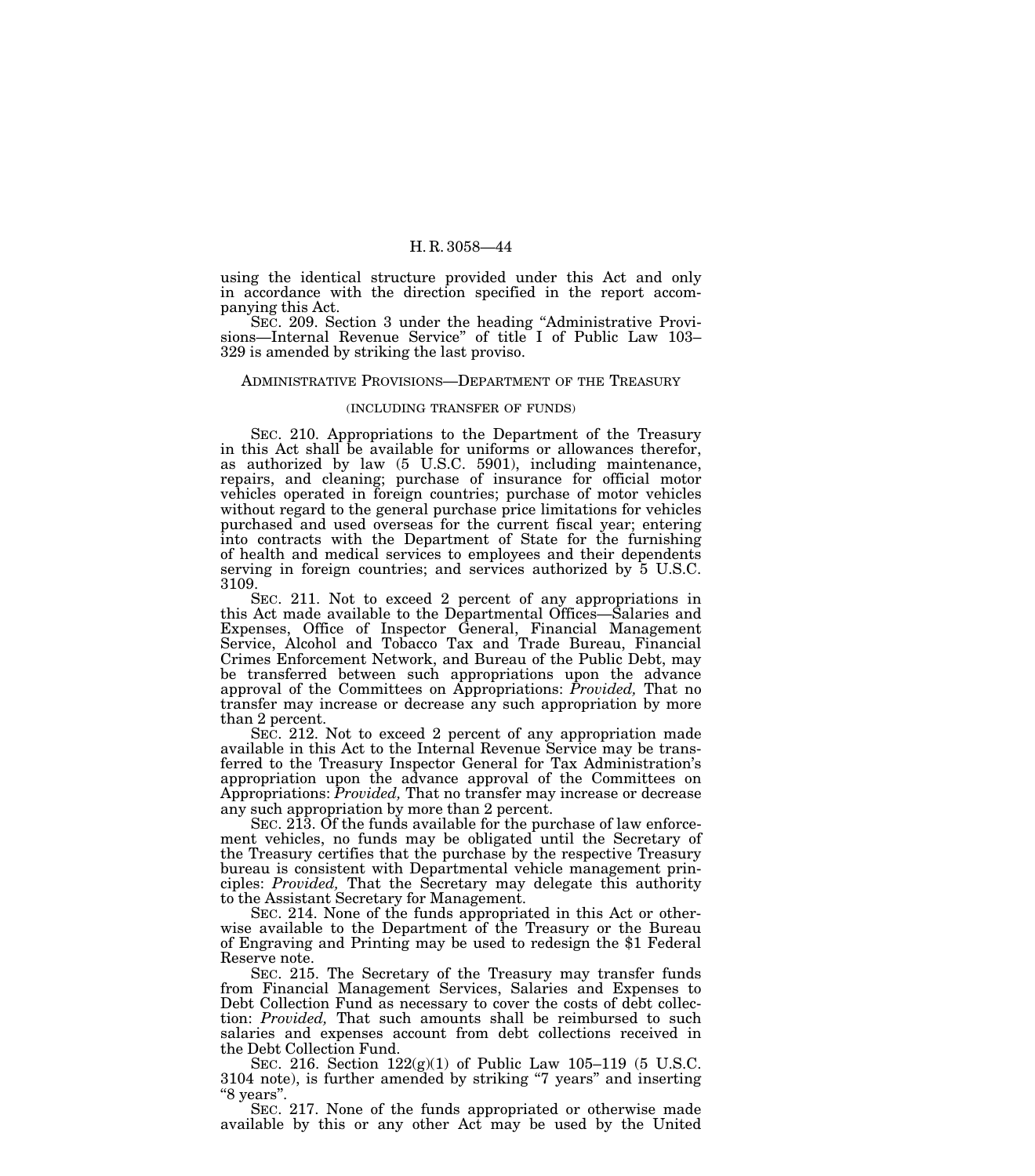States Mint to construct or operate any museum without the explicit approval of the House Committee on Financial Services and the Senate Committee on Banking, Housing, and Urban Affairs.

SEC. 218. None of the funds appropriated or otherwise made available by this or any other Act or source to the Department of the Treasury, the Bureau of Engraving and Printing, and the United States Mint, individually or collectively, may be used to consolidate any or all functions of the Bureau of Engraving and Printing and the United States Mint without the explicit approval of the House Committee on Financial Services; the Senate Committee on Banking, Housing, and Urban Affairs; the House Committee on Appropriations; and the Senate Committee on Appropriations.

SEC. 219. None of the funds appropriated or otherwise made available by this or any other Act or source to the Secretary of the Treasury may be expended to develop, study, or implement any plan to reallocate the resources of, or merge the Financial Crimes Enforcement Network into the Departmental Offices—Salaries and Expenses, or any other office within the Department of the Treasury.

This title may be cited as the ''Department of the Treasury Appropriations Act, 2006''.

## TITLE III

# DEPARTMENT OF HOUSING AND URBAN DEVELOPMENT

### PUBLIC AND INDIAN HOUSING

# TENANT-BASED RENTAL ASSISTANCE

## (INCLUDING TRANSFER OF FUNDS)

For activities and assistance for the provision of tenant-based rental assistance authorized under the United States Housing Act of 1937, as amended (42 U.S.C. 1437 et seq.) (''the Act'' herein), not otherwise provided for, \$15,573,655,725, to remain available until expended, of which \$11,373,656,000 shall be available on October 1, 2005, and \$4,200,000,000 shall be available on October 1, 2006: *Provided,* That the amounts made available under this heading are provided as follows:

 $(1)$  \$14,089,755,725 for renewals of expiring section 8 tenant-based annual contributions contracts (including renewals of enhanced vouchers under any provision of law authorizing such assistance under section 8(t) of the Act): *Provided,* That notwithstanding any other provision of law, from amounts provided under this paragraph, the Secretary for the calendar year 2006 funding cycle shall provide renewal funding for each public housing agency based on each public housing agency's 2005 annual budget for renewal funding as calculated by HUD, prior to prorations, and by applying the 2006 Annual Adjustment Factor as established by the Secretary, and by making any necessary adjustments for the costs associated with the first-time renewal of tenant protection or HOPE VI vouchers or vouchers that were not in use during the 12-month period in order to be available to meet a commitment pursuant to section 8(o)(13) of the Act: *Provided further,* That the Secretary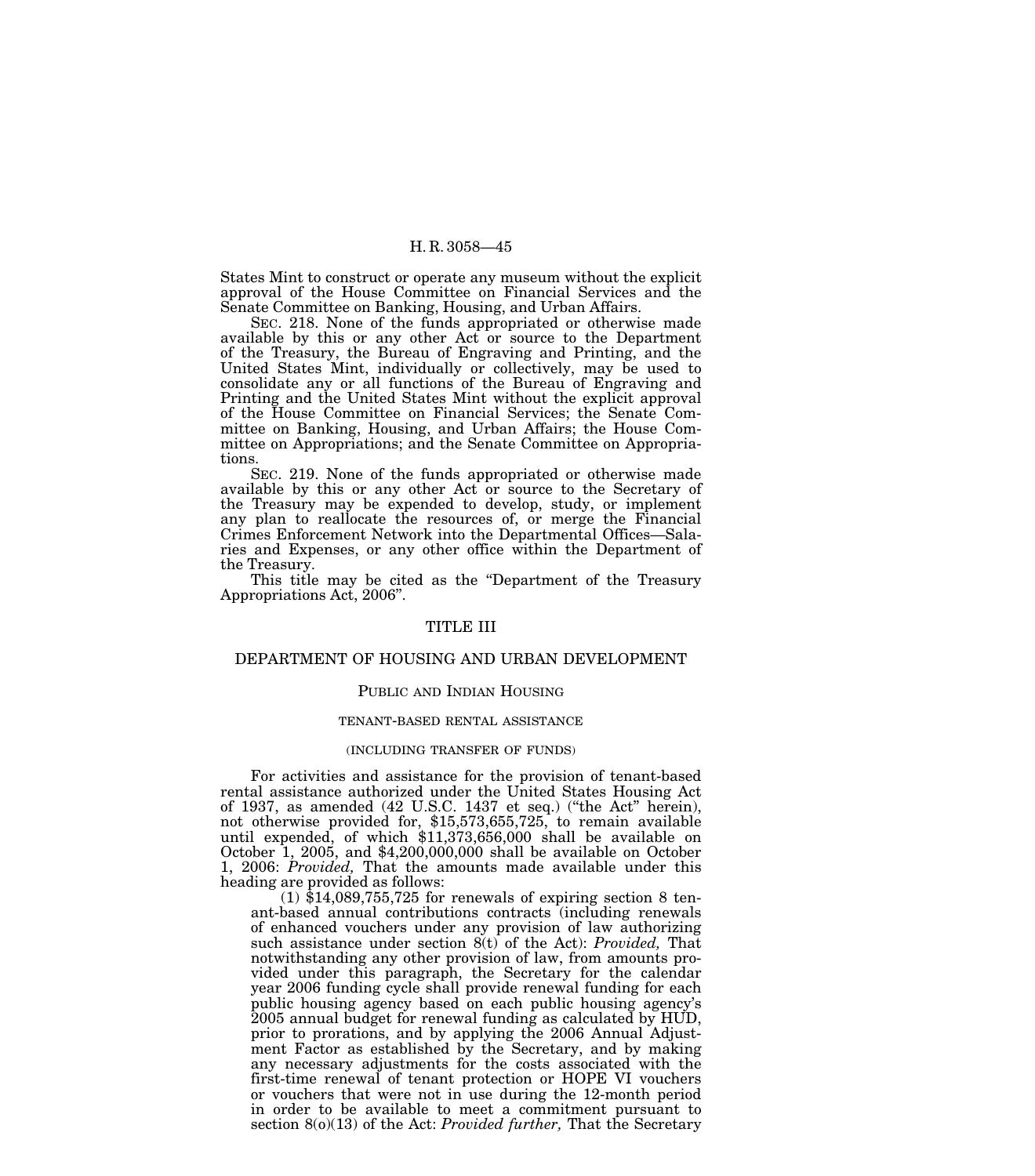shall, to the extent necessary to stay within the amount provided under this paragraph, pro rate each public housing agency's allocation otherwise established pursuant to this paragraph: *Provided further,* That except as provided in the following proviso, the entire amount provided under this paragraph shall be obligated to the public housing agencies based on the allocation and pro rata method described above: *Provided further,* That public housing agencies participating in the Moving to Work demonstration shall be funded pursuant to their Moving to Work agreements and shall be subject to the same pro rata adjustments under the previous proviso: *Provided further*, That up to \$45,000,000 shall be available only: (1) to adjust the allocations for public housing agencies, after application for an adjustment by a public housing agency and verification by HUD, whose allocations under this heading for contract renewals for the calendar year 2005 funding cycle were based on verified VMS leasing and cost data averaged for the months of May, June, and July of 2004 and solely because of temporarily low leasing levels during such 3-month period did not accurately reflect leasing levels and costs for the 2004 fiscal year of the agencies; and (2) for adjustments for public housing agencies that experienced a significant increase, as determined by the Secretary, in renewal costs resulting from unforeseen circumstances or from the portability under section 8(r) of the United States Housing Act of 1937 of tenant-based rental assistance: *Provided further*, That none of the funds provided in this paragraph may be used to support a total number of unit months under lease which exceeds a public housing agency's authorized level of units under contract;

(2) \$180,000,000 for section 8 rental assistance for relocation and replacement of housing units that are demolished or disposed of pursuant to the Omnibus Consolidated Rescissions and Appropriations Act of 1996 (Public Law 104–134), conversion of section 23 projects to assistance under section 8, the family unification program under section  $8(x)$  of the Act, relocation of witnesses in connection with efforts to combat crime in public and assisted housing pursuant to a request from a law enforcement or prosecution agency, enhanced vouchers under any provision of law authorizing such assistance under section 8(t) of the Act, HOPE VI vouchers, mandatory and voluntary conversions, and tenant protection assistance including replacement and relocation assistance: *Provided,* That no more than \$12,000,000 can be used for section 8 assistance to cover the cost of judgments and settlement agreements;

(3) \$48,000,000 for family self-sufficiency coordinators under section 23 of the Act;

(4) \$5,900,000 shall be transferred to the Working Capital Fund; and

(5) \$1,250,000,000 for administrative and other expenses of public housing agencies in administering the section 8 tenantbased rental assistance program, of which up to \$10,000,000 shall be available to the Secretary to allocate to public housing agencies that need additional funds to administer their section 8 programs: *Provided,* That \$1,240,000,000 of the amount provided in this paragraph shall be allocated for the calendar year 2006 funding cycle on a pro rata basis to public housing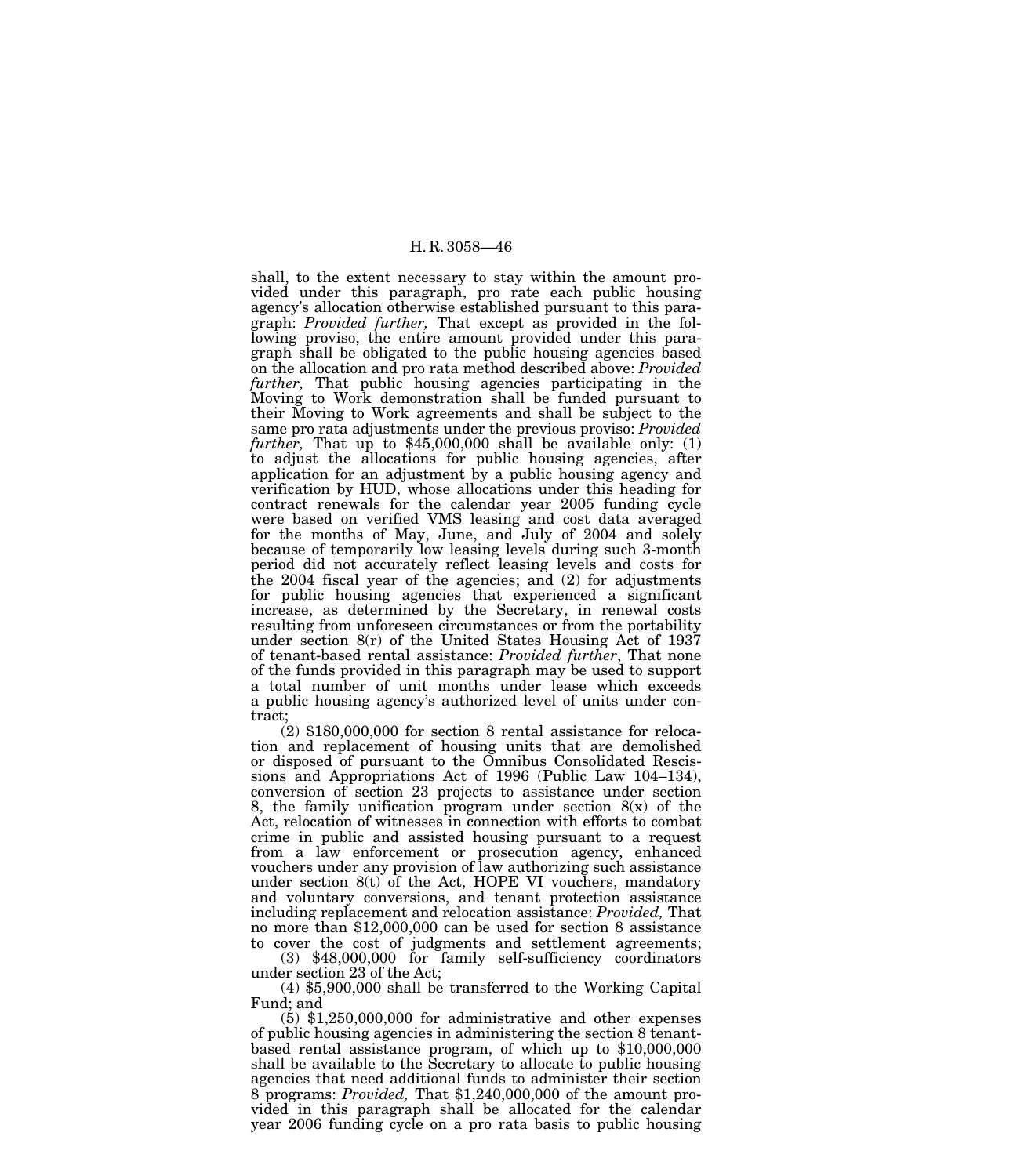agencies based on the amount public housing agencies were eligible to receive in calendar year 2005: *Provided further,* That all amounts provided under this paragraph shall be only for activities related to the provision of tenant-based rental assistance authorized under section 8, including related development activities.

#### HOUSING CERTIFICATE FUND

## (RESCISSION)

Of the unobligated balances, including recaptures and carryover, remaining from funds appropriated to the Department of Housing and Urban Development under this heading, the heading "Annual contributions for assisted housing", the heading "Tenantbased rental assistance'', and the heading ''Project-based rental assistance'', for fiscal year 2005 and prior years, \$2,050,000,000 is rescinded, to be effected by the Secretary no later than September 30, 2006: *Provided,* That, if insufficient funds exist under these headings, the remaining balance may be derived from any other heading under this title: *Provided further,* That the Secretary shall notify the Committees on Appropriations 30 days in advance of the rescission of any funds derived from the headings specified above: *Provided further,* That any such balances governed by reallocation provisions under the statute authorizing the program for which the funds were originally appropriated shall be available for the rescission: *Provided further,* That any obligated balances of contract authority from fiscal year 1974 and prior that have been terminated shall be cancelled: *Provided further,* That no amounts recaptured from amounts appropriated in prior years under this heading or the heading ''Annual contributions for assisted housing'' and no carryover of such appropriated amounts for project-based assistance shall be available for the calendar year 2006 funding cycle for activities provided for under the heading ''Tenant-based rental assistance''.

#### PROJECT-BASED RENTAL ASSISTANCE

### (INCLUDING TRANSFER OF FUNDS)

For activities and assistance for the provision of project-based subsidy contracts under the United States Housing Act of 1937, as amended (42 U.S.C. 1437 et seq.) ("the Act" herein), not otherwise provided for, \$5,088,300,000, to remain available until expended: *Provided*, That the amounts made available under this heading are provided as follows:

 $(1)$  \$4,939,700,000 for expiring or terminating section 8 project-based subsidy contracts (including section 8 moderate rehabilitation contracts), for amendments to section 8 projectbased subsidy contracts (including section 8 moderate rehabilitation contracts), for contracts entered into pursuant to section 441 of the McKinney-Vento Homeless Assistance Act, for renewal of section 8 contracts for units in projects that are subject to approved plans of action under the Emergency Low Income Housing Preservation Act of 1987 or the Low-Income Housing Preservation and Resident Homeownership Act of 1990, and for administrative and other expenses associated with project-based activities and assistance funded under this paragraph.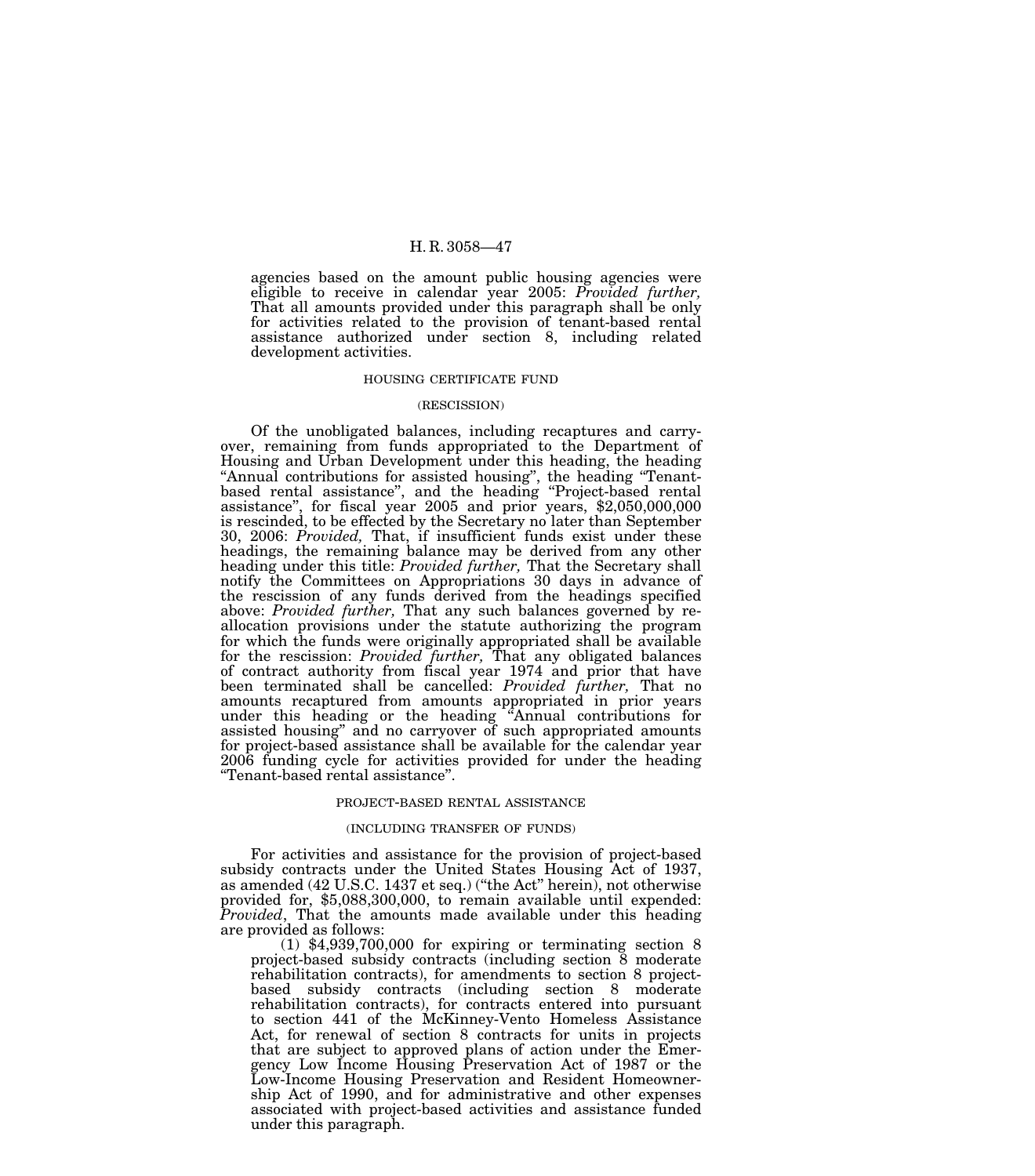(2) \$147,200,000 for performance-based contract administrators for section 8 project-based assistance: *Provided,* That the Secretary may also use such amounts for performancebased contract administrators for: interest reduction payments pursuant to section 236(a) of the National Housing Act (12 U.S.C. 1715z–1(a)); rent supplement payments pursuant to section 101 of the Housing and Urban Development Act of 1965 (12 U.S.C. 1701s); section 236(f)(2) rental assistance payments  $(12 \text{ U.S.C. } 1715z-1(f)(2));$  project rental assistance contracts for the elderly under section  $202(c)(2)$  of the Housing Act of 1959, as amended (12 U.S.C. 1701q, 1701q–1); project rental assistance contracts for supportive housing for persons with disabilities under section  $811(d)(2)$  of the Cranston-Gonzalez National Affordable Housing Act; project assistance contracts pursuant to section 202(h) of the Housing Act of 1959 (Public Law 86–372; 73 Stat. 667); and loans under section 202 of

the Housing Act of 1959 (Public Law 86–372; 73 Stat. 667). (3) \$1,400,000 shall be transferred to the Working Capital Fund: *Provided further*, That amounts recaptured under this heading, the heading ''Annual Contributions for Assisted Housing'', or the heading ''Housing Certificate Fund'', for project-based section 8 activities may be used for renewals of or amendments to section 8 project-based subsidy contracts or for performance-based contract administrators, notwithstanding the purposes for which such amounts were appropriated.

(4) amounts recaptured under this heading, the heading ''Annual Contributions for Assisted Housing'', or the heading ''Housing Certificate Fund'' may be used for renewals of or amendments to section 8 project-based contracts, notwithstanding the purposes for which such amounts were appropriated.

### PUBLIC HOUSING CAPITAL FUND

#### (INCLUDING TRANSFER OF FUNDS)

For the Public Housing Capital Fund Program to carry out capital and management activities for public housing agencies, as authorized under section 9 of the United States Housing Act of 1937, as amended (42 U.S.C. 1437g) (the "Act") \$2,463,600,000, to remain available until September 30, 2009: *Provided,* That notwithstanding any other provision of law or regulation, during fiscal year 2006, the Secretary may not delegate to any Department official other than the Deputy Secretary and the Assistant Secretary for Public and Indian Housing any authority under paragraph (2) of section 9(j) regarding the extension of the time periods under such section: *Provided further,* That for purposes of such section 9(j), the term ''obligate'' means, with respect to amounts, that the amounts are subject to a binding agreement that will result in outlays, immediately or in the future: *Provided further,* That of the total amount provided under this heading, up to \$11,000,000 shall be for carrying out activities under section 9(h) of such Act: *Provided further,* That \$11,000,000 shall be transferred to the Working Capital Fund: *Provided further,* That no funds may be used under this heading for the purposes specified in section  $9(k)$ of the United States Housing Act of 1937, as amended: *Provided further,* That of the total amount provided under this heading,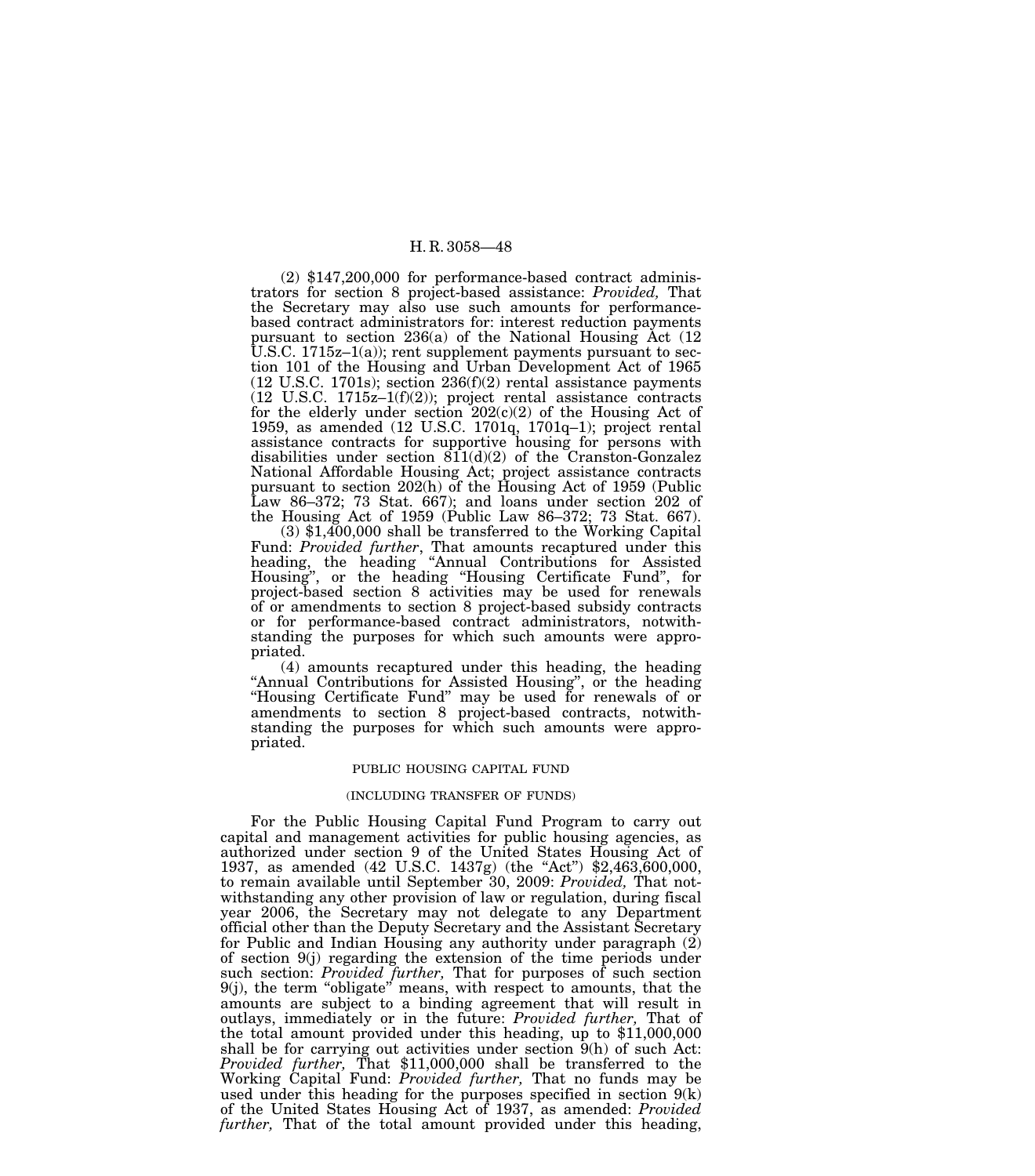up to \$17,000,000 shall be available for the Secretary of Housing and Urban Development to make grants, notwithstanding section 305 of this Act, to public housing agencies for emergency capital needs resulting from unforeseen or unpreventable emergencies and natural disasters occurring in fiscal year 2006: *Provided further,*  That of the total amount provided under this heading, \$38,000,000 shall be for supportive services, service coordinators and congregate services as authorized by section 34 of the Act and the Native American Housing Assistance and Self-Determination Act of 1996: *Provided further,* That of the total amount provided under this heading up to \$8,820,000 is to support the costs of administrative and judicial receiverships: *Provided further,* That of the total amount provided under this heading, \$7,500,000 shall be for Neighborhood Networks grants for activities authorized in section  $9(d)(1)(E)$  of the United States Housing Act of 1937, as amended: *Provided further,* That notwithstanding any other provision of law, amounts made available in the previous proviso shall be awarded to public housing agencies on a competitive basis: *Provided further,* That notwithstanding section  $9(d)(1)(E)$  of the United States Housing Act of 1937, any Neighborhood Networks computer center established with funding made available under this heading in this or any other Act, shall be available for use by residents of public housing and residents of other housing assisted with funding made available under this title in this Act or any other Act.

## PUBLIC HOUSING OPERATING FUND

For 2006 payments to public housing agencies for the operation and management of public housing, as authorized by section 9(e) of the United States Housing Act of 1937, as amended (42 U.S.C. 1437g(e)), \$3,600,000,000: *Provided,* That, in fiscal year 2006 and all fiscal years hereafter, no amounts under this heading in any appropriations Act may be used for payments to public housing agencies for the costs of operation and management of public housing for any year prior to the current year of such Act: *Provided further,* That no funds may be used under this heading for the purposes specified in section 9(k) of the United States Housing Act of 1937, as amended.

#### REVITALIZATION OF SEVERELY DISTRESSED PUBLIC HOUSING (HOPE VI)

For grants to public housing agencies for demolition, site revitalization, replacement housing, and tenant-based assistance grants to projects as authorized by section 24 of the United States Housing Act of 1937, as amended, \$100,000,000, to remain available until September 30, 2007, of which the Secretary may use up to \$2,000,000 for technical assistance and contract expertise, to be provided directly or indirectly by grants, contracts or cooperative agreements, including training and cost of necessary travel for participants in such training, by or to officials and employees of the department and of public housing agencies and to residents: *Provided,* That none of such funds shall be used directly or indirectly by granting competitive advantage in awards to settle litigation or pay judgments, unless expressly permitted herein.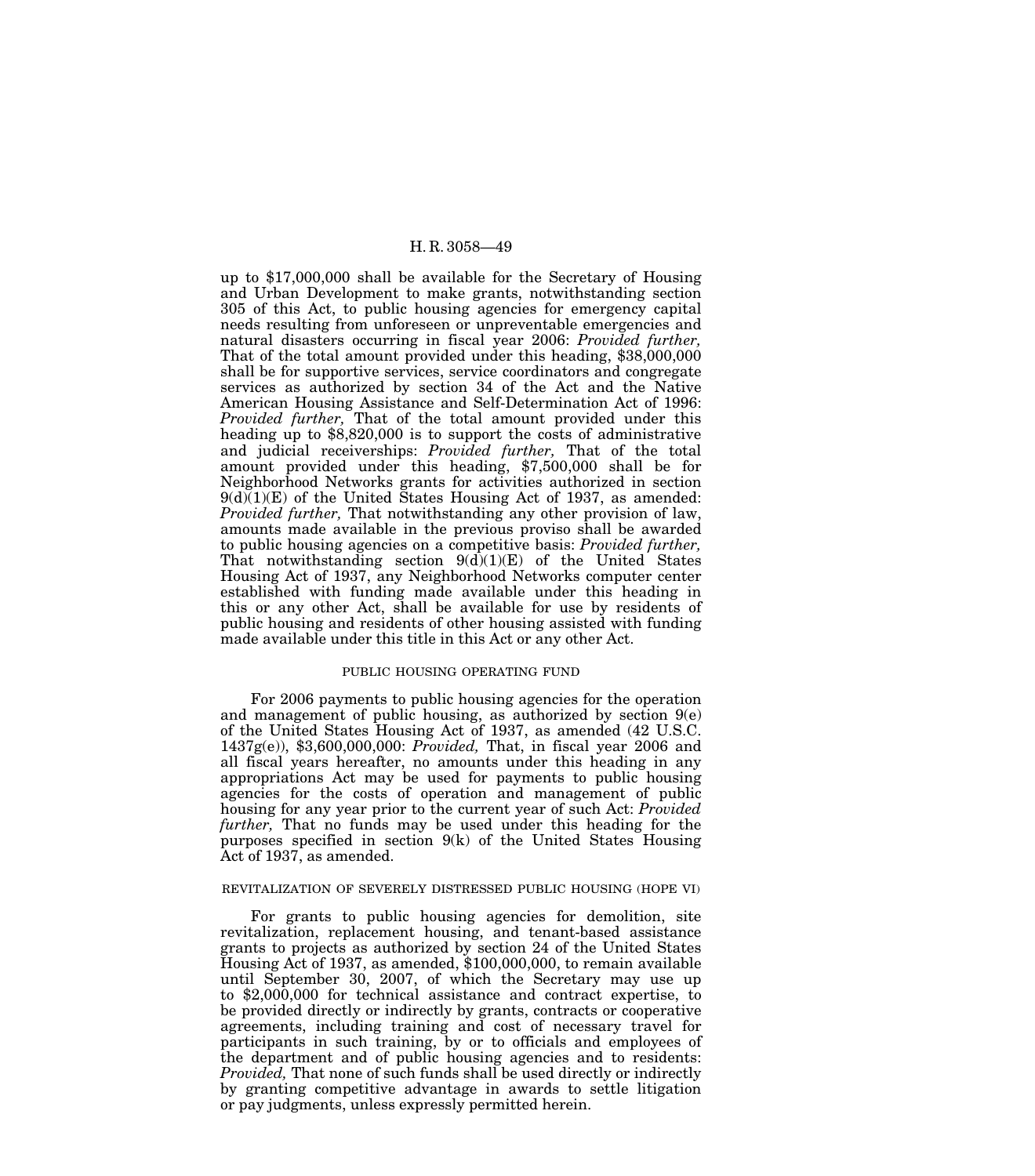#### NATIVE AMERICAN HOUSING BLOCK GRANTS

#### (INCLUDING TRANSFER OF FUNDS)

For the Native American Housing Block Grants program, as authorized under title I of the Native American Housing Assistance and Self-Determination Act of 1996 (NAHASDA) (25 U.S.C. 4111 et seq.), \$630,000,000, to remain available until expended: *Provided,* That, notwithstanding the Native American Housing Assistance and Self-Determination Act of 1996, to determine the amount of the allocation under title I of such Act for each Indian tribe, the Secretary shall apply the formula under section 302 of such Act with the need component based on single-race Census data and with the need component based on multi-race Census data, and the amount of the allocation for each Indian tribe shall be the greater of the two resulting allocation amounts: *Provided further*, That of the amounts made available under this heading, \$1,000,000 shall be contracted through the Secretary as technical assistance and capacity building to be used by the National American Indian Housing Council in support of the implementation of NAHASDA;  $$4,500,000$  shall be to support the inspection of Indian housing units, contract expertise, training, and technical assistance in the training, oversight, and management of Indian housing and tenantbased assistance, including up to \$300,000 for related travel; up to \$4,000,000 may be used for emergencies that constitute imminent threats to health and safety, notwithstanding any other provision of law (including section 305 of this Act): *Provided further*, That of the amount provided under this heading, \$2,000,000 shall be made available for the cost of guaranteed notes and other obligations, as authorized by title VI of NAHASDA: *Provided further,* That such costs, including the costs of modifying such notes and other obligations, shall be as defined in section 502 of the Congressional Budget Act of 1974, as amended: *Provided further,* That these funds are available to subsidize the total principal amount of any notes and other obligations, any part of which is to be guaranteed, not to exceed \$17,926,000: *Provided further,* That for administrative expenses to carry out the guaranteed loan program, up to \$150,000 from amounts in the third proviso, which shall be transferred to and merged with the appropriation for ''Salaries and Expenses''.

## NATIVE HAWAIIAN HOUSING BLOCK GRANT

For the Native Hawaiian Housing Block Grant program, as authorized under title VIII of the Native American Housing Assistance and Self-Determination Act of 1996 (25 U.S.C. 4111 et seq.), \$8,815,000, to remain available until expended, of which \$352,606 shall be for training and technical assistance activities.

#### INDIAN HOUSING LOAN GUARANTEE FUND PROGRAM ACCOUNT

#### (INCLUDING TRANSFER OF FUNDS)

For the cost of guaranteed loans, as authorized by section 184 of the Housing and Community Development Act of 1992 (12 U.S.C. 1715z–13a), \$4,000,000, to remain available until expended: *Provided,* That such costs, including the costs of modifying such loans, shall be as defined in section 502 of the Congressional Budget Act of 1974, as amended: *Provided further,* That these funds are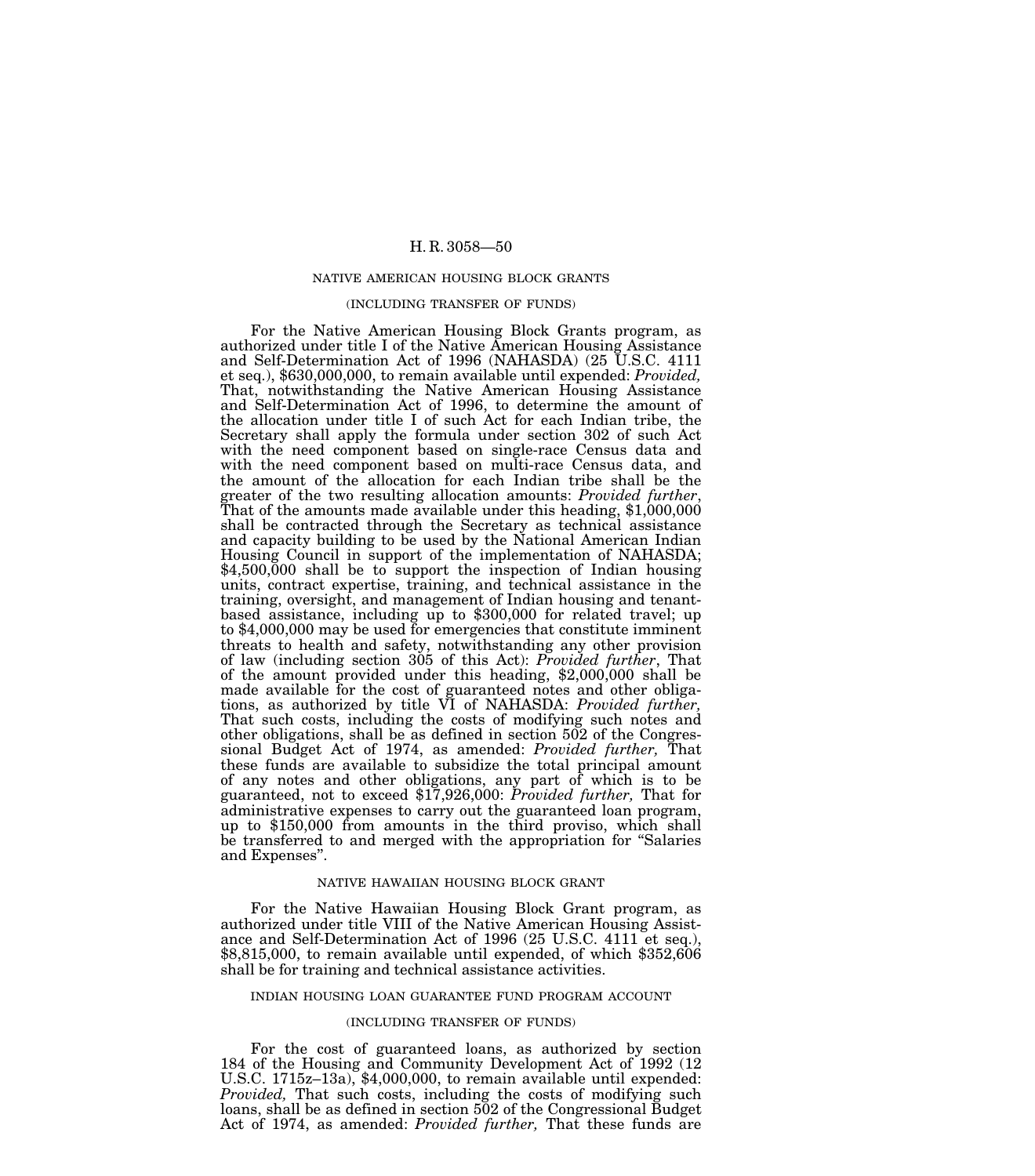available to subsidize total loan principal, any part of which is to be guaranteed, not to exceed \$116,276,000.

In addition, for administrative expenses to carry out the guaranteed loan program, up to \$250,000 from amounts in the first paragraph which shall be transferred to and merged with the appropriation for ''Salaries and Expenses''.

## NATIVE HAWAIIAN HOUSING LOAN GUARANTEE FUND PROGRAM ACCOUNT

## (INCLUDING TRANSFER OF FUNDS)

For the cost of guaranteed loans, as authorized by section 184A of the Housing and Community Development Act of 1992 (12 U.S.C. 1715z–13b), \$900,000, to remain available until expended: *Provided,* That such costs, including the costs of modifying such loans, shall be as defined in section 502 of the Congressional Budget Act of 1974, as amended: *Provided further,* That these funds are available to subsidize total loan principal, any part of which is to be guaranteed, not to exceed \$35,714,290.

In addition, for administrative expenses to carry out the guaranteed loan program, up to \$35,000 from amounts in the first paragraph which shall be transferred to and merged with the appropriation for ''Salaries and Expenses''.

### COMMUNITY PLANNING AND DEVELOPMENT

## HOUSING OPPORTUNITIES FOR PERSONS WITH AIDS

For carrying out the Housing Opportunities for Persons with AIDS program, as authorized by the AIDS Housing Opportunity Act (42 U.S.C. 12901 et seq.), \$289,000,000, to remain available until September 30, 2007, except that amounts allocated pursuant to section  $854(c)(3)$  of such Act shall remain available until September 30, 2008: *Provided,* That the Secretary shall renew all expiring contracts for permanent supportive housing that were funded under section  $854(c)(3)$  of such Act that meet all program requirements before awarding funds for new contracts and activities authorized under this section: *Provided further,* That the Secretary may use up to \$1,500,000 of the funds under this heading for training, oversight, and technical assistance activities.

## RURAL HOUSING AND ECONOMIC DEVELOPMENT

For the Office of Rural Housing and Economic Development in the Department of Housing and Urban Development, \$17,000,000, to remain available until expended, which amount shall be competitively awarded by September 1, 2006, to Indian tribes, State housing finance agencies, State community and/or economic development agencies, local rural nonprofits and community development corporations to support innovative housing and economic development activities in rural areas.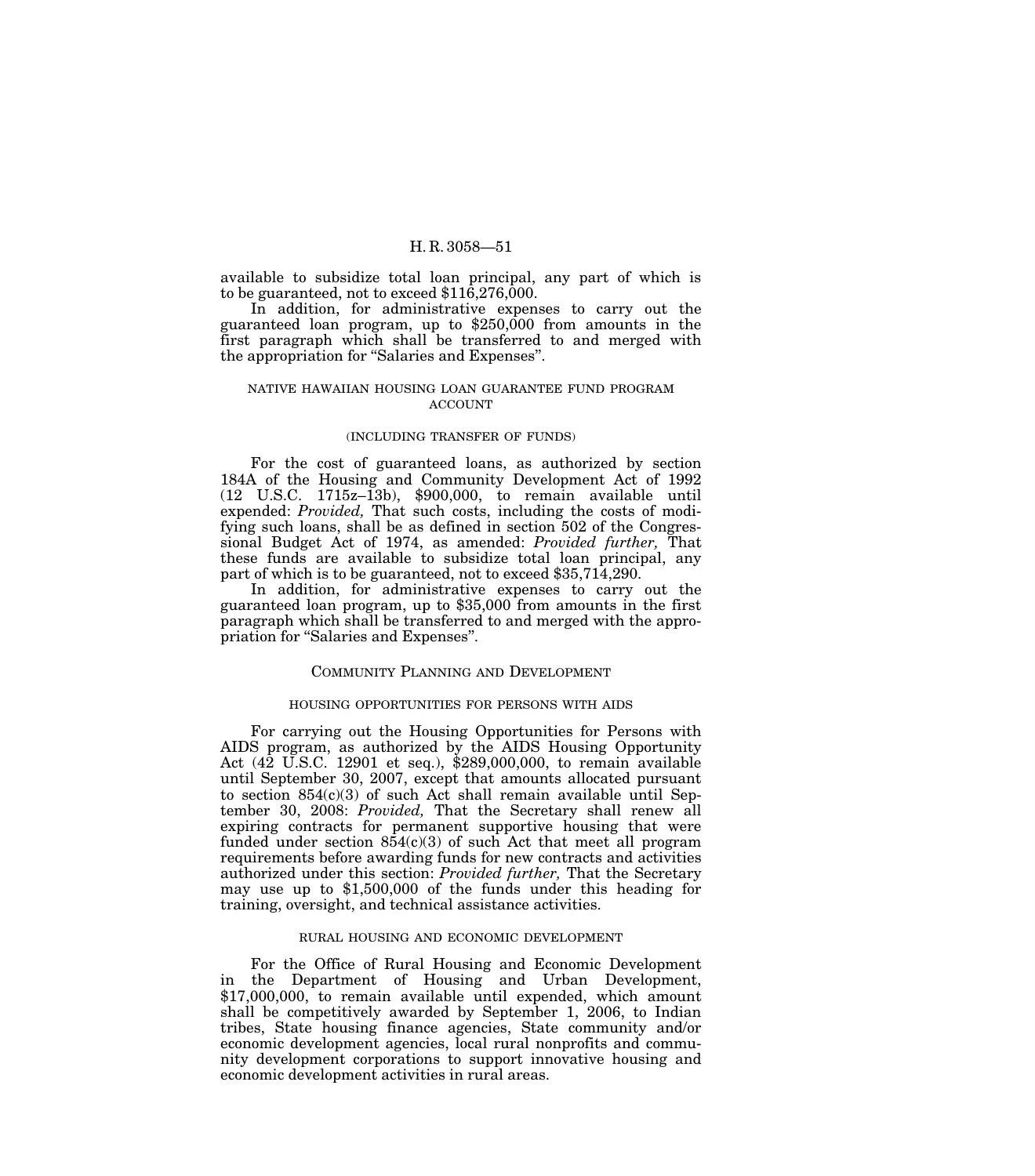### COMMUNITY DEVELOPMENT FUND

#### (INCLUDING TRANSFER OF FUNDS)

For assistance to units of State and local government, and to other entities, for economic and community development activities, and for other purposes, \$4,220,000,000, to remain available until September 30, 2008, unless otherwise specified: *Provided,* That of the amount provided, \$3,748,400,000 is for carrying out the community development block grant program under title I of the Housing and Community Development Act of 1974, as amended (the ''Act'' herein) (42 U.S.C. 5301 et seq.): *Provided further,* That unless explicitly provided for under this heading (except for planning grants provided in the second paragraph and amounts made available under the third paragraph), not to exceed 20 percent of any grant made with funds appropriated under this heading shall be expended for planning and management development and administration: *Provided further,* That \$1,600,000 shall be transferred to the Working Capital Fund: *Provided further,* That \$60,000,000 shall be for grants to Indian tribes notwithstanding section 106(a)(1) of such Act, of which, notwithstanding any other provision of law (including section 305 of this Act), up to \$4,000,000 may be used for emergencies that constitute imminent threats to health and safety; \$50,000,000 shall be available for YouthBuild program activities authorized by subtitle D of title IV of the Cranston-Gonzalez National Affordable Housing Act, as amended, and such activities shall be an eligible activity with respect to any funds made available under this heading: *Provided*, That local YouthBuild programs that demonstrate an ability to leverage private and nonprofit funding shall be given a priority for YouthBuild funding: *Provided further,* That no more than eight percent of any grant award under the YouthBuild program may be used for administrative costs: *Provided further,* That of the amount made available for YouthBuild not less than \$4,000,000 is for grants to establish YouthBuild programs in underserved and rural areas and \$1,000,000 is to be made available for a grant to YouthBuild USA for capacity building for community development and affordable housing activities as specified in section 4 of the HUD Demonstration Act of 1993, as amended.

Of the amount made available under this heading, \$310,000,000 shall be available for grants for the Economic Development Initiative (EDI) to finance a variety of targeted economic investments in accordance with the terms and conditions specified in the statement of managers accompanying this Act: *Provided,* That none of the funds provided under this paragraph may be used for program operations: *Provided further,* That, for fiscal years 2004, 2005 and 2006, no unobligated funds for EDI grants may be used for any purpose except acquisition, planning, design, purchase of equip-

Of the amount made available under this heading,  $$50,000,000$ shall be available for neighborhood initiatives that are utilized to improve the conditions of distressed and blighted areas and neighborhoods, to stimulate investment, economic diversification, and community revitalization in areas with population outmigration or a stagnating or declining economic base, or to determine whether housing benefits can be integrated more effectively with welfare reform initiatives: *Provided,* That amounts made available under this paragraph shall be provided in accordance with the terms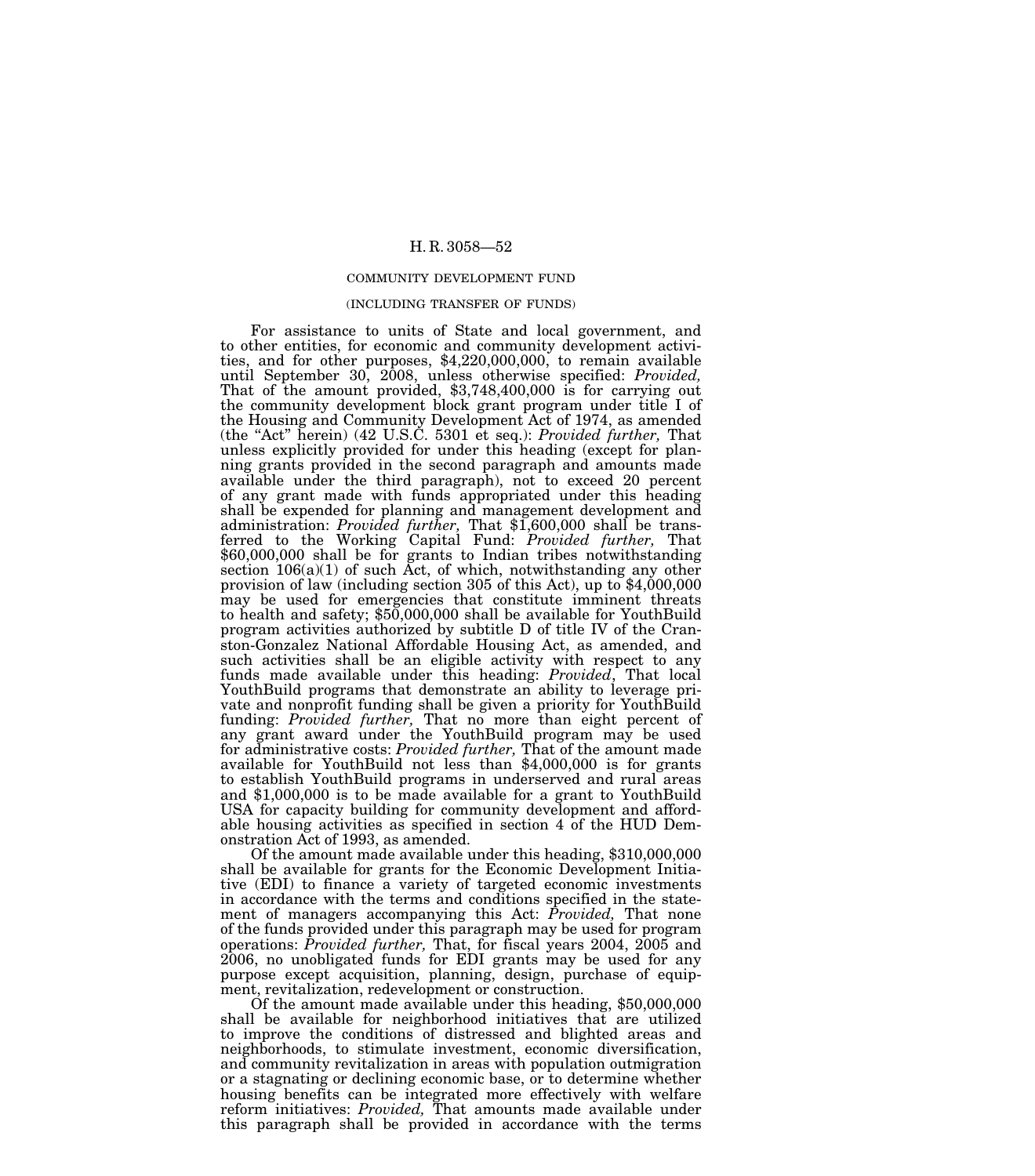and conditions specified in the statement of managers accompanying this Act.

The referenced statement of the managers under the heading "Community Development Fund" in title II of division G of Public Law 108–199 is deemed to be amended with respect to item number 181 striking ''Volusia County'' and inserting ''Lively Arts Center in Volusia County''.

The referenced statement of the managers under the heading ''Community Development Fund'' in title II of division G of Public Law 108–199 is deemed to be amended with respect to item number 216 by striking ''for construction'' and inserting ''for planning, design, and engineering''.

The referenced statement of the managers under this heading in Public Law 108–447 is deemed to be amended with respect to item number 369 by striking ''for the construction of HomeAid America temporary homeless shelters in Costa Mesa, California'' and inserting ''for the construction of shelters for the temporarily homeless in New York City, New York''.

The referenced statement of the managers under this heading in Public Law 108–447 is deemed to be amended with respect to item number 502 by striking ''for acquisition of'' and inserting "for renovations of".

The referenced statement of the managers under this heading in Public Law 108–447 is deemed to be amended with respect to item number 405 by striking ''Willington Senior Center'' and inserting ''buildings and facilities associated with the Willington Senior Housing Center''.

The referenced statement of the managers under this heading in Public Law 108–447 is deemed to be amended with respect to item number 674 by striking ''City of Big Island, Virginia for the Sedalia Center restoration'' and inserting ''to restore the Sedalia Center in Bedford County, Virginia''.

The referenced statement of the managers under this heading in Public Law 108–447 is deemed to be amended with respect to item number 469 by striking ''to the City of Havana, Illinois'' and inserting "Havana, Illinois, Rural Fire District".

The referenced statement of the managers under this heading in Public Law 108–447 is deemed to be amended with respect to item number 554 by striking "\$250,000 to the Town of Monroe, New York for construction of the Monroe Free Library'' and inserting "\$150,000 for the Town of Lewisboro, New York for infrastructure improvements for the Onatru Farm Community Center and \$100,000 for the Town of Poughkeepsie, New York for streetscape and related improvements in the Arlington Business District".

The referenced statement of the managers under this heading in Public Law 108–447 is deemed to be amended with respect to item number 445 by striking "City of St. Petersburg, Florida" and inserting "Catholic Charities, Diocese of St. Petersburg, Florida''.

The referenced statement of the managers under this heading in Public Law 108–199 is deemed to be amended with respect to item number 103 for the Mission Preservation Foundation in San Juan Capistrano, California by striking ''for the Great Stone Church restoration project'' and inserting ''to construct and install environment controls and security measures''.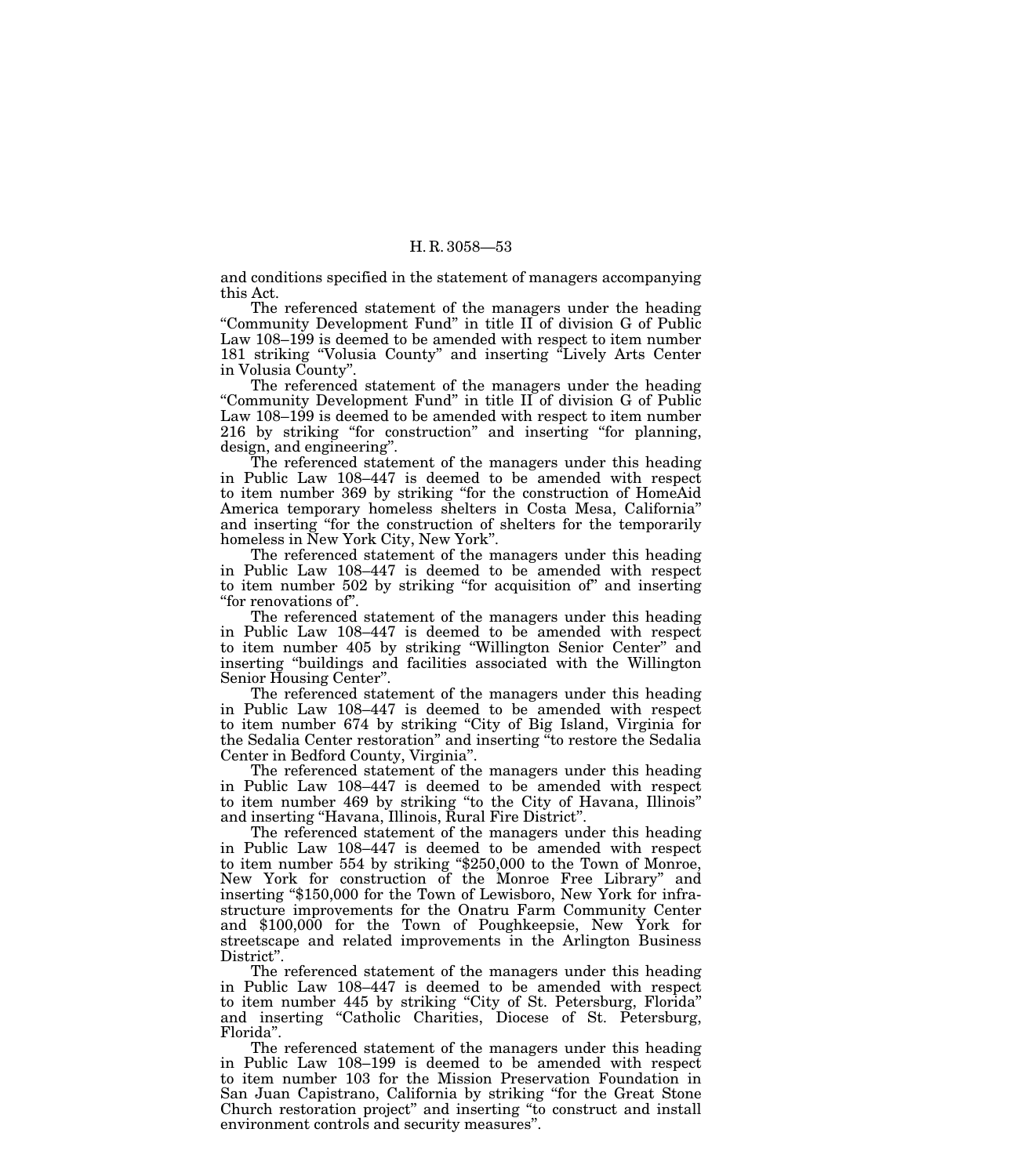The referenced statement of the managers under this heading in division A of the Emergency Appropriations Act for Defense, Global War on Terror, and Tsunami Relief, 2005 (Public Law 109– 13) is amended—

(1) in section 6070 (119 Stat. 299), by striking paragraph (1); and

(2) in section 6071 (119 Stat. 299), by striking paragraph (1).

The referenced statement of the managers under the heading ''Community Development Fund'' in title II of division I of Public Law 108–447 is deemed to be amended with respect to item number 83 by striking "construction" and inserting "planning, design, engineering, and construction''.

The referenced statement of the managers under the heading ''Community Development Fund'' in title II of division G of Public Law 108–199 is deemed to be amended with respect to item number 216 by striking ''for construction'' and inserting ''for planning, design, and engineering''.

The referenced statement of the managers under the heading "Community Development Fund" in title II of division I of Public Law 108–447 is deemed to be amended with respect to item 9 by striking ''for costs associated with the construction'' and inserting ''to be used for the planning and design''.

The referenced statement of the managers under the heading "Community Development Fund" in title II of division I of Public Law 108–447 is deemed to be amended with respect to item 260 by adding before the period ''including \$120,000 for property renovation at 754 Broad Street for the Family Center emergency shelter for families and children''.

The referenced statement of the managers accompanying Public Law 106–74 is deemed to be amended by inserting on page 113 '', of which \$47,500 may be used for physical improvements at the South Providence Development Corporation business incubator facility or CleanScape, including associated project management costs'' after ''\$100,000 for the South Providence Development Corporation in Providence, Rhode Island for a child care facility''.

The referenced statement of the managers under the heading "Community Development Fund" in title II of division I of Public Law 108–447 is deemed to be amended with respect to item number 30 by striking ''City of San Francisco'' and inserting ''San Francisco Museum and Historical Society''.

The referenced statement of the managers under the heading "Community Development Fund" in title II of division G of Public Law 108–199 is deemed to be amended with respect to item number 122 by striking "City of San Francisco" and inserting "San Francisco" Museum and Historical Society''.

The referenced statement of the managers under this heading in Public Law 108–199 is deemed to be amended with respect to item number 855 by striking ''the Skagit County Children's Museum in Mount Vernon, Washington for facilities improvements and renovation'' and inserting ''the Children's Museum of Skagit County in Mount Vernon, Washington to purchase and renovate a building''.

The referenced statement of the managers under this heading in Public Law 108–447 is deemed to be amended with respect to item number 1027 by striking "planning and design" and inserting ''planning, design, construction and buildout''.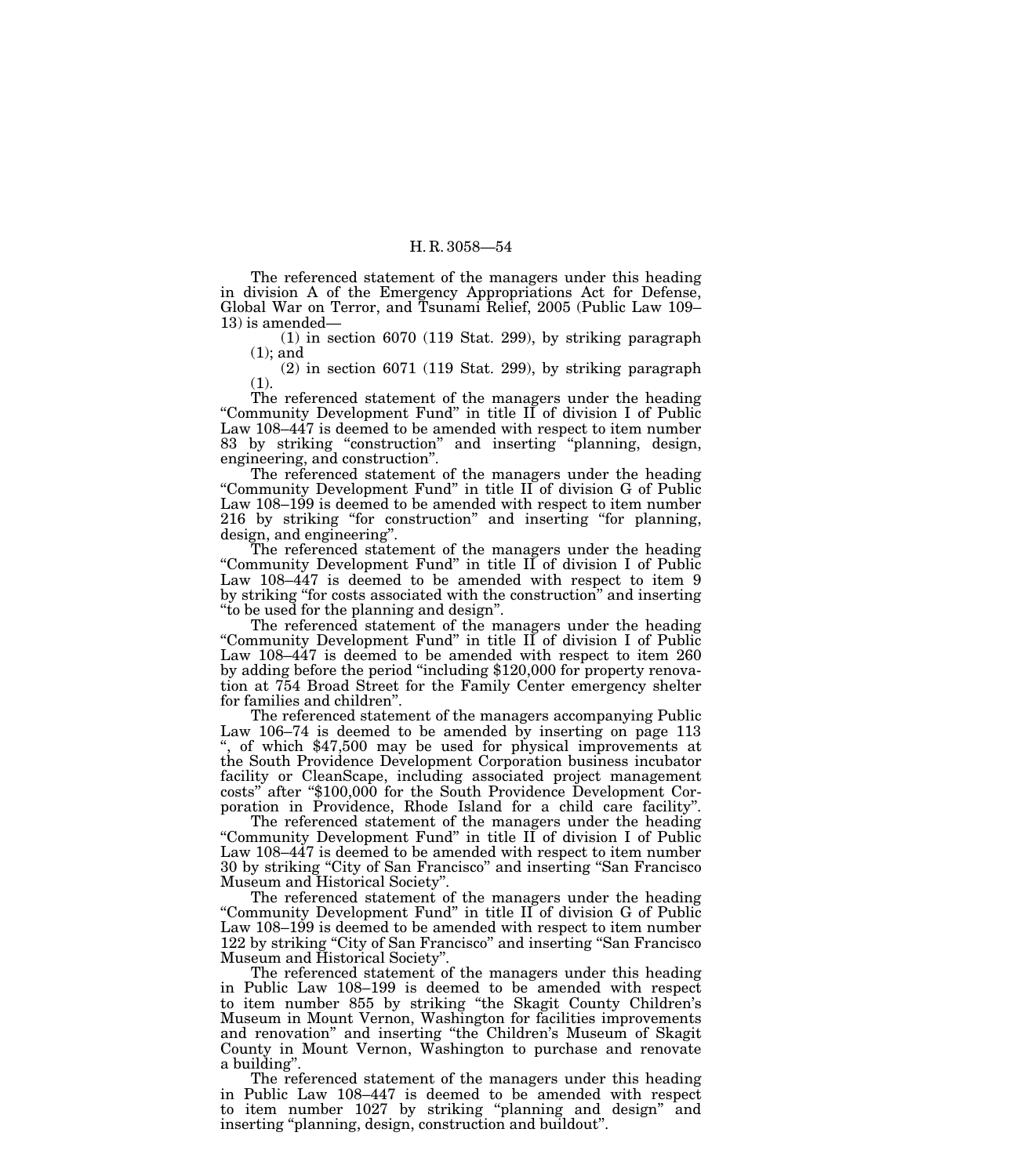The referenced statement of the managers under this heading in Public Law 108–447 is deemed to be amended with respect to item number 946 by striking "capital" and inserting "planning, design, engineering, and construction''.

The referenced statement of the managers under this heading in Public Law 108–447 is deemed to be amended with respect to item number 731 by striking ''rehabilitation and buildout'' and inserting ''planning, evaluation, design, engineering and construction''.

#### COMMUNITY DEVELOPMENT LOAN GUARANTEES PROGRAM ACCOUNT

### (INCLUDING TRANSFER OF FUNDS)

For the cost of guaranteed loans, \$3,000,000, to remain available until September 30, 2007, as authorized by section 108 of the Housing and Community Development Act of 1974, as amended: *Provided,* That such costs, including the cost of modifying such loans, shall be as defined in section 502 of the Congressional Budget Act of 1974, as amended: *Provided further,* That these funds are available to subsidize total loan principal, any part of which is to be guaranteed, not to exceed \$137,500,000, notwithstanding any aggregate limitation on outstanding obligations guaranteed in section 108(k) of the Housing and Community Development Act of 1974, as amended.<br>In addition, for administrative expenses to carry out the

guaranteed loan program, \$750,000 shall be transferred to and merged with the appropriation for "Salaries and expenses".

### BROWNFIELDS REDEVELOPMENT

### (INCLUDING RESCISSION OF FUNDS)

For competitive economic development grants, as authorized by section 108(q) of the Housing and Community Development Act of 1974, as amended, for Brownfields redevelopment projects, \$10,000,000, to remain available until September 30, 2007: *Provided,* That \$10,000,000 shall be rescinded from unobligated balances from prior years appropriations under this heading and, to the extent there are insufficient balances, any additional rescission amounts shall be rescinded from funds appropriated under this heading for fiscal year 2006.

#### HOME INVESTMENT PARTNERSHIPS PROGRAM

#### (INCLUDING TRANSFER OF FUNDS)

For the HOME investment partnerships program, as authorized under title II of the Cranston-Gonzalez National Affordable Housing Act, as amended, \$1,750,000,000, to remain available until September 30, 2008: *Provided,* That of the total amount provided in this paragraph, up to \$42,000,000 shall be available for housing counseling under section 106 of the Housing and Urban Development Act of 1968, and \$1,000,000 shall be transferred to the Working Capital Fund.

In addition to amounts otherwise made available under this heading, \$25,000,000, to remain available until September 30, 2008, for assistance to homebuyers as authorized under title I of the American Dream Downpayment Act.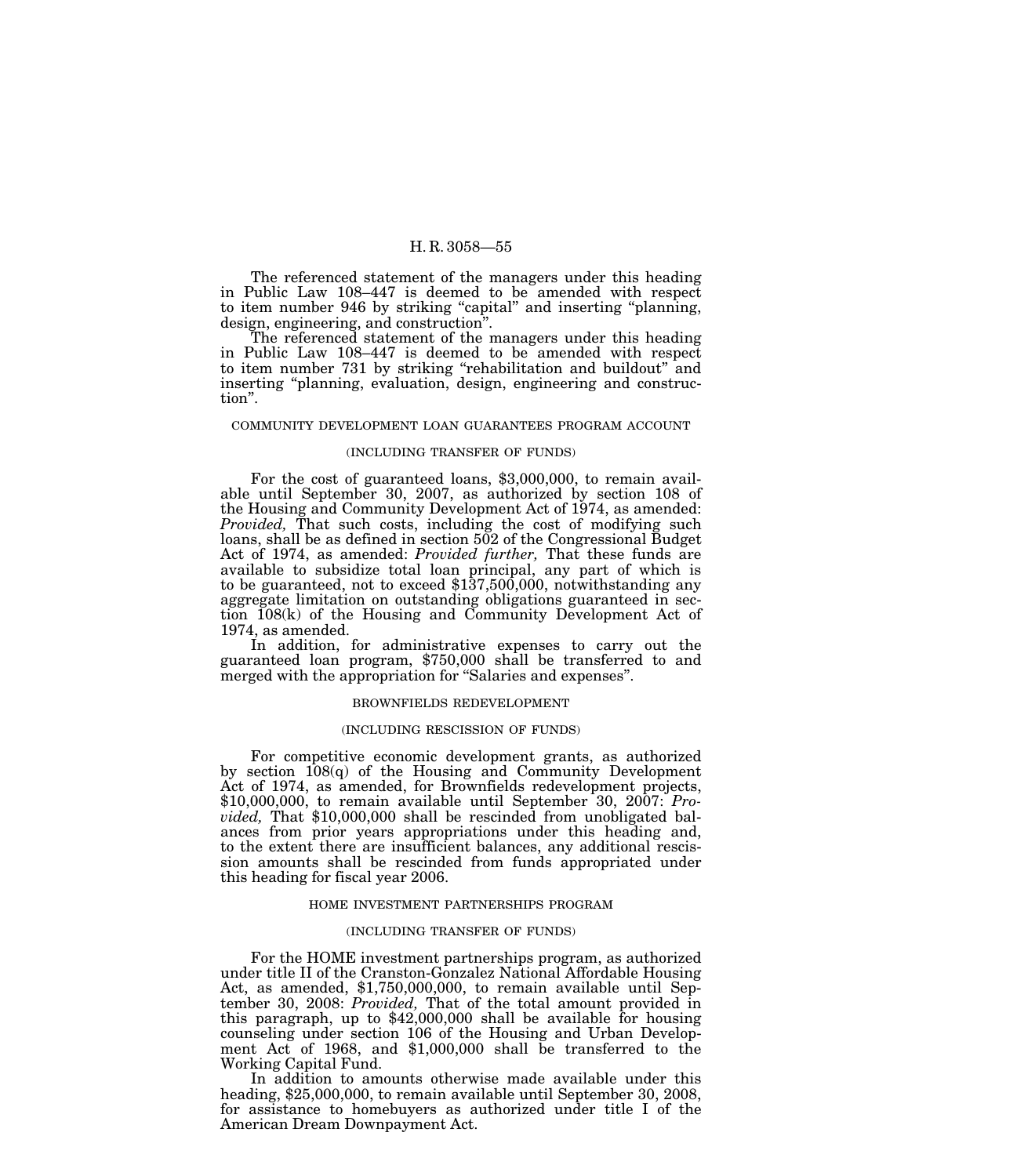#### SELF-HELP AND ASSISTED HOMEOWNERSHIP OPPORTUNITY PROGRAM

For the Self-Help and Assisted Homeownership Opportunity Program, \$61,000,000, to remain available until September 30, 2008: *Provided*, That of the total amount provided in this heading \$20,000,000 shall be made available to the Self Help Homeownership Opportunity Program as authorized under section 11 of the Housing Opportunity Program Extension Act of 1996, as amended: *Provided further,* That \$30,000,000 shall be made available for capacity building, of which \$26,500,000 shall be for capacity building for Community Development and affordable Housing for LISC and the Enterprise Foundation for activities authorized by section 4 of the HUD Demonstration Act of 1993 (42 U.S.C. 9816 note), as in effect immediately before June 12, 1997, and \$3,500,000 shall be made available for capacity building activities administered by Habitat for Humanity International: *Provided further*, That \$3,000,000 shall be made available to the Housing Assistance Council; \$1,000,000 shall be made available to the National American Indian Housing Council; \$4,000,000 shall be available as a grant to the Raza Development Fund of La Raza for the HOPE Fund, of which \$500,000 is for technical assistance and fund management, and \$3,500,000 is for investments in the HOPE Fund and financing to affiliated organizations; \$2,000,000 shall be available as a grant to the National Housing Development Corporation for operating expenses and a program of affordable housing acquisition and rehabilitation; and \$1,000,000 shall be made available to the Special Olympics National Organizing Committee for planning, equipment and operational expenses associated with the 2006 games in Ames, Iowa.

### HOMELESS ASSISTANCE GRANTS

## (INCLUDING TRANSFER OF FUNDS)

For the emergency shelter grants program as authorized under subtitle B of title IV of the McKinney-Vento Homeless Assistance Act, as amended; the supportive housing program as authorized under subtitle C of title IV of such Act; the section 8 moderate rehabilitation single room occupancy program as authorized under the United States Housing Act of 1937, as amended, to assist homeless individuals pursuant to section 441 of the McKinney-Vento Homeless Assistance Act; and the shelter plus care program as authorized under subtitle F of title IV of such Act, \$1,340,000,000, of which \$1,320,000,000 shall remain available until September 30, 2008, and of which \$20,000,000 shall remain available until expended: *Provided,* That not less than 30 percent of funds made available, excluding amounts provided for renewals under the shelter plus care program, shall be used for permanent housing: *Provided further,* That all funds awarded for services shall be matched by 25 percent in funding by each grantee: *Provided further,* That the Secretary shall renew on an annual basis expiring contracts or amendments to contracts funded under the shelter plus care program if the program is determined to be needed under the applicable continuum of care and meets appropriate program requirements and financial standards, as determined by the Secretary: *Provided further,* That all awards of assistance under this heading shall be required to coordinate and integrate homeless programs with other mainstream health, social services, and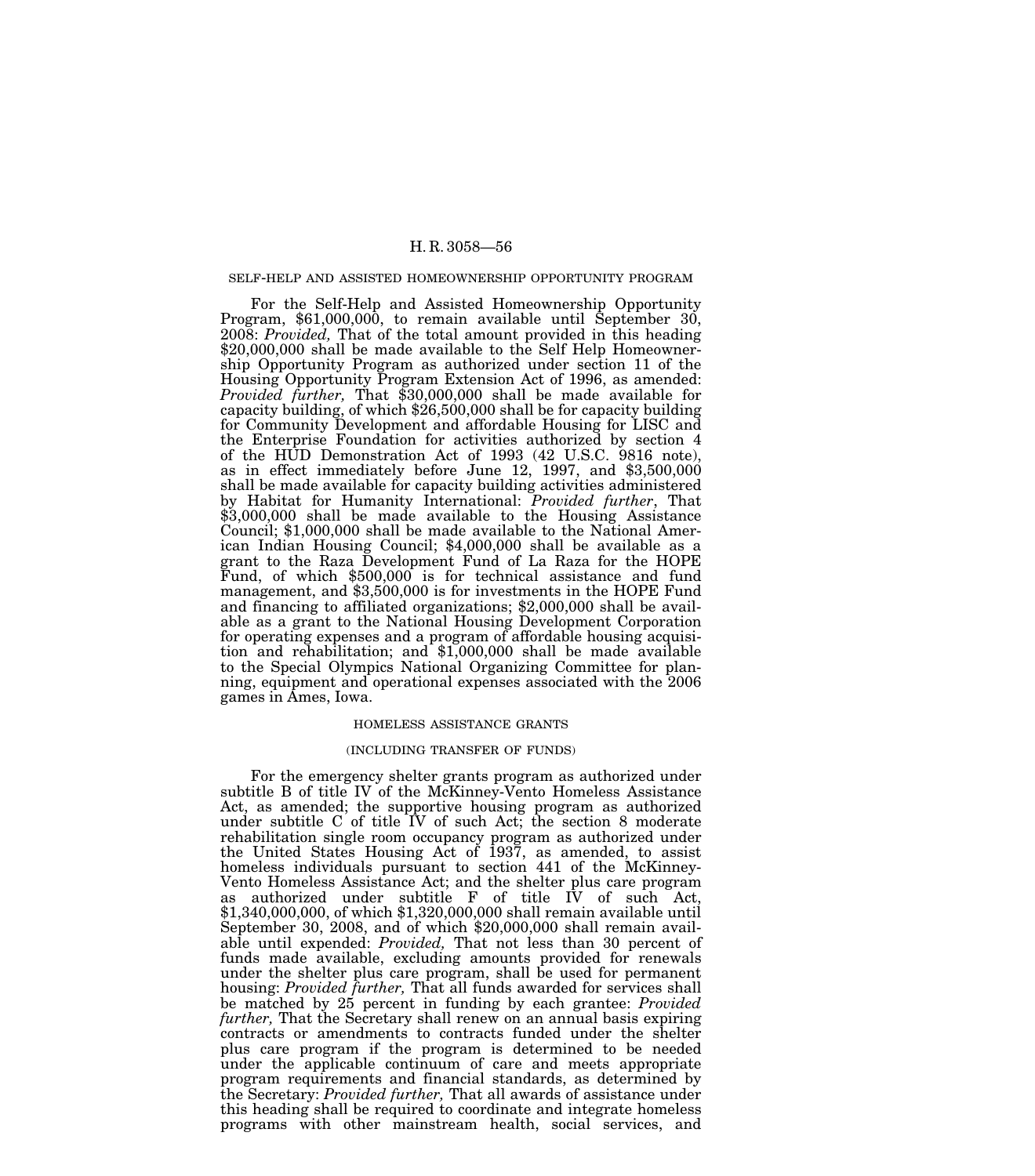employment programs for which homeless populations may be eligible, including Medicaid, State Children's Health Insurance Program, Temporary Assistance for Needy Families, Food Stamps, and services funding through the Mental Health and Substance Abuse Block Grant, Workforce Investment Act, and the Welfareto-Work grant program: *Provided further,* That up to \$11,674,000 of the funds appropriated under this heading shall be available for the national homeless data analysis project and technical assistance: *Provided further,* That \$1,000,000 of the funds appropriated under this heading shall be transferred to the Working Capital Fund: *Provided further,* That all balances for Shelter Plus Care renewals previously funded from the Shelter Plus Care Renewal account and transferred to this account shall be available, if recaptured, for Shelter Plus Care renewals in fiscal year 2006.

#### HOUSING PROGRAMS

# HOUSING FOR THE ELDERLY

# (INCLUDING TRANSFER OF FUNDS)

For capital advances, including amendments to capital advance contracts, for housing for the elderly, as authorized by section 202 of the Housing Act of 1959, as amended, and for project rental assistance for the elderly under section  $202(c)(2)$  of such Act, including amendments to contracts for such assistance and renewal of expiring contracts for such assistance for up to a 1-year term, and for supportive services associated with the housing, \$742,000,000, to remain available until September 30, 2009, of which amount \$51,600,000 shall be for service coordinators and the continuation of existing congregate service grants for residents of assisted housing projects, and of which amount up to \$24,800,000 shall be for grants under section 202b of the Housing Act of 1959 (12 U.S.C. 1701q–2) for conversion of eligible projects under such section to assisted living or related use and for emergency capital repairs as determined by the Secretary: *Provided,* That of the amount made available under this heading, \$4,000,000 shall be made available to carry out section 203 of Public Law 108–186: *Provided further*, That of the amount made available under this heading, \$20,000,000 shall be available to the Secretary of Housing and Urban Development only for making competitive grants to private nonprofit organizations and consumer cooperatives for covering costs of architectural and engineering work, site control, and other planning relating to the development of supportive housing for the elderly that is eligible for assistance under section 202 of the Housing Act of 1959 (12 U.S.C. 1701q): *Provided further,* That amounts under this heading shall be available for Real Estate Assessment Center inspections and inspection-related activities associated with section 202 capital advance projects: *Provided further,* That \$400,000 of the total amount made available under this heading shall be transferred to the Working Capital Fund: *Provided further,* That the Secretary may waive the provisions of section 202 governing the terms and conditions of project rental assistance, except that the initial contract term for such assistance shall not exceed 5 years in duration.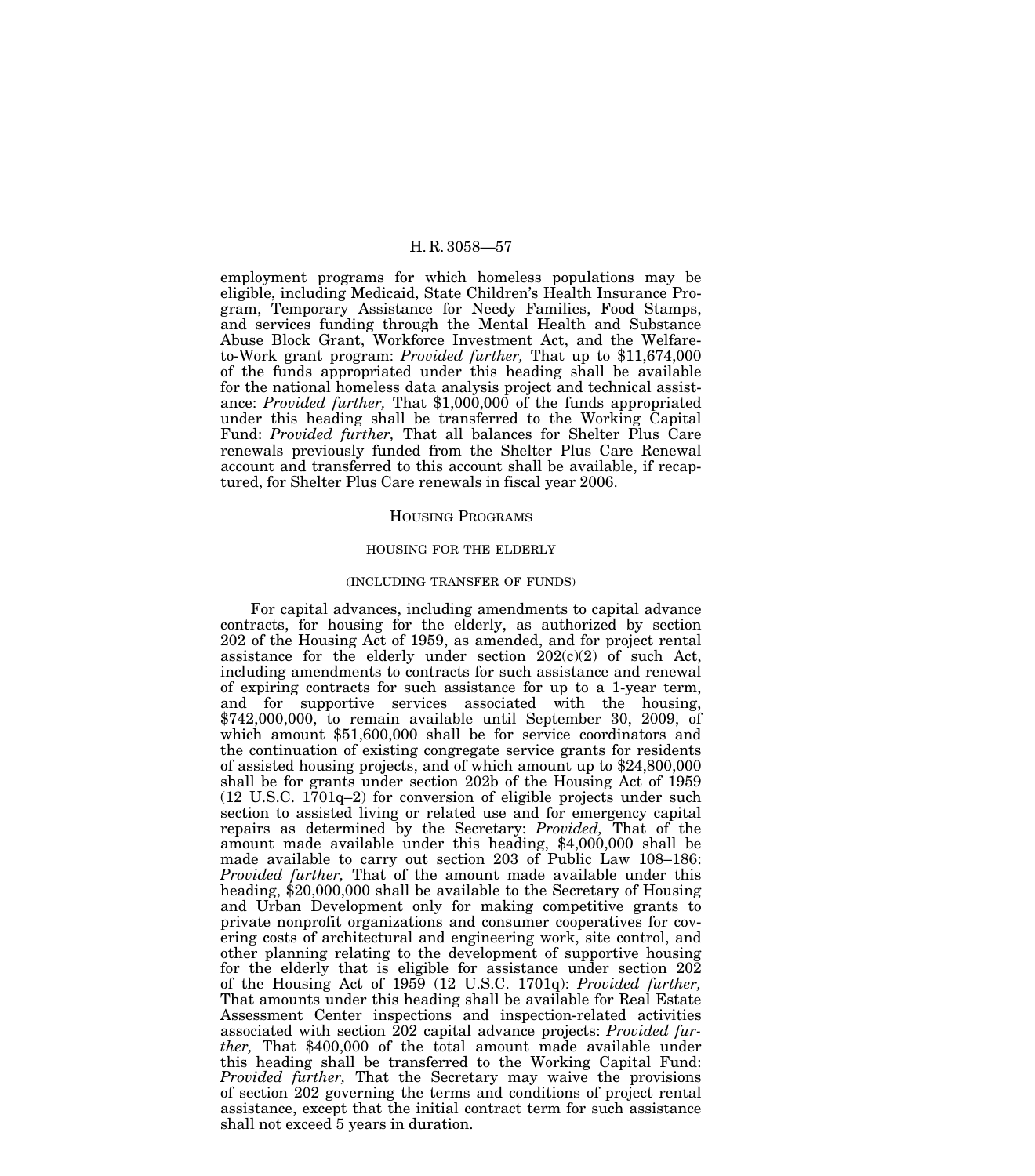#### HOUSING FOR PERSONS WITH DISABILITIES

#### (INCLUDING TRANSFER OF FUNDS)

For capital advance contracts, including amendments to capital advance contracts, for supportive housing for persons with disabilities, as authorized by section 811 of the Cranston-Gonzalez National Affordable Housing Act, for project rental assistance for supportive housing for persons with disabilities under section  $811(d)(2)$  of such Act, including amendments to contracts for such assistance and renewal of expiring contracts for such assistance for up to a 1-year term, and for supportive services associated with the housing for persons with disabilities as authorized by section  $811(b)(1)$  of such Act, and for tenant-based rental assistance contracts entered into pursuant to section 811 of such Act, \$239,000,000 to remain available until September 30, 2009: *Provided*, That \$400,000 shall be transferred to the Working Capital Fund: *Provided further*, That, of the amount provided under this heading \$78,300,000 shall be for amendments or renewal of tenantbased assistance contracts entered into prior to fiscal year 2005 (only one amendment authorized for any such contract): *Provided further,* That of the amount provided under this heading, the Secretary may make available up to \$5,000,000 for incremental tenantbased rental assistance, as authorized by section 811 of such Act (which assistance is 5 years in duration): *Provided further,* That all tenant-based assistance made available under this heading shall continue to remain available only to persons with disabilities: *Provided further*, That the Secretary may waive the provisions of section 811 governing the terms and conditions of project rental assistance and tenant-based assistance, except that the initial contract term for such assistance shall not exceed 5 years in duration: *Provided further*, That amounts made available under this heading shall be available for Real Estate Assessment Center Inspections and inspection-related activities associated with section 811 Capital Advance Projects.

### OTHER ASSISTED HOUSING PROGRAMS

#### RENTAL HOUSING ASSISTANCE

For amendments to contracts under section 101 of the Housing and Urban Development Act of 1965 (12 U.S.C. 1701s) and section 236(f)(2) of the National Housing Act (12 U.S.C. 1715z–1) in Stateaided, non-insured rental housing projects, \$26,400,000, to remain available until expended: *Provided,* That amendments to such contracts hereafter may be for a period less than the term of the respective contracts.

### FLEXIBLE SUBSIDY FUND

#### (TRANSFER OF FUNDS)

From the Rental Housing Assistance Fund, all uncommitted balances of excess rental charges as of September 30, 2005, and any collections made during fiscal year 2006 and all subsequent fiscal years, shall be transferred to the Flexible Subsidy Fund, as authorized by section 236(g) of the National Housing Act, as amended.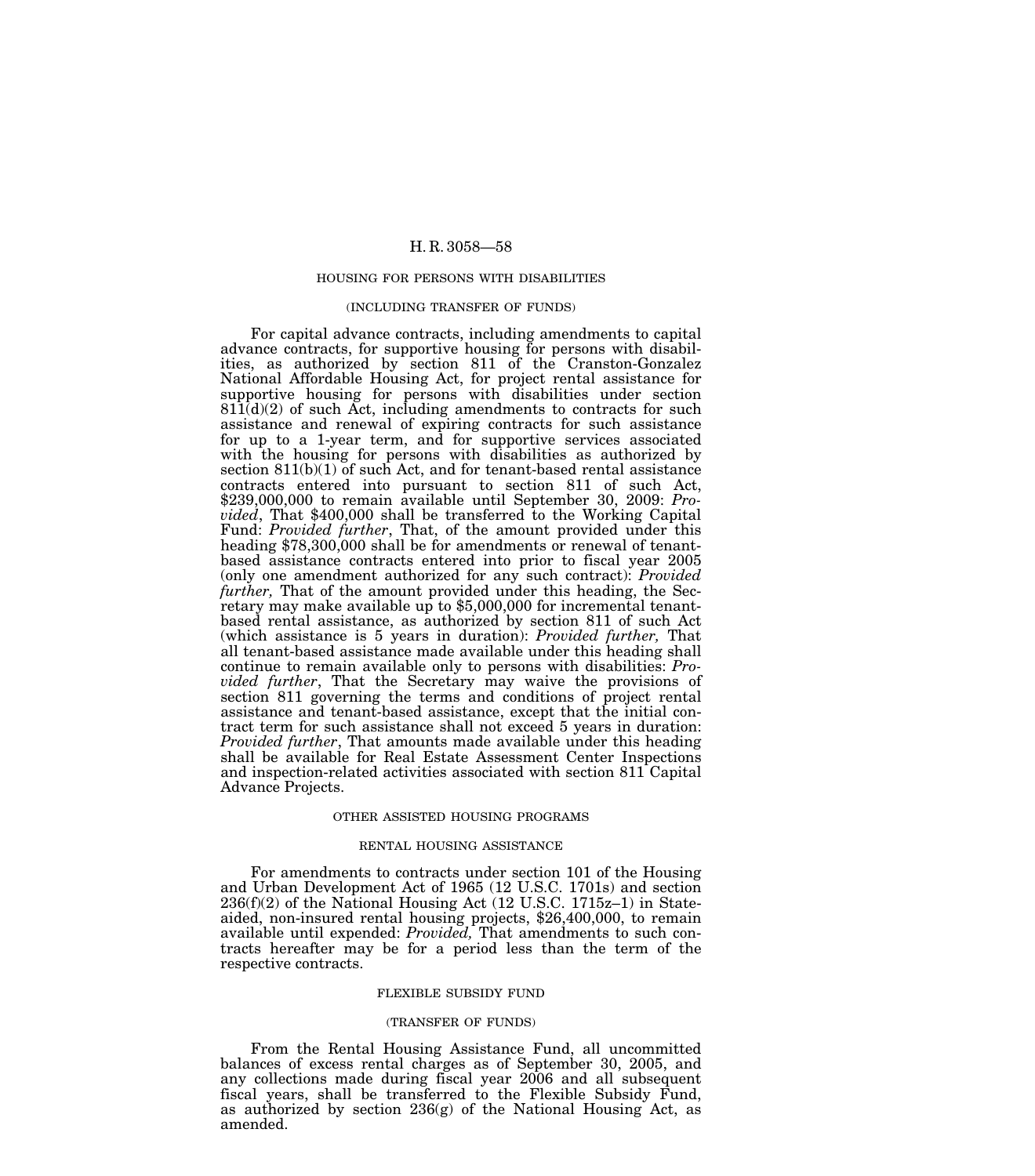#### MANUFACTURED HOUSING FEES TRUST FUND

For necessary expenses as authorized by the National Manufactured Housing Construction and Safety Standards Act of 1974, as amended  $({\rm 42 \; U.S.C. \; 5401 \; et \; seq.}),$  up to \$13,000,000, to remain available until expended, to be derived from the Manufactured Housing Fees Trust Fund: *Provided,* That not to exceed the total amount appropriated under this heading shall be available from the general fund of the Treasury to the extent necessary to incur obligations and make expenditures pending the receipt of collections to the Fund pursuant to section 620 of such Act: *Provided further,* That the amount made available under this heading from the general fund shall be reduced as such collections are received during fiscal year 2006 so as to result in a final fiscal year 2006 appropriation from the general fund estimated at not more than \$0 and fees pursuant to such section 620 shall be modified as necessary to ensure such a final fiscal year 2006 appropriation.

## FEDERAL HOUSING ADMINISTRATION

## MUTUAL MORTGAGE INSURANCE PROGRAM ACCOUNT

#### (INCLUDING TRANSFERS OF FUNDS)

During fiscal year 2006, commitments to guarantee loans to carry out the purposes of section 203(b) of the National Housing Act, as amended, shall not exceed a loan principal of \$185,000,000,000.

During fiscal year 2006, obligations to make direct loans to carry out the purposes of section 204(g) of the National Housing Act, as amended, shall not exceed \$50,000,000: *Provided,* That the foregoing amount shall be for loans to nonprofit and governmental entities in connection with sales of single family real properties owned by the Secretary and formerly insured under the Mutual Mortgage Insurance Fund.<br>For administrative expenses necessary to carry out the guaran-

teed and direct loan program, \$355,000,000, of which not to exceed \$351,000,000 shall be transferred to the appropriation for "Salaries" and expenses"; and not to exceed  $$4,000,000$  shall be transferred to the appropriation for ''Office of Inspector General''. In addition, for administrative contract expenses, \$62,600,000, of which \$18,281,000 shall be transferred to the Working Capital Fund: *Provided,* That to the extent guaranteed loan commitments exceed \$65,500,000,000 on or before April 1, 2006, an additional \$1,400 for administrative contract expenses shall be available for each \$1,000,000 in additional guaranteed loan commitments (including a pro rata amount for any amount below \$1,000,000), but in no case shall funds made available by this proviso exceed \$30,000,000.

### GENERAL AND SPECIAL RISK PROGRAM ACCOUNT

#### (INCLUDING TRANSFERS OF FUNDS)

For the cost of guaranteed loans, as authorized by sections 238 and 519 of the National Housing Act (12 U.S.C. 1715z–3 and 1735c), including the cost of loan guarantee modifications, as that term is defined in section 502 of the Congressional Budget Act of 1974, as amended, \$8,800,000, to remain available until expended: *Provided,* That commitments to guarantee loans shall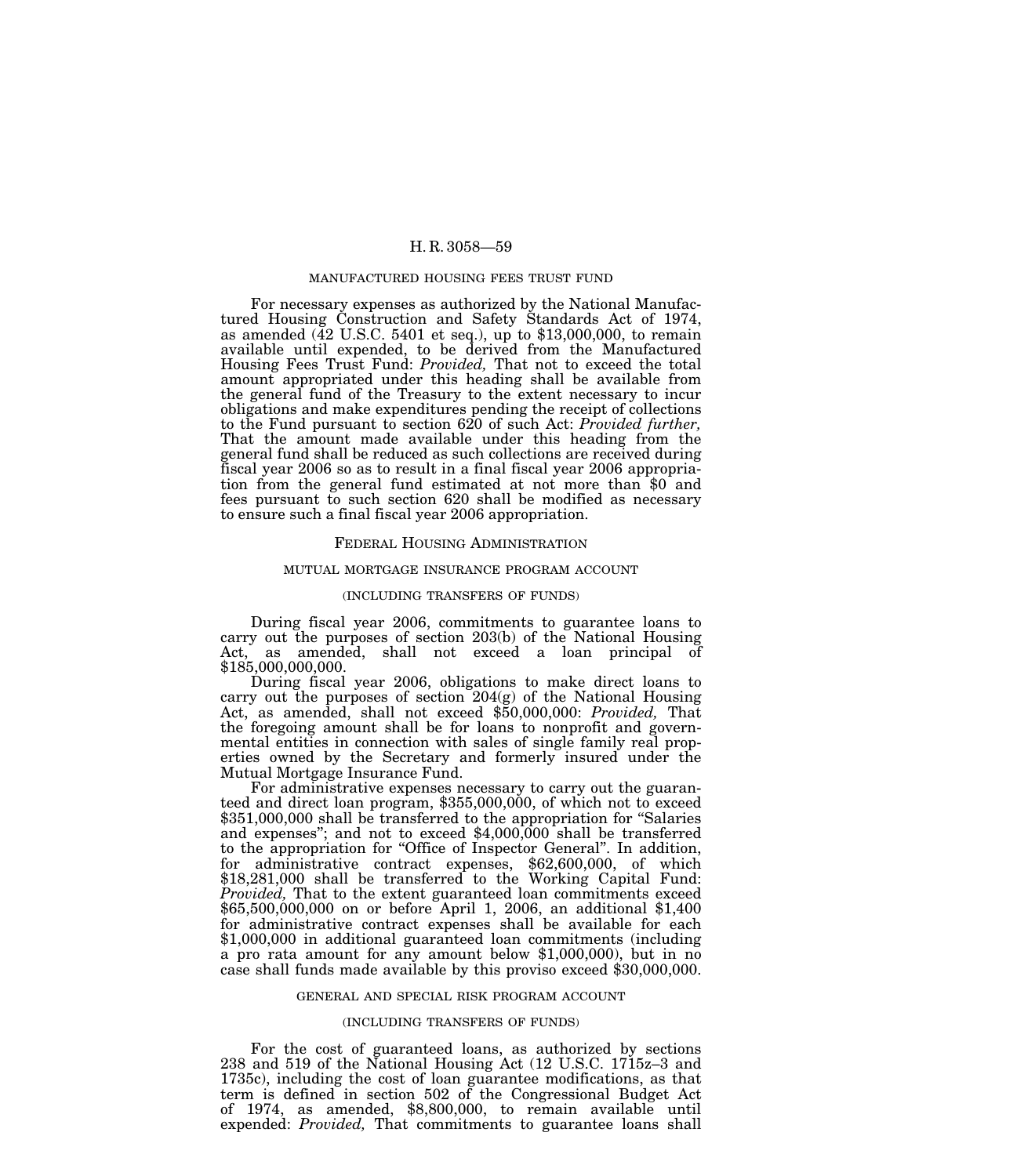not exceed \$35,000,000,000 in total loan principal, any part of which is to be guaranteed.

Gross obligations for the principal amount of direct loans, as authorized by sections  $204(g)$ ,  $207(1)$ ,  $238$ , and  $519(a)$  of the National Housing Act, shall not exceed \$50,000,000, of which not to exceed \$30,000,000 shall be for bridge financing in connection with the sale of multifamily real properties owned by the Secretary and formerly insured under such Act; and of which not to exceed \$20,000,000 shall be for loans to nonprofit and governmental entities in connection with the sale of single-family real properties owned by the Secretary and formerly insured under such Act.

In addition, for administrative expenses necessary to carry out the guaranteed and direct loan programs, \$231,400,000, of which \$211,400,000 shall be transferred to the appropriation for "Salaries and Expenses"; and of which \$20,000,000 shall be transferred to the appropriation for "Office of Inspector General".

In addition, for administrative contract expenses necessary to carry out the guaranteed and direct loan programs, \$71,900,000, of which \$10,800,000 shall be transferred to the Working Capital Fund: *Provided,* That to the extent guaranteed loan commitments exceed \$8,426,000,000 on or before April 1, 2006, an additional \$1,980 for administrative contract expenses shall be available for each \$1,000,000 in additional guaranteed loan commitments over \$8,426,000,000 (including a pro rata amount for any increment below \$1,000,000), but in no case shall funds made available by this proviso exceed \$14,400,000.

### GOVERNMENT NATIONAL MORTGAGE ASSOCIATION

## GUARANTEES OF MORTGAGE-BACKED SECURITIES LOAN GUARANTEE PROGRAM ACCOUNT

### (INCLUDING TRANSFER OF FUNDS)

New commitments to issue guarantees to carry out the purposes of section 306 of the National Housing Act, as amended (12 U.S.C.  $1721(g)$ , shall not exceed \$200,000,000,000, to remain available until September 30, 2007.

For administrative expenses necessary to carry out the guaranteed mortgage-backed securities program, \$10,700,000, to be derived from the GNMA guarantees of mortgage-backed securities guaranteed loan receipt account, of which not to exceed \$10,700,000, shall be transferred to the appropriation for "Salaries and Expenses".

## POLICY DEVELOPMENT AND RESEARCH

# RESEARCH AND TECHNOLOGY

For contracts, grants, and necessary expenses of programs of research and studies relating to housing and urban problems, not otherwise provided for, as authorized by title V of the Housing and Urban Development Act of 1970, as amended (12 U.S.C. 1701z– 1 et seq.), including carrying out the functions of the Secretary under section  $1(a)(1)(i)$  of Reorganization Plan No. 2 of 1968, \$56,350,000, to remain available until September 30, 2007: *Provided,* That of the total amount provided under this heading, \$5,000,000 shall be for the Partnership for Advancing Technology in Housing (PATH) Initiative: *Provided further*, That of the amounts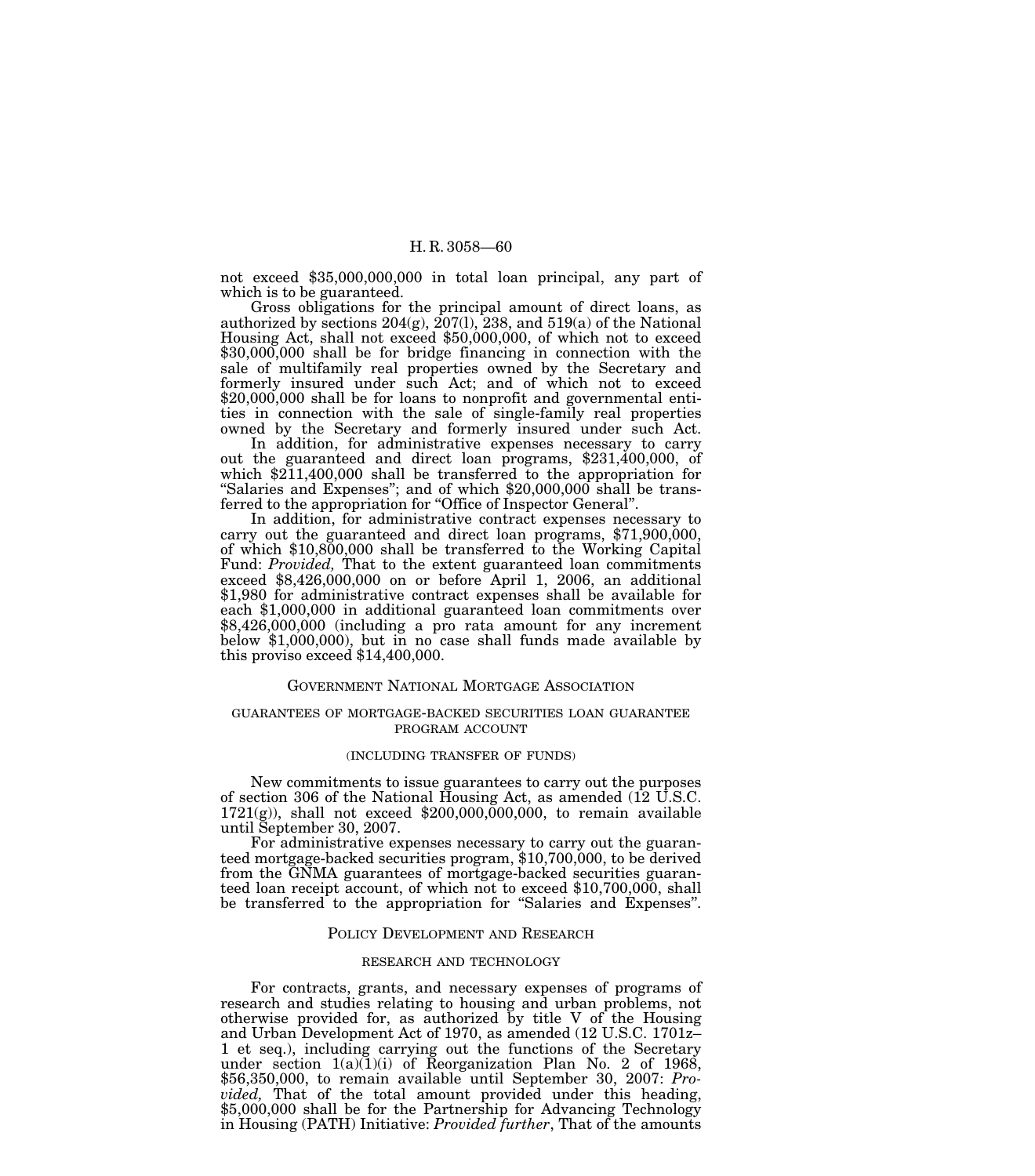made available for PATH under this heading, \$2,500,000 shall not be subject to the requirements of section 305 of this title: *Provided further,* That the Office of Housing shall administer PATH: *Provided further,* That of funds made available under this heading, \$750,000 shall be transferred to the National Research Council for a study in accordance with the statement of the managers accompanying this Act: *Provided further,* That of the funds made available under this heading, \$20,600,000 is for grants pursuant to section 107 of the Housing and Community Development Act of 1974, as amended, as follows: \$3,000,000 to support Alaska Native serving institutions and Native Hawaiian serving institutions as defined under the Higher Education Act, as amended; \$2,600,000 for tribal colleges and universities to build, expand, renovate, and equip their facilities and to expand the role of the colleges into the community through the provision of needed services such as health programs, job training and economic development activities; \$9,000,000 for the Historically Black Colleges and Universities program, of which up to \$2,000,000 may be used for technical assistance; and \$6,000,000 for the Hispanic Serving Institutions Program.

### FAIR HOUSING AND EQUAL OPPORTUNITY

### FAIR HOUSING ACTIVITIES

For contracts, grants, and other assistance, not otherwise provided for, as authorized by title VIII of the Civil Rights Act of 1968, as amended by the Fair Housing Amendments Act of 1988, and section 561 of the Housing and Community Development Act of 1987, as amended, \$46,000,000, to remain available until September 30, 2007, of which \$20,000,000 shall be to carry out activities pursuant to such section 561: *Provided,* That no funds made available under this heading shall be used to lobby the executive or legislative branches of the Federal Government in connection with a specific contract, grant or loan.

### OFFICE OF LEAD HAZARD CONTROL

# LEAD HAZARD REDUCTION

For the Lead Hazard Reduction Program, as authorized by section 1011 of the Residential Lead-Based Paint Hazard Reduction Act of 1992, \$152,000,000, to remain available until September 30, 2007, of which \$9,500,000 shall be for the Healthy Homes Initiative, pursuant to sections 501 and 502 of the Housing and Urban Development Act of 1970 that shall include research, studies, testing, and demonstration efforts, including education and outreach concerning lead-based paint poisoning and other housing-related diseases and hazards: *Provided,* That for purposes of environmental review, pursuant to the National Environmental Policy Act of 1969 (42 U.S.C. 4321 et seq.) and other provisions of law that further the purposes of such Act, a grant under the Healthy Homes Initiative, Operation Lead Elimination Action Plan (LEAP), or the Lead Technical Studies program under this heading or under prior appropriations Acts for such purposes under this heading, shall be considered to be funds for a special project for purposes of section  $305(c)$ of the Multifamily Housing Property Disposition Reform Act of 1994: *Provided further,* That of the total amount made available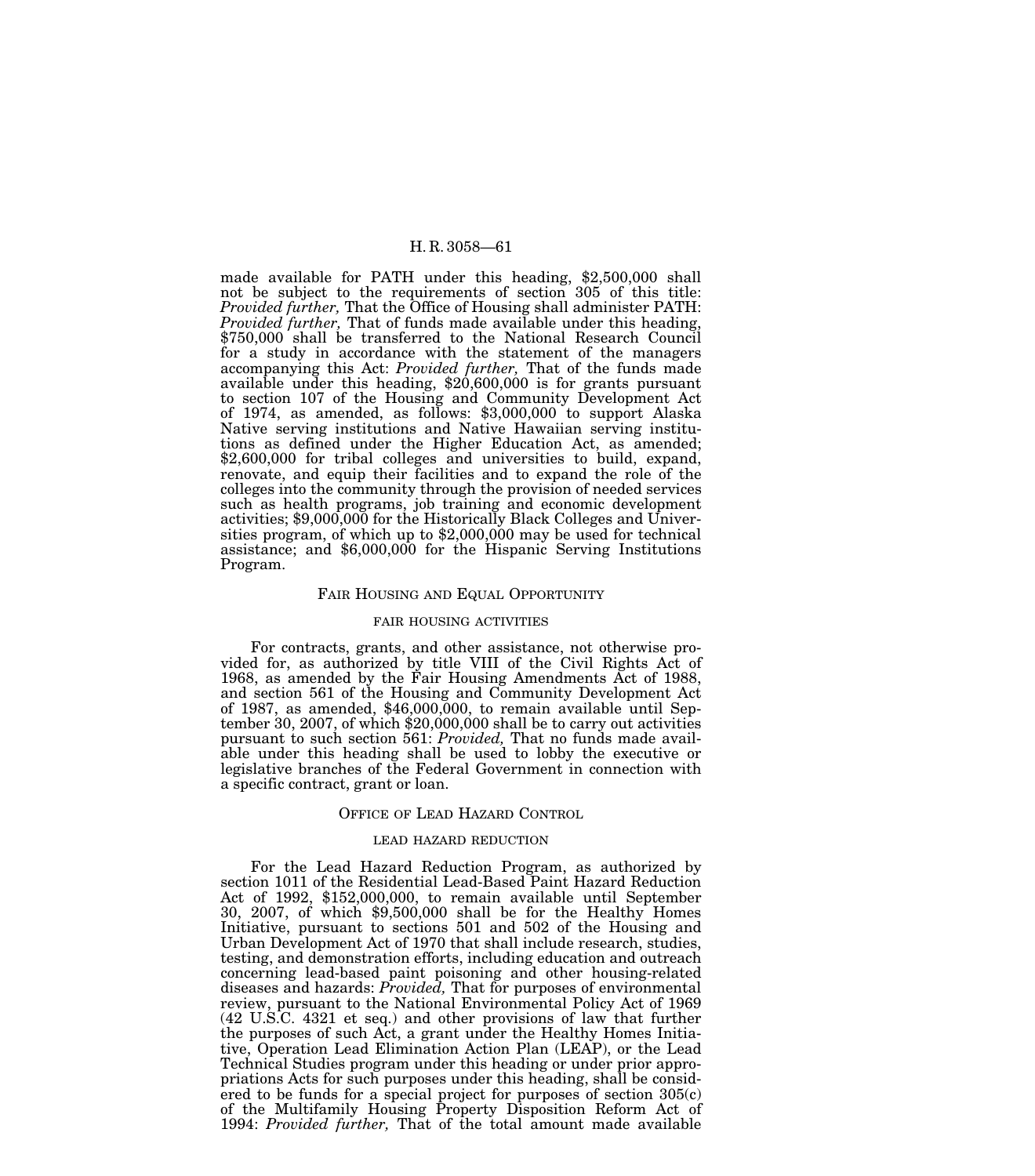under this heading, \$48,000,000 shall be made available on a competitive basis for areas with the highest lead paint abatement needs, as identified by the Secretary as having: (1) the highest number of occupied pre-1940 units of rental housing; and (2) a disproportionately high number of documented cases of leadpoisoned children: *Provided further,* That each grantee receiving funds under the previous proviso shall target those privately owned units and multifamily buildings that are occupied by low-income families as defined under section 3(b)(2) of the United States Housing Act of 1937: *Provided further,* That not less than 90 percent of the funds made available under this paragraph shall be used exclusively for abatement, inspections, risk assessments, temporary relocations and interim control of lead-based hazards as defined by 42 U.S.C. 4851: *Provided further,* That each recipient of funds provided under the first proviso shall make a matching contribution in an amount not less than 25 percent: *Provided further,* That each applicant shall submit a detailed plan and strategy that demonstrates adequate capacity that is acceptable to the Secretary to carry out the proposed use of funds pursuant to a Notice of Funding Availability.

#### MANAGEMENT AND ADMINISTRATION

## SALARIES AND EXPENSES

## (INCLUDING TRANSFER OF FUNDS)

For necessary administrative and non-administrative expenses of the Department of Housing and Urban Development, not otherwise provided for, including purchase of uniforms, or allowances therefore, as authorized by 5 U.S.C. 5901–5902; hire of passenger motor vehicles; services as authorized by 5 U.S.C. 3109; and not to exceed \$25,000 for official reception and representation expenses, \$1,153,285,000, of which \$562,400,000 shall be provided from the various funds of the Federal Housing Administration, \$10,700,000 shall be provided from funds of the Government National Mortgage Association, \$750,000 shall be from the ''community development loan guarantee program'' account, \$150,000 shall be provided by transfer from the ''Native American housing block grants'' account, \$250,000 shall be provided by transfer from the "Indian housing" loan guarantee fund program" account and \$35,000 shall be transferred from the ''Native Hawaiian housing loan guarantee fund'' account: *Provided,* That funds made available under this heading shall only be allocated in the manner specified in the statement of the managers accompanying this Act unless the Committees on Appropriations of both the House of Representatives and the Senate are notified of any changes in an operating plan or reprogramming: *Provided further,* That no official or employee of the Department shall be designated as an allotment holder unless the Office of the Chief Financial Officer (OCFO) has determined that such allotment holder has implemented an adequate system of funds control and has received training in funds control procedures and directives: *Provided further,* That the Chief Financial Officer shall establish positive control of and maintain adequate systems of accounting for appropriations and other available funds as required by 31 U.S.C. 1514: *Provided further,* That for purposes of funds control and determining whether a violation exists under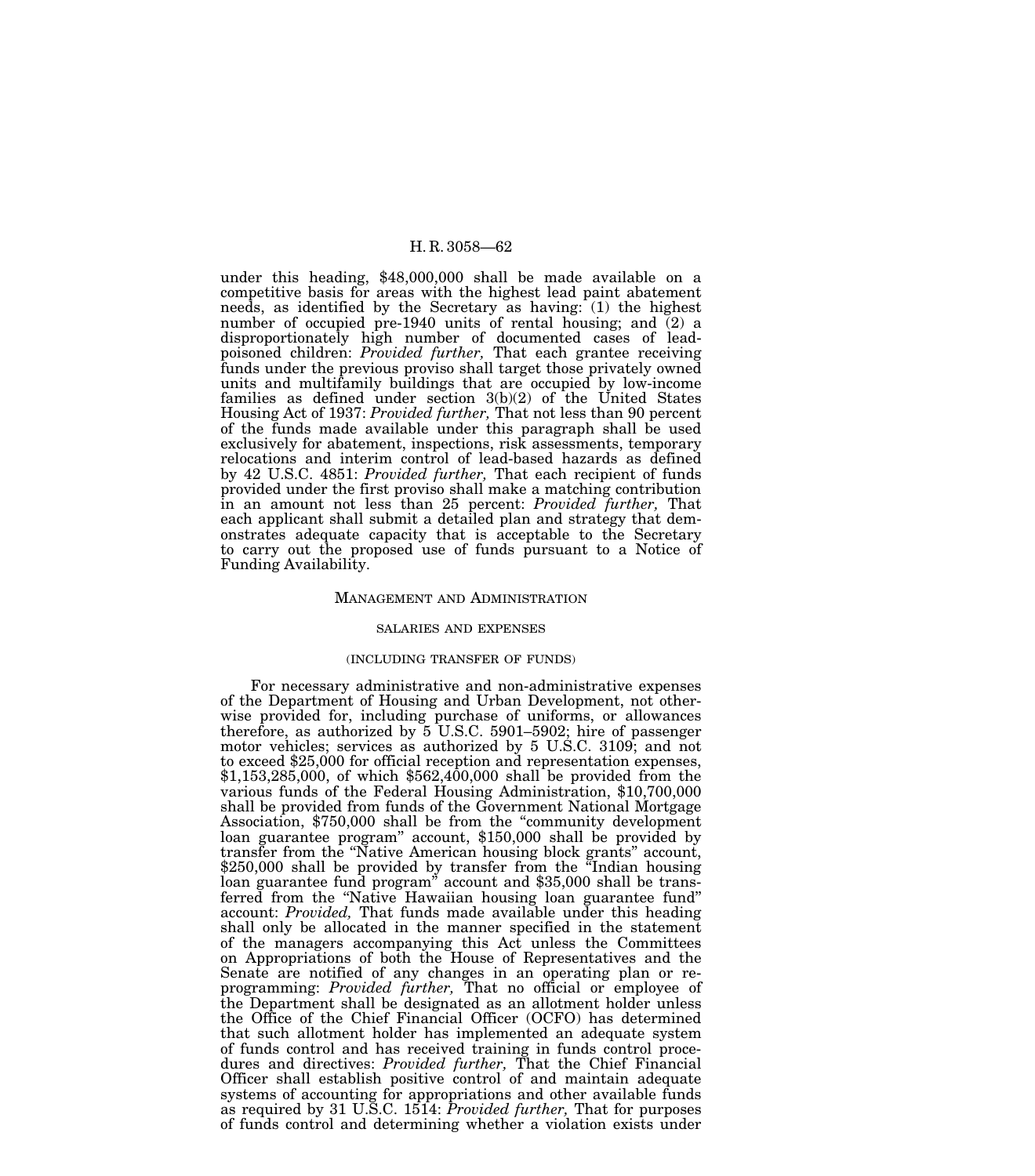the Anti-Deficiency Act (31 U.S.C. 1341 et seq.), the point of obligation shall be the executed agreement or contract, except with respect to insurance and guarantee programs, certain types of salaries and expenses funding, and incremental funding that is authorized under an executed agreement or contract, and shall be designated in the approved funds control plan: *Provided further*, That the Chief Financial Officer shall: (1) appoint qualified personnel to conduct investigations of potential or actual violations; (2) establish minimum training requirements and other qualifications for personnel that may be appointed to conduct investigations; (3) establish guidelines and timeframes for the conduct and completion of investigations; (4) prescribe the content, format and other requirements for the submission of final reports on violations; and (5) prescribe such additional policies and procedures as may be required for conducting investigations of, and administering, processing, and reporting on, potential and actual violations of the Anti-Deficiency Act and all other statutes and regulations governing the obligation and expenditure of funds made available in this or any other Act: *Provided further,* That up to \$15,000,000 may be transferred to the Working Capital Fund: *Provided further,* That the Secretary shall fill 7 out of 10 vacancies at the GS–14 and GS–15 levels until the total number of GS–14 and GS–15 positions in the Department has been reduced from the number of GS–14 and GS–15 positions on the date of enactment of Public Law 106–377 by  $2\frac{1}{2}$  percent.

# WORKING CAPITAL FUND

For additional capital for the Working Capital Fund (42 U.S.C. 3535) for the development of, modifications to, and infrastructure for Department-wide information technology systems, for the continuing operation of both Department-wide and program-specific information systems, and for program-related development activities, \$197,000,000, to remain available until September 30, 2007: *Provided,* That any amounts transferred to this Fund under this Act shall remain available until expended: *Provided further,* That any amounts transferred to this Fund from amounts appropriated by previously enacted appropriations Acts or from within this Act may be used only for the purposes specified under this Fund, in addition to the purposes for which such amounts were appropriated.

### OFFICE OF INSPECTOR GENERAL

# (INCLUDING TRANSFERS OF FUNDS)

For necessary expenses of the Office of Inspector General in carrying out the Inspector General Act of 1978, as amended, \$106,000,000, of which \$24,000,000 shall be provided from the various funds of the Federal Housing Administration: *Provided,* That the Inspector General shall have independent authority over all personnel issues within this office.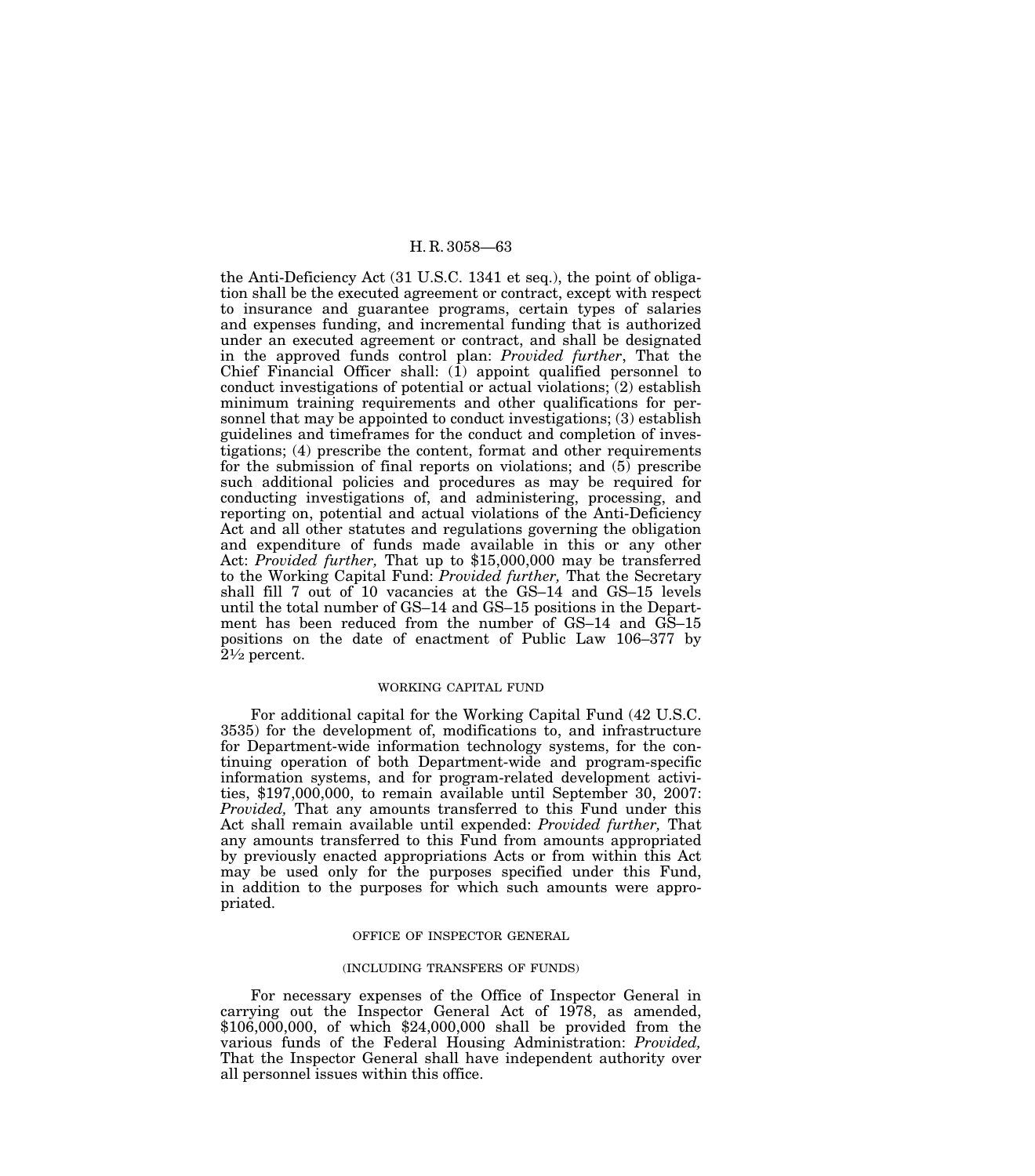## OFFICE OF FEDERAL HOUSING ENTERPRISE OVERSIGHT

### SALARIES AND EXPENSES

#### (INCLUDING TRANSFER OF FUNDS)

For carrying out the Federal Housing Enterprises Financial Safety and Soundness Act of 1992, including not to exceed \$500 for official reception and representation expenses, \$60,000,000, to remain available until expended, to be derived from the Federal Housing Enterprises Oversight Fund: *Provided,* That the Director shall submit a spending plan for the amounts provided under this heading no later than January 15, 2006: *Provided further,* That not less than 80 percent of the total amount made available under this heading shall be used only for examination, supervision, and capital oversight of the enterprises (as such term is defined in section 1303 of the Federal Housing Enterprises Financial Safety and Soundness Act of 1992 (12 U.S.C. 4502)) to ensure that the enterprises are operating in a financially safe and sound manner and complying with the capital requirements under Subtitle B of such Act: *Provided further,* That not to exceed the amount provided herein shall be available from the general fund of the Treasury to the extent necessary to incur obligations and make expenditures pending the receipt of collections to the Fund: *Provided further,* That the general fund amount shall be reduced as collections are received during the fiscal year so as to result in a final appropriation from the general fund estimated at not more than \$0.

## ADMINISTRATIVE PROVISIONS

SEC. 301. Fifty percent of the amounts of budget authority, or in lieu thereof 50 percent of the cash amounts associated with such budget authority, that are recaptured from projects described in section 1012(a) of the Stewart B. McKinney Homeless Assistance Amendments Act of 1988 (42 U.S.C. 1437 note) shall be rescinded, or in the case of cash, shall be remitted to the Treasury, and such amounts of budget authority or cash recaptured and not rescinded or remitted to the Treasury shall be used by State housing finance agencies or local governments or local housing agencies with projects approved by the Secretary of Housing and Urban Development for which settlement occurred after January 1, 1992, in accordance with such section. Notwithstanding the previous sentence, the Secretary may award up to 15 percent of the budget authority or cash recaptured and not rescinded or remitted to the Treasury to provide project owners with incentives to refinance their project at a lower interest rate.

SEC. 302. None of the amounts made available under this Act may be used during fiscal year 2006 to investigate or prosecute under the Fair Housing Act any otherwise lawful activity engaged in by one or more persons, including the filing or maintaining of a non-frivolous legal action, that is engaged in solely for the purpose of achieving or preventing action by a Government official or entity, or a court of competent jurisdiction.

SEC. 303. (a) Notwithstanding section  $854(c)(1)(A)$  of the AIDS Housing Opportunity Act  $(42 \text{ U.S.C. } 12903(c)(1)(A))$ , from any amounts made available under this title for fiscal year 2006 that are allocated under such section, the Secretary of Housing and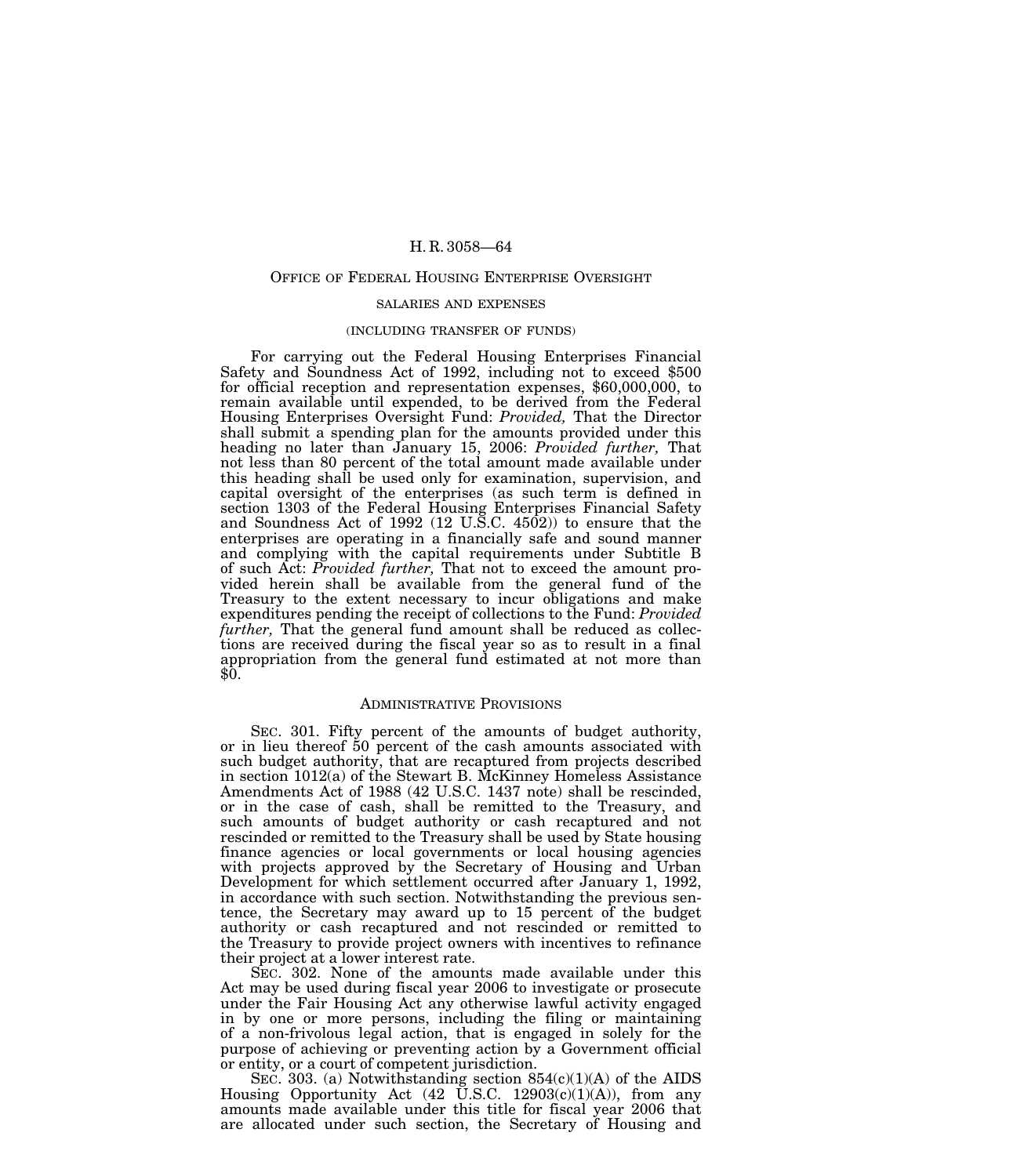Urban Development shall allocate and make a grant, in the amount determined under subsection (b), for any State that—

(1) received an allocation in a prior fiscal year under clause (ii) of such section; and

(2) is not otherwise eligible for an allocation for fiscal year 2006 under such clause (ii) because the areas in the State outside of the metropolitan statistical areas that qualify under clause (i) in fiscal year 2006 do not have the number of cases of acquired immunodeficiency syndrome (AIDS) required under such clause.

(b) The amount of the allocation and grant for any State described in subsection (a) shall be an amount based on the cumulative number of AIDS cases in the areas of that State that are outside of metropolitan statistical areas that qualify under clause (i) of such section  $854(c)(1)(A)$  in fiscal year 2006, in proportion to AIDS cases among cities and States that qualify under clauses (i) and (ii) of such section and States deemed eligible under subsection (a).

(c) Notwithstanding any other provision of law, the amount allocated for fiscal year 2006 under section 854(c) of the AIDS Housing Opportunity Act (42 U.S.C. 12903(c)), to the City of New York, New York, on behalf of the New York-Wayne-White Plains, New York-New Jersey Metropolitan Division (hereafter ''metropolitan division'') of the New York-Newark-Edison, NY-NJ-PA Metropolitan Statistical Area, shall be adjusted by the Secretary of Housing and Urban Development by: (1) allocating to the City of Jersey City, New Jersey, the proportion of the metropolitan area's or division's amount that is based on the number of cases of AIDS reported in the portion of the metropolitan area or division that is located in Hudson County, New Jersey, and adjusting for the proportion of the metropolitan division's high incidence bonus if this area in New Jersey also has a higher than average per capita incidence of AIDS; and (2) allocating to the City of Paterson, New Jersey, the proportion of the metropolitan area's or division's amount that is based on the number of cases of AIDS reported in the portion of the metropolitan area or division that is located in Bergen County and Passaic County, New Jersey, and adjusting for the proportion of the metropolitan division's high incidence bonus if this area in New Jersey also has a higher than average per capita incidence of AIDS. The recipient cities shall use amounts allocated under this subsection to carry out eligible activities under section 855 of the AIDS Housing Opportunity Act (42 U.S.C. 12904) in their respective portions of the metropolitan division that is located in New Jersey.

(d) Notwithstanding any other provision of law, the amount allocated for fiscal year 2006 under section 854(c) of the AIDS Housing Opportunity Act (42 U.S.C. 12903(c)) to areas with a higher than average per capita incidence of AIDS, shall be adjusted by the Secretary on the basis of area incidence reported over a three year period.

SEC. 304. (a) During fiscal year 2006, in the provision of rental assistance under section 8(o) of the United States Housing Act of 1937 (42 U.S.C. 1437f(o)) in connection with a program to demonstrate the economy and effectiveness of providing such assistance for use in assisted living facilities that is carried out in the counties of the State of Michigan notwithstanding paragraphs (3) and  $(18)(B)(iii)$  of such section 8(o), a family residing in an assisted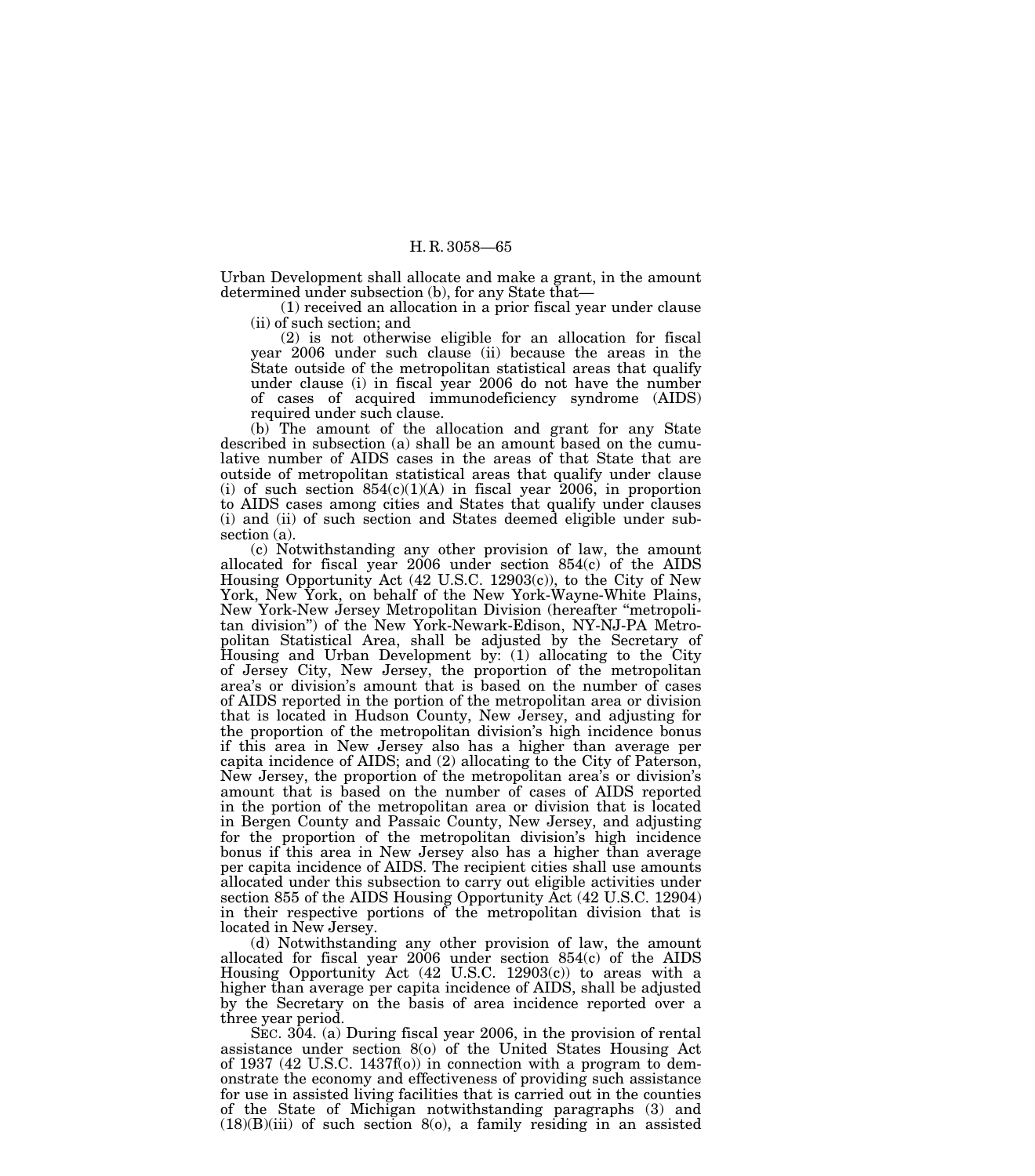living facility in any such county, on behalf of which a public housing agency provides assistance pursuant to section  $8(0)(18)$ of such Act, may be required, at the time the family initially receives such assistance, to pay rent in an amount exceeding 40 percent of the monthly adjusted income of the family by such a percentage or amount as the Secretary of Housing and Urban Development determines to be appropriate.

SEC. 305. Except as explicitly provided in law, any grant, cooperative agreement or other assistance made pursuant to title III of this Act shall be made on a competitive basis and in accordance with section 102 of the Department of Housing and Urban Development Reform Act of 1989.

SEC. 306. Funds of the Department of Housing and Urban Development subject to the Government Corporation Control Act or section 402 of the Housing Act of 1950 shall be available, without regard to the limitations on administrative expenses, for legal services on a contract or fee basis, and for utilizing and making payment for services and facilities of the Federal National Mortgage Association, Government National Mortgage Association, Federal Home Loan Mortgage Corporation, Federal Financing Bank, Federal Reserve banks or any member thereof, Federal Home Loan banks, and any insured bank within the meaning of the Federal Deposit Insurance Corporation Act, as amended (12 U.S.C. 1811–1831).

SEC. 307. Unless otherwise provided for in this Act or through a reprogramming of funds, no part of any appropriation for the Department of Housing and Urban Development shall be available for any program, project or activity in excess of amounts set forth in the budget estimates submitted to Congress.

SEC. 308. Corporations and agencies of the Department of Housing and Urban Development which are subject to the Government Corporation Control Act, as amended, are hereby authorized to make such expenditures, within the limits of funds and borrowing authority available to each such corporation or agency and in accordance with law, and to make such contracts and commitments without regard to fiscal year limitations as provided by section 104 of such Act as may be necessary in carrying out the programs set forth in the budget for 2006 for such corporation or agency except as hereinafter provided: *Provided,* That collections of these corporations and agencies may be used for new loan or mortgage purchase commitments only to the extent expressly provided for in this Act (unless such loans are in support of other forms of assistance provided for in this or prior appropriations Acts), except that this proviso shall not apply to the mortgage insurance or guaranty operations of these corporations, or where loans or mortgage purchases are necessary to protect the financial interest of the United States Government.

SEC. 309. None of the funds provided in this title for technical assistance, training, or management improvements may be obligated or expended unless HUD provides to the Committees on Appropriations a description of each proposed activity and a detailed budget estimate of the costs associated with each program, project or activity as part of the Budget Justifications. For fiscal year 2006, HUD shall transmit this information to the Committees by March 15, 2006 for 30 days of review.

SEC. 310. The Secretary of Housing and Urban Development shall provide quarterly reports to the House and Senate Committees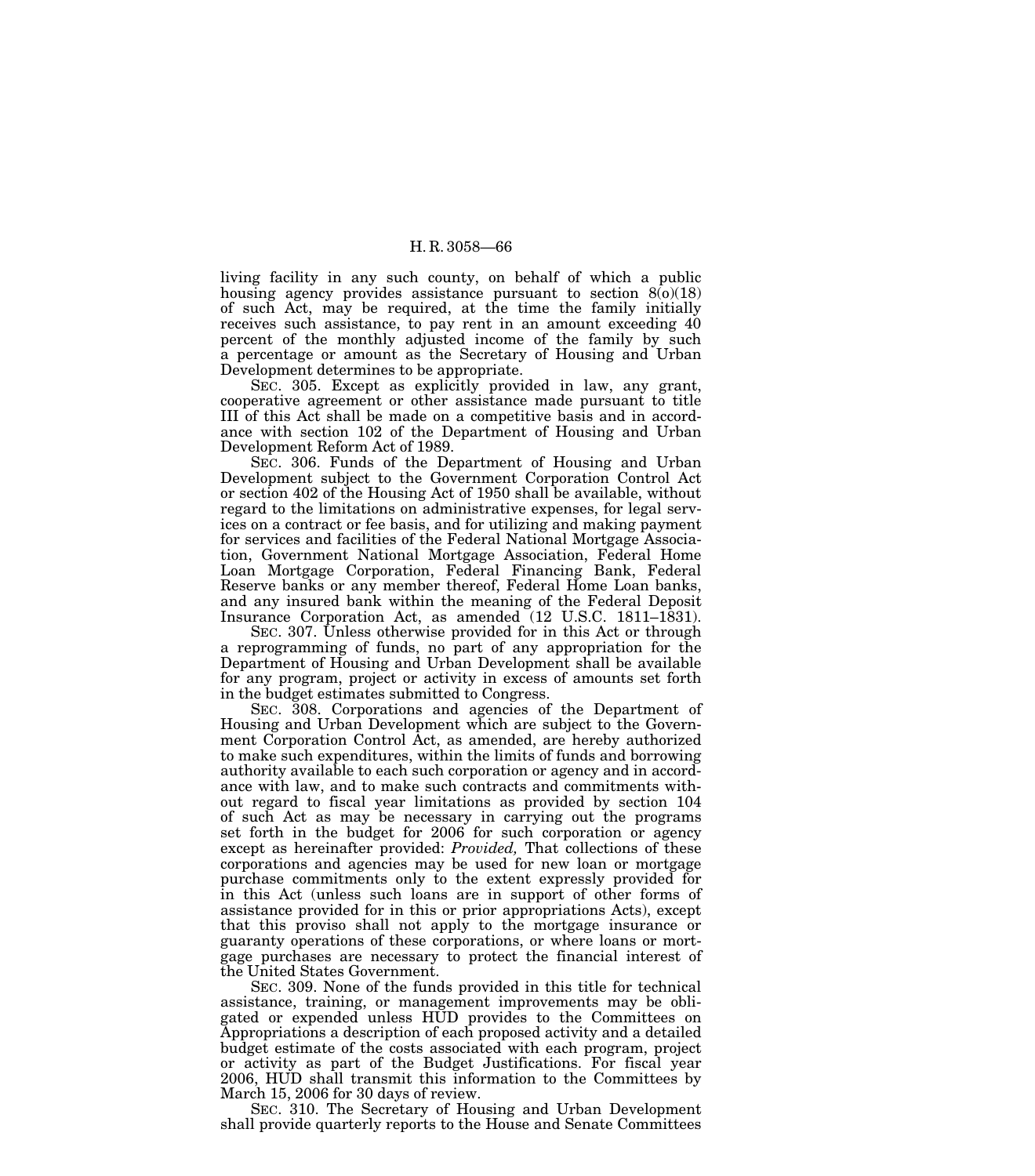on Appropriations regarding all uncommitted, unobligated, recaptured and excess funds in each program and activity within the jurisdiction of the Department and shall submit additional, updated budget information to these Committees upon request.

SEC. 311. Notwithstanding any other provision of law, in fiscal year 2006, in managing and disposing of any multifamily property that is owned or held by the Secretary of Housing and Urban Development, the Secretary shall maintain any rental assistance payments under section 8 of the United States Housing Act of 1937 that are attached to any dwelling units in the property. To the extent the Secretary determines that such a multifamily property owned or held by the Secretary is not feasible for continued rental assistance payments under such section 8, based on consideration of the costs of maintaining such payments for that property or other factors, the Secretary may, in consultation with the tenants of that property, contract for project-based rental assistance payments with an owner or owners of other existing housing properties, or provide other rental assistance.

SEC. 312. (a) Notwithstanding any other provision of law, the amount allocated for fiscal year 2006 under section 854(c) of the AIDS Housing Opportunity Act (42 U.S.C. 12903(c)), to the City of Wilmington, Delaware, on behalf of the Wilmington, Delaware-Maryland-New Jersey Metropolitan Division (hereafter ''metropolitan division''), shall be adjusted by the Secretary of Housing and Urban Development by allocating to the State of New Jersey the proportion of the metropolitan division's amount that is based on the number of cases of AIDS reported in the portion of the metropolitan division that is located in New Jersey, and adjusting for the proportion of the metropolitan division's high incidence bonus if this area in New Jersey also has a higher than average per capita incidence of AIDS. The State of New Jersey shall use amounts allocated to the State under this subsection to carry out eligible activities under section 855 of the AIDS Housing Opportunity Act (42 U.S.C. 12904) in the portion of the metropolitan division that is located in New Jersey.

(b) Notwithstanding any other provision of law, the Secretary of Housing and Urban Development shall allocate to Wake County, North Carolina, the amounts that otherwise would be allocated for fiscal year  $2006$  under section  $854(c)$  of the AIDS Housing Opportunity Act (42 U.S.C. 12903(c)) to the City of Raleigh, North Carolina, on behalf of the Raleigh-Cary, North Carolina Metropolitan Statistical Area. Any amounts allocated to Wake County shall be used to carry out eligible activities under section 855 of such Act (42 U.S.C. 12904) within such metropolitan statistical area.

(c) Notwithstanding section 854(c) of the AIDS Housing Opportunity Act (42 U.S.C. 12903(c)), the Secretary of Housing and Urban Development may adjust the allocation of the amounts that otherwise would be allocated for fiscal year 2006 under section 854(c) of such Act, upon the written request of an applicant, in conjunction with the State(s), for a formula allocation on behalf of a metropolitan statistical area, to designate the State or States in which the metropolitan statistical area is located as the eligible grantee(s) of the allocation. In the case that a metropolitan statistical area involves more than one State, such amounts allocated to each State shall be in proportion to the number of cases of AIDS reported in the portion of the metropolitan statistical area located in that State. Any amounts allocated to a State under this section shall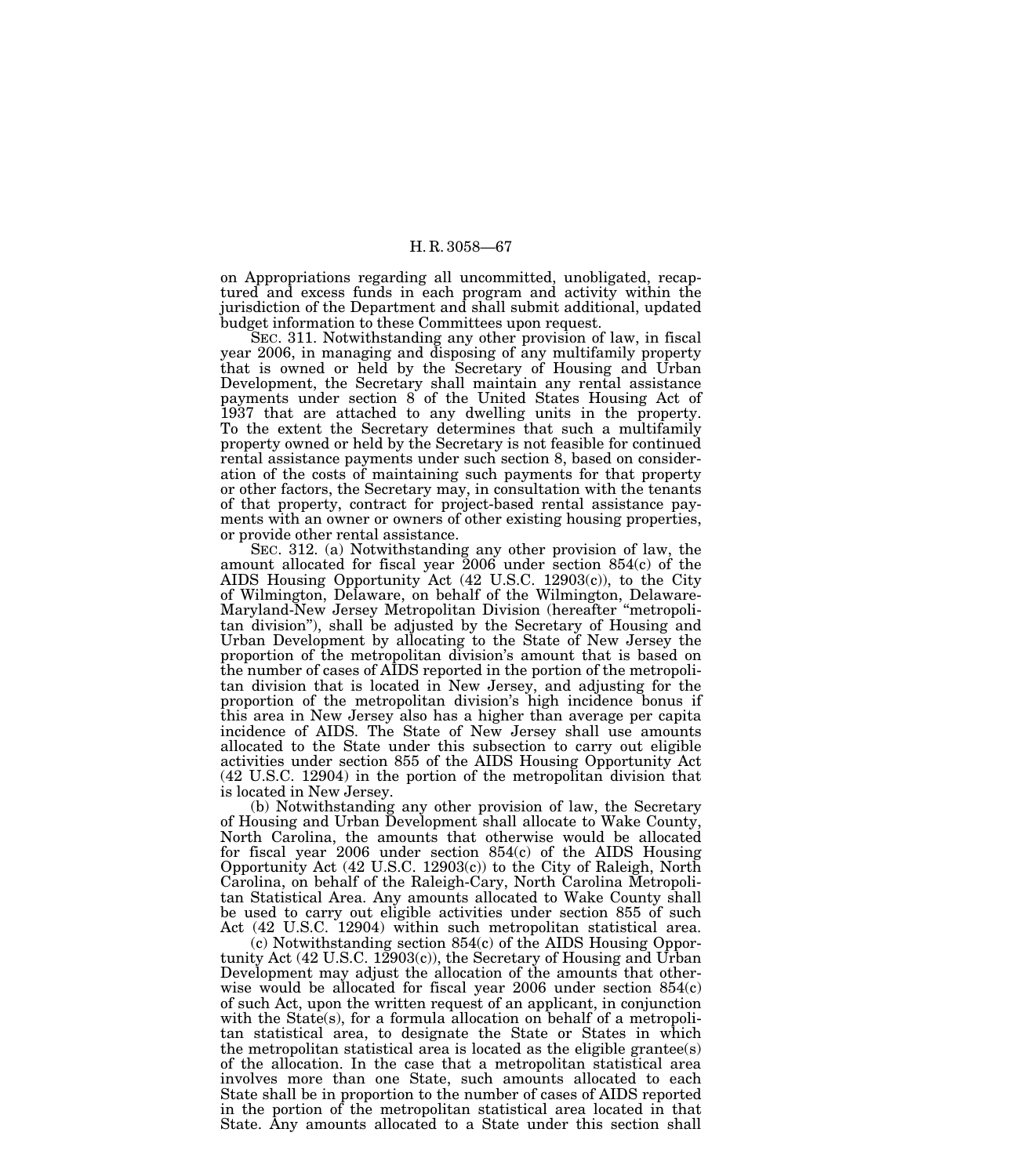be used to carry out eligible activities within the portion of the metropolitan statistical area located in that State.

SEC. 313. Notwithstanding any other provision of law, for this fiscal year and every fiscal year thereafter, funds appropriated for housing for the elderly, as authorized by section 202 of the Housing Act of 1959, as amended, and for supportive housing for persons with disabilities, as authorized by section 811 of the Cranston-Gonzalez National Affordable Housing Act, shall be available for the cost of maintaining and disposing of such properties that are acquired or otherwise become the responsibility of the Department.

SEC. 314. The Secretary of Housing and Urban Development shall submit an annual report no later than August 30, 2006 and annually thereafter to the House and Senate Committees on Appropriations regarding the number of Federally assisted units under lease and the per unit cost of these units to the Department of Housing and Urban Development.

SEC. 315. The Department of Housing and Urban Development shall submit the Department's fiscal year 2007 congressional budget justifications to the Committees on Appropriations of the House of Representatives and the Senate using the identical structure provided under this Act and only in accordance with the direction specified in the report accompanying this Act.

SEC. 316. That incremental vouchers previously made available under the heading ''Housing Certificate Fund'' or renewed under the heading, "Tenant-Based Rental Assistance," for non-elderly disabled families shall, to the extent practicable, continue to be provided to non-elderly disabled families upon turnover.

SEC. 317. A public housing agency or such other entity that administers Federal housing assistance in the States of Alaska, Iowa, and Mississippi shall not be required to include a resident of public housing or a recipient of assistance provided under section 8 of the United States Housing Act of 1937 on the board of directors or a similar governing board of such agency or entity as required under section (2)(b) of such Act. Each public housing agency or other entity that administers Federal housing assistance under section 8 in the States of Alaska, Iowa and Mississippi shall establish an advisory board of not less than 6 residents of public housing or recipients of section 8 assistance to provide advice and comment to the public housing agency or other administering entity on issues related to public housing and section 8. Such advisory board shall meet not less than quarterly.

SEC. 318. (a) Notwithstanding any other provision of law, subject to the conditions listed in subsection (b), for fiscal years 2006 and 2007, the Secretary may authorize the transfer of projectbased assistance, debt and statutorily required low-income and very low-income use restrictions, associated with one multifamily housing project to another multifamily housing project.

(b) The transfer authorized in subsection (a) is subject to the following conditions:

(1) the number of low-income and very low-income units and the net dollar amount of Federal assistance provided by the transferring project shall remain the same in the receiving project;

(2) the transferring project shall, as determined by the Secretary, be either physically obsolete or economically nonviable;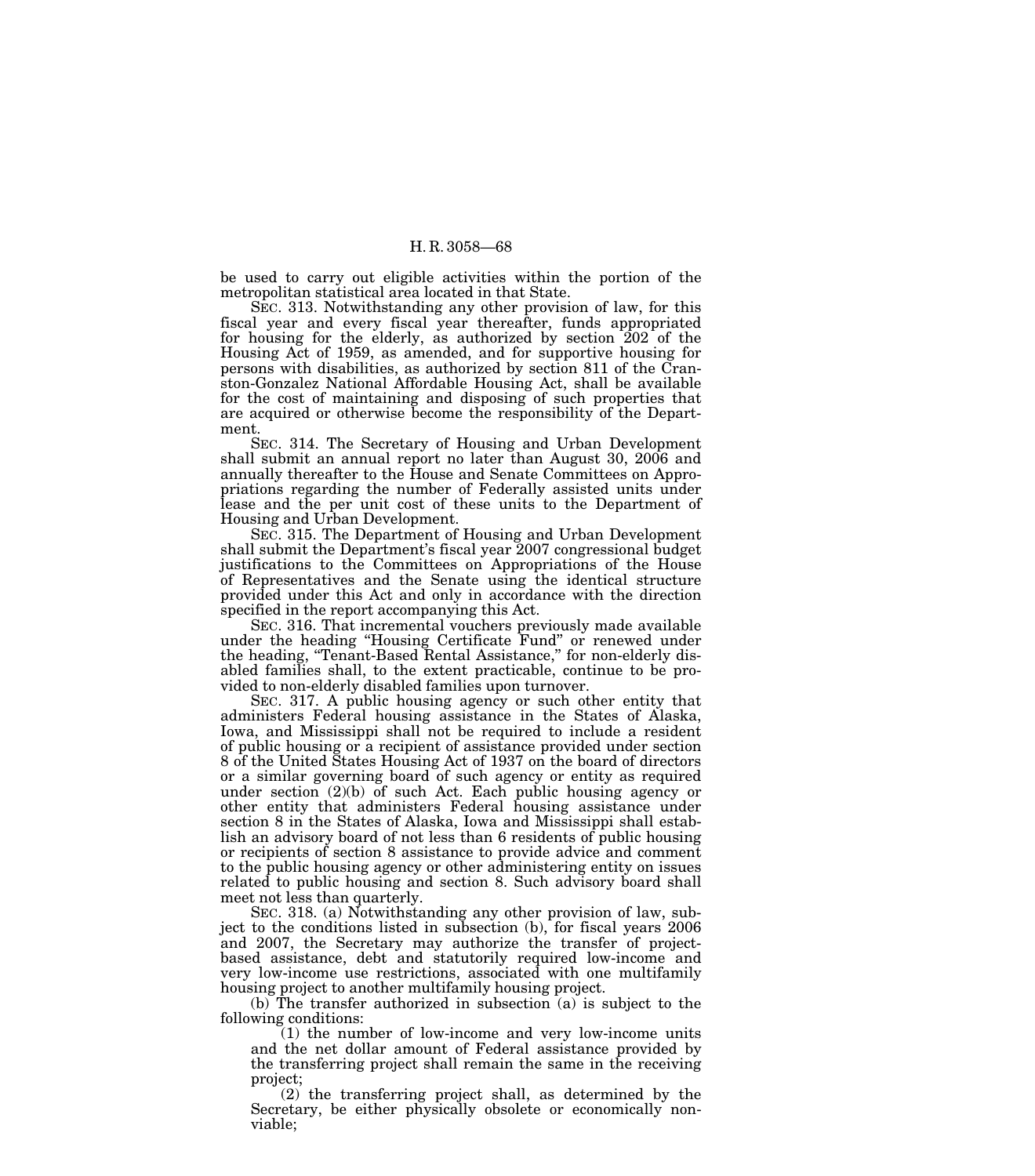(3) the receiving project shall meet or exceed applicable physical standards established by the Secretary;

(4) the owner or mortgagor of the transferring project shall notify and consult with the tenants residing in the transferring project and provide a certification of approval by all appropriate local governmental officials;

(5) the tenants of the transferring project who remain eligible for assistance to be provided by the receiving project shall not be required to vacate their units in the transferring project until new units in the receiving project are available for occupancy;

(6) the Secretary determines that this transfer is in the best interest of the tenants;

(7) if either the transferring project or the receiving project meets the condition specified in subsection  $(c)(2)(A)$ , any lien on the receiving project resulting from additional financing obtained by the owner shall be subordinate to any FHA-insured mortgage lien transferred to, or placed on, such project by the Secretary;

(8) if the transferring project meets the requirements of subsection  $(c)(2)(E)$ , the owner or mortgagor of the receiving project shall execute and record either a continuation of the existing use agreement or a new use agreement for the project where, in either case, any use restrictions in such agreement are of no lesser duration than the existing use restrictions;

(9) any financial risk to the FHA General and Special Risk Insurance Fund, as determined by the Secretary, would be reduced as a result of a transfer completed under this section; and

(10) the Secretary determines that Federal liability with regard to this project will not be increased.

(c) For purposes of this section—

(1) the terms ''low-income'' and ''very low-income'' shall have the meanings provided by the statute and/or regulations governing the program under which the project is insured or assisted;

(2) the term ''multifamily housing project'' means housing that meets one of the following conditions—

(A) housing that is subject to a mortgage insured under the National Housing Act;

(B) housing that has project-based assistance attached to the structure;

(C) housing that is assisted under section 202 of the Housing Act of 1959 as amended by section 801 of the Cranston-Gonzales National Affordable Housing Act;

(D) housing that is assisted under section 202 of the Housing Act of 1959, as such section existed before the enactment of the Cranston-Gonzales National Affordable Housing Act; or

(E) housing or vacant land that is subject to a use agreement;

 $(3)$  the term "project-based assistance" means—

(A) assistance provided under section 8(b) of the United States Housing Act of 1937;

(B) assistance for housing constructed or substantially rehabilitated pursuant to assistance provided under section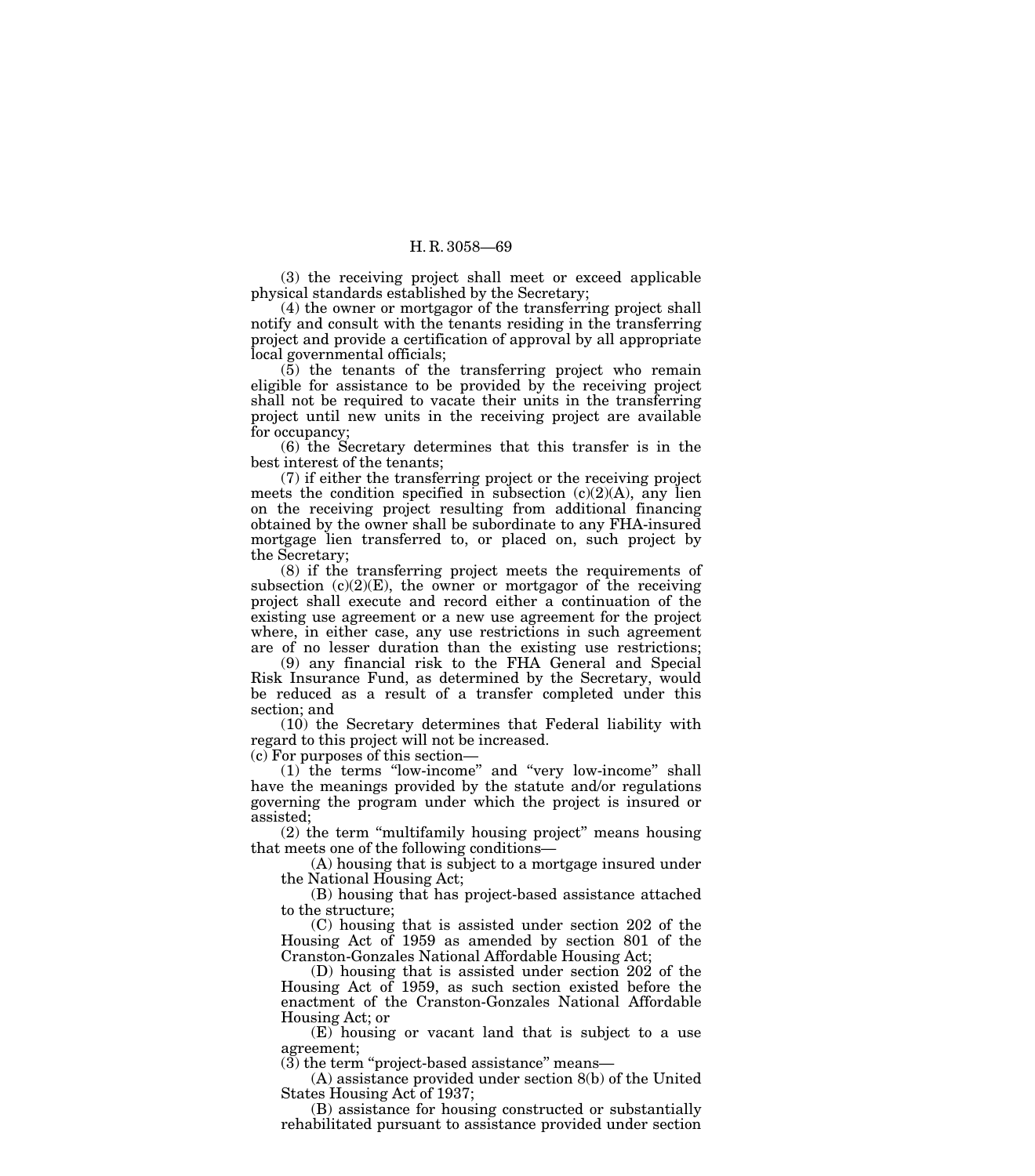8(b)(2) of such Act (as such section existed immediately before October 1, 1983);

(C) rent supplement payments under section 101 of the Housing and Urban Development Act of 1965;

(D) additional assistance payments under section 236(f)(2) of the National Housing Act; and,

(E) assistance payments made under section  $202(c)(2)$ of the Housing Act of 1959;

(4) the term ''receiving project'' means the multifamily housing project to which the project-based assistance, debt, and statutorily required use low-income and very low-income restrictions are to be transferred;

(5) the term ''transferring project'' means the multifamily housing project which is transferring the project-based assistance, debt and the statutorily required low-income and very low-income use restrictions to the receiving project; and,

(6) the term ''Secretary'' means the Secretary of Housing and Urban Development.

SEC. 319. The funds made available for Native Alaskans under the heading ''Native American Housing Block Grants'' in title III of this Act shall be allocated to the same Native Alaskan housing block grant recipients that received funds in fiscal year 2005.

SEC. 320. (a) EXTENSION.—The Secretary of Housing and Urban Development shall extend the term of the Moving to Work Demonstration Agreement entered into between a public housing agency and the Secretary under section 204, title V, of the Omnibus Consolidated Rescissions and Appropriations Act of 1996 (Public Law 104–134, April 26, 1996) if—

(1) the public housing agency requests such extension in writing;

 $(2)$  the public housing agency is not at the time of such request for extension in default under its Moving to Work Demonstration Agreement; and

(3) the Moving to Work Demonstration Agreement to be extended would otherwise expire on or before September 30, 2006.

(b) TERMS.—Unless the Secretary of Housing and Urban Development and the public housing agency otherwise agree, the extension under subsection (a) shall be upon the identical terms and conditions set forth in the extending agency's existing Moving to Work Demonstration Agreement, except that for each public housing agency that has been or will be granted an extension to its original Moving to Work Agreement, the Secretary shall require that data be collected so that the effect of Moving to Work policy changes on residents can be measured.

(c) EXTENSION PERIOD.—The extension under subsection (a) shall be for such period as is requested by the public housing agency, not to exceed 3 years from the date of expiration of the extending agency's existing Moving to Work Demonstration Agreement.

(d) BREACH OF AGREEMENT.—Nothing contained in this section shall limit the authority of the Secretary of Housing and Urban Development to terminate any Moving to Work Demonstration Agreement of a public housing agency if the public housing agency is in breach of the provisions of such agreement.

SEC. 321. No funds provided under this title may be used for an audit of the Government National Mortgage Association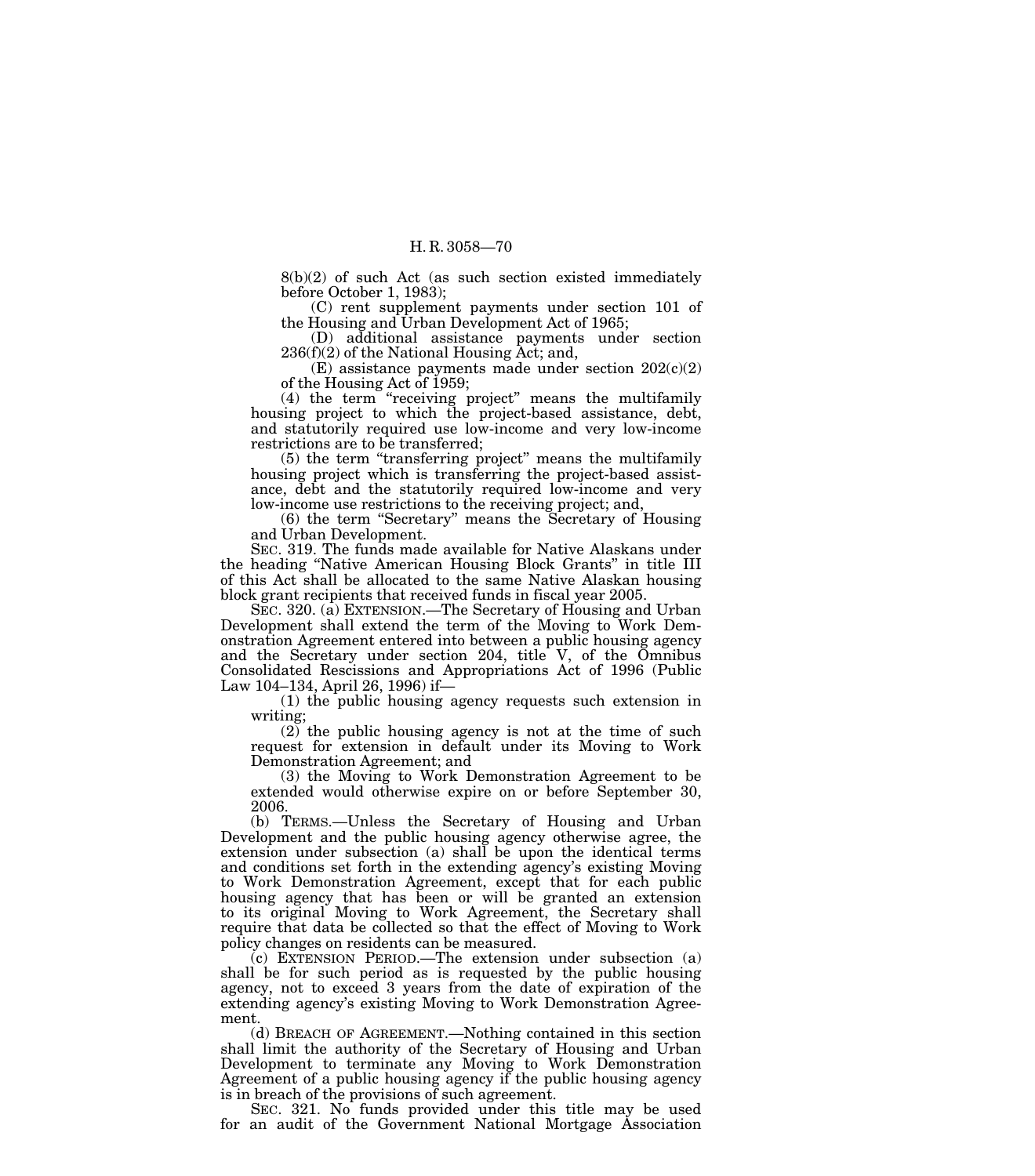that makes applicable requirements under the Federal Credit Reform Act of 1990 (2 U.S.C. 661 et seq.).

SEC. 322. Incremental vouchers previously made available under the heading, ''Housing Certificate Fund'' or renewed under the heading, ''Tenant-Based Rental Assistance'', for family unification shall, to the extent practicable, continue to be provided for family unification.

SEC. 323. Section  $223(f)(1)$  of the National Housing Act is amended by inserting "purchase or" immediately before "refinancing" of existing debt''.

SEC. 324. Section 421 of the Housing and Community Development Act of 1987 (12 U.S.C. § 1715z–4a) is amended—

(1) in subsection  $(a)(1)(A)$ , by inserting after "is" the following: "or, at the time of the violations, was"; and

(2) in subsection (a)(1)(C), by inserting after "held" the following: "or, at the time of the violations, was insured or held''.

SEC. 325. Notwithstanding any other provision of law, for fiscal year 2006 and thereafter, all mortgagees receiving interest reduction payments under section 236 of the National Housing Act (12 U.S.C. 1715z–1) shall submit only electronic invoices to the Department of Housing and Development in order to receive such payments. The mortgagees shall comply with this requirement no later than 90 days from the date of enactment of this provision.

SEC. 326. Notwithstanding any other provision of law, the recipient of a grant under section 202b of the Housing Act of 1959 (12 U.S.C. 1701q–2) after December 26, 2000, in accordance with the unnumbered paragraph at the end of section 202b(b) of such Act, may, at its option, establish a single-asset nonprofit entity to own the project and may lend the grant funds to such entity, which may be a private nonprofit organization described in section 831 of the American Homeownership and Economic Opportunity Act of 2000.

SEC. 327. (a) No assistance shall be provided under section 8 of the United States Housing Act of 1937 (42 U.S.C. 1437f) to any individual who—

(1) is enrolled as a student at an institution of higher education (as defined under section 102 of the Higher Education Act of 1965 (20 U.S.C. 1002));

(2) is under 24 years of age;

(3) is not a veteran;

(4) is unmarried;

(5) does not have a dependent child; and

(6) is not otherwise individually eligible, or has parents who, individually or jointly, are not eligible, to receive assistance under section 8 of the United States Housing Act of 1937 (42 U.S.C. 1437f).

(b) For purposes of determining the eligibility of a person to receive assistance under section 8 of the United States Housing Act of 1937 (42 U.S.C. 1437f), any financial assistance (in excess of amounts received for tuition) that an individual receives under the Higher Education Act of 1965 (20 U.S.C. 1001 et seq.), from private sources, or an institution of higher education (as defined under the Higher Education Act of 1965 (20 U.S.C. 1002)), shall be considered income to that individual, except for a person over the age of 23 with dependent children.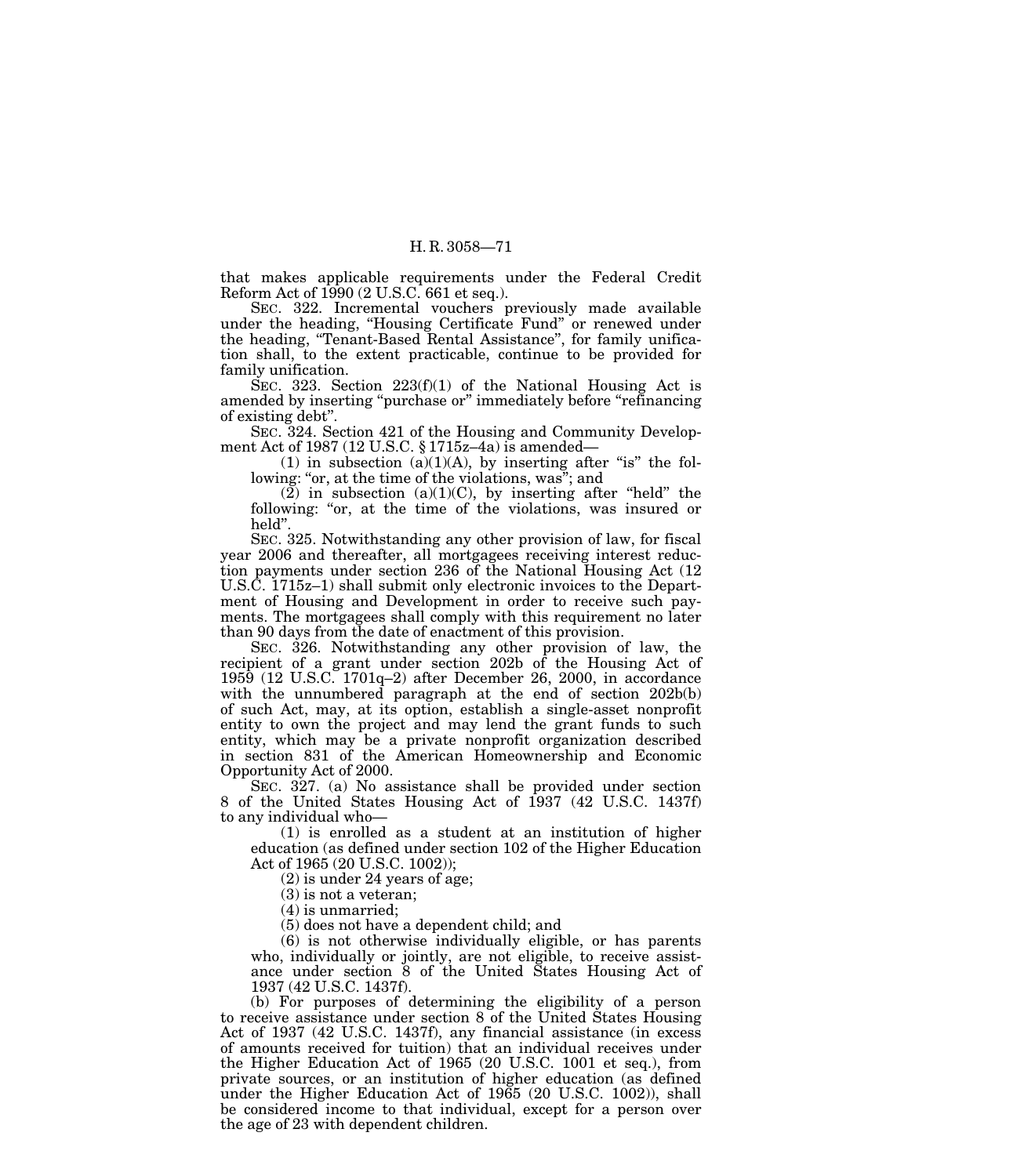(c) Not later than 30 days after the date of enactment of this Act, the Secretary of Housing and Urban Development shall issue final regulations to carry out the provisions of this section.

SEC. 328. The Secretary of Housing and Urban Development shall give priority consideration to applications from the housing authorities of the Counties of San Bernardino and Santa Clara and the City of San Jose, California to participate in the Moving to Work Demonstration Agreement under section 204, title V, of the Omnibus Consolidated Rescissions and Appropriations Act of 1996 (Public Law 104–134, April 26, 1996): *Provided*, That upon turnover, existing requirements on the re-issuance of Section 8 vouchers shall be maintained to ensure that not less than 75 percent of all vouchers shall be made available to extremely lowincome families.

This title may be cited as the ''Department of Housing and Urban Development Appropriations Act, 2006''.

### TITLE IV

## THE JUDICIARY

### SUPREME COURT OF THE UNITED STATES

### SALARIES AND EXPENSES

For expenses necessary for the operation of the Supreme Court, as required by law, excluding care of the building and grounds, including purchase or hire, driving, maintenance, and operation of an automobile for the Chief Justice, not to exceed \$10,000 for the purpose of transporting Associate Justices, and hire of passenger motor vehicles as authorized by 31 U.S.C. 1343 and 1344; not to exceed \$10,000 for official reception and representation expenses; and for miscellaneous expenses, to be expended as the Chief Justice may approve, \$60,730,000, of which \$2,000,000 shall remain available until expended.

#### CARE OF THE BUILDING AND GROUNDS

For such expenditures as may be necessary to enable the Architect of the Capitol to carry out the duties imposed upon the Architect by the Act approved May 7, 1934 (40  $\dot{\text{U}}$ .S.C. 13a– 13b), \$5,624,000, which shall remain available until expended.

## UNITED STATES COURT OF APPEALS FOR THE FEDERAL CIRCUIT

#### SALARIES AND EXPENSES

For salaries of the chief judge, judges, and other officers and employees, and for necessary expenses of the court, as authorized by law, \$24,000,000.

## UNITED STATES COURT OF INTERNATIONAL TRADE

## SALARIES AND EXPENSES

For salaries of the chief judge and eight judges, salaries of the officers and employees of the court, services, and necessary expenses of the court, as authorized by law, \$15,480,000.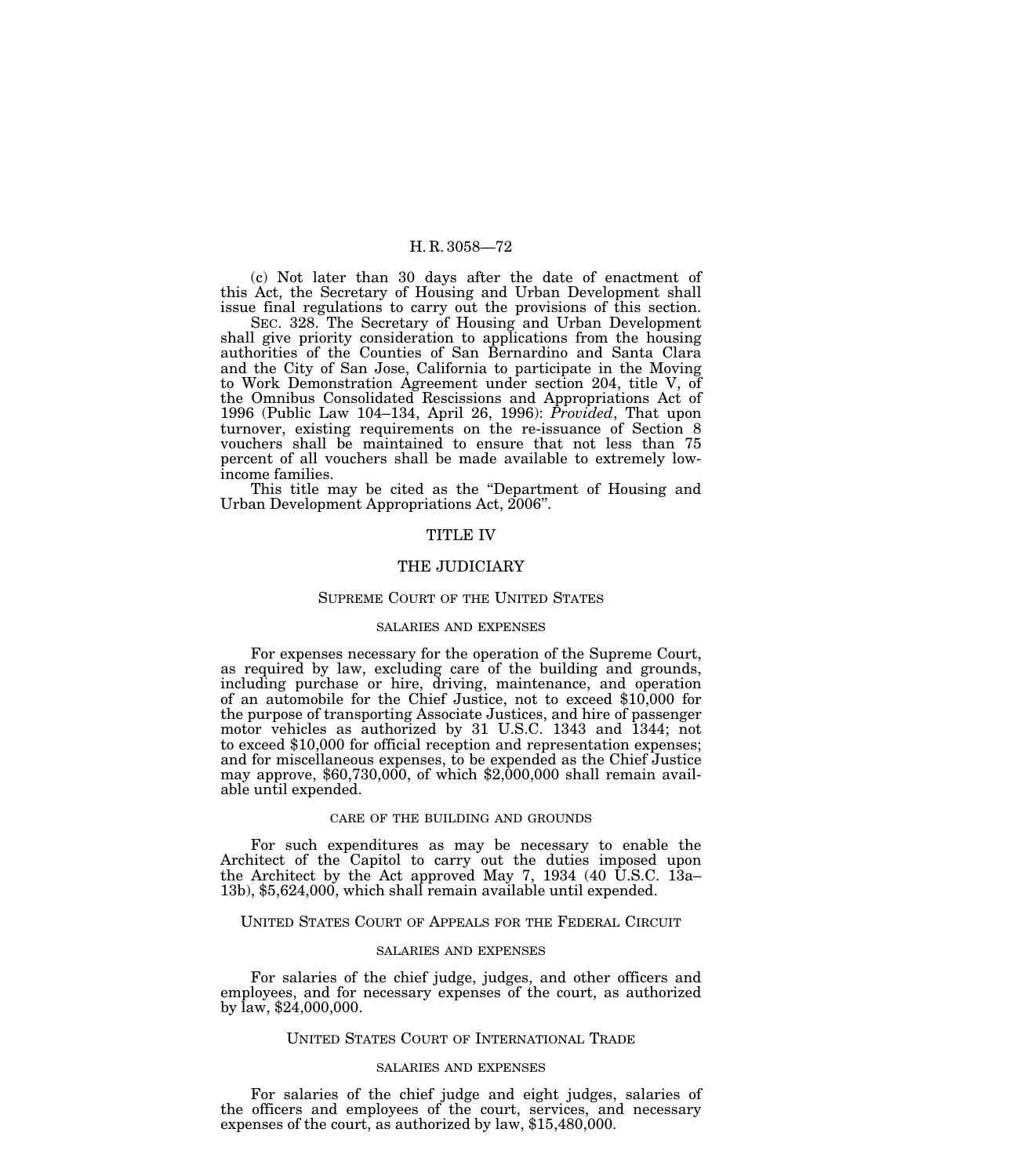## COURTS OF APPEALS, DISTRICT COURTS, AND OTHER JUDICIAL **SERVICES**

## SALARIES AND EXPENSES

For the salaries of circuit and district judges (including judges of the territorial courts of the United States), justices and judges retired from office or from regular active service, judges of the United States Court of Federal Claims, bankruptcy judges, magistrate judges, and all other officers and employees of the Federal Judiciary not otherwise specifically provided for, and necessary expenses of the courts, as authorized by law, \$4,348,780,000 (including the purchase of firearms and ammunition); of which not to exceed \$27,817,000 shall remain available until expended for space alteration projects and for furniture and furnishings related to new space alteration and construction projects.

In addition, for expenses of the United States Court of Federal Claims associated with processing cases under the National Childhood Vaccine Injury Act of 1986 (Public Law 99–660), not to exceed \$3,833,000, to be appropriated from the Vaccine Injury Compensation Trust Fund.

### DEFENDER SERVICES

For the operation of Federal Defender organizations; the compensation and reimbursement of expenses of attorneys appointed to represent persons under the Criminal Justice Act of 1964, as amended (18 U.S.C. 3006A); the compensation and reimbursement of expenses of persons furnishing investigative, expert and other services under the Criminal Justice Act of 1964 (18 U.S.C. 3006A(e)); the compensation (in accordance with Criminal Justice Act maximums) and reimbursement of expenses of attorneys appointed to assist the court in criminal cases where the defendant has waived representation by counsel; the compensation and reimbursement of travel expenses of guardians ad litem acting on behalf of financially eligible minor or incompetent offenders in connection with transfers from the United States to foreign countries with which the United States has a treaty for the execution of penal sentences; the compensation of attorneys appointed to represent jurors in civil actions for the protection of their employment, as authorized by 28 U.S.C. 1875(d); and for necessary training and general administrative expenses, \$717,000,000, to remain available until expended.

## FEES OF JURORS AND COMMISSIONERS

For fees and expenses of jurors as authorized by 28 U.S.C. 1871 and 1876; compensation of jury commissioners as authorized by 28 U.S.C. 1863; and compensation of commissioners appointed in condemnation cases pursuant to rule 71A(h) of the Federal Rules of Civil Procedure (28 U.S.C. Appendix Rule 71A(h)), \$61,318,000, to remain available until expended: *Provided*, That the compensation of land commissioners shall not exceed the daily equivalent of the highest rate payable under section 5332 of title 5, United States Code.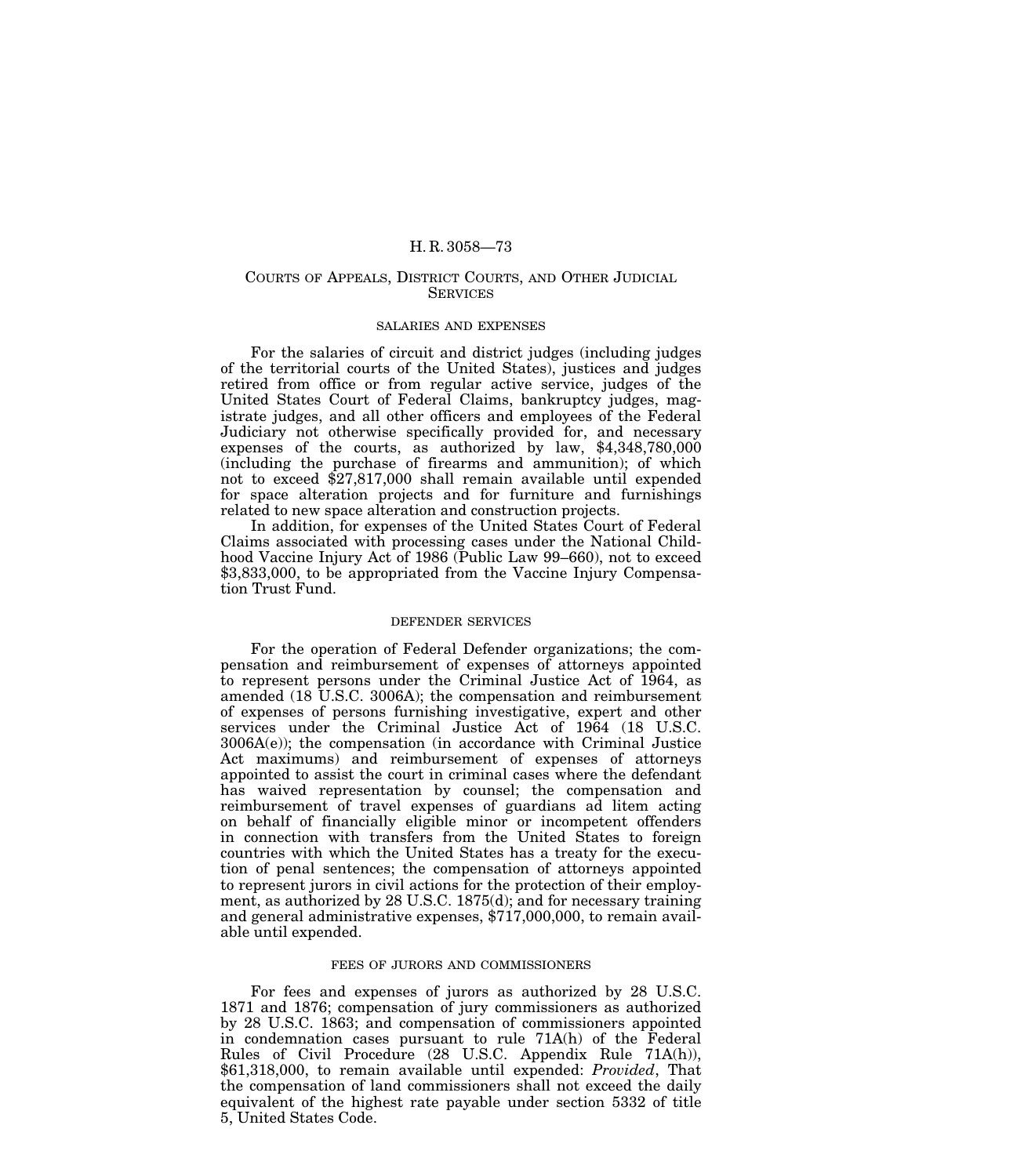### COURT SECURITY

#### (INCLUDING TRANSFERS OF FUNDS)

For necessary expenses, not otherwise provided for, incident to the provision of protective guard services for United States courthouses and other facilities housing Federal court operations, and the procurement, installation, and maintenance of security systems and equipment for United States courthouses and other facilities housing Federal court operations, including building ingress-egress control, inspection of mail and packages, directed security patrols, perimeter security, basic security services provided by the Federal Protective Service, and other similar activities as authorized by section 1010 of the Judicial Improvement and Access to Justice Act (Public Law 100–702),  $$372,000,000$ , of which not to exceed \$15,000,000 shall remain available until expended, to be expended directly or transferred to the United States Marshals Service, which shall be responsible for administering the Judicial Facility Security Program consistent with standards or guidelines agreed to by the Director of the Administrative Office of the United States Courts and the Attorney General, and of which not to exceed \$65,500,000 shall remain available until expended, to be expended directly or transferred to the United States Federal Protective Service for costs associated with building security.

## ADMINISTRATIVE OFFICE OF THE UNITED STATES COURTS

### SALARIES AND EXPENSES

For necessary expenses of the Administrative Office of the United States Courts as authorized by law, including travel as authorized by 31 U.S.C. 1345, hire of a passenger motor vehicle as authorized by 31 U.S.C. 1343(b), advertising and rent in the District of Columbia and elsewhere, \$70,262,000, of which not to exceed \$8,500 is authorized for official reception and representation expenses and of which up to \$1,000,000 shall be made available to the National Academy of Public Administration for a review of the financial and management procedures of the Federal Judiciary.

### FEDERAL JUDICIAL CENTER

### SALARIES AND EXPENSES

For necessary expenses of the Federal Judicial Center, as authorized by Public Law 90–219, \$22,350,000; of which \$1,800,000 shall remain available through September 30, 2007, to provide education and training to Federal court personnel; and of which not to exceed \$1,500 is authorized for official reception and representation expenses.

#### JUDICIAL RETIREMENT FUNDS

# PAYMENT TO JUDICIARY TRUST FUNDS

For payment to the Judicial Officers' Retirement Fund, as authorized by 28 U.S.C. 377(o), \$36,800,000; to the Judicial Survivors' Annuities Fund, as authorized by 28 U.S.C. 376(c), \$600,000;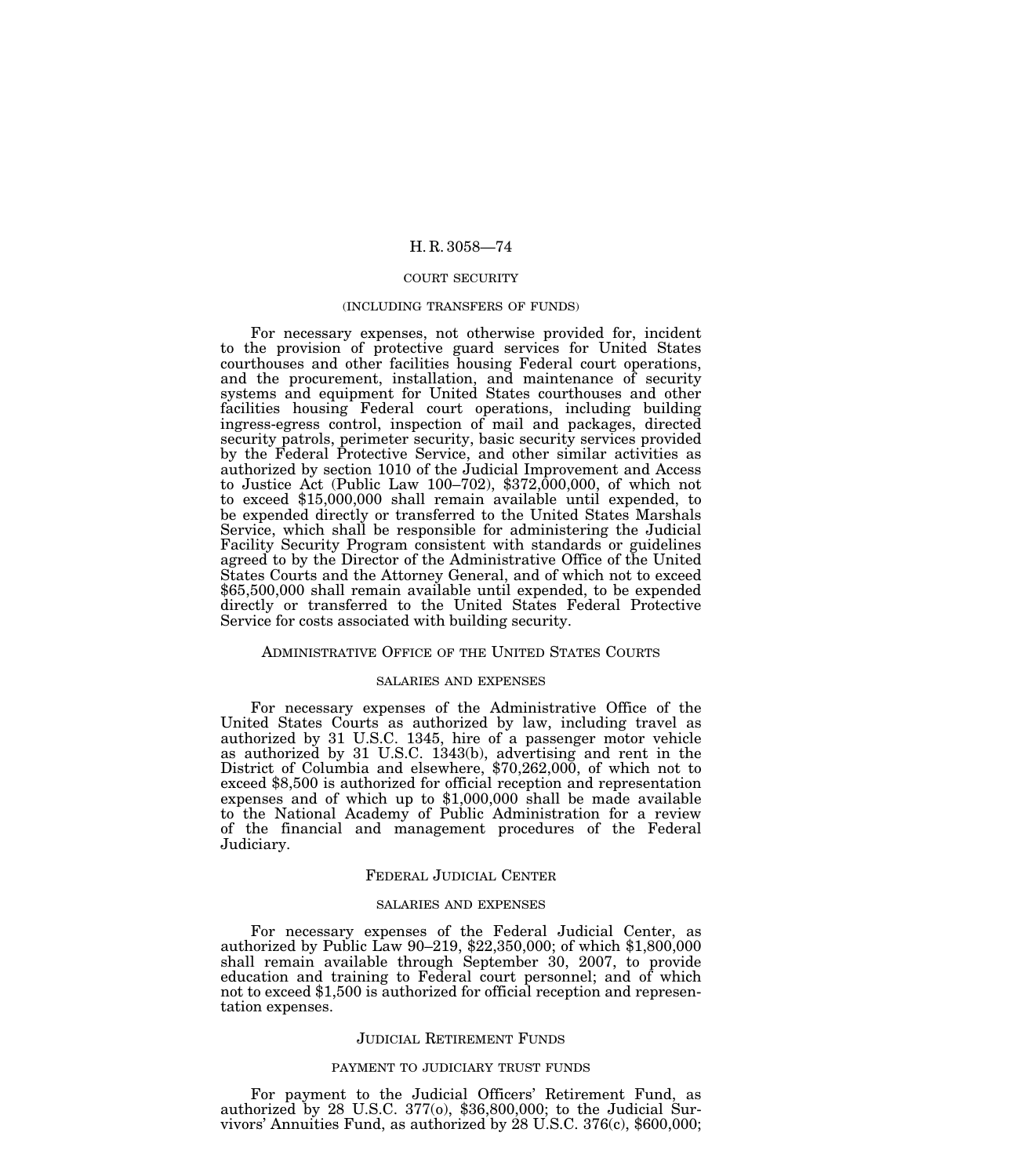and to the United States Court of Federal Claims Judges' Retirement Fund, as authorized by 28 U.S.C. 178(l), \$3,200,000.

### UNITED STATES SENTENCING COMMISSION

### SALARIES AND EXPENSES

For the salaries and expenses necessary to carry out the provi- sions of chapter 58 of title 28, United States Code, \$14,400,000, of which not to exceed \$1,000 is authorized for official reception and representation expenses.

# ADMINISTRATIVE PROVISIONS—THE JUDICIARY

SEC. 401. Appropriations and authorizations made in this title which are available for salaries and expenses shall be available for services as authorized by 5 U.S.C. 3109.

SEC. 402. Not to exceed 5 percent of any appropriation made available for the current fiscal year for the Judiciary in this Act may be transferred between such appropriations, but no such appropriation, except ''Courts of Appeals, District Courts, and Other Judicial Services, Defender Services'' and ''Courts of Appeals, District Courts, and Other Judicial Services, Fees of Jurors and Commissioners'', shall be increased by more than 10 percent by any such transfers: *Provided*, That any transfer pursuant to this section shall be treated as a reprogramming of funds under sections 705 and 710 of this Act and shall not be available for obligation or expenditure except in compliance with the procedures set forth in that section.

SEC. 403. Notwithstanding any other provision of law, the salaries and expenses appropriation for ''Courts of Appeals, District Courts, and Other Judicial Services'' shall be available for official reception and representation expenses of the Judicial Conference of the United States: *Provided*, That such available funds shall not exceed \$11,000 and shall be administered by the Director of the Administrative Office of the United States Courts in the capacity as Secretary of the Judicial Conference.

SEC. 404. Within 90 days of enactment of this Act, the Administrative Office of the U.S. Courts shall submit to the Committees on Appropriations a comprehensive financial plan for the Judiciary allocating all sources of available funds including appropriations, fee collections, and carryover balances, to include a separate and detailed plan for the Judiciary Information Technology fund.

SEC. 405. Pursuant to section 140 of Public Law 97–92, and from funds appropriated in this Act, Justices and judges of the United States are authorized during fiscal year 2006, to receive a salary adjustment in accordance with 28 U.S.C. 461.

SEC. 406. The existing judgeship for the eastern district of Missouri authorized by section  $203(c)$  of the Judicial Improvements Act of 1990 (Public Law 101–650, 104 Stat. 5089) as amended by Public Law 105–53, as of the effective date of this Act, shall be extended. The first vacancy in the office of district judge in this district occurring 20 years or more after the confirmation date of the judge named to fill the temporary judgeship created by section 203(c) shall not be filled.

SEC. 407. (a) Section 604 of title 28, United States Code, is amended by adding section  $(4)$  at the end of section " $(g)$ ":

" $(4)$  The Director is hereby authorized: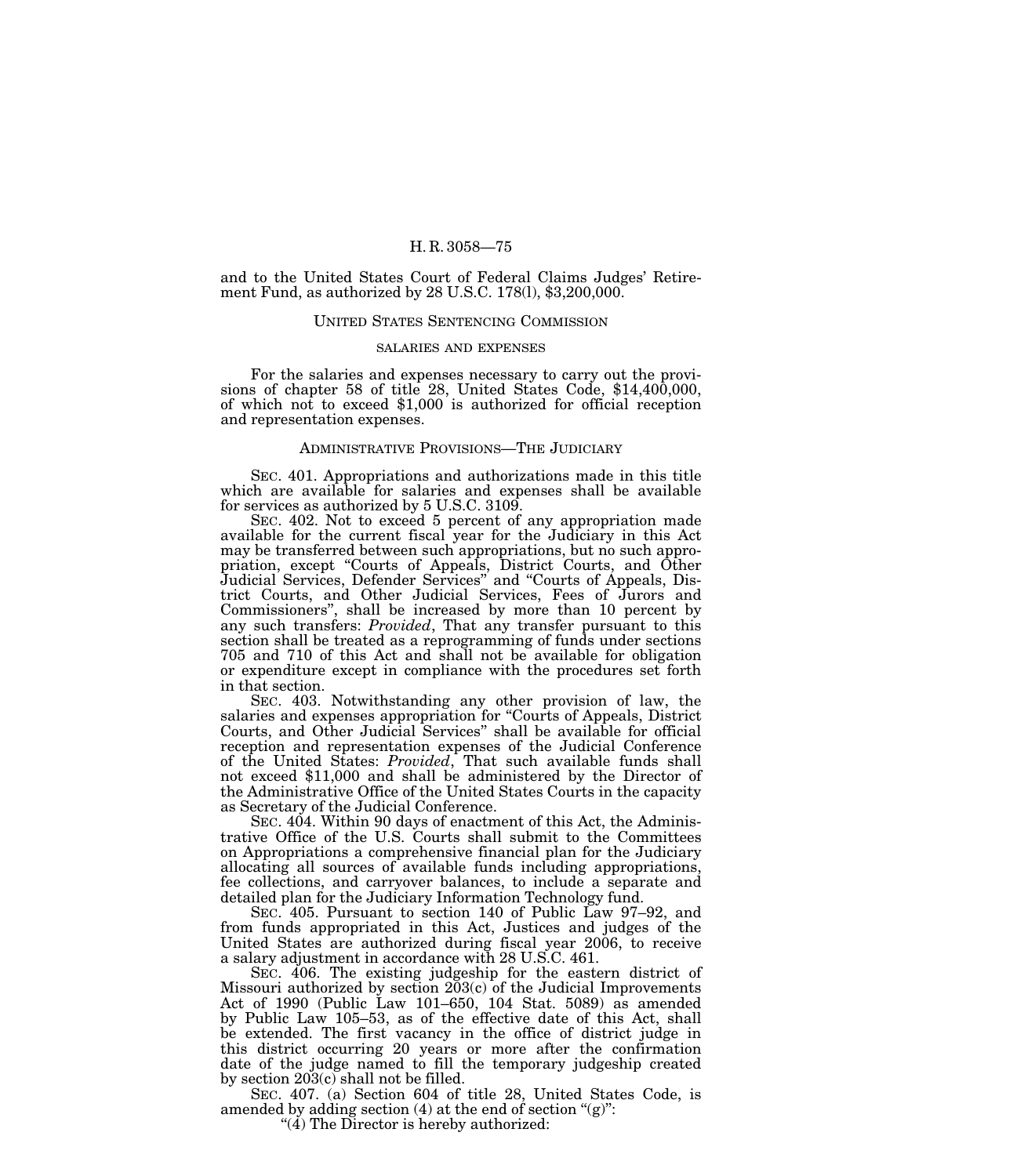$<sup>4</sup>(A)$  to enter into contracts for the acquisition of sever-</sup> able services for a period that begins in one fiscal year and ends in the next fiscal year to the same extent as the head of an executive agency under the authority of section 253l of title 41, United States Code;

''(B) to enter into contracts for multiple years for the acquisition of property and services to the same extent as executive agencies under the authority of section 254c of title 41, United States Code; and

''(C) to make advance, partial, progress or other payments under contracts for property or services to the same extent as executive agencies under the authority of section 255 of title 41, United States Code.''.

(b) Section 612 of title 28, United States Code, is amended by striking the current language in section  $(e)(2)(B)$  and inserting "such contract is in accordance with the Director's authority in section 604(g) of 28 U.S.C.; and,''.

(c) The authorities granted in this section shall expire on September 30, 2010.

SEC. 408. (a) The division of the court shall release to the Congress and to the public not later than 60 days after the date of enactment of this Act all portions of the final report of the independent counsel of the investigation of Henry Cisneros made under section 594(h) of title 28, United States Code. The division of the court shall make such orders as are appropriate to protect the rights of any individual named in such report and to prevent undue interference with any pending prosecution. Upon the release of the final report, the final report shall be published pursuant to section 594(h)(3) of title 28, United States Code.

(b)(1) After the release and publication of the final report referred to in subsection (a), the independent counsel shall continue his office only to the extent necessary and appropriate to perform the noninvestigative and nonprosecutorial tasks remaining of his statutory duties as required to conclude the functions of his office.

(2) The duties referred to in paragraph (1) shall specifically include—

(A) the evaluation of claims for attorney fees, pursuant to section 593(l) of title 28, United States Code;

(B) the transfer of records to the Archivist of the United States pursuant to section 594(k) of title 28, United States Code;

(C) compliance with oversight obligations pursuant to section 595(a) of title 28, United States Code; and

(D) preparation of statements of expenditures pursuant to section 595(c) of title 28, United States Code.

 $(c)(1)$  The independent counsel shall have not more than  $90$ days after the release and publication of the final report referred to in subsection (a) to complete his remaining statutory duties unless the division of the court determines that it is necessary for the independent counsel to have additional time to complete his remaining statutory duties.

(2) If the division of the court finds that the independent counsel needs additional time under paragraph (1), the division of the court shall issue a public report stating the grounds for the extension and a proposed date for completion of all aspects of the investigation of Henry Cisneros and termination of the office of the independent counsel.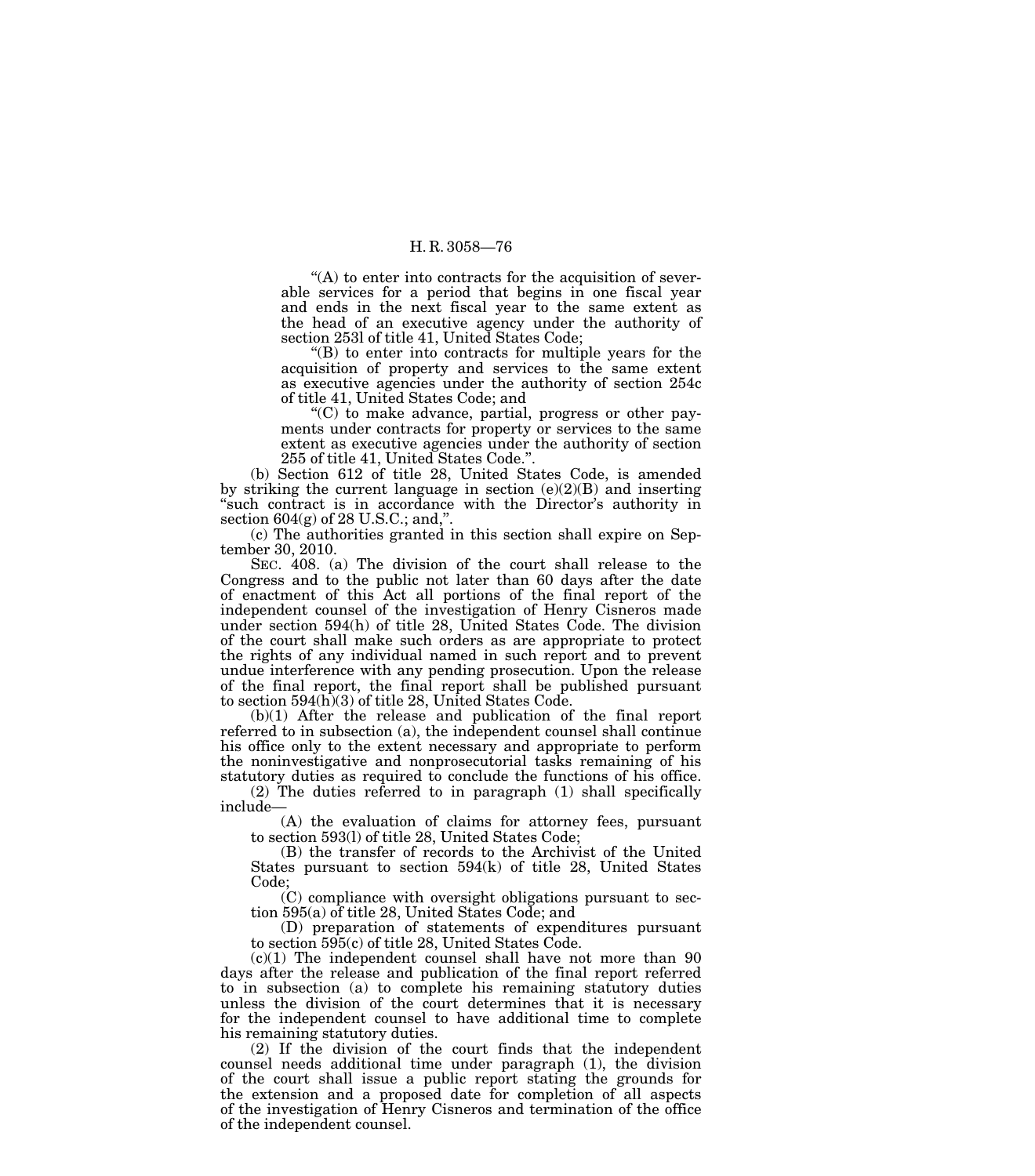This title may be cited as the ''Judiciary Appropriations Act, 2006''.

## TITLE V

## EXECUTIVE OFFICE OF THE PRESIDENT AND FUNDS APPROPRIATED TO THE PRESIDENT

## COMPENSATION OF THE PRESIDENT

For compensation of the President, including an expense allowance at the rate of \$50,000 per annum as authorized by 3 U.S.C. 102, \$450,000: *Provided,* That none of the funds made available for official expenses shall be expended for any other purpose and any unused amount shall revert to the Treasury pursuant to section 1552 of title 31, United States Code.

### WHITE HOUSE OFFICE

#### SALARIES AND EXPENSES

For necessary expenses for the White House as authorized by law, including not to exceed \$3,850,000 for services as authorized by 5 U.S.C. 3109 and 3 U.S.C. 105; subsistence expenses as authorized by 3 U.S.C. 105, which shall be expended and accounted for as provided in that section; hire of passenger motor vehicles, newspapers, periodicals, teletype news service, and travel (not to exceed \$100,000 to be expended and accounted for as provided by 3 U.S.C. 103); and not to exceed \$19,000 for official entertainment expenses, to be available for allocation within the Executive Office of the President, \$53,830,000: *Provided,* That of the funds appropriated under this heading, \$1,500,000 shall be for the Privacy and Civil Liberties Oversight Board.

# EXECUTIVE RESIDENCE AT THE WHITE HOUSE

### OPERATING EXPENSES

For the care, maintenance, repair and alteration, refurnishing, improvement, heating, and lighting, including electric power and fixtures, of the Executive Residence at the White House and official entertainment expenses of the President, \$12,436,000, to be expended and accounted for as provided by 3 U.S.C. 105, 109, 110, and 112–114.

# REIMBURSABLE EXPENSES

For the reimbursable expenses of the Executive Residence at the White House, such sums as may be necessary: *Provided,* That all reimbursable operating expenses of the Executive Residence shall be made in accordance with the provisions of this paragraph: *Provided further,* That, notwithstanding any other provision of law, such amount for reimbursable operating expenses shall be the exclusive authority of the Executive Residence to incur obligations and to receive offsetting collections, for such expenses: *Provided further,* That the Executive Residence shall require each person sponsoring a reimbursable political event to pay in advance an amount equal to the estimated cost of the event, and all such advance payments shall be credited to this account and remain available until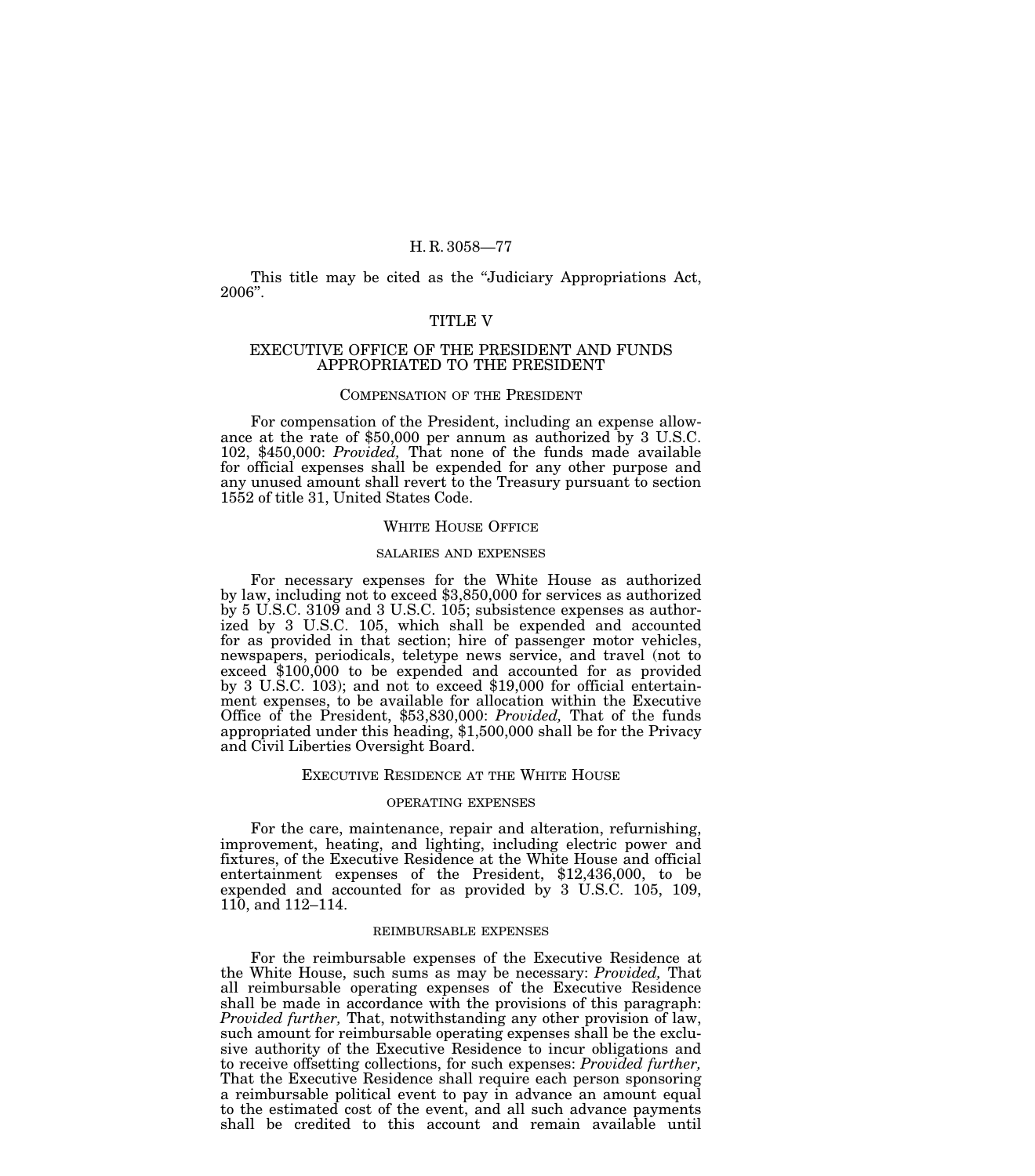expended: *Provided further,* That the Executive Residence shall require the national committee of the political party of the President to maintain on deposit \$25,000, to be separately accounted for and available for expenses relating to reimbursable political events sponsored by such committee during such fiscal year: *Provided further,* That the Executive Residence shall ensure that a written notice of any amount owed for a reimbursable operating expense under this paragraph is submitted to the person owing such amount within 60 days after such expense is incurred, and that such amount is collected within 30 days after the submission of such notice: *Provided further,* That the Executive Residence shall charge interest and assess penalties and other charges on any such amount that is not reimbursed within such 30 days, in accordance with the interest and penalty provisions applicable to an outstanding debt on a United States Government claim under section 3717 of title 31, United States Code: *Provided further,* That each such amount that is reimbursed, and any accompanying interest and charges, shall be deposited in the Treasury as miscellaneous receipts: *Provided further,* That the Executive Residence shall prepare and submit to the Committees on Appropriations, by not later than 90 days after the end of the fiscal year covered by this Act, a report setting forth the reimbursable operating expenses of the Executive Residence during the preceding fiscal year, including the total amount of such expenses, the amount of such total that consists of reimbursable official and ceremonial events, the amount of such total that consists of reimbursable political events, and the portion of each such amount that has been reimbursed as of the date of the report: *Provided further,* That the Executive Residence shall maintain a system for the tracking of expenses related to reimbursable events within the Executive Residence that includes a standard for the classification of any such expense as political or nonpolitical: *Provided further,* That no provision of this paragraph may be construed to exempt the Executive Residence from any other applicable requirement of subchapter I or II of chapter 37 of title 31, United States Code.

## WHITE HOUSE REPAIR AND RESTORATION

For the repair, alteration, and improvement of the Executive Residence at the White House, \$1,700,000, to remain available until expended, for required maintenance, safety and health issues, and continued preventative maintenance.

#### COUNCIL OF ECONOMIC ADVISERS

## SALARIES AND EXPENSES

For necessary expenses of the Council of Economic Advisers in carrying out its functions under the Employment Act of 1946 (15 U.S.C. 1021), \$4,040,000.

## OFFICE OF POLICY DEVELOPMENT

### SALARIES AND EXPENSES

For necessary expenses of the Office of Policy Development, including services as authorized by 5 U.S.C. 3109 and 3 U.S.C. 107, \$3,500,000.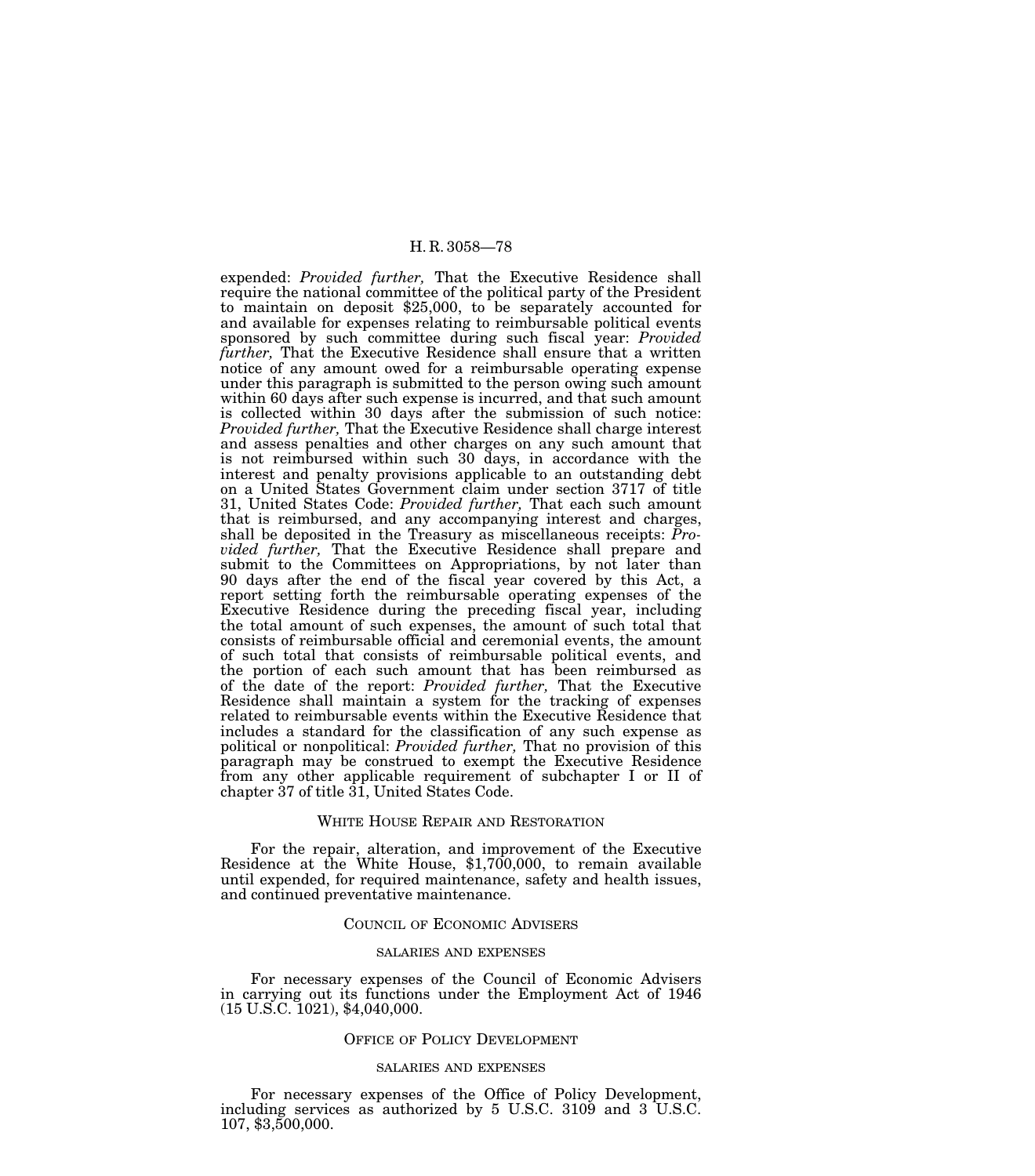## NATIONAL SECURITY COUNCIL

### SALARIES AND EXPENSES

For necessary expenses of the National Security Council, including services as authorized by 5 U.S.C. 3109, \$8,705,000.

### OFFICE OF ADMINISTRATION

#### SALARIES AND EXPENSES

For necessary expenses of the Office of Administration, including services as authorized by 5 U.S.C. 3109 and 3 U.S.C. 107, and hire of passenger motor vehicles, \$89,322,000, of which \$11,768,000 shall remain available until expended for the Capital Investment Plan for continued modernization of the information technology infrastructure within the Executive Office of the President.

## OFFICE OF MANAGEMENT AND BUDGET

### SALARIES AND EXPENSES

For necessary expenses of the Office of Management and Budget, including hire of passenger motor vehicles and services as authorized by 5 U.S.C. 3109 and to carry out the provisions of chapter 35 of title 44, United States Code, \$76,930,000, of which not to exceed \$3,000 shall be available for official representation expenses: *Provided,* That, as provided in 31 U.S.C. 1301(a), appropriations shall be applied only to the objects for which appropriations were made and shall be allocated in accordance with the terms and conditions set forth in the accompanying statement of the managers except as otherwise provided by law: *Provided further,* That none of the funds appropriated in this Act for the Office of Management and Budget may be used for the purpose of reviewing any agricultural marketing orders or any activities or regulations under the provisions of the Agricultural Marketing Agreement Act of 1937 (7 U.S.C. 601 et seq.): *Provided further,* That none of the funds made available for the Office of Management and Budget by this Act may be expended for the altering of the transcript of actual testimony of witnesses, except for testimony of officials of the Office of Management and Budget, before the Committees on Appropriations or their subcommittees: *Provided*  further, That the preceding shall not apply to printed hearings released by the Committees on Appropriations: *Provided further,* That none of the funds provided in this or prior Acts shall be used, directly or indirectly, by the Office of Management and Budget, for evaluating or determining if water resource project or study reports submitted by the Chief of Engineers acting through the Secretary of the Army are in compliance with all applicable laws, regulations, and requirements relevant to the Civil Works water resource planning process: *Provided further,* That the Office of Management and Budget shall have not more than 60 days in which to perform budgetary policy reviews of water resource matters on which the Chief of Engineers has reported. The Director of the Office of Management and Budget shall notify the appropriate authorizing and Appropriations Committees when the 60-day review is initiated. If water resource reports have not been transmitted to the appropriate authorizing and appropriating committees within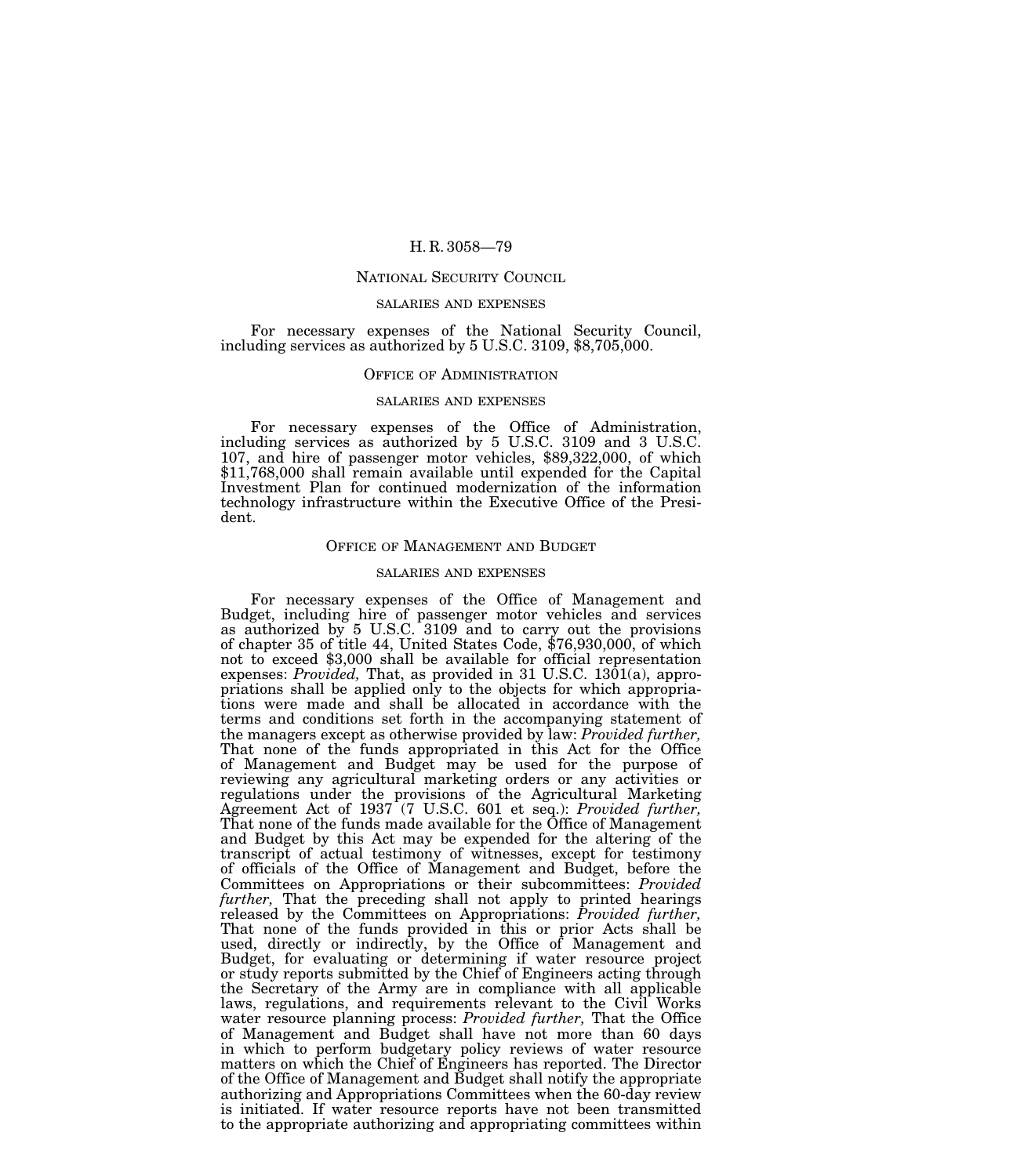15 days of the end of the OMB review period based on the notification from the Director, Congress shall assume OMB concurrence with the report and act accordingly.

### OFFICE OF NATIONAL DRUG CONTROL POLICY

## SALARIES AND EXPENSES

For necessary expenses of the Office of National Drug Control Policy; for research activities pursuant to the Office of National Drug Control Policy Reauthorization Act of 1998 (21 U.S.C. 1701 et seq.); not to exceed \$10,000 for official reception and representation expenses; and for participation in joint projects or in the provision of services on matters of mutual interest with nonprofit, research, or public organizations or agencies, with or without reimbursement, \$26,908,000; of which \$1,316,000 shall remain available until expended for policy research and evaluation: *Provided,* That the Office is authorized to accept, hold, administer, and utilize gifts, both real and personal, public and private, without fiscal year limitation, for the purpose of aiding or facilitating the work of the Office.

## COUNTERDRUG TECHNOLOGY ASSESSMENT CENTER

#### (INCLUDING TRANSFER OF FUNDS)

For necessary expenses for the Counterdrug Technology Assessment Center for research activities pursuant to the Office of National Drug Control Policy Reauthorization Act of 1998 (21 U.S.C. 1701 et seq.), \$30,000,000, which shall remain available until expended, consisting of \$14,000,000 for counternarcotics research and development projects, of which up to \$1,000,000 is to be directed to supply reduction activities, and \$16,000,000 for the continued operation of the technology transfer program: *Provided,* That the \$14,000,000 for counternarcotics research and development projects shall be available for transfer to other Federal departments or agencies.

# FEDERAL DRUG CONTROL PROGRAMS

#### HIGH INTENSITY DRUG TRAFFICKING AREAS PROGRAM

### (INCLUDING TRANSFER OF FUNDS)

For necessary expenses of the Office of National Drug Control Policy's High Intensity Drug Trafficking Areas Program, \$227,000,000 for drug control activities consistent with the approved strategy for each of the designated High Intensity Drug Trafficking Areas, of which no less than 51 percent shall be transferred to State and local entities for drug control activities, which shall be obligated within 120 days of the date of the enactment of this Act: *Provided,* That up to 49 percent, to remain available until September 30, 2007, may be transferred to Federal agencies and departments at a rate to be determined by the Director, of which not less than \$2,000,000 shall be used for auditing services and associated activities, and at least  $$500,000$  of the  $$2,000,000$  shall be used to develop and implement a data collection system to measure the performance of the High Intensity Drug Trafficking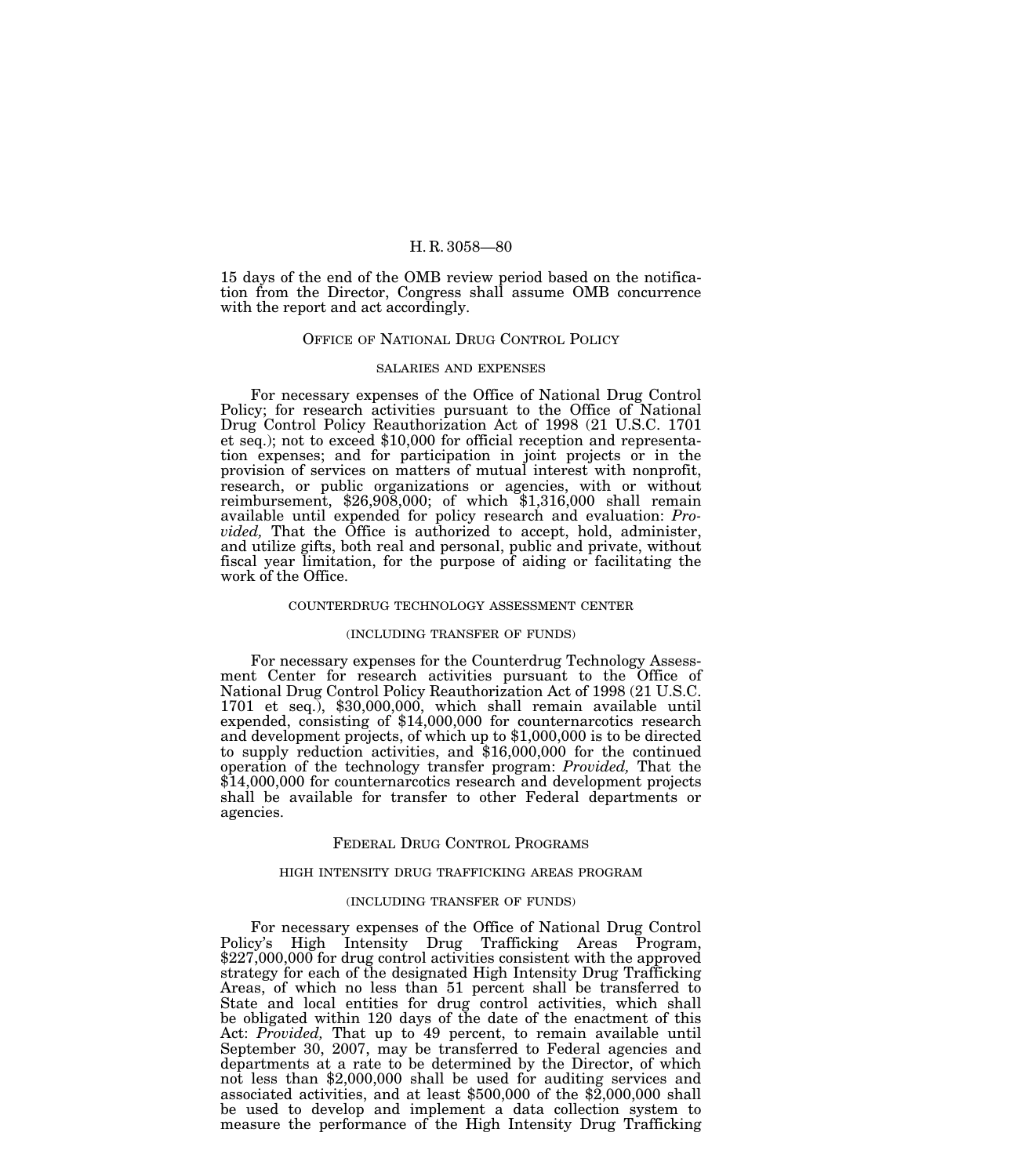Areas Program: *Provided further,* That High Intensity Drug Trafficking Areas programs designated as of September 30, 2005, shall be funded at no less than the fiscal year 2005 initial allocation levels unless the Director submits to the Committees on Appropriations, and the Committees approve, justification for changes in those levels based on clearly articulated priorities for the High Intensity Drug Trafficking Areas programs, as well as published Office of National Drug Control Policy performance measures of effectiveness: *Provided further,* That a request shall be submitted in compliance with the reprogramming guidelines to the Committees on Appropriations for approval prior to the obligation of funds of an amount in excess of the fiscal year 2005 budget request: *Provided further,* That none of the funds made available under this heading shall be available for the Consolidated Priority Organization Target program.

## OTHER FEDERAL DRUG CONTROL PROGRAMS

#### (INCLUDING TRANSFER OF FUNDS)

For activities to support a national anti-drug campaign for youth, and for other purposes, authorized by the Office of National Drug Control Policy Reauthorization Act of 1998 (21 U.S.C. 1701 et seq.), \$194,900,000, to remain available until expended, of which the amounts are available as follows: \$100,000,000 to support a national media campaign, as authorized by the Drug-Free Media Campaign Act of 1998: *Provided,* That the Office of National Drug Control Policy shall maintain funding for non-advertising services for the media campaign at no less than the fiscal year 2003 ratio of service funding to total funds and shall continue the corporate outreach program as it operated prior to its cancellation; \$80,000,000 to continue a program of matching grants to drugfree communities, of which \$2,000,000 shall be a directed grant to the Community Anti-Drug Coalitions of America for the National Community Anti-Drug Coalition Institute, as authorized in chapter 2 of the National Narcotics Leadership Act of 1988, as amended; \$1,000,000 for the National Drug Court Institute; \$1,000,000 for the National Alliance for Model State Drug Laws; \$8,500,000 for the United States Anti-Doping Agency for anti-doping activities; \$2,900,000 for the United States membership dues to the World Anti-Doping Agency; and \$1,500,000 for evaluations and research related to National Drug Control Program performance measures: *Provided further,* That such funds may be transferred to other Federal departments and agencies to carry out such activities: *Provided further,* That of the amounts appropriated for a national media campaign, not to exceed 10 percent shall be for administration, advertising production, research and testing, labor and related costs of the national media campaign.

## UNANTICIPATED NEEDS

For expenses necessary to enable the President to meet unanticipated needs, in furtherance of the national interest, security, or defense which may arise at home or abroad during the current fiscal year, as authorized by 3 U.S.C. 108, \$1,000,000.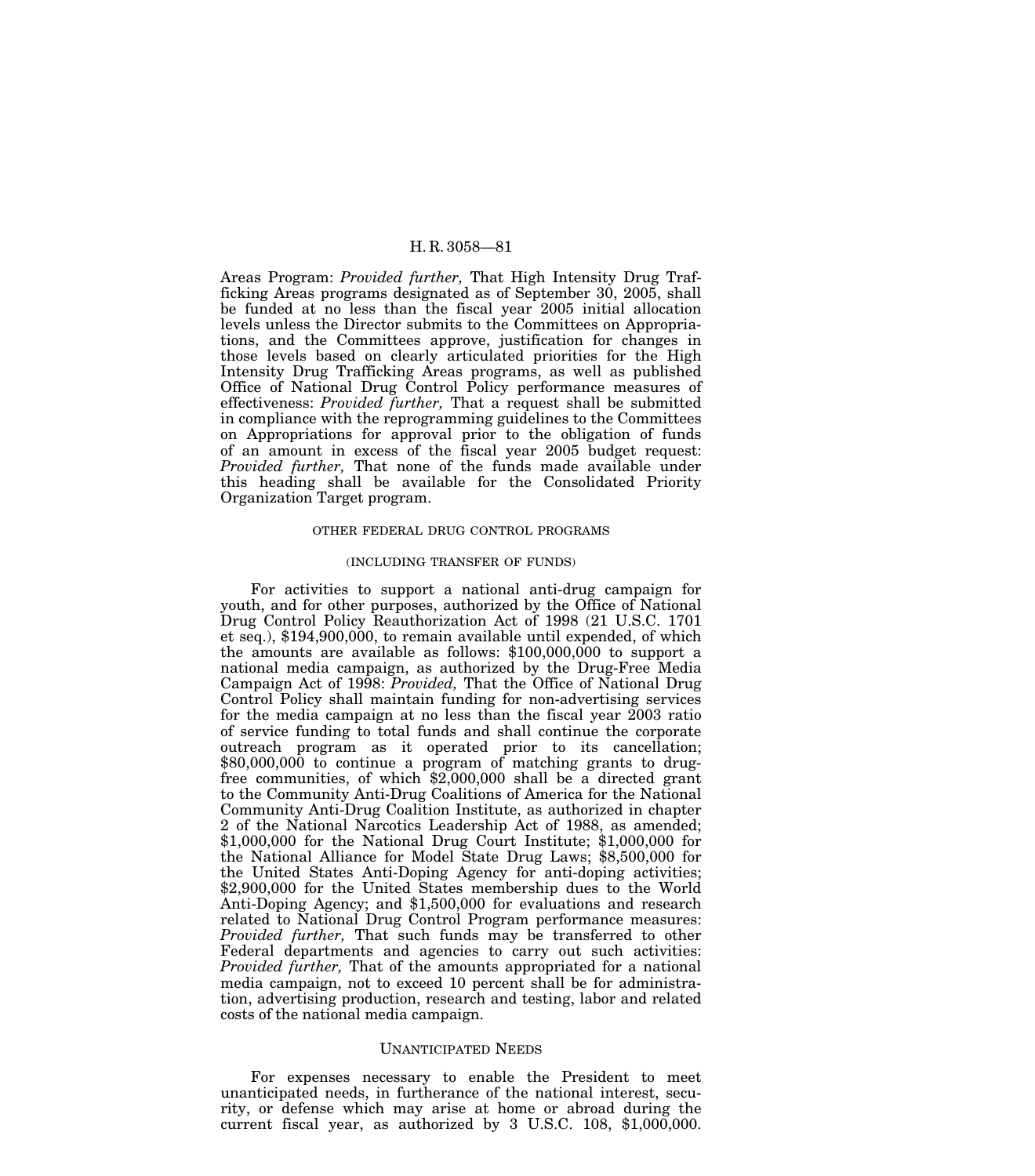#### SPECIAL ASSISTANCE TO THE PRESIDENT

#### SALARIES AND EXPENSES

For necessary expenses to enable the Vice President to provide assistance to the President in connection with specially assigned functions; services as authorized by 5 U.S.C. 3109 and 3 U.S.C. 106, including subsistence expenses as authorized by 3 U.S.C. 106, which shall be expended and accounted for as provided in that section; and hire of passenger motor vehicles, \$4,455,000.

#### OFFICIAL RESIDENCE OF THE VICE PRESIDENT

#### OPERATING EXPENSES

## (INCLUDING TRANSFER OF FUNDS)

For the care, operation, refurnishing, improvement, and to the extent not otherwise provided for, heating and lighting, including electric power and fixtures, of the official residence of the Vice President; the hire of passenger motor vehicles; and not to exceed \$90,000 for official entertainment expenses of the Vice President, to be accounted for solely on his certificate, \$325,000: *Provided,* That advances or repayments or transfers from this appropriation may be made to any department or agency for expenses of carrying out such activities.

This title may be cited as the "Executive Office of the President" Appropriations Act, 2006''.

# TITLE VI

# INDEPENDENT AGENCIES

### ARCHITECTURAL AND TRANSPORTATION BARRIERS COMPLIANCE BOARD

# SALARIES AND EXPENSES

For expenses necessary for the Architectural and Transportation Barriers Compliance Board, as authorized by section 502 of the Rehabilitation Act of 1973, as amended, \$5,941,000: *Provided,*  That, notwithstanding any other provision of law, there may be credited to this appropriation funds received for publications and training expenses.

## CONSUMER PRODUCT SAFETY COMMISSION

## SALARIES AND EXPENSES

For necessary expenses of the Consumer Product Safety Commission, including hire of passenger motor vehicles, services as authorized by 5 U.S.C. 3109, but at rates for individuals not to exceed the per diem rate equivalent to the maximum rate payable under 5 U.S.C. 5376, purchase of nominal awards to recognize non-Federal officials' contributions to Commission activities, and not to exceed \$500 for official reception and representation expenses,  $$63,000,000$  of which up to  $$500,000$  shall be used to coordinate with the Administrator of the Environmental Protection Agency in the Agency's study pursuant to H.R. 2361, as passed by the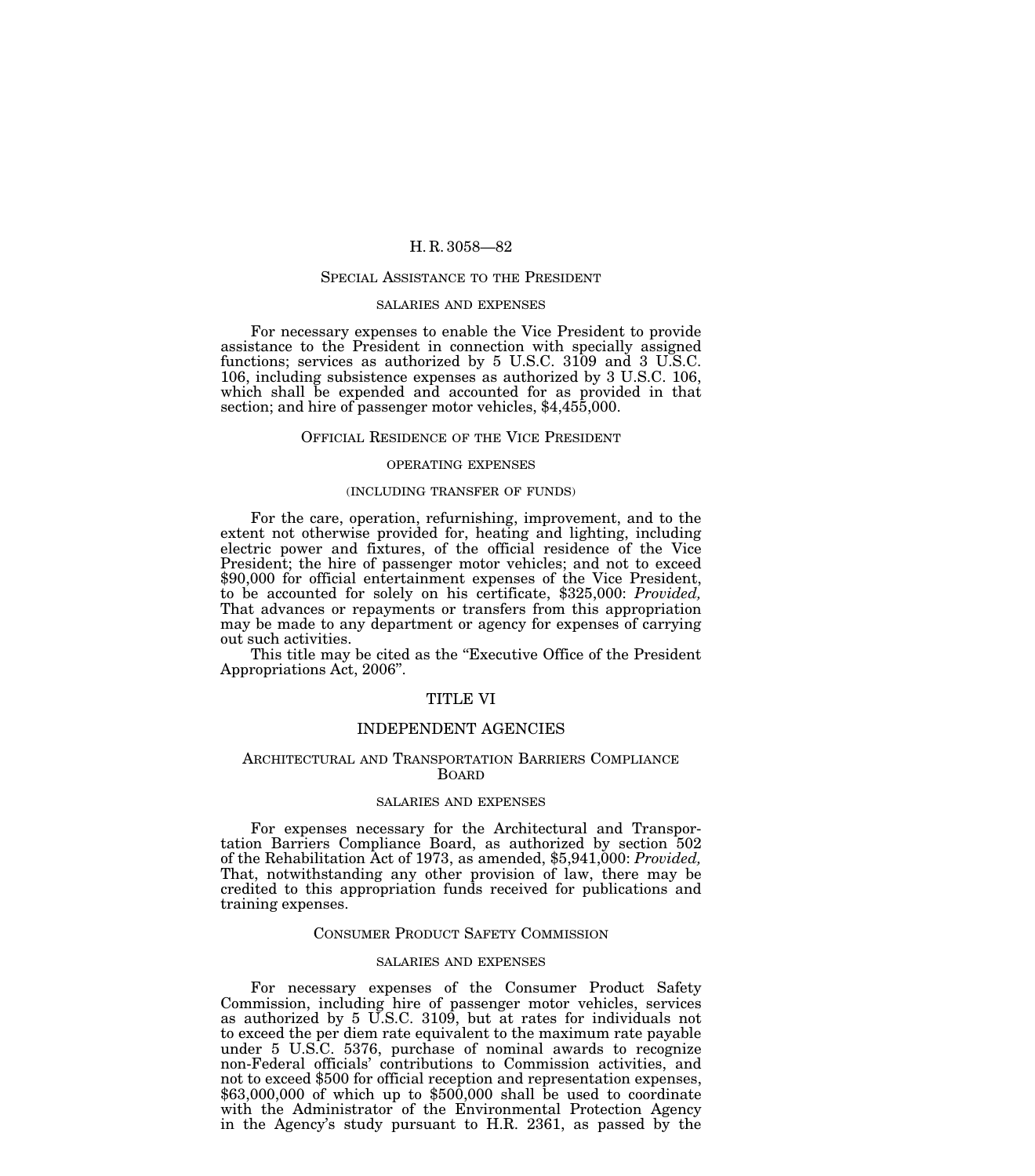Senate in the first session of the 109th Congress, to assess safety risks to both persons and the environment with regard to small engines, as required in Public Law 108–199, including real-world scenarios involving, among other things, operator burn, fire due to contact with flammable items, and refueling.

### ELECTION ASSISTANCE COMMISSION

#### SALARIES AND EXPENSES

#### (INCLUDING TRANSFER OF FUNDS)

For necessary expenses to carry out the Help America Vote Act of 2002, \$14,200,000, of which \$2,800,000 shall be transferred to the National Institute of Standards and Technology for election reform activities authorized under the Help America Vote Act of 2002.

### FEDERAL DEPOSIT INSURANCE CORPORATION

#### OFFICE OF INSPECTOR GENERAL

For necessary expenses of the Office of Inspector General in carrying out the provisions of the Inspector General Act of 1978, as amended, \$31,000,000, to be derived from the Bank Insurance Fund, the Savings Association Insurance Fund, and the FSLIC Resolution Fund.

### FEDERAL ELECTION COMMISSION

### SALARIES AND EXPENSES

For necessary expenses to carry out the provisions of the Federal Election Campaign Act of 1971, as amended, \$54,700,000, of which no less than \$4,700,000 shall be available for internal automated data processing systems, and of which not to exceed \$5,000 shall be available for reception and representation expenses.

### FEDERAL LABOR RELATIONS AUTHORITY

### SALARIES AND EXPENSES

For necessary expenses to carry out functions of the Federal Labor Relations Authority, pursuant to Reorganization Plan Numbered 2 of 1978, and the Civil Service Reform Act of 1978, including services authorized by 5 U.S.C. 3109, and including hire of experts and consultants, hire of passenger motor vehicles, and rental of conference rooms in the District of Columbia and elsewhere, \$25,468,000: *Provided,* That public members of the Federal Service Impasses Panel may be paid travel expenses and per diem in lieu of subsistence as authorized by law (5 U.S.C. 5703) for persons employed intermittently in the Government service, and compensation as authorized by 5 U.S.C. 3109: *Provided further,* That notwithstanding 31 U.S.C. 3302, funds received from fees charged to non-Federal participants at labor-management relations conferences shall be credited to and merged with this account, to be available without further appropriation for the costs of carrying out these conferences.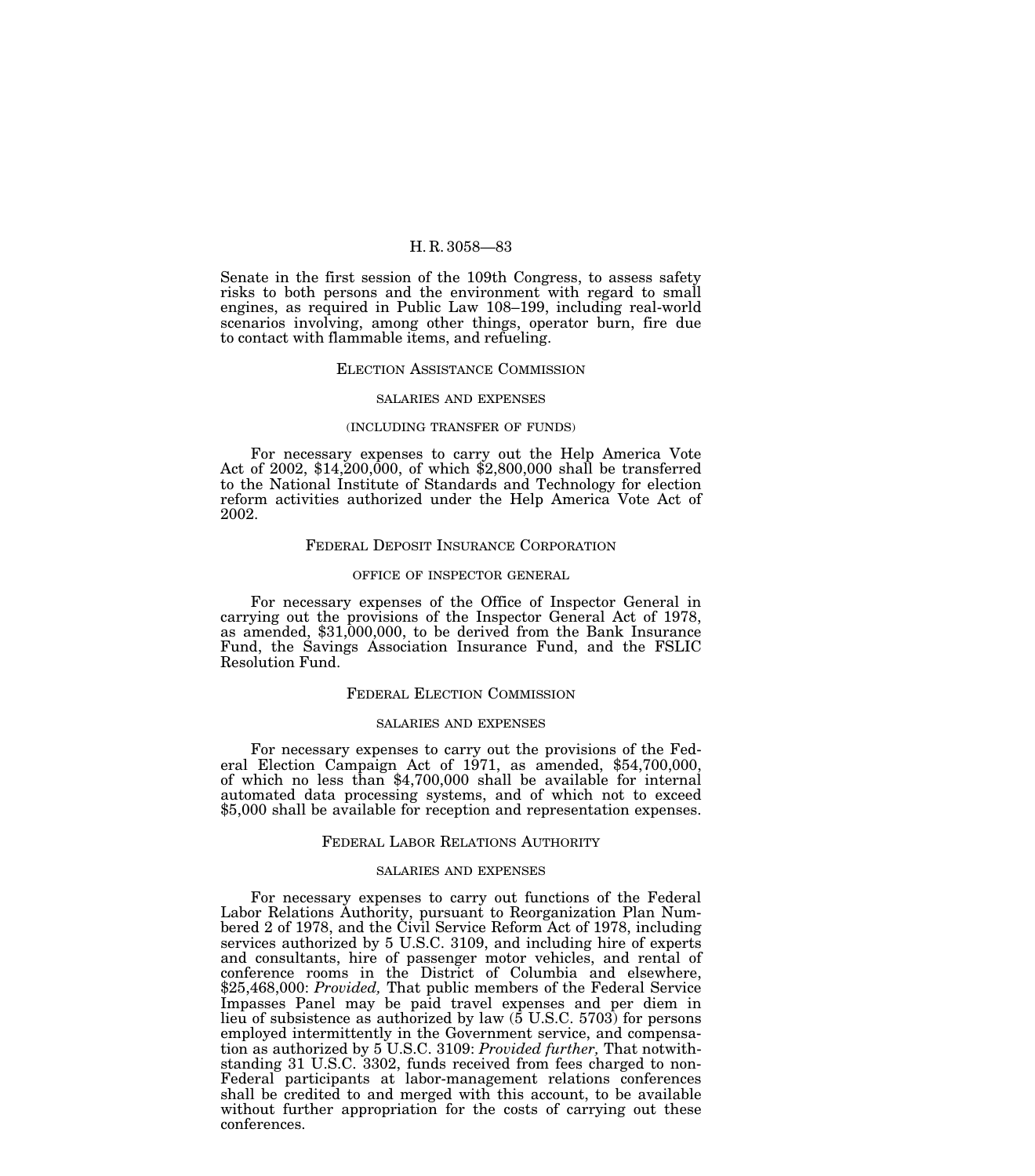#### FEDERAL MARITIME COMMISSION

#### SALARIES AND EXPENSES

For necessary expenses of the Federal Maritime Commission as authorized by section 201(d) of the Merchant Marine Act, 1936, as amended (46 U.S.C. App. 1111), including services as authorized by 5 U.S.C. 3109; hire of passenger motor vehicles as authorized by 31 U.S.C. 1343(b); and uniforms or allowances therefor, as authorized by 5 U.S.C. 5901–5902, \$20,499,000: *Provided,* That not to exceed \$2,000 shall be available for official reception and representation expenses.

### GENERAL SERVICES ADMINISTRATION

# REAL PROPERTY ACTIVITIES

## FEDERAL BUILDINGS FUND

## LIMITATIONS ON AVAILABILITY OF REVENUE

# (INCLUDING TRANSFER OF FUNDS)

To carry out the purposes of the Fund established pursuant to section 210(f) of the Federal Property and Administrative Services Act of 1949, as amended (40 U.S.C. 592), the revenues and collections deposited into the Fund shall be available for necessary expenses of real property management and related activities not otherwise provided for, including operation, maintenance, and protection of federally owned and leased buildings; rental of buildings in the District of Columbia; restoration of leased premises; moving governmental agencies (including space adjustments and telecommunications relocation expenses) in connection with the assignment, allocation and transfer of space; contractual services incident to cleaning or servicing buildings, and moving; repair and alteration of federally owned buildings including grounds, approaches and appurtenances; care and safeguarding of sites; maintenance, preservation, demolition, and equipment; acquisition of buildings and sites by purchase, condemnation, or as otherwise authorized by law; acquisition of options to purchase buildings and sites; conversion and extension of federally owned buildings; preliminary planning and design of projects by contract or otherwise; construction of new buildings (including equipment for such buildings); and payment of principal, interest, and any other obligations for public buildings acquired by installment purchase and purchase contract; in the aggregate amount of \$7,752,745,000, of which: (1) \$792,056,000 shall remain available until expended for construction (including funds for sites and expenses and associated design and construction services) of additional projects at the following locations:

New Construction:

Alabama:

Tuscaloosa, Federal Building, \$34,500,000.

California:

San Diego, United States Courthouse, \$230,803,000.

Colorado:

Lakewood, Denver Federal Center Infrastructure, \$4,658,000.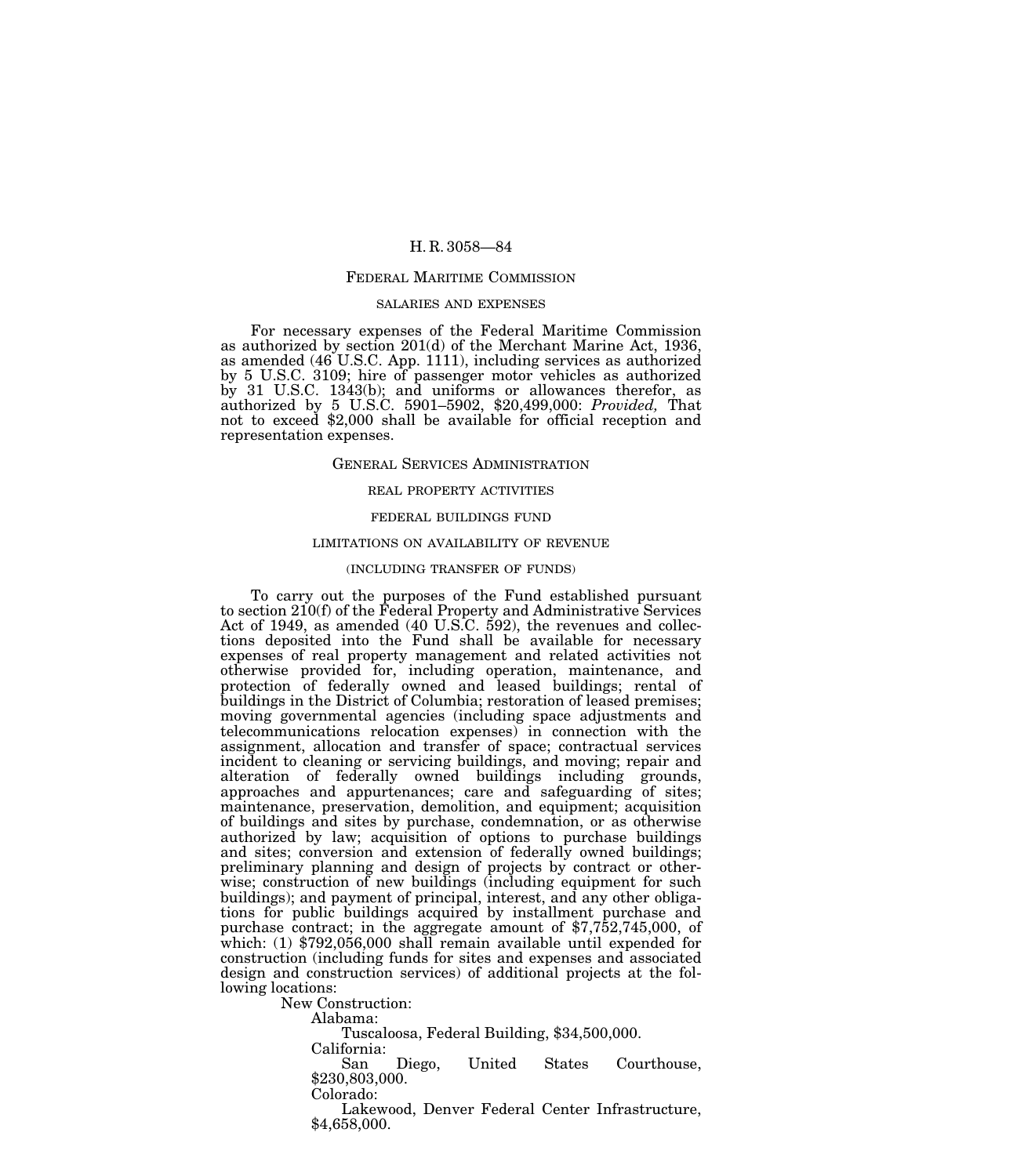District of Columbia:

Coast Guard Consolidation, \$24,900,000.

St. Elizabeths West Campus Infrastructure, \$13,095,000.

Southeast Federal Center Site Remediation, \$15,000,000.

Illinois:

Rockford Federal Courthouse, \$34,500,000.

Maine:

Calais, Border Station, \$50,146,000.

Jackman, Border Station, \$12,788,000.

Maryland:

Montgomery County, Food and Drug Administration Consolidation, \$127,600,000.

Mississippi:

Jackson, United States Courthouse, \$8,750,000.

Missouri: City, United States Courthouse, \$5,200,000.

New York:

Champlain, Border Station, \$52,510,000.

Massena, Border Station, \$49,783,000.

Texas:

Austin, United States Courthouse, \$3,000,000.

Washington:

Blaine, Peace Arch Border Station, \$46,534,000. Material Price Increases for the following existing projects: U.S. Mission to the United Nations, New York City, New York; FBI Office, Houston, Texas; Border Station, Del Rio, Texas; United States Courthouse, Cape Girardeau, Missouri; United States Courthouse, El Paso, Texas; Border Station, El Paso, Texas; and United States Courthouse, Las Cruces, New Mexico, \$66,789,000.

Non-prospectus Construction, \$9,500,000:

*Provided,* That each of the foregoing limits of costs on new construction projects may be exceeded to the extent that savings are effected in other such projects, but not to exceed 10 percent of the amounts included in an approved prospectus, if required, unless advance approval is obtained from the Committees on Appropriations of a greater amount: *Provided further,* That all funds for direct construction projects shall expire on September 30, 2007 and remain in the Federal Buildings Fund except for funds for projects as to which funds for design or other funds have been obligated in whole or in part prior to such date; (2) \$861,376,000 shall remain available until expended for repairs and alterations, which includes associated design and construction services:

Repairs and Alterations:

Arizona:

Tucson, James A. Walsh United States Courthouse, \$16,136,000.

District of Columbia:

For transfer to the Navy for certain permanent relocation expenses pursuant to section 1(e) of Public Law 108–268, \$2,000,000.

Eisenhower Executive Office Building, \$33,417,000.

Federal Office Building 8, \$47,769,000.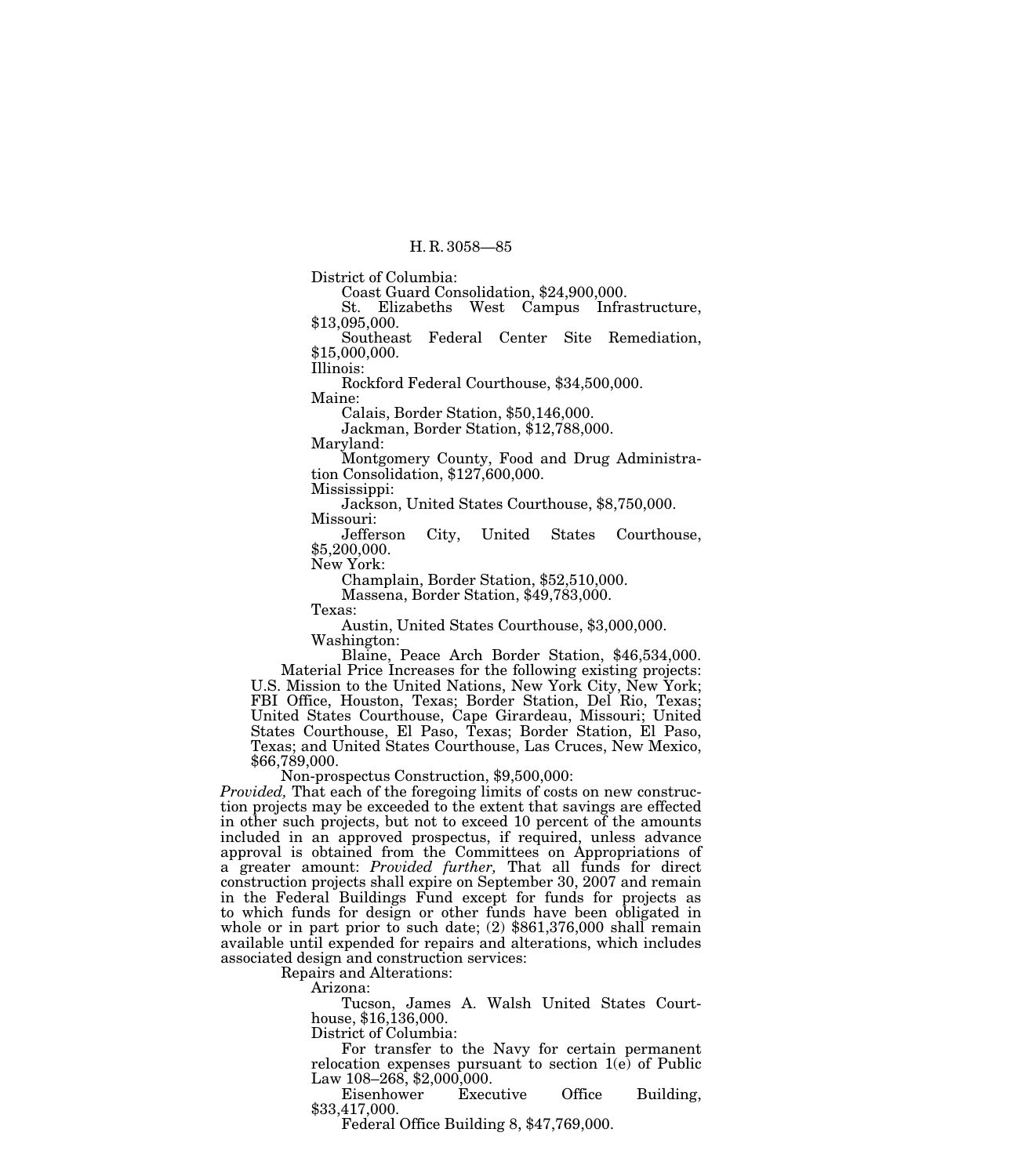Heating, Operation, and Transmission District Repair, \$18,783,000.

Herbert C. Hoover Building, \$54,491,000.

Main Interior Federal Building, \$41,399,000. Georgia:

Atlanta, Martin Luther King, Jr., Federal Building, \$30,129,000.

New York:<br>Brooklyn, Emanuel Celler Courthouse, \$96,924,000.

New York City, James Watson Federal Building and United States Courthouse, \$9,721,000.

Special Emphasis Programs:

Chlorofluorocarbons Program, \$10,000,000.

Energy Program, \$28,000,000.

Glass Fragmentation Program, \$15,700,000.

Design Program, \$21,915,000.

Basic Repairs and Alterations, \$434,992,000:

*Provided further,* That funds made available in this or any previous Act in the Federal Buildings Fund for Repairs and Alterations shall, for prospectus projects, be limited to the amount identified for each project, except each project in this or any previous Act may be increased by an amount not to exceed 10 percent unless advance approval is obtained from the Committees on Appropriations of a greater amount: *Provided further,* That additional projects for which prospectuses have been fully approved may be funded under this category only if advance approval is obtained from the Committees on Appropriations: *Provided further,* That the amounts provided in this or any prior Act for ''Repairs and Alterations'' may be used to fund costs associated with implementing security improvements to buildings necessary to meet the minimum standards for security in accordance with current law and in compliance with the reprogramming guidelines of the appropriate Committees of the House and Senate: *Provided further,* That the difference between the funds appropriated and expended on any projects in this or any prior Act, under the heading ''Repairs and Alterations'', may be transferred to Basic Repairs and Alterations or used to fund authorized increases in prospectus projects: *Provided further,* That all funds for repairs and alterations prospectus projects shall expire on September 30, 2007 and remain in the Federal Buildings Fund except funds for projects as to which funds for design or other funds have been obligated in whole or in part prior to such date: *Provided further,* That the amount provided in this or any prior Act for Basic Repairs and Alterations may be used to pay claims against the Government arising from any projects under the heading ''Repairs and Alterations'' or used to fund authorized increases in prospectus projects; (3) \$168,180,000 for installment acquisition payments including payments on purchase contracts which shall remain available until expended; (4) \$4,046,031,000 for rental of space which shall remain available until expended; and (5) \$1,885,102,000 for building operations which shall remain available until expended: *Provided further,* That funds available to the General Services Administration shall not be available for expenses of any construction, repair, alteration and acquisition project for which a prospectus, if required by the Public Buildings Act of 1959, as amended, has not been approved, except that necessary funds may be expended for each project for required expenses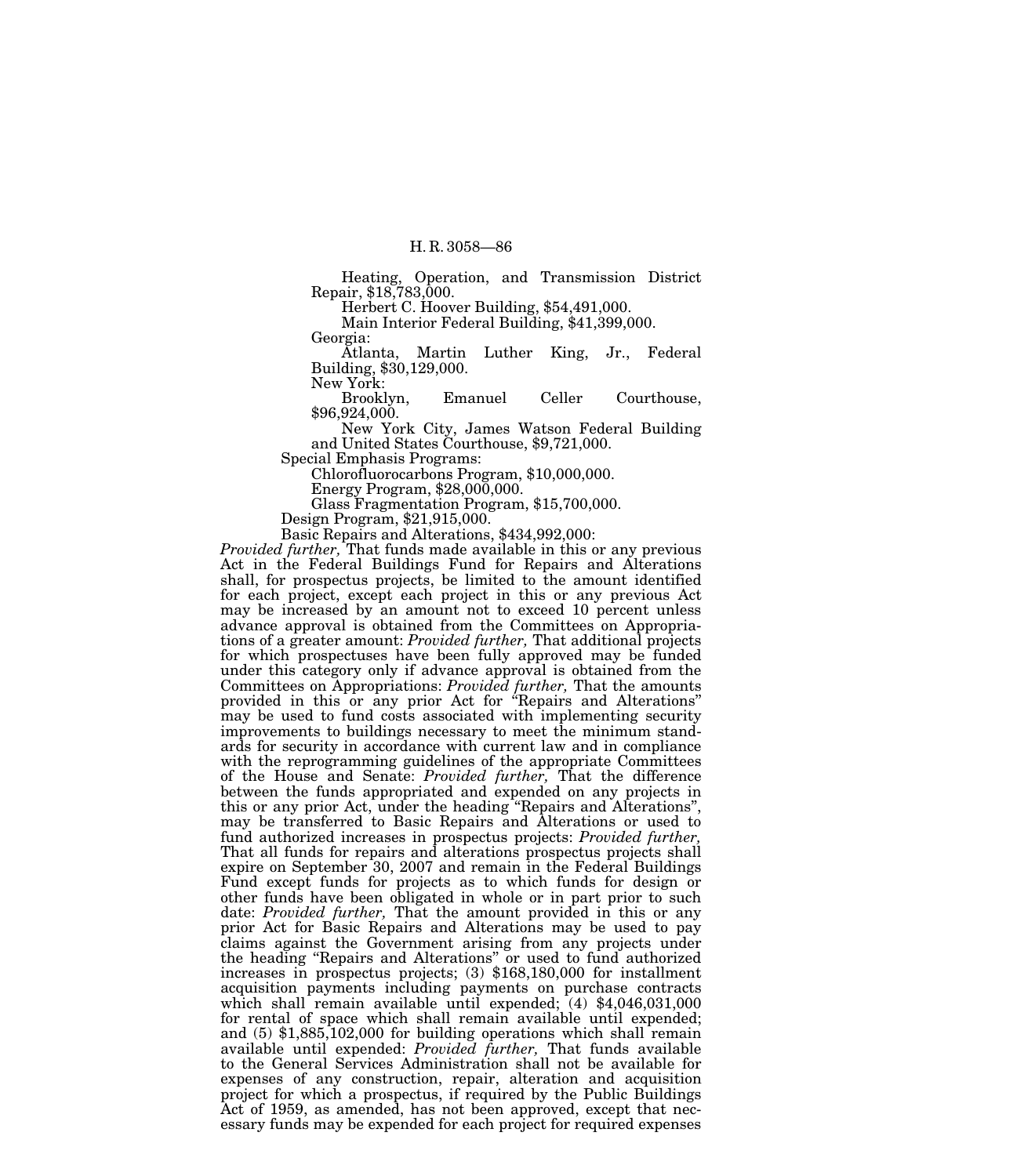for the development of a proposed prospectus: *Provided further,* That funds available in the Federal Buildings Fund may be expended for emergency repairs when advance approval is obtained from the Committees on Appropriations: *Provided further,* That, notwithstanding any other provision of law, the Administrator of the General Services Administration is authorized and directed to proceed with site, design, acquisition, and construction for a new courthouse in Jefferson City, Missouri, of which planning and design funding is provided in this Act: *Provided further,* That amounts necessary to provide reimbursable special services to other agencies under section 210(f)(6) of the Federal Property and Administrative Services Act of 1949, as amended (40 U.S.C. 592(b)(2)) and amounts to provide such reimbursable fencing, lighting, guard booths, and other facilities on private or other property not in Government ownership or control as may be appropriate to enable the United States Secret Service to perform its protective functions pursuant to 18 U.S.C. 3056, shall be available from such revenues and collections: *Provided further,* That revenues and collections and any other sums accruing to this Fund during fiscal year 2006, excluding reimbursements under section  $210(f)(6)$ of the Federal Property and Administrative Services Act of 1949  $(40 \text{ U.S.C. } 592(b)(2))$  in excess of the aggregate new obligational authority authorized for Real Property Activities of the Federal Buildings Fund in this Act shall remain in the Fund and shall not be available for expenditure except as authorized in appropriations Acts.

## GENERAL ACTIVITIES

#### GOVERNMENT-WIDE POLICY

For expenses authorized by law, not otherwise provided for, for Government-wide policy and evaluation activities associated with the management of real and personal property assets and certain administrative services; Government-wide policy support responsibilities relating to acquisition, telecommunications, information technology management, and related technology activities; and services as authorized by 5 U.S.C. 3109, \$52,796,000.

### OPERATING EXPENSES

For expenses authorized by law, not otherwise provided for, for Government-wide activities associated with utilization and donation of surplus personal property; disposal of real property; providing Internet access to Federal information and services; agencywide policy direction and management, and Board of Contract Appeals; accounting, records management, and other support services incident to adjudication of Indian Tribal Claims by the United States Court of Federal Claims; services as authorized by 5 U.S.C. 3109; and not to exceed \$7,500 for official reception and representation expenses, \$99,890,000.

### OFFICE OF INSPECTOR GENERAL

For necessary expenses of the Office of Inspector General and service authorized by 5 U.S.C. 3109, \$43,410,000: *Provided,* That not to exceed \$15,000 shall be available for payment for information and detection of fraud against the Government, including payment for recovery of stolen Government property: *Provided further,* That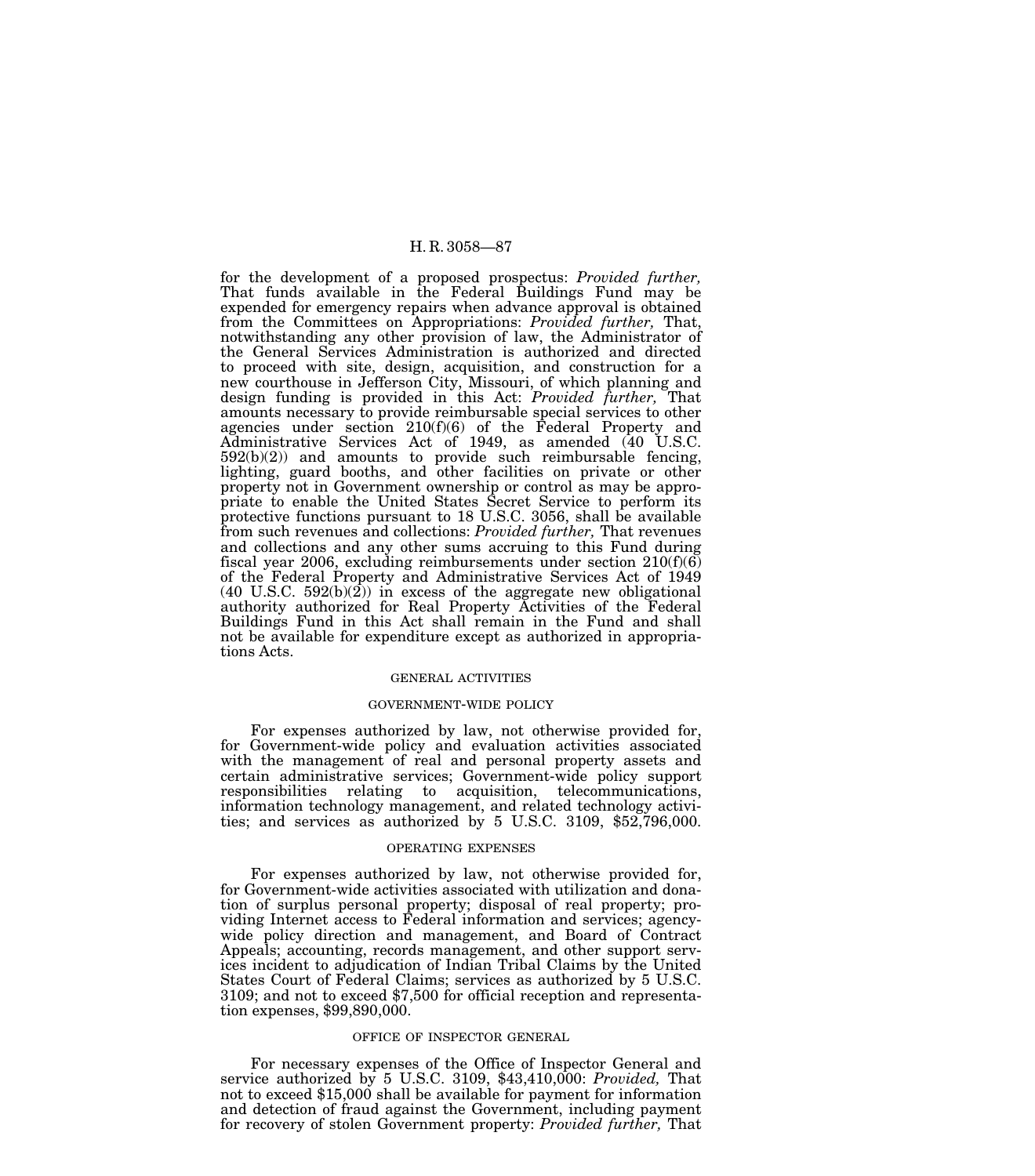not to exceed \$2,500 shall be available for awards to employees of other Federal agencies and private citizens in recognition of efforts and initiatives resulting in enhanced Office of Inspector General effectiveness.

#### ELECTRONIC GOVERNMENT FUND

#### (INCLUDING TRANSFER OF FUNDS)

For necessary expenses in support of interagency projects that enable the Federal Government to expand its ability to conduct activities electronically, through the development and implementation of innovative uses of the Internet and other electronic methods, \$3,000,000, to remain available until expended: *Provided,* That these funds may be transferred to Federal agencies to carry out the purposes of the Fund: *Provided further,* That this transfer authority shall be in addition to any other transfer authority provided in this Act: *Provided further,* That such transfers may not be made until 10 days after a proposed spending plan and justification for each project to be undertaken has been submitted to the Committees on Appropriations.

## ALLOWANCES AND OFFICE STAFF FOR FORMER PRESIDENTS

### (INCLUDING TRANSFER OF FUNDS)

For carrying out the provisions of the Act of August 25, 1958, as amended (3 U.S.C. 102 note), and Public Law 95–138, \$2,952,000: *Provided,* That the Administrator of General Services shall transfer to the Secretary of the Treasury such sums as may be necessary to carry out the provisions of such Acts.

## FEDERAL CITIZEN INFORMATION CENTER FUND

For necessary expenses of the Federal Citizen Information Center, including services authorized by 5 U.S.C. 3109, \$15,000,000, to be deposited into the Federal Citizen Information Center Fund: *Provided,* That the appropriations, revenues, and collections deposited into the Fund shall be available for necessary expenses of Federal Citizen Information Center activities in the aggregate amount not to exceed \$32,000,000. Appropriations, revenues, and collections accruing to this Fund during fiscal year 2006 in excess of such amount shall remain in the Fund and shall not be available for expenditure except as authorized in appropriations Acts.

#### ADMINISTRATIVE PROVISIONS—GENERAL SERVICES ADMINISTRATION

## (INCLUDING TRANSFERS OF FUNDS)

SEC. 601. The appropriate appropriation or fund available to the General Services Administration shall be credited with the cost of operation, protection, maintenance, upkeep, repair, and improvement, included as part of rentals received from Government corporations pursuant to law (40 U.S.C. 129).

SEC. 602. Funds available to the General Services Administration shall be available for the hire of passenger motor vehicles.

SEC. 603. Funds in the Federal Buildings Fund made available for fiscal year 2006 for Federal Buildings Fund activities may be transferred between such activities only to the extent necessary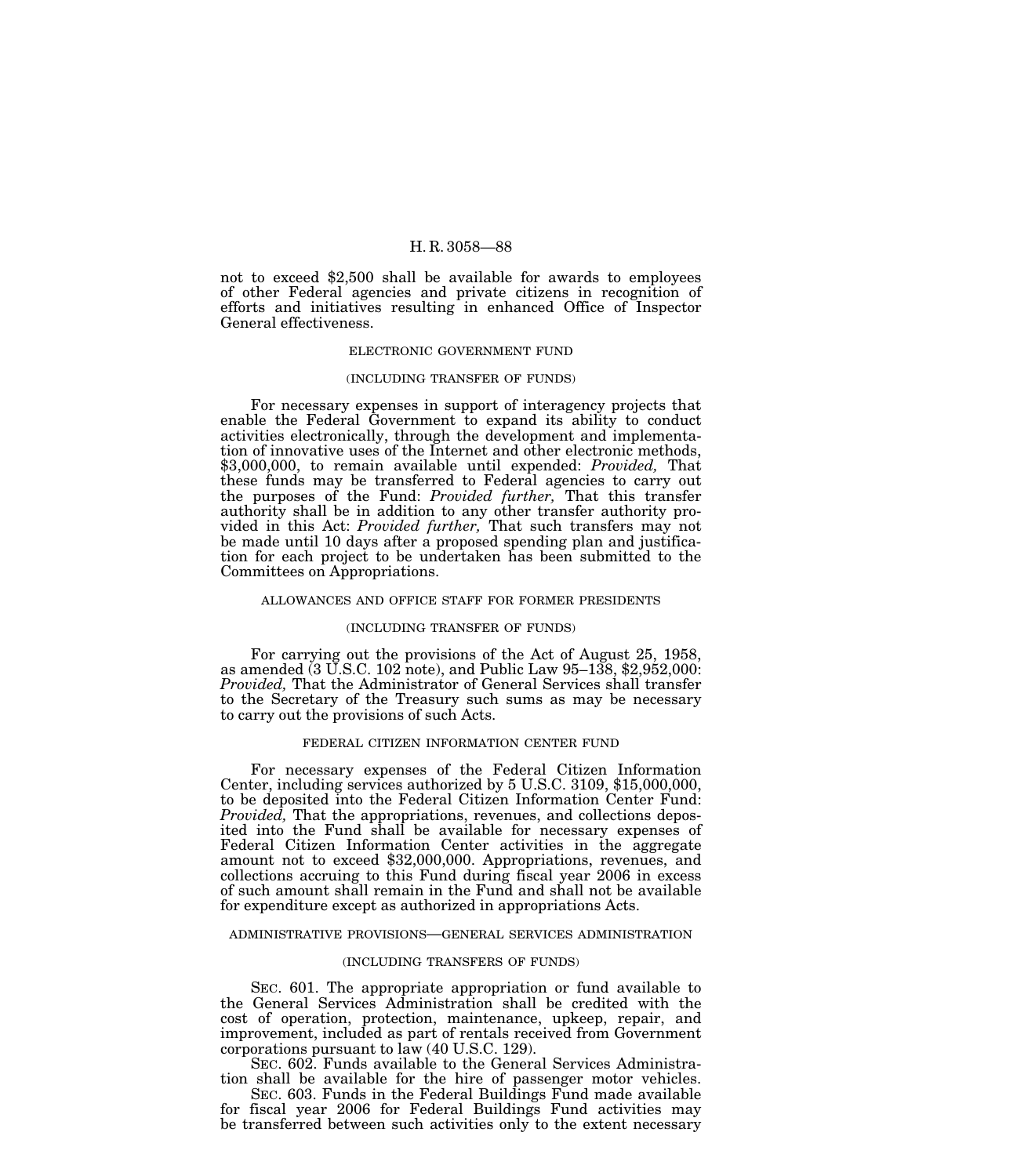to meet program requirements: *Provided,* That any proposed transfers shall be approved in advance by the Committees on Appropriations.

SEC. 604. Except as otherwise provided in this title, no funds made available by this Act shall be used to transmit a fiscal year 2007 request for United States Courthouse construction that: (1) does not meet the design guide standards for construction as established and approved by the General Services Administration, the Judicial Conference of the United States, and the Office of Management and Budget; and (2) does not reflect the priorities of the Judicial Conference of the United States as set out in its approved 5-year construction plan: *Provided,* That the fiscal year 2007 request must be accompanied by a standardized courtroom utilization study of each facility to be constructed, replaced, or expanded.

SEC. 605. None of the funds provided in this Act may be used to increase the amount of occupiable square feet, provide cleaning services, security enhancements, or any other service usually provided through the Federal Buildings Fund, to any agency that does not pay the rate per square foot assessment for space and services as determined by the General Services Administration in compliance with the Public Buildings Amendments Act of 1972 (Public Law 92–313).

SEC. 606. From funds made available under the heading "Federal Buildings Fund, Limitations on Availability of Revenue'', claims against the Government of less than \$250,000 arising from direct construction projects and acquisition of buildings may be liquidated from savings effected in other construction projects with prior notification to the Committees on Appropriations.

SEC. 607. The General Services Administration shall conduct a program to promote the use of stairs in all Federal buildings.

SEC. 608. No funds shall be used by the General Services Administration to reorganize its organizational structure without approval by the House and Senate Committees on Appropriations through an operating plan change.

SEC. 609. In the case of any General Services Administration (GSA) project subject to its published design criteria or specifications of any solicitations for offers issued for construction of a Federal building or courthouse and to the extent GSA utilizes, references or relies on any sustainable building rating systems that award credit for certified wood products, GSA shall ensure credit under its procedures and requirements to any project that uses wood or wood products certified by a credible third party sustainable forest certification program, including the Sustainable Forestry Initiative and the Forest Stewardship Council: *Provided,* That not later than 60 days after enactment of this Act, the Administrator shall report to the relevant congressional committees of jurisdiction on the progress and next steps toward recognition of other credible sustainable building rating systems within the GSA sustainable building procurement process.

SEC. 610. For purposes of the eTravel system, no less than 23 percent of all subcontracted dollars shall be allocated to small businesses.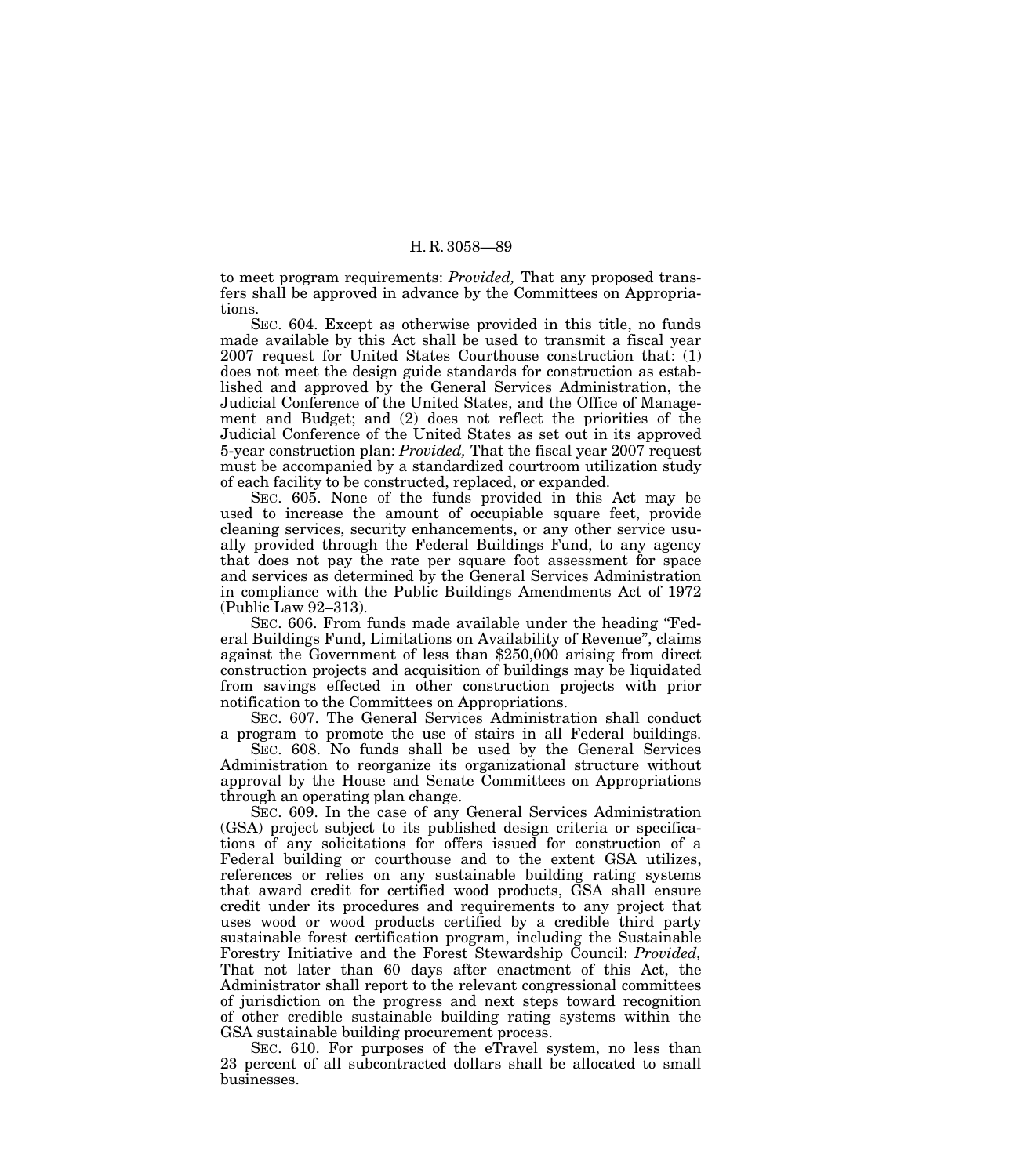#### MERIT SYSTEMS PROTECTION BOARD

#### SALARIES AND EXPENSES

#### (INCLUDING TRANSFER OF FUNDS)

For necessary expenses to carry out functions of the Merit Systems Protection Board pursuant to Reorganization Plan Numbered 2 of 1978, the Civil Service Reform Act of 1978, and the Whistleblower Protection Act of 1989 (5 U.S.C. 5509 note), as amended, including services as authorized by 5 U.S.C. 3109, rental of conference rooms in the District of Columbia and elsewhere, hire of passenger motor vehicles, direct procurement of survey printing, and not to exceed \$2,000 for official reception and representation expenses, \$35,600,000 together with not to exceed \$2,605,000 for administrative expenses to adjudicate retirement appeals to be transferred from the Civil Service Retirement and Disability Fund in amounts determined by the Merit Systems Protection Board.

## MORRIS K. UDALL SCHOLARSHIP AND EXCELLENCE IN NATIONAL ENVIRONMENTAL POLICY FOUNDATION

## MORRIS K. UDALL SCHOLARSHIP AND EXCELLENCE IN NATIONAL ENVIRONMENTAL POLICY TRUST FUND

## (INCLUDING TRANSFER OF FUNDS)

For payment to the Morris K. Udall Scholarship and Excellence in National Environmental Policy Trust Fund, pursuant to the Morris K. Udall Scholarship and Excellence in National Environmental and Native American Public Policy Act of 1992 (20 U.S.C. 5601 et seq.), \$2,000,000, to remain available until expended, of which up to \$50,000 shall be used to conduct financial audits pursuant to the Accountability of Tax Dollars Act of 2002 (Public Law 107–289) notwithstanding sections 8 and 9 of Public Law 102–259: *Provided,* That up to 60 percent of such funds may be transferred by the Morris K. Udall Scholarship and Excellence in National Environmental Policy Foundation for the necessary expenses of the Native Nations Institute.

#### ENVIRONMENTAL DISPUTE RESOLUTION FUND

For payment to the Environmental Dispute Resolution Fund to carry out activities authorized in the Environmental Policy and Conflict Resolution Act of 1998, \$1,900,000, to remain available until expended.

# NATIONAL ARCHIVES AND RECORDS ADMINISTRATION

## OPERATING EXPENSES

For necessary expenses in connection with the administration of the National Archives and Records Administration (including the Information Security Oversight Office) and archived Federal records and related activities, as provided by law, and for expenses necessary for the review and declassification of documents, and for the hire of passenger motor vehicles, \$283,045,000: *Provided,* That the Archivist of the United States is authorized to use any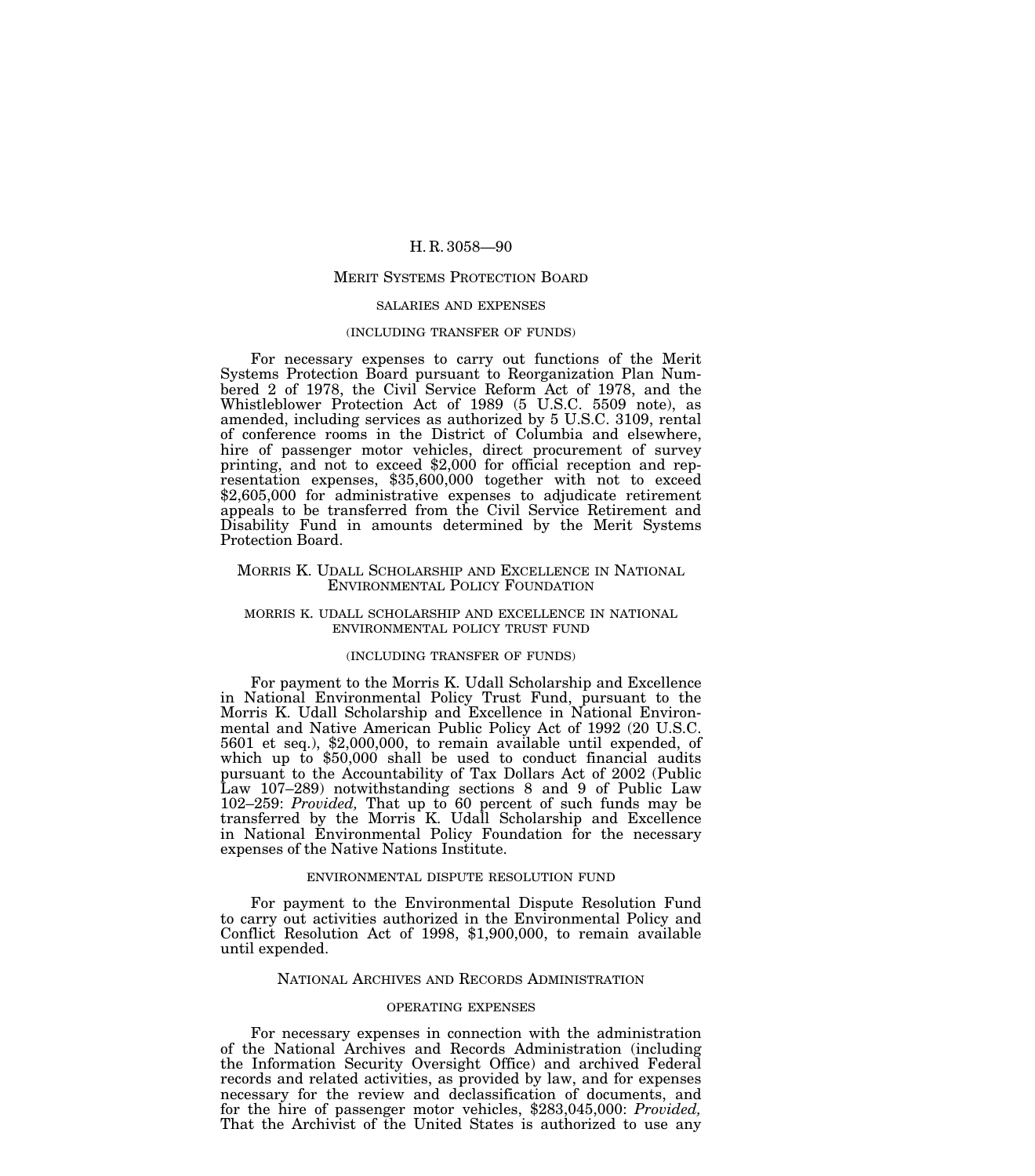excess funds available from the amount borrowed for construction of the National Archives facility, for expenses necessary to provide adequate storage for holdings: *Provided further,* That of the funds provided in this paragraph, \$2,000,000 shall be for initial move of records, staffing, and operations of the Nixon Library.

#### ELECTRONIC RECORDS ARCHIVES

For necessary expenses in connection with the development of the electronic records archives, to include all direct project costs associated with research, analysis, design, development, and program management,  $$37,914,000$ , of which  $$22,000,000$  shall remain available until September 30, 2008: *Provided,* That none of the multi-year funds may be obligated until the National Archives and Records Administration submits to the Committees on Appropriations, and such Committees approve, a plan for expenditure that: (1) meets the capital planning and investment control review requirements established by the Office of Management and Budget, including Circular  $A-11$ ; (2) complies with the National Archives and Records Administration's enterprise architecture; (3) conforms with the National Archives and Records Administration's enterprise life cycle methodology; (4) is approved by the National Archives and Records Administration and the Office of Management and Budget; (5) has been reviewed by the Government Accountability Office; and (6) complies with the acquisition rules, requirements, guidelines, and systems acquisition management practices of the Federal Government.

### REPAIRS AND RESTORATION

For the repair, alteration, and improvement of archives facilities, and to provide adequate storage for holdings, \$9,682,000, to remain available until expended, of which \$1,500,000 is to construct a new regional archives and records facility in Anchorage, Alaska, and of which \$1,000,000 is for the repair and restoration of the plaza that surrounds the Lyndon Baines Johnson Presidential Library that is under the joint control and custody of the University of Texas: *Provided,* That such funds may be transferred directly to the University and used, together with University funds, for repair and restoration of the plaza and remain available until expended for this purpose: *Provided further,* That such funds shall be spent in accordance with the construction plan submitted to the Committees on Appropriations on March 14, 2005: *Provided further,* That the Archivist shall be prohibited from entering into any agreement with the University or any other party that requires additional funding commitments on behalf of the Federal Government.

#### NATIONAL HISTORICAL PUBLICATIONS AND RECORDS COMMISSION

# GRANTS PROGRAM

#### (INCLUDING TRANSFER OF FUNDS)

For necessary expenses for allocations and grants for historical publications and records as authorized by 44 U.S.C. 2504, as amended, \$7,500,000, to remain available until expended: *Provided,*  That of the funds provided in this paragraph, \$2,000,000 shall be transferred to the operating expenses account for operating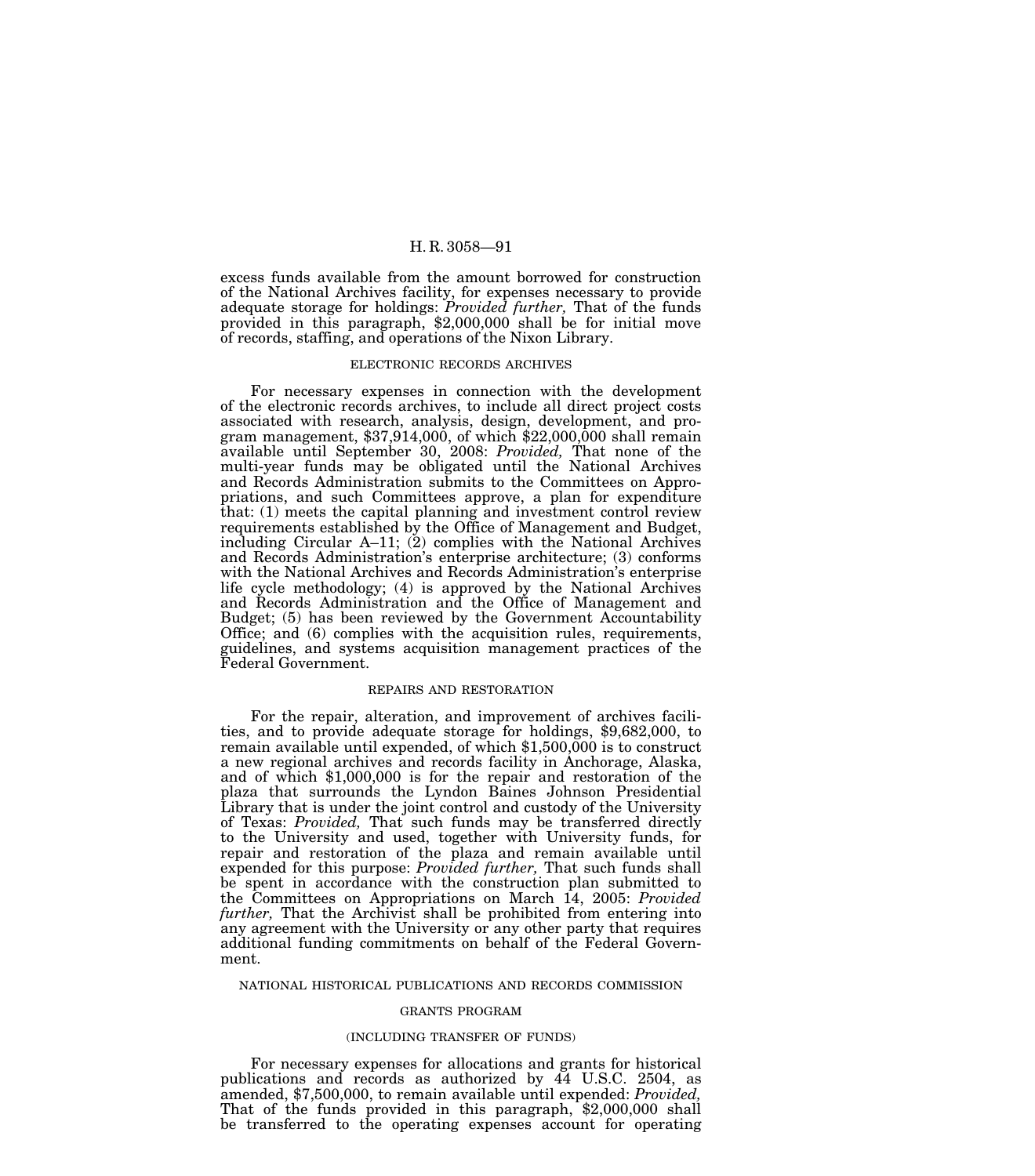expenses of the National Historical Publications and Records Administration.

## NATIONAL CREDIT UNION ADMINISTRATION

### CENTRAL LIQUIDITY FACILITY

During fiscal year 2006, gross obligations of the Central Liquidity Facility for the principal amount of new direct loans to member credit unions, as authorized by 12 U.S.C. 1795 et seq., shall not exceed \$1,500,000,000: *Provided,* That administrative expenses of the Central Liquidity Facility in fiscal year 2006 shall not exceed \$323,000.

## COMMUNITY DEVELOPMENT REVOLVING LOAN FUND

For the Community Development Revolving Loan Fund program as authorized by 42 U.S.C. 9812, 9822 and 9910, \$950,000 shall be available until September 30, 2007 for technical assistance to low-income designated credit unions, and amounts of principal and interest on loans repaid shall be available until expended for low-income designated credit unions.

## NATIONAL TRANSPORTATION SAFETY BOARD

# SALARIES AND EXPENSES

For necessary expenses of the National Transportation Safety Board, including hire of passenger motor vehicles and aircraft; services as authorized by  $5$  U.S.C. 3109, but at rates for individuals not to exceed the per diem rate equivalent to the rate for a GS– 15; uniforms, or allowances therefor, as authorized by law (5 U.S.C. 5901–5902) \$76,700,000, of which not to exceed \$2,000 may be used for official reception and representation expenses.

## (RESCISSION)

Of the available unobligated balances made available under Public Law 106–246, \$1,000,000 are rescinded.

## NEIGHBORHOOD REINVESTMENT CORPORATION

### PAYMENT TO THE NEIGHBORHOOD REINVESTMENT CORPORATION

For payment to the Neighborhood Reinvestment Corporation for use in neighborhood reinvestment activities, as authorized by the Neighborhood Reinvestment Corporation Act (42 U.S.C. 8101– 8107), \$118,000,000, of which \$5,000,000 shall be for a multi-family rental housing program.

## OFFICE OF GOVERNMENT ETHICS

#### SALARIES AND EXPENSES

For necessary expenses to carry out functions of the Office of Government Ethics pursuant to the Ethics in Government Act of 1978, as amended, and the Ethics Reform Act of 1989, including services as authorized by 5 U.S.C. 3109, rental of conference rooms in the District of Columbia and elsewhere, hire of passenger motor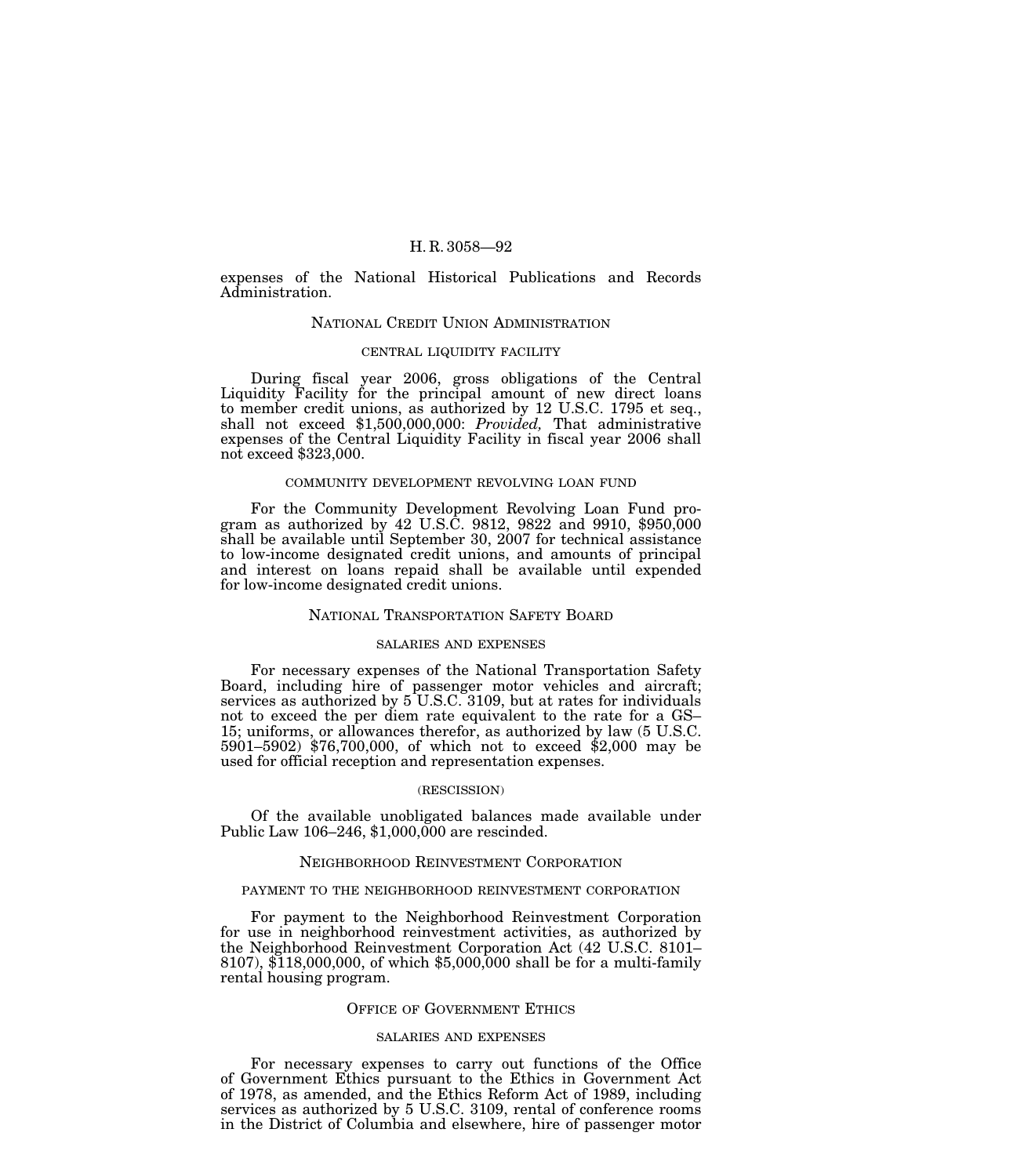vehicles, and not to exceed \$1,500 for official reception and representation expenses, \$11,148,000.

## OFFICE OF PERSONNEL MANAGEMENT

### SALARIES AND EXPENSES

## (INCLUDING TRANSFER OF TRUST FUNDS)

For necessary expenses to carry out functions of the Office of Personnel Management pursuant to Reorganization Plan Numbered 2 of 1978 and the Civil Service Reform Act of 1978, including services as authorized by 5 U.S.C. 3109; medical examinations performed for veterans by private physicians on a fee basis; rental of conference rooms in the District of Columbia and elsewhere; hire of passenger motor vehicles; not to exceed \$2,500 for official reception and representation expenses; advances for reimbursements to applicable funds of the Office of Personnel Management and the Federal Bureau of Investigation for expenses incurred under Executive Order No. 10422 of January 9, 1953, as amended; and payment of per diem and/or subsistence allowances to employees where Voting Rights Act activities require an employee to remain overnight at his or her post of duty, \$122,521,000, of which \$6,983,000 shall remain available until expended for the Enterprise Human Resources Integration project; \$1,450,000 shall remain available until expended for the Human Resources Line of Business project; \$500,000 shall remain available until expended for the E-Training project; and \$1,412,000 shall remain available until expended until September 30, 2007 for the E-Payroll project; and in addition \$100,017,000 for administrative expenses, to be transferred from the appropriate trust funds of the Office of Personnel Management without regard to other statutes, including direct procurement of printed materials, for the retirement and insurance programs: *Provided,* That the provisions of this appropriation shall not affect the authority to use applicable trust funds as provided by sections  $8348(a)(1)(B)$ , and  $9004(f)(2)(A)$  of title 5, United States Code: *Provided further,* That no part of this appropriation shall be available for salaries and expenses of the Legal Examining Unit of the Office of Personnel Management established pursuant to Executive Order No. 9358 of July 1, 1943, or any successor unit of like purpose: *Provided further,* That the President's Commission on White House Fellows, established by Executive Order No. 11183 of October 3, 1964, may, during fiscal year 2006, accept donations of money, property, and personal services: *Provided further,* That such donations, including those from prior years, may be used for the development of publicity materials to provide information about the White House Fellows, except that no such donations shall be accepted for travel or reimbursement of travel expenses, or for the salaries of employees of such Commission.

### OFFICE OF INSPECTOR GENERAL

## SALARIES AND EXPENSES

### (INCLUDING TRANSFER OF TRUST FUNDS)

For necessary expenses of the Office of Inspector General in carrying out the provisions of the Inspector General Act, as amended, including services as authorized by 5 U.S.C. 3109, hire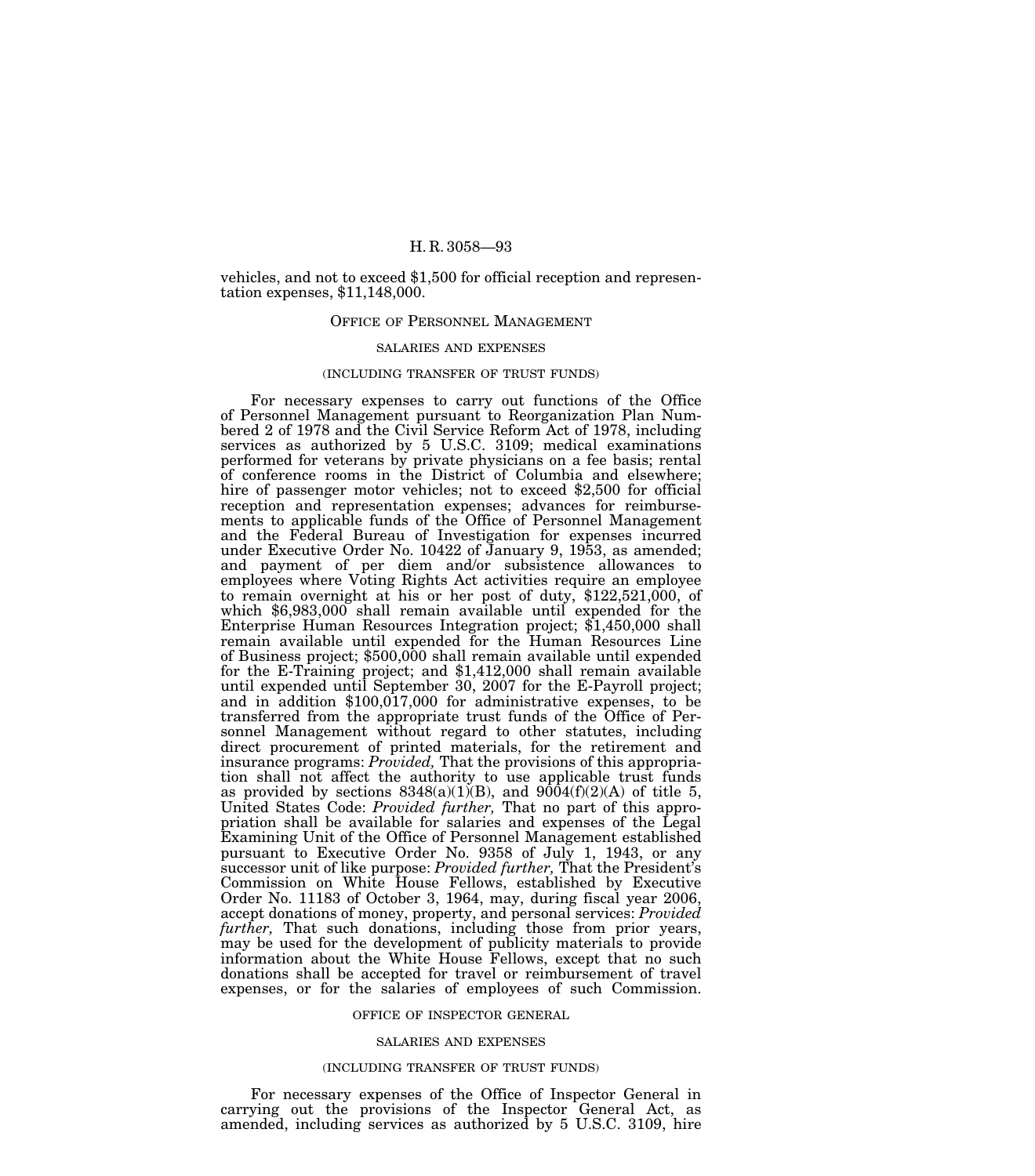of passenger motor vehicles, \$2,071,000, and in addition, not to exceed \$16,329,000 for administrative expenses to audit, investigate, and provide other oversight of the Office of Personnel Management's retirement and insurance programs, to be transferred from the appropriate trust funds of the Office of Personnel Management, as determined by the Inspector General: *Provided,* That the Inspector General is authorized to rent conference rooms in the District of Columbia and elsewhere.

### GOVERNMENT PAYMENT FOR ANNUITANTS, EMPLOYEES HEALTH BENEFITS

For payment of Government contributions with respect to retired employees, as authorized by chapter 89 of title 5, United States Code, and the Retired Federal Employees Health Benefits Act (74 Stat. 849), as amended, such sums as may be necessary.

## GOVERNMENT PAYMENT FOR ANNUITANTS, EMPLOYEE LIFE INSURANCE

For payment of Government contributions with respect to employees retiring after December 31, 1989, as required by chapter 87 of title 5, United States Code, such sums as may be necessary.

#### PAYMENT TO CIVIL SERVICE RETIREMENT AND DISABILITY FUND

For financing the unfunded liability of new and increased annuity benefits becoming effective on or after October 20, 1969, as authorized by 5 U.S.C. 8348, and annuities under special Acts to be credited to the Civil Service Retirement and Disability Fund, such sums as may be necessary: *Provided,* That annuities authorized by the Act of May 29, 1944, as amended, and the Act of August 19, 1950, as amended (33 U.S.C. 771–775), may hereafter be paid out of the Civil Service Retirement and Disability Fund.

# OFFICE OF SPECIAL COUNSEL

# SALARIES AND EXPENSES

For necessary expenses to carry out functions of the Office of Special Counsel pursuant to Reorganization Plan Numbered 2 of 1978, the Civil Service Reform Act of 1978 (Public Law 95– 454), as amended, the Whistleblower Protection Act of 1989 (Public Law 101–12), as amended, Public Law 107–304, and the Uniformed Services Employment and Reemployment Act of 1994 (Public Law 103–353), including services as authorized by 5 U.S.C. 3109, payment of fees and expenses for witnesses, rental of conference rooms in the District of Columbia and elsewhere, and hire of passenger motor vehicles; \$15,325,000.

### SELECTIVE SERVICE SYSTEM

#### SALARIES AND EXPENSES

For necessary expenses of the Selective Service System, including expenses of attendance at meetings and of training for uniformed personnel assigned to the Selective Service System, as authorized by 5 U.S.C. 4101–4118 for civilian employees; purchase of uniforms, or allowances therefor, as authorized by 5 U.S.C.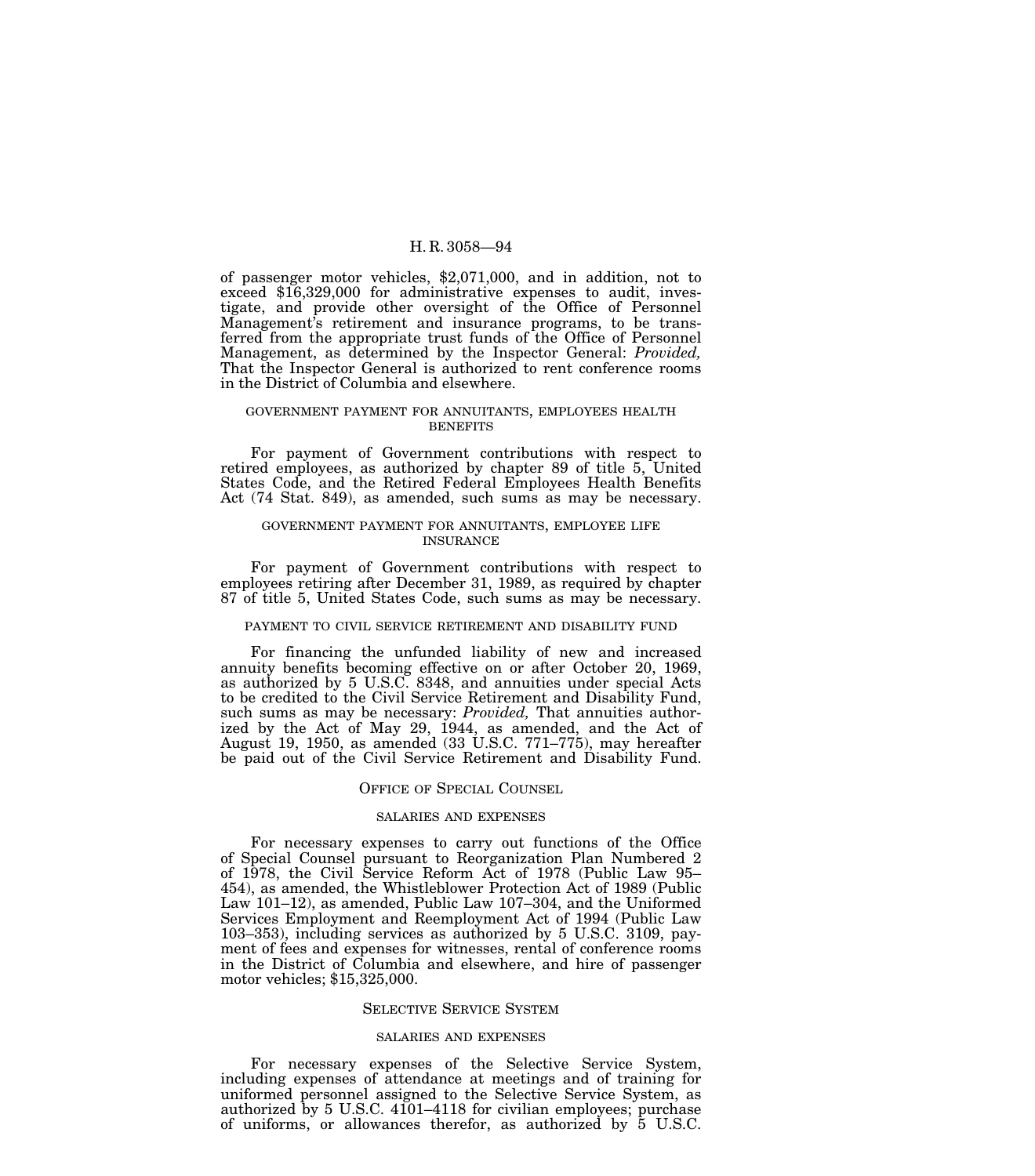5901–5902; hire of passenger motor vehicles; services as authorized by 5 U.S.C. 3109; and not to exceed \$750 for official reception and representation expenses; \$25,000,000: *Provided,* That during the current fiscal year, the President may exempt this appropriation from the provisions of 31 U.S.C. 1341, whenever the President deems such action to be necessary in the interest of national defense: *Provided further,* That none of the funds appropriated by this Act may be expended for or in connection with the induction of any person into the Armed Forces of the United States.

## UNITED STATES INTERAGENCY COUNCIL ON HOMELESSNESS

# OPERATING EXPENSES

For necessary expenses (including payment of salaries, authorized travel, hire of passenger motor vehicles, the rental of conference rooms, and the employment of experts and consultants under section 3109 of title 5, United States Code) of the United States Interagency Council on Homelessness in carrying out the functions pursuant to title II of the McKinney-Vento Homeless Assistance Act, as amended, \$1,800,000.

Title II of the McKinney-Vento Homeless Assistance Act, as amended, is amended in section 209 by striking ''2005'' and inserting ''2006''.

## UNITED STATES POSTAL SERVICE

### PAYMENT TO THE POSTAL SERVICE FUND

For payment to the Postal Service Fund for revenue forgone on free and reduced rate mail, pursuant to subsections (c) and (d) of section 2401 of title 39, United States Code, \$116,350,000, of which \$73,000,000 shall not be available for obligation until October 1, 2006: *Provided,* That mail for overseas voting and mail for the blind shall continue to be free: *Provided further,* That 6-day delivery and rural delivery of mail shall continue at not less than the 1983 level: *Provided further,* That none of the funds made available to the Postal Service by this Act shall be used to implement any rule, regulation, or policy of charging any officer or employee of any State or local child support enforcement agency, or any individual participating in a State or local program of child support enforcement, a fee for information requested or provided concerning an address of a postal customer: *Provided further,* That none of the funds provided in this Act shall be used to consolidate or close small rural and other small post offices in fiscal year 2006.

## UNITED STATES TAX COURT

#### SALARIES AND EXPENSES

For necessary expenses, including contract reporting and other services as authorized by 5 U.S.C. 3109, \$47,998,000: *Provided,* That travel expenses of the judges shall be paid upon the written certificate of the judge.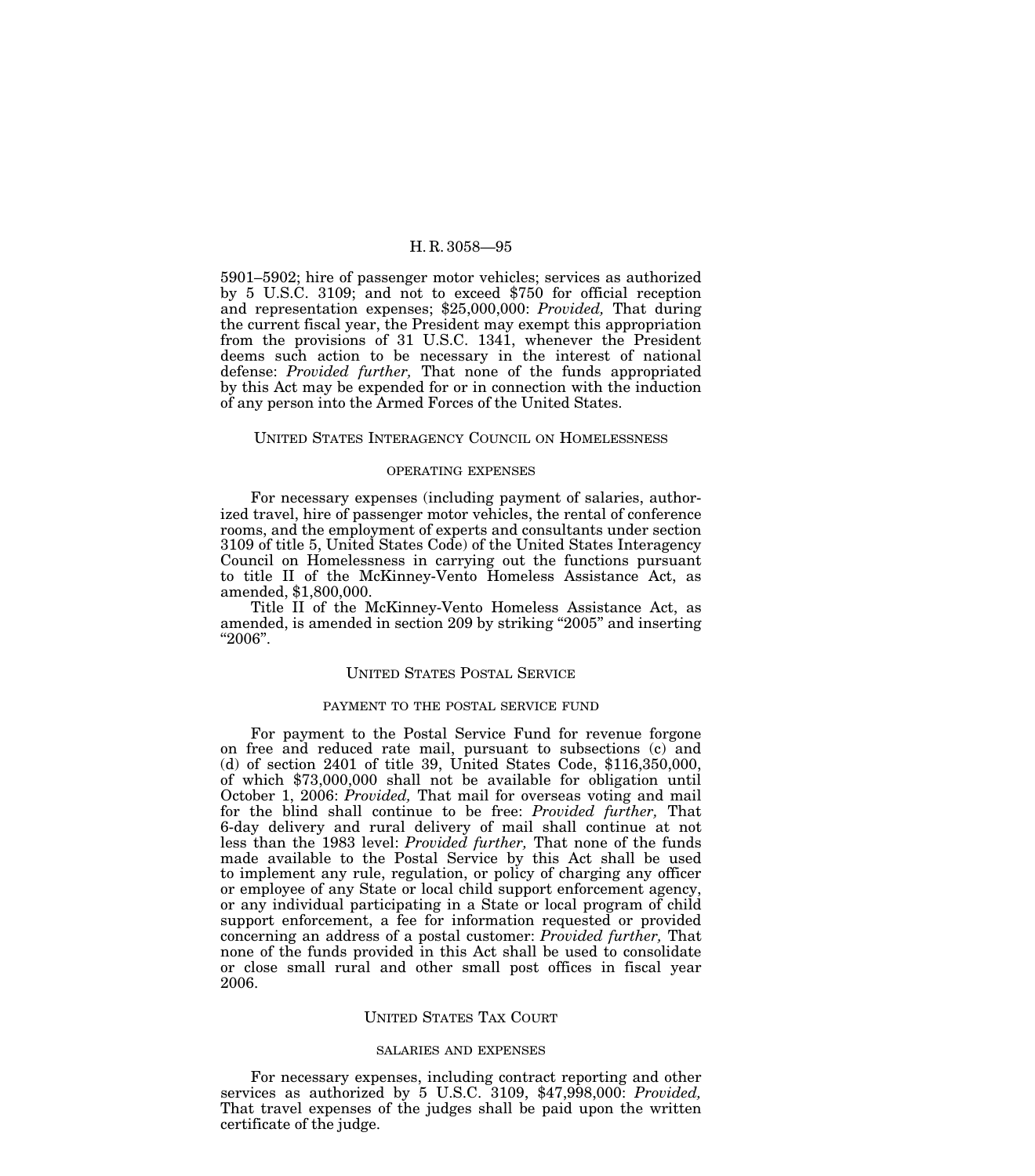# TITLE VII

## GENERAL PROVISIONS THIS ACT

# (INCLUDING TRANSFERS OF FUNDS)

SEC. 701. Such sums as may be necessary for fiscal year 2006 pay raises for programs funded in this Act shall be absorbed within the levels appropriated in this Act or previous appropriations Acts.

SEC. 702. None of the funds in this Act shall be used for the planning or execution of any program to pay the expenses of, or otherwise compensate, non-Federal parties intervening in regulatory or adjudicatory proceedings funded in this Act.

SEC. 703. None of the funds appropriated in this Act shall remain available for obligation beyond the current fiscal year, nor may any be transferred to other appropriations, unless expressly so provided herein.

SEC. 704. The expenditure of any appropriation under this Act for any consulting service through procurement contract pursuant to section 3109 of title 5, United States Code, shall be limited to those contracts where such expenditures are a matter of public record and available for public inspection, except where otherwise provided under existing law, or under existing Executive order issued pursuant to existing law.

SEC. 705. None of the funds made available in this Act may be transferred to any department, agency, or instrumentality of the United States Government, except pursuant to a transfer made by, or transfer authority provided in, this Act or any other appropriations Act.

SEC. 706. None of the funds made available by this Act shall be available for any activity or for paying the salary of any Government employee where funding an activity or paying a salary to a Government employee would result in a decision, determination, rule, regulation, or policy that would prohibit the enforcement of section 307 of the Tariff Act of 1930 (19 U.S.C. 1307).

SEC. 707. No part of any appropriation contained in this Act shall be available to pay the salary for any person filling a position, other than a temporary position, formerly held by an employee who has left to enter the Armed Forces of the United States and has satisfactorily completed his period of active military or naval service, and has within 90 days after his release from such service or from hospitalization continuing after discharge for a period of not more than 1 year, made application for restoration to his former position and has been certified by the Office of Personnel Management as still qualified to perform the duties of his former position and has not been restored thereto.

SEC. 708. No funds appropriated pursuant to this Act may be expended by an entity unless the entity agrees that in expending the assistance the entity will comply with sections 2 through 4 of the Act of March 3, 1933 (41 U.S.C. 10a–10c, popularly known as the "Buy American Act").

SEC. 709. No funds appropriated or otherwise made available under this Act shall be made available to any person or entity that has been convicted of violating the Buy American Act (41 U.S.C. 10a–10c).

SEC. 710. Except as otherwise provided in this Act, none of the funds provided in this Act, provided by previous appropriations Acts to the agencies or entities funded in this Act that remain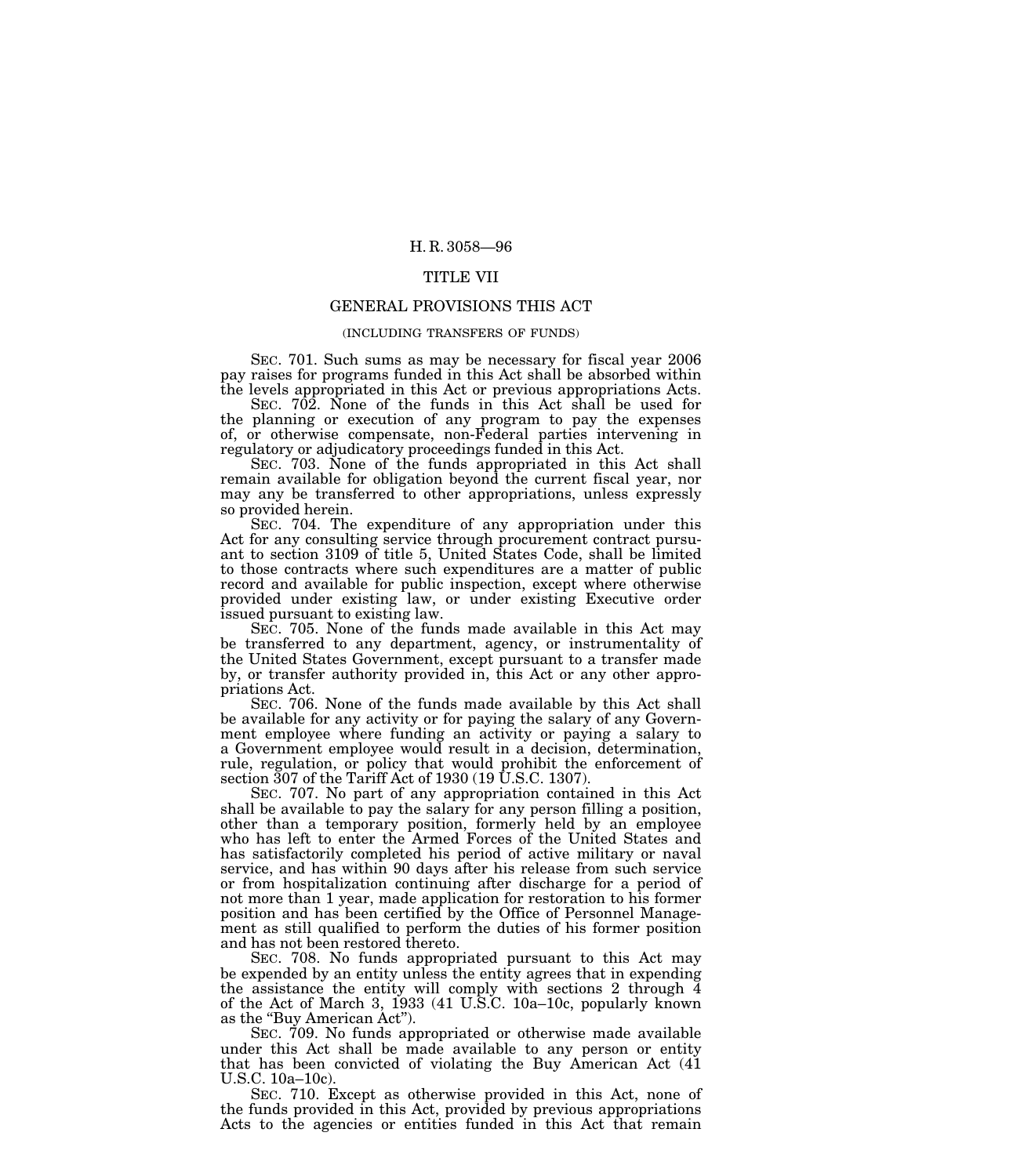available for obligation or expenditure in fiscal year 2006, or provided from any accounts in the Treasury derived by the collection of fees and available to the agencies funded by this Act, shall be available for obligation or expenditure through a reprogramming of funds that: (1) creates a new program; (2) eliminates a program, project, or activity; (3) increases funds or personnel for any program, project, or activity for which funds have been denied or restricted by the Congress; (4) proposes to use funds directed for a specific activity by either the House or Senate Committees on Appropriations for a different purpose; (5) augments existing programs, projects, or activities in excess of \$5,000,000 or 10 percent, whichever is less; (6) reduces existing programs, projects, or activities by \$5,000,000 or 10 percent, whichever is less; or (7) creates, reorganizes, or restructures a branch, division, office, bureau, board, commission, agency, administration, or department different from the budget justifications submitted to the Committees on Appropriations or the table accompanying the statement of the managers accompanying this Act, whichever is more detailed, unless prior approval is received from the House and Senate Committees on Appropriations: *Provided,* That not later than 60 days after the date of enactment of this Act, each agency funded by this Act shall submit a report to the Committees on Appropriations of the Senate and of the House of Representatives to establish the baseline for application of reprogramming and transfer authorities for the current fiscal year: *Provided further,* That the report shall include: (1) a table for each appropriation with a separate column to display the President's budget request, adjustments made by Congress, adjustments due to enacted rescissions, if appropriate, and the fiscal year enacted level; (2) a delineation in the table for each appropriation both by object class and program, project, and activity as detailed in the budget appendix for the respective appropriation; and (3) an identification of items of special congressional interest: *Provided further,* That the amount appropriated or limited for salaries and expenses for an agency shall be reduced by \$100,000 per day for each day after the required date that the report has not been submitted to the Congress.

SEC. 711. Except as otherwise specifically provided by law, not to exceed 50 percent of unobligated balances remaining available at the end of fiscal year 2006 from appropriations made available for salaries and expenses for fiscal year 2006 in this Act, shall remain available through September 30, 2007, for each such account for the purposes authorized: *Provided,* That a request shall be submitted to the Committees on Appropriations for approval prior to the expenditure of such funds: *Provided further,* That these requests shall be made in compliance with reprogramming guidelines.

SEC. 712. None of the funds made available in this Act may be used by the Executive Office of the President to request from the Federal Bureau of Investigation any official background investigation report on any individual, except when—

(1) such individual has given his or her express written consent for such request not more than 6 months prior to the date of such request and during the same presidential administration; or

(2) such request is required due to extraordinary circumstances involving national security.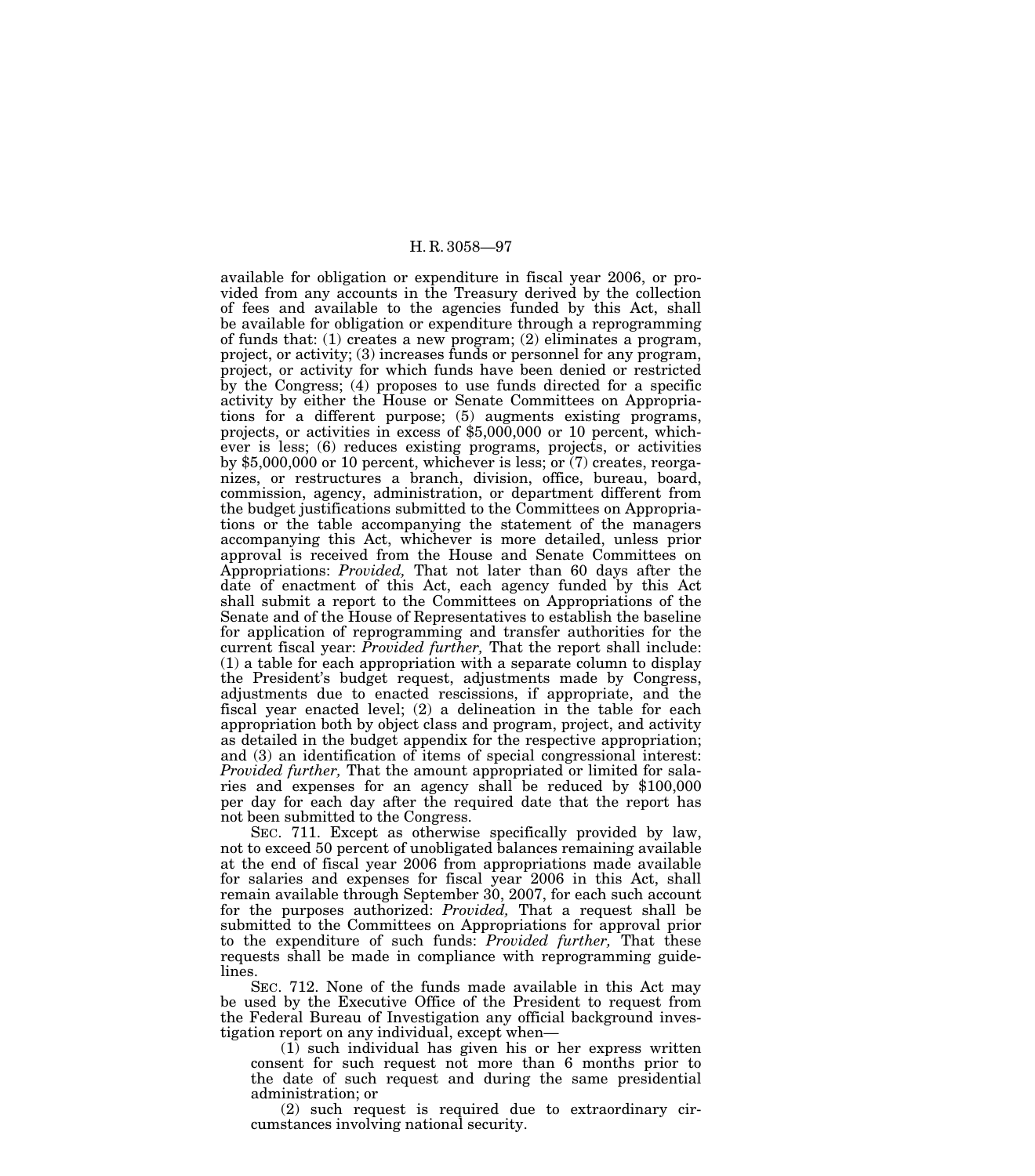SEC. 713. The cost accounting standards promulgated under section 26 of the Office of Federal Procurement Policy Act (Public Law 93–400; 41 U.S.C. 422) shall not apply with respect to a contract under the Federal Employees Health Benefits Program established under chapter 89 of title 5, United States Code.

SEC. 714. For the purpose of resolving litigation and implementing any settlement agreements regarding the nonforeign area cost-of-living allowance program, the Office of Personnel Management may accept and utilize (without regard to any restriction on unanticipated travel expenses imposed in an Appropriations Act) funds made available to the Office pursuant to court approval.

SEC. 715. No funds appropriated by this Act shall be available to pay for an abortion, or the administrative expenses in connection with any health plan under the Federal employees health benefits program which provides any benefits or coverage for abortions.

SEC. 716. The provision of section 715 shall not apply where the life of the mother would be endangered if the fetus were carried to term, or the pregnancy is the result of an act of rape or incest.

SEC. 717. In order to promote Government access to commercial information technology, the restriction on purchasing nondomestic articles, materials, and supplies set forth in the Buy American Act (41 U.S.C. 10a et seq.), shall not apply to the acquisition by the Federal Government of information technology (as defined in section 11101 of title 40, United States Code), that is a commercial item (as defined in section 4(12) of the Office of Federal Procurement Policy Act (41 U.S.C. 403(12)).

SEC. 718. None of the funds made available in the Act may be used to finalize, implement, administer, or enforce—

(1) the proposed rule relating to the determination that real estate brokerage is an activity that is financial in nature or incidental to a financial activity published in the Federal Register on January 3, 2001 (66 Fed. Reg. 307 et seq.); or

(2) the revision proposed in such rule to section  $1501.2$ of title 12 of the Code of Federal Regulations.

SEC. 719. All Federal agencies and departments that are funded under this Act shall issue a report to the House and Senate Committees on Appropriations on all sole source contracts by no later than July 31, 2006. Such report shall include the contractor, the amount of the contract and the rationale for using a sole source contract.

SEC. 720. The Secretary of the Treasury may transfer funds from amounts appropriated under title II of this Act for any costs necessary to pay for both career and non-career senior Treasury officials and support staff in locations of economic strategic interest throughout the world. Such positions would be used to advocate positions of interest to the United States Government, including open and fair financial markets, consistent with the Secretary's obligation under the Gold Reserve Act of 1934 (48 Stat. 337) to promote orderly exchange arrangements and an orderly system of exchange rates. Any transfer shall not be made available until approved in an operating plan request by the House and Senate Committees on Appropriations.

SEC. 721. Section 640(c) of the Treasury and General Government Appropriations Act, 2000 (Public Law 106–58; 2 U.S.C. 437g note), as amended by section 642 of the Treasury and General Government Appropriations Act, 2002 (Public Law 107–67) and by section 639 of the Transportation, Treasury, and Independent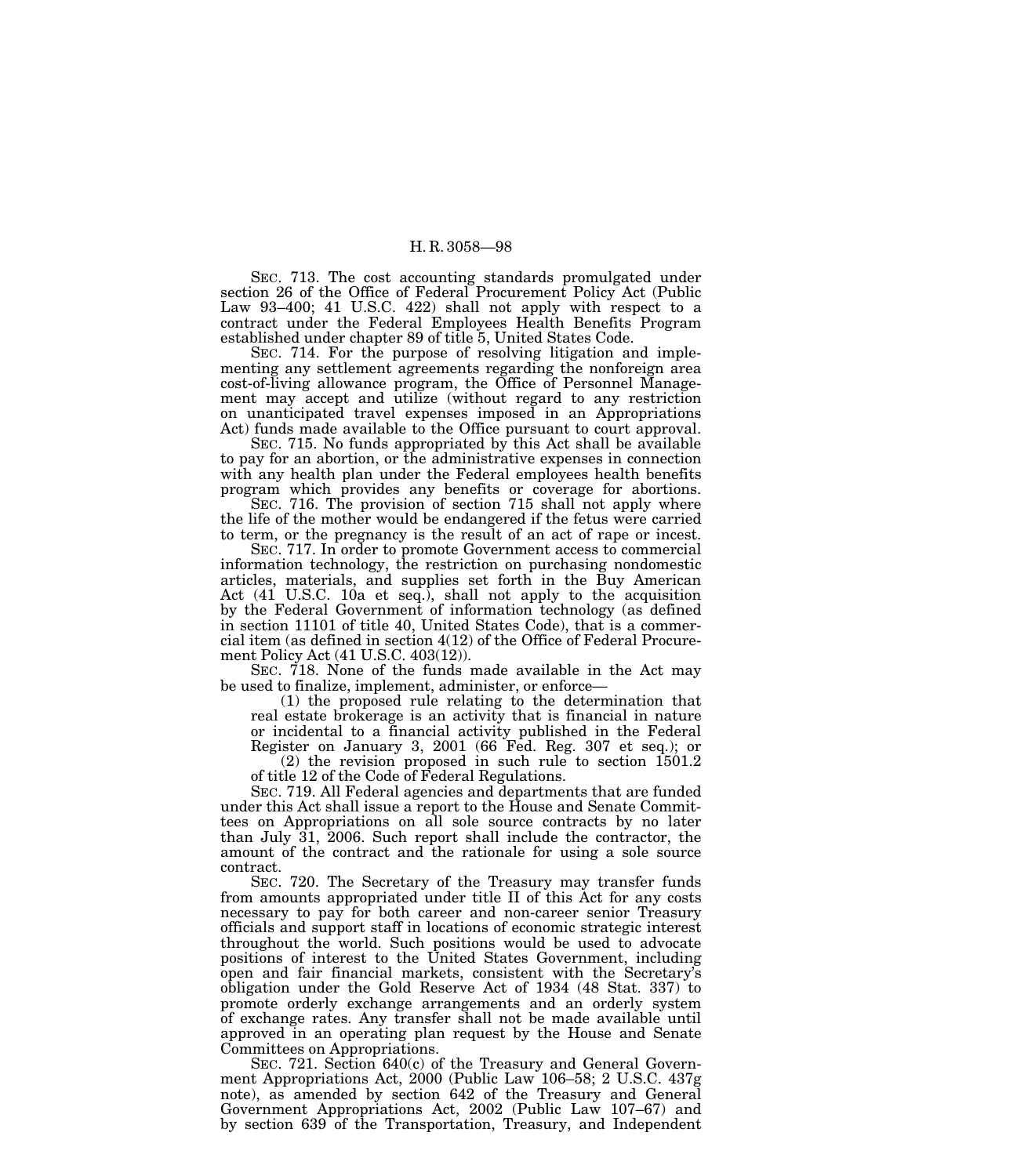Agencies Appropriations Act, 2004 (Public Law 108–199), is amended by striking ''December 31, 2005'' and inserting ''December 31, 2008''.

SEC. 722. The Secretary of the Treasury may make payments from the Treasury Forfeiture Fund to reimburse the United States Secret Service for costs of protecting the Secretary of the Treasury: *Provided,* That the United States Secret Service shall provide the Department of the Treasury with a detailed, itemized list of expenses associated with such protection: *Provided further,* That the Comptroller General shall review all expenditures related to such protection and shall determine if each expense is a reasonable and unavoidable cost of this protection: *Provided further,* That all such reimbursable expenses shall be subject to a memorandum of understanding between the Department of the Treasury and the United States Secret Service.

SEC. 723. Section 101 of the Second Emergency Supplemental Appropriations Act to Meet Immediate Needs Arising From the Consequences of Hurricane Katrina, 2005 (Public Law 109–62; 119 Stat. 1992) is repealed.

SEC. 724. (a) IN GENERAL.—None of the funds appropriated or otherwise made available by this Act may be used for any Federal Government contract with any foreign incorporated entity which is treated as an inverted domestic corporation under section 835(b) of the Homeland Security Act of 2002 (6 U.S.C. 395(b)) or any subsidiary of such an entity.<br>(b) WAIVERS.—

 $(1)$  In GENERAL.—Any Secretary shall waive subsection  $(a)$ with respect to any Federal Government contract under the authority of such Secretary if the Secretary determines that the waiver is required in the interest of national security.

(2) REPORT TO CONGRESS.—Any Secretary issuing a waiver under paragraph (1) shall report such issuance to Congress. (c) EXCEPTION.—This section shall not apply to any Federal Government contract entered into before the date of the enactment of this Act, or to any task order issued pursuant to such contract.

SEC. 725. From funds made available in this Act under the headings ''White House Office'', ''Executive Residence at the White House'', ''White House Repair and Restoration'', ''Council of Economic Advisors'', ''National Security Council'', ''Office of Administration'', ''Office of Policy Development'', ''Special Assistance to the President", and "Official Residence of the Vice President", the Director of the Office of Management and Budget (or such other officer as the President may designate in writing), may, fifteen days after giving notice to the House and Senate Committees on Appropriations, transfer not to exceed 10 percent of any such appropriation to any other such appropriation, to be merged with and available for the same time and for the same purposes as the appropriation to which transferred: *Provided*, That the amount of an appropriation shall not be increased by more than 50 percent by such transfers: *Provided further*, That no amount shall be transferred from ''Special Assistance to the President'' or ''Official Residence of the Vice President'' without the approval of the Vice President.

SEC. 726. No funds in this Act may be used to support any Federal, State, or local projects that seek to use the power of eminent domain, unless eminent domain is employed only for a public use: *Provided,* That for purposes of this section, public use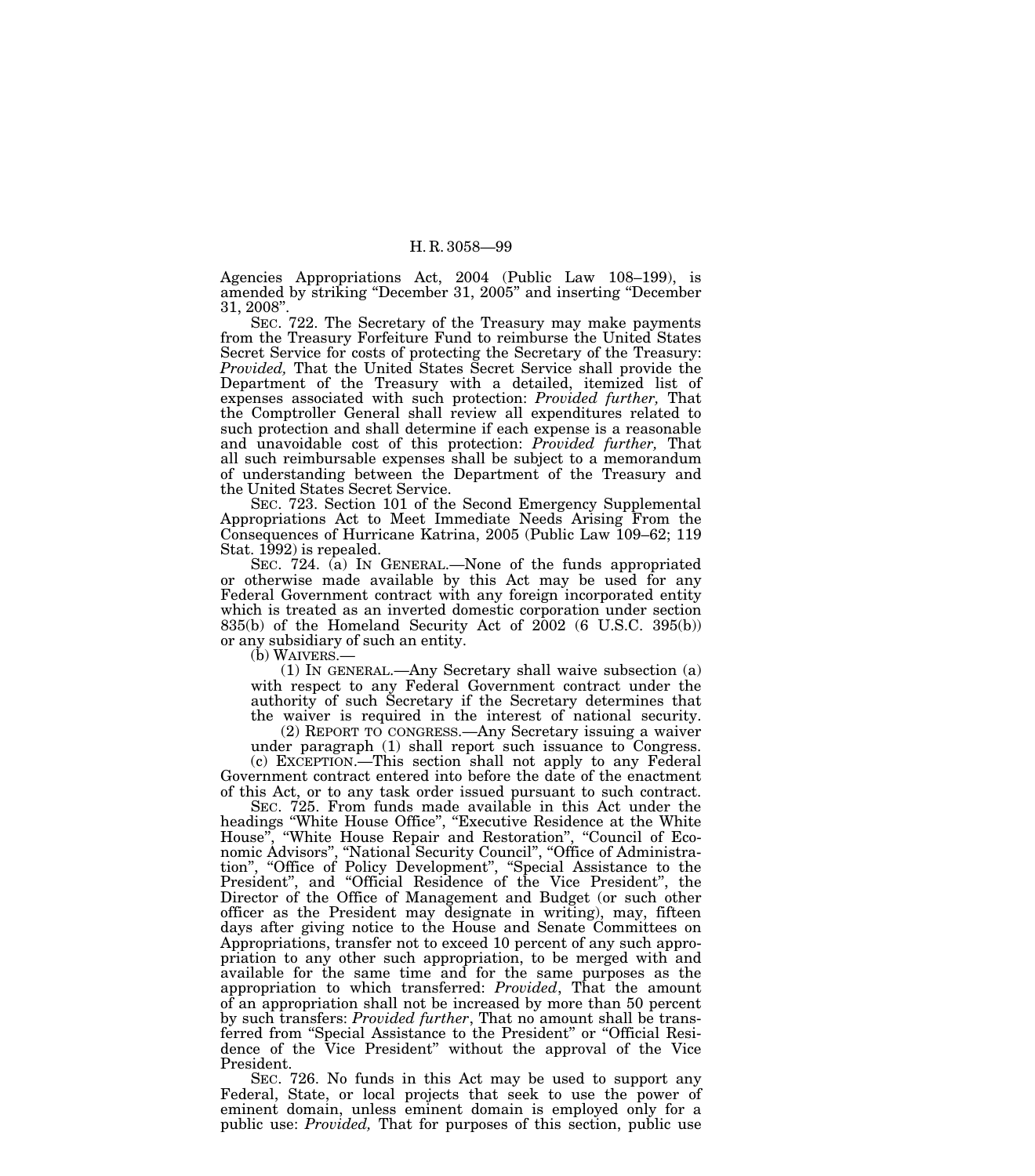shall not be construed to include economic development that primarily benefits private entities: *Provided further,* That any use of funds for mass transit, railroad, airport, seaport or highway projects as well as utility projects which benefit or serve the general public (including energy-related, communication-related, waterrelated and wastewater-related infrastructure), other structures designated for use by the general public or which have other common-carrier or public-utility functions that serve the general public and are subject to regulation and oversight by the government, and projects for the removal of an immediate threat to public health and safety or brownsfield as defined in the Small Business Liability Relief and Brownsfield Revitalization Act (Public Law 107–118) shall be considered a public use for purposes of eminent domain: *Provided further,* That the Government Accountability Office, in consultation with the National Academy of Public Administration, organizations representing State and local governments, and property rights organizations, shall conduct a study to be submitted to the Congress within 12 months of the enactment of this Act on the nationwide use of eminent domain, including the procedures used and the results accomplished on a state-bystate basis as well as the impact on individual property owners and on the affected communities.

## TITLE VIII

# GENERAL PROVISIONS GOVERNMENT-WIDE

## DEPARTMENTS, AGENCIES, AND CORPORATIONS

SEC. 801. Funds appropriated in this or any other Act may be used to pay travel to the United States for the immediate family of employees serving abroad in cases of death or life threatening illness of said employee.

SEC. 802. No department, agency, or instrumentality of the United States receiving appropriated funds under this or any other Act for fiscal year 2006 shall obligate or expend any such funds, unless such department, agency, or instrumentality has in place, and will continue to administer in good faith, a written policy designed to ensure that all of its workplaces are free from the illegal use, possession, or distribution of controlled substances (as defined in the Controlled Substances Act (21 U.S.C. 802)) by the officers and employees of such department, agency, or instrumentality.

SEC. 803. Unless otherwise specifically provided, the maximum amount allowable during the current fiscal year in accordance with section 16 of the Act of August 2, 1946 (60 Stat. 810), for the purchase of any passenger motor vehicle (exclusive of buses, ambulances, law enforcement, and undercover surveillance vehicles), is hereby fixed at \$8,100 except station wagons for which the maximum shall be \$9,100: *Provided,* That these limits may be exceeded by not to exceed \$3,700 for police-type vehicles, and by not to exceed \$4,000 for special heavy-duty vehicles: *Provided further,* That the limits set forth in this section may not be exceeded by more than 5 percent for electric or hybrid vehicles purchased for demonstration under the provisions of the Electric and Hybrid Vehicle Research, Development, and Demonstration Act of 1976: *Provided further,* That the limits set forth in this section may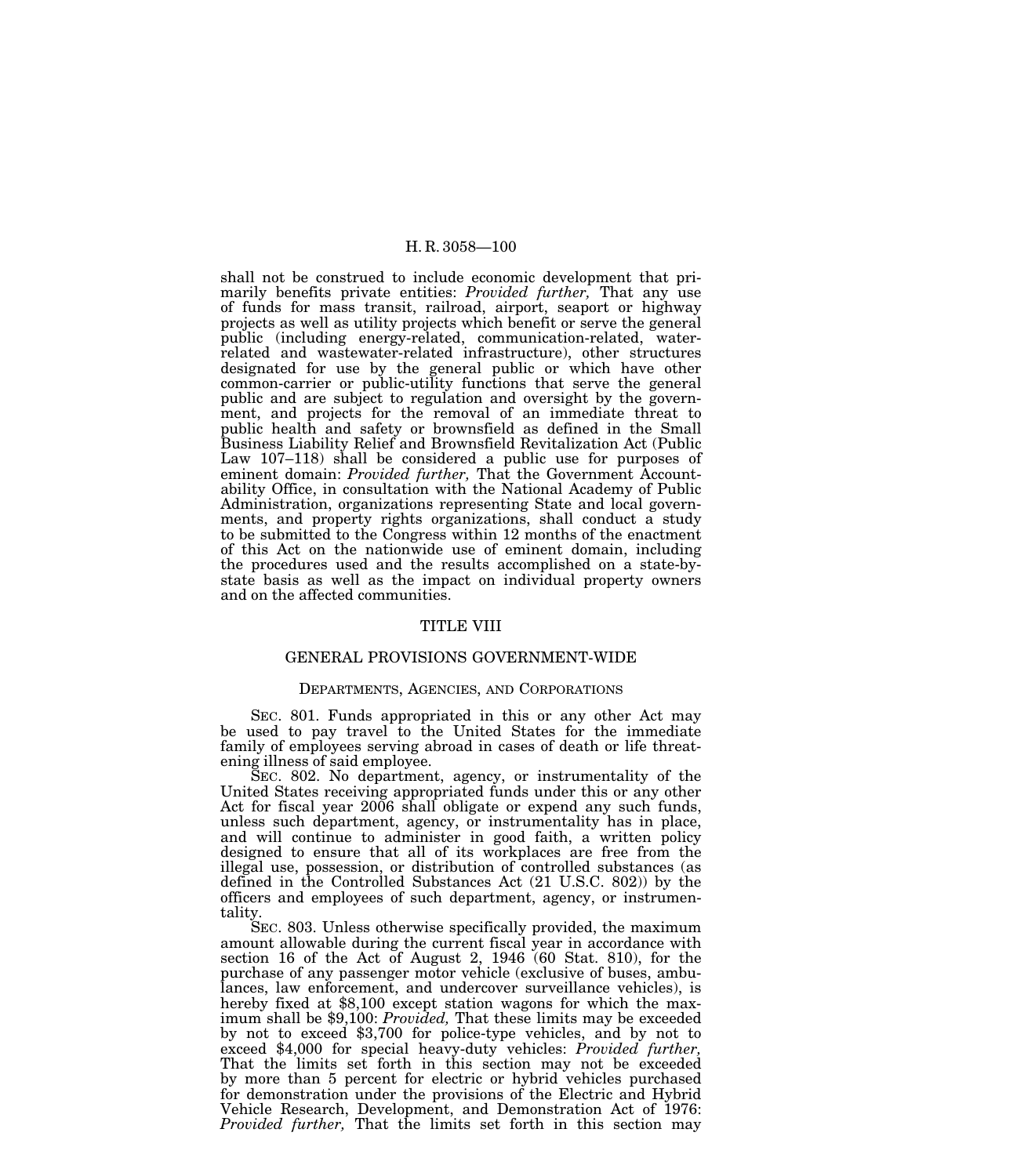be exceeded by the incremental cost of clean alternative fuels vehicles acquired pursuant to Public Law 101–549 over the cost of comparable conventionally fueled vehicles.

SEC. 804. Appropriations of the executive departments and independent establishments for the current fiscal year available for expenses of travel, or for the expenses of the activity concerned, are hereby made available for quarters allowances and cost-ofliving allowances, in accordance with 5 U.S.C. 5922–5924.

SEC. 805. Unless otherwise specified during the current fiscal year, no part of any appropriation contained in this or any other Act shall be used to pay the compensation of any officer or employee of the Government of the United States (including any agency the majority of the stock of which is owned by the Government of the United States) whose post of duty is in the continental United States unless such person: (1) is a citizen of the United States; (2) is a person in the service of the United States on the date of the enactment of this Act who, being eligible for citizenship, has filed a declaration of intention to become a citizen of the United States prior to such date and is actually residing in the United States; (3) is a person who owes allegiance to the United States; (4) is an alien from Cuba, Poland, South Vietnam, the countries of the former Soviet Union, or the Baltic countries lawfully admitted to the United States for permanent residence; (5) is a South Vietnamese, Cambodian, or Laotian refugee paroled in the United States after January 1, 1975; or (6) is a national of the People's Republic of China who qualifies for adjustment of status pursuant to the Chinese Student Protection Act of 1992 (Public Law 102–404): *Provided,* That for the purpose of this section, an affidavit signed by any such person shall be considered prima facie evidence that the requirements of this section with respect to his or her status have been complied with: *Provided further,* That any person making a false affidavit shall be guilty of a felony, and, upon conviction, shall be fined no more than \$4,000 or imprisoned for not more than 1 year, or both: *Provided further,* That the above penal clause shall be in addition to, and not in substitution for, any other provisions of existing law: *Provided further,* That any payment made to any officer or employee contrary to the provisions of this section shall be recoverable in action by the Federal Government. This section shall not apply to citizens of Ireland, Israel, or the Republic of the Philippines, or to nationals of those countries allied with the United States in a current defense effort, or to international broadcasters employed by the United States Information Agency, or to temporary employment of translators, or to temporary employment in the field service (not to exceed 60 days) as a result of emergencies.

SEC. 806. Appropriations available to any department or agency during the current fiscal year for necessary expenses, including maintenance or operating expenses, shall also be available for payment to the General Services Administration for charges for space and services and those expenses of renovation and alteration of buildings and facilities which constitute public improvements performed in accordance with the Public Buildings Act of 1959 (73 Stat. 749), the Public Buildings Amendments of 1972 (87 Stat. 216), or other applicable law.

SEC. 807. In addition to funds provided in this or any other Act, all Federal agencies are authorized to receive and use funds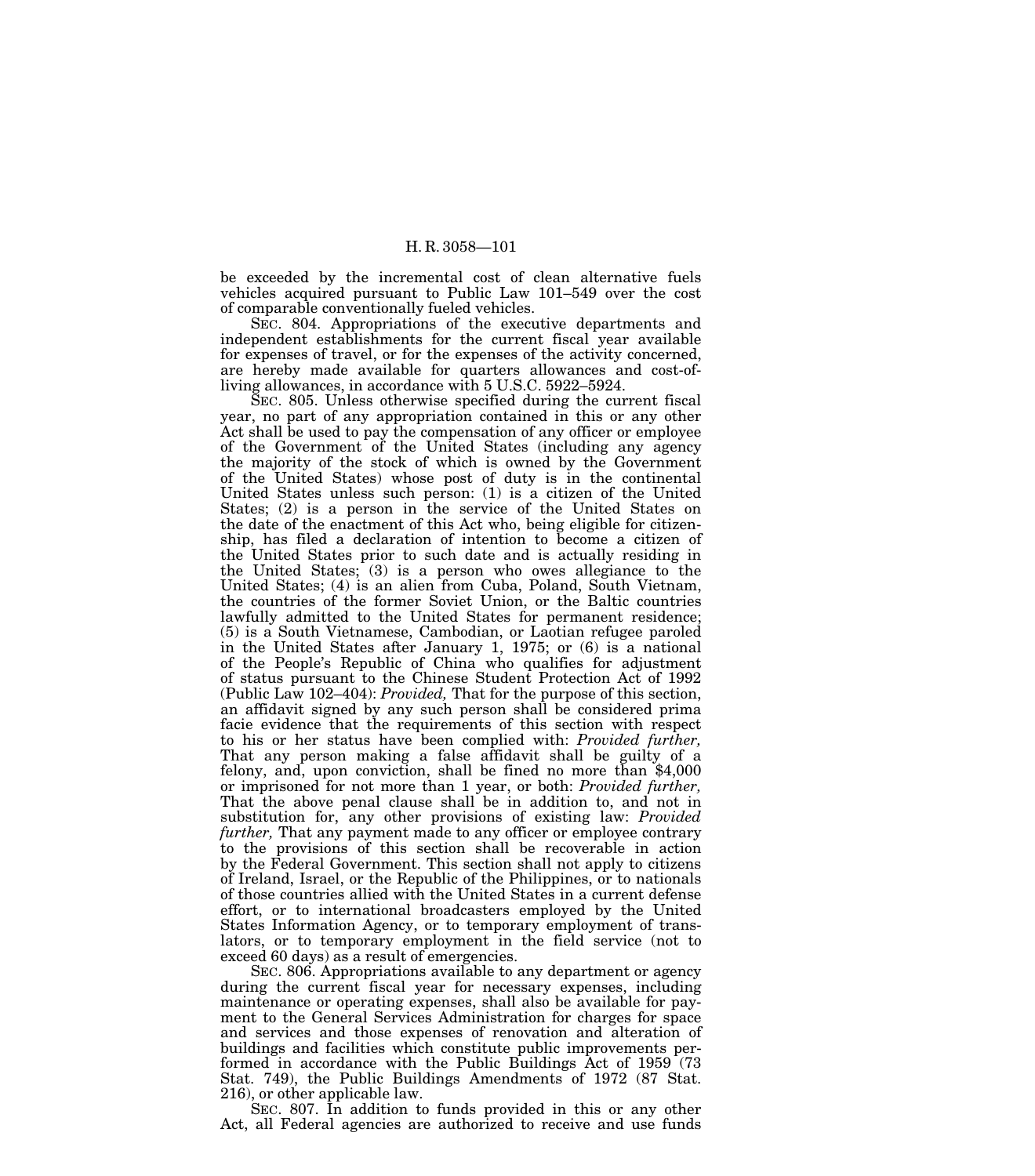resulting from the sale of materials, including Federal records disposed of pursuant to a records schedule recovered through recycling or waste prevention programs. Such funds shall be available until expended for the following purposes:

(1) Acquisition, waste reduction and prevention, and recycling programs as described in Executive Order No. 13101 (September 14, 1998), including any such programs adopted prior to the effective date of the Executive order.

(2) Other Federal agency environmental management programs, including, but not limited to, the development and implementation of hazardous waste management and pollution prevention programs.

(3) Other employee programs as authorized by law or as deemed appropriate by the head of the Federal agency.

SEC. 808. Funds made available by this or any other Act for administrative expenses in the current fiscal year of the corporations and agencies subject to chapter 91 of title 31, United States Code, shall be available, in addition to objects for which such funds are otherwise available, for rent in the District of Columbia; services in accordance with 5 U.S.C. 3109; and the objects specified under this head, all the provisions of which shall be applicable to the expenditure of such funds unless otherwise specified in the Act by which they are made available: *Provided,* That in the event any functions budgeted as administrative expenses are subsequently transferred to or paid from other funds, the limitations on administrative expenses shall be correspondingly reduced.

SEC. 809. No part of any appropriation for the current fiscal year contained in this or any other Act shall be paid to any person for the filling of any position for which he or she has been nominated after the Senate has voted not to approve the nomination of said person.

SEC. 810. No part of any appropriation contained in this or any other Act shall be available for interagency financing of boards (except Federal Executive Boards), commissions, councils, committees, or similar groups (whether or not they are interagency entities) which do not have a prior and specific statutory approval to receive financial support from more than one agency or instrumentality.

SEC. 811. Funds made available by this or any other Act to the Postal Service Fund (39 U.S.C. 2003) shall be available for employment of guards for all buildings and areas owned or occupied by the Postal Service or under the charge and control of the Postal Service. The Postal Service may give such guards, with respect to such property, any of the powers of special policemen provided under 40 U.S.C. 1315. The Postmaster General, or his designee, may take any action that the Secretary of Homeland Security may take under such section with respect to that property.

SEC. 812. None of the funds made available pursuant to the provisions of this Act shall be used to implement, administer, or enforce any regulation which has been disapproved pursuant to a joint resolution duly adopted in accordance with the applicable law of the United States.

SEC. 813. (a) Notwithstanding any other provision of law, and except as otherwise provided in this section, no part of any of the funds appropriated for fiscal year 2006, by this or any other Act, may be used to pay any prevailing rate employee described in section  $5342(a)(2)(A)$  of title 5, United States Code—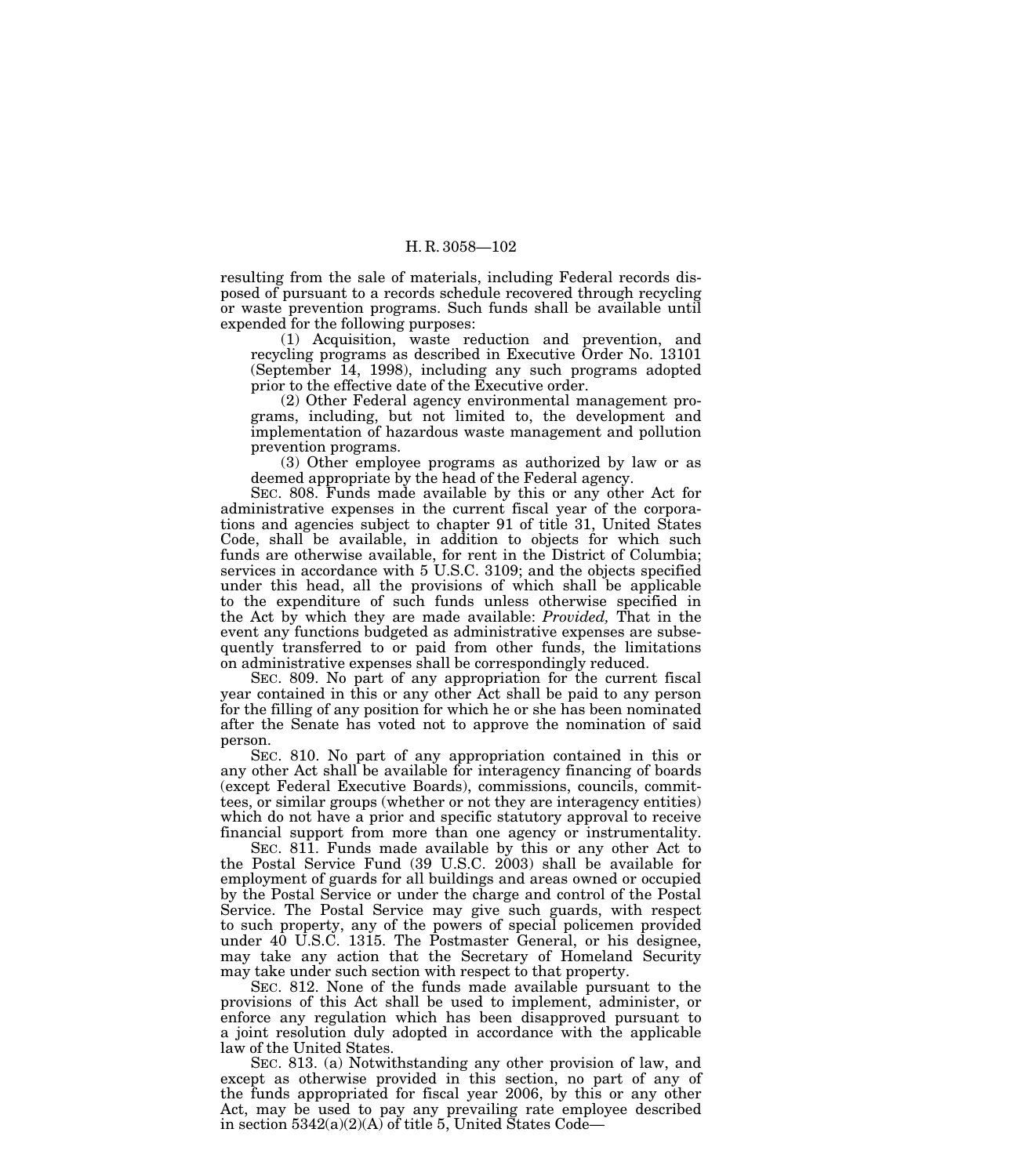(1) during the period from the date of expiration of the limitation imposed by the comparable section for previous fiscal years until the normal effective date of the applicable wage survey adjustment that is to take effect in fiscal year 2006, in an amount that exceeds the rate payable for the applicable grade and step of the applicable wage schedule in accordance with such section; and

(2) during the period consisting of the remainder of fiscal year 2006, in an amount that exceeds, as a result of a wage survey adjustment, the rate payable under paragraph (1) by more than the sum of—

(A) the percentage adjustment taking effect in fiscal year 2006 under section 5303 of title 5, United States Code, in the rates of pay under the General Schedule; and

(B) the difference between the overall average percentage of the locality-based comparability payments taking effect in fiscal year 2006 under section 5304 of such title (whether by adjustment or otherwise), and the overall average percentage of such payments which was effective in the previous fiscal year under such section.

(b) Notwithstanding any other provision of law, no prevailing rate employee described in subparagraph (B) or (C) of section  $5342(a)(2)$  of title 5, United States Code, and no employee covered by section 5348 of such title, may be paid during the periods for which subsection (a) is in effect at a rate that exceeds the rates that would be payable under subsection (a) were subsection (a) applicable to such employee.

(c) For the purposes of this section, the rates payable to an employee who is covered by this section and who is paid from a schedule not in existence on September 30, 2005, shall be determined under regulations prescribed by the Office of Personnel Management.

(d) Notwithstanding any other provision of law, rates of premium pay for employees subject to this section may not be changed from the rates in effect on September 30, 2005, except to the extent determined by the Office of Personnel Management to be consistent with the purpose of this section.

(e) This section shall apply with respect to pay for service performed after September 30, 2005.

(f) For the purpose of administering any provision of law (including any rule or regulation that provides premium pay, retirement, life insurance, or any other employee benefit) that requires any deduction or contribution, or that imposes any requirement or limitation on the basis of a rate of salary or basic pay, the rate of salary or basic pay payable after the application of this section shall be treated as the rate of salary or basic pay.

(g) Nothing in this section shall be considered to permit or require the payment to any employee covered by this section at a rate in excess of the rate that would be payable were this section not in effect.

(h) The Office of Personnel Management may provide for exceptions to the limitations imposed by this section if the Office determines that such exceptions are necessary to ensure the recruitment or retention of qualified employees.

SEC. 814. During the period in which the head of any department or agency, or any other officer or civilian employee of the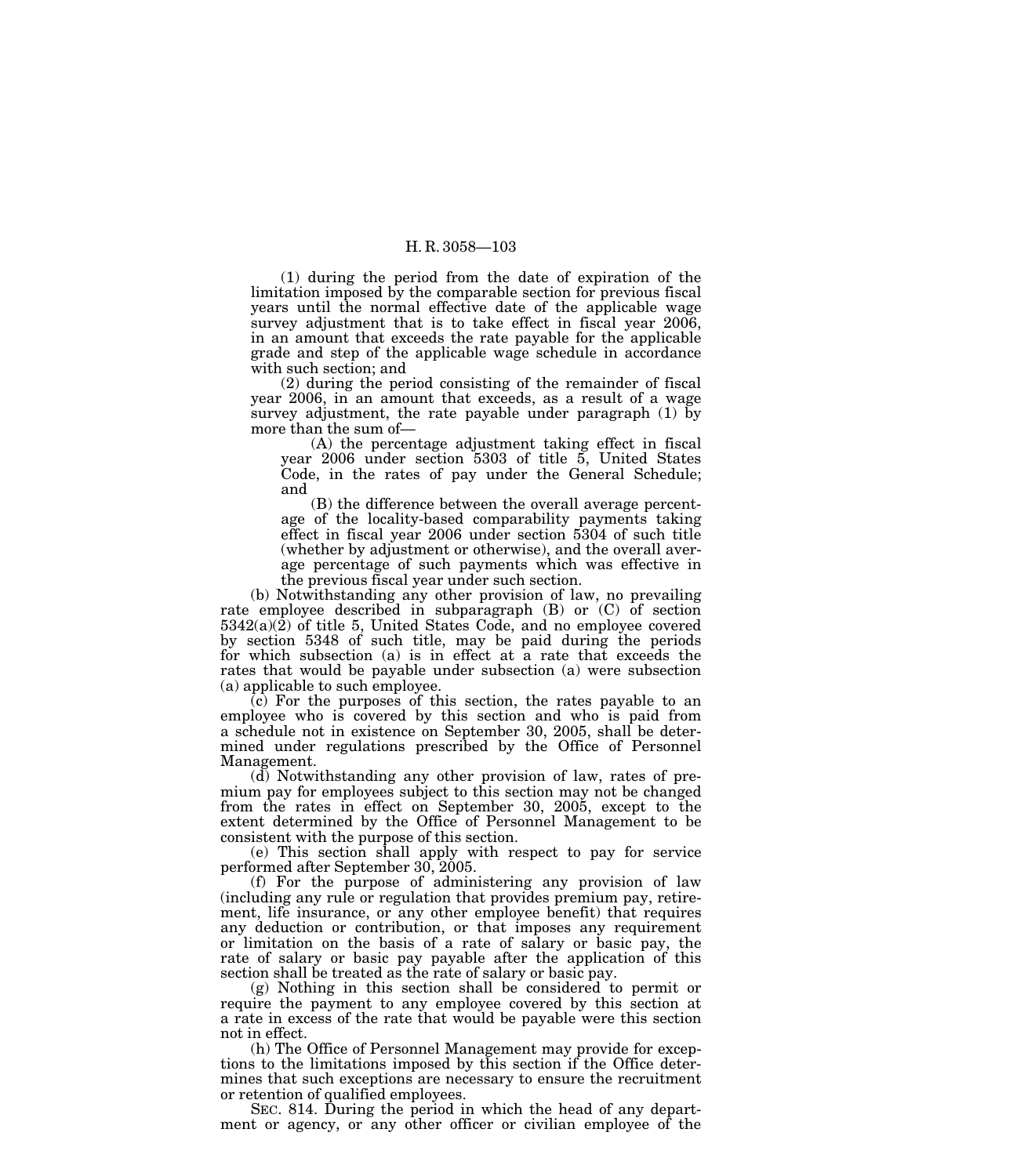Government appointed by the President of the United States, holds office, no funds may be obligated or expended in excess of \$5,000 to furnish or redecorate the office of such department head, agency head, officer, or employee, or to purchase furniture or make improvements for any such office, unless advance notice of such furnishing or redecoration is expressly approved by the Committees on Appropriations. For the purposes of this section, the term ''office'' shall include the entire suite of offices assigned to the individual, as well as any other space used primarily by the individual or the use of which is directly controlled by the individual.

SEC. 815. Notwithstanding section 1346 of title 31, United States Code, or section 809 of this Act, funds made available for the current fiscal year by this or any other Act shall be available for the interagency funding of national security and emergency preparedness telecommunications initiatives which benefit multiple Federal departments, agencies, or entities, as provided by Executive Order No. 12472 (April 3, 1984).

SEC. 816. (a) None of the funds appropriated by this or any other Act may be obligated or expended by any Federal department, agency, or other instrumentality for the salaries or expenses of any employee appointed to a position of a confidential or policydetermining character excepted from the competitive service pursuant to section 3302 of title 5, United States Code, without a certification to the Office of Personnel Management from the head of the Federal department, agency, or other instrumentality employing the Schedule C appointee that the Schedule C position was not created solely or primarily in order to detail the employee to the White House.

(b) The provisions of this section shall not apply to Federal employees or members of the armed services detailed to or from—

(1) the Central Intelligence Agency;

(2) the National Security Agency;

(3) the Defense Intelligence Agency;

(4) the offices within the Department of Defense for the collection of specialized national foreign intelligence through reconnaissance programs;

(5) the Bureau of Intelligence and Research of the Department of State;

(6) any agency, office, or unit of the Army, Navy, Air Force, and Marine Corps, the Department of Homeland Security, the Federal Bureau of Investigation and the Drug Enforcement Administration of the Department of Justice, the Department of Transportation, the Department of the Treasury, and the Department of Energy performing intelligence functions; and

(7) the Director of National Intelligence or the Office of the Director of National Intelligence.

SEC. 817. No department, agency, or instrumentality of the United States receiving appropriated funds under this or any other Act for the current fiscal year shall obligate or expend any such funds, unless such department, agency, or instrumentality has in place, and will continue to administer in good faith, a written policy designed to ensure that all of its workplaces are free from discrimination and sexual harassment and that all of its workplaces are not in violation of title VII of the Civil Rights Act of 1964 (Public Law 88–352, 78 Stat. 241), as amended, the Age Discrimination in Employment Act of 1967 (Public Law 90–202, 81 Stat.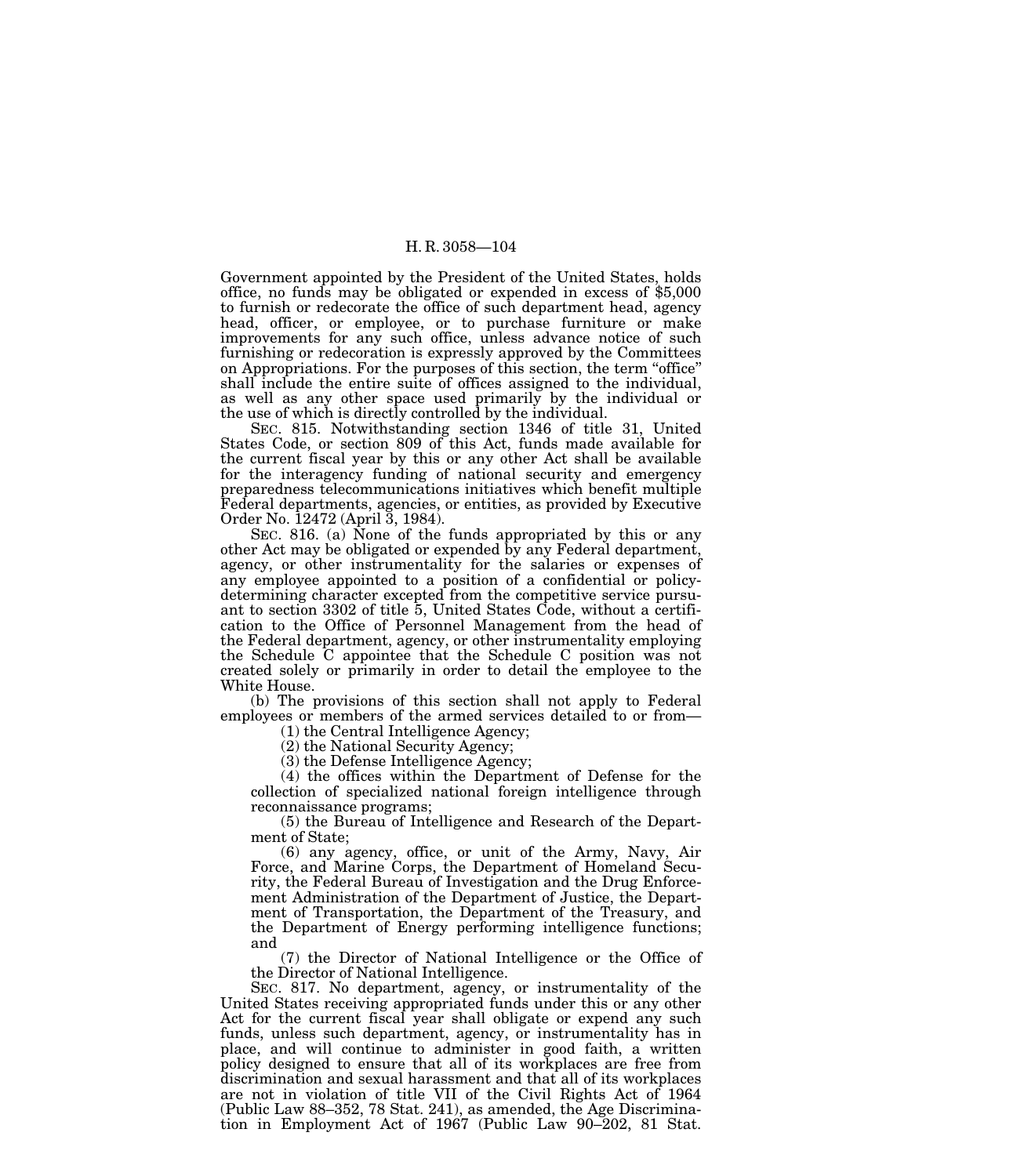602), and the Rehabilitation Act of 1973 (Public Law 93–112, 87 Stat. 355).

SEC. 818. No part of any appropriation contained in this or any other Act shall be available for the payment of the salary of any officer or employee of the Federal Government, who—

(1) prohibits or prevents, or attempts or threatens to prohibit or prevent, any other officer or employee of the Federal Government from having any direct oral or written communication or contact with any Member, committee, or subcommittee of the Congress in connection with any matter pertaining to the employment of such other officer or employee or pertaining to the department or agency of such other officer or employee in any way, irrespective of whether such communication or contact is at the initiative of such other officer or employee or in response to the request or inquiry of such Member, committee, or subcommittee; or

(2) removes, suspends from duty without pay, demotes, reduces in rank, seniority, status, pay, or performance of efficiency rating, denies promotion to, relocates, reassigns, transfers, disciplines, or discriminates in regard to any employment right, entitlement, or benefit, or any term or condition of employment of, any other officer or employee of the Federal Government, or attempts or threatens to commit any of the foregoing actions with respect to such other officer or employee, by reason of any communication or contact of such other officer or employee with any Member, committee, or subcommittee of the Congress as described in paragraph (1).

SEC. 819. (a) None of the funds made available in this or any other Act may be obligated or expended for any employee training that—

(1) does not meet identified needs for knowledge, skills, and abilities bearing directly upon the performance of official duties;

(2) contains elements likely to induce high levels of emotional response or psychological stress in some participants;

(3) does not require prior employee notification of the content and methods to be used in the training and written end of course evaluation;

(4) contains any methods or content associated with religious or quasi-religious belief systems or ''new age'' belief systems as defined in Equal Employment Opportunity Commission Notice N–915.022, dated September 2, 1988; or

(5) is offensive to, or designed to change, participants' personal values or lifestyle outside the workplace.

(b) Nothing in this section shall prohibit, restrict, or otherwise preclude an agency from conducting training bearing directly upon the performance of official duties.

SEC. 820. No funds appropriated in this or any other Act may be used to implement or enforce the agreements in Standard Forms 312 and 4414 of the Government or any other nondisclosure policy, form, or agreement if such policy, form, or agreement does not contain the following provisions: ''These restrictions are consistent with and do not supersede, conflict with, or otherwise alter the employee obligations, rights, or liabilities created by Executive Order No. 12958; section 7211 of title 5, United States Code (governing disclosures to Congress); section 1034 of title 10, United States Code, as amended by the Military Whistleblower Protection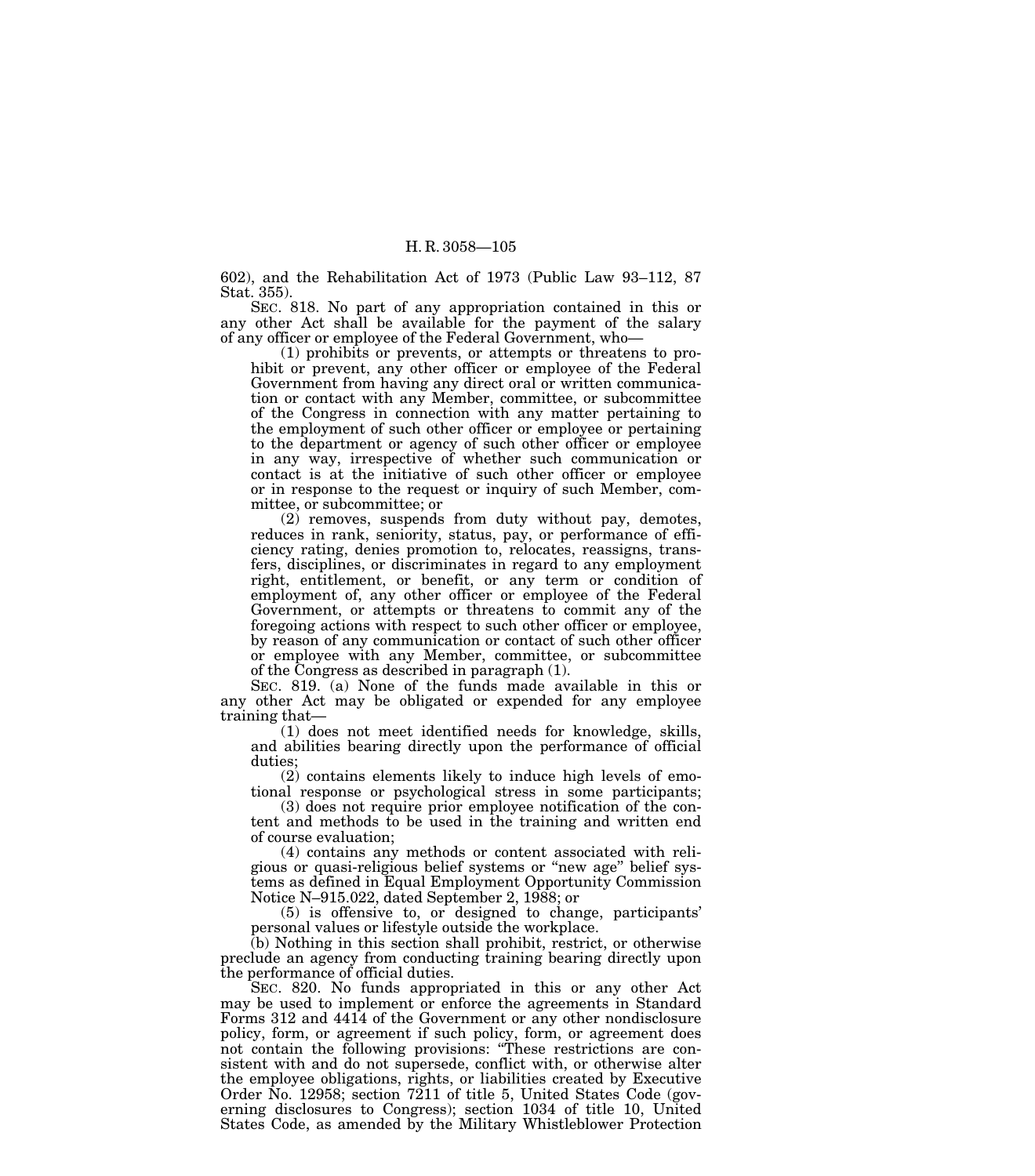Act (governing disclosure to Congress by members of the military); section  $2302(\bar{b})(8)$  of title 5, United States Code, as amended by the Whistleblower Protection Act (governing disclosures of illegality, waste, fraud, abuse or public health or safety threats); the Intelligence Identities Protection Act of 1982 (50 U.S.C. 421 et seq.) (governing disclosures that could expose confidential Government agents); and the statutes which protect against disclosure that may compromise the national security, including sections 641, 793, 794, 798, and 952 of title 18, United States Code, and section 4(b) of the Subversive Activities Act of 1950 (50 U.S.C. 783(b)). The definitions, requirements, obligations, rights, sanctions, and liabilities created by said Executive order and listed statutes are incorporated into this agreement and are controlling.'': *Provided*, That notwithstanding the preceding paragraph, a nondisclosure policy form or agreement that is to be executed by a person connected with the conduct of an intelligence or intelligence-related activity, other than an employee or officer of the United States Government, may contain provisions appropriate to the particular activity for which such document is to be used. Such form or agreement shall, at a minimum, require that the person will not disclose any classified information received in the course of such activity unless specifically authorized to do so by the United States Government. Such nondisclosure forms shall also make it clear that they do not bar disclosures to Congress or to an authorized official of an executive agency or the Department of Justice that are essential to reporting a substantial violation of law.

SEC. 821. No part of any funds appropriated in this or any other Act shall be used by an agency of the executive branch, other than for normal and recognized executive-legislative relationships, for publicity or propaganda purposes, and for the preparation, distribution or use of any kit, pamphlet, booklet, publication, radio, television or film presentation designed to support or defeat legislation pending before the Congress, except in presentation to the Congress itself.

SEC. 822. None of the funds appropriated by this or any other Act may be used by an agency to provide a Federal employee's home address to any labor organization except when the employee has authorized such disclosure or when such disclosure has been ordered by a court of competent jurisdiction.

SEC. 823. None of the funds made available in this Act or any other Act may be used to provide any non-public information such as mailing or telephone lists to any person or any organization outside of the Federal Government without the approval of the Committees on Appropriations.

SEC. 824. No part of any appropriation contained in this or any other Act shall be used directly or indirectly, including by private contractor, for publicity or propaganda purposes within the United States not heretofor authorized by the Congress.

SEC. 825. (a) In this section the term "agency"—

(1) means an Executive agency as defined under section 105 of title 5, United States Code;

(2) includes a military department as defined under section 102 of such title, the Postal Service, and the Postal Rate Commission; and

(3) shall not include the Government Accountability Office.

(b) Unless authorized in accordance with law or regulations to use such time for other purposes, an employee of an agency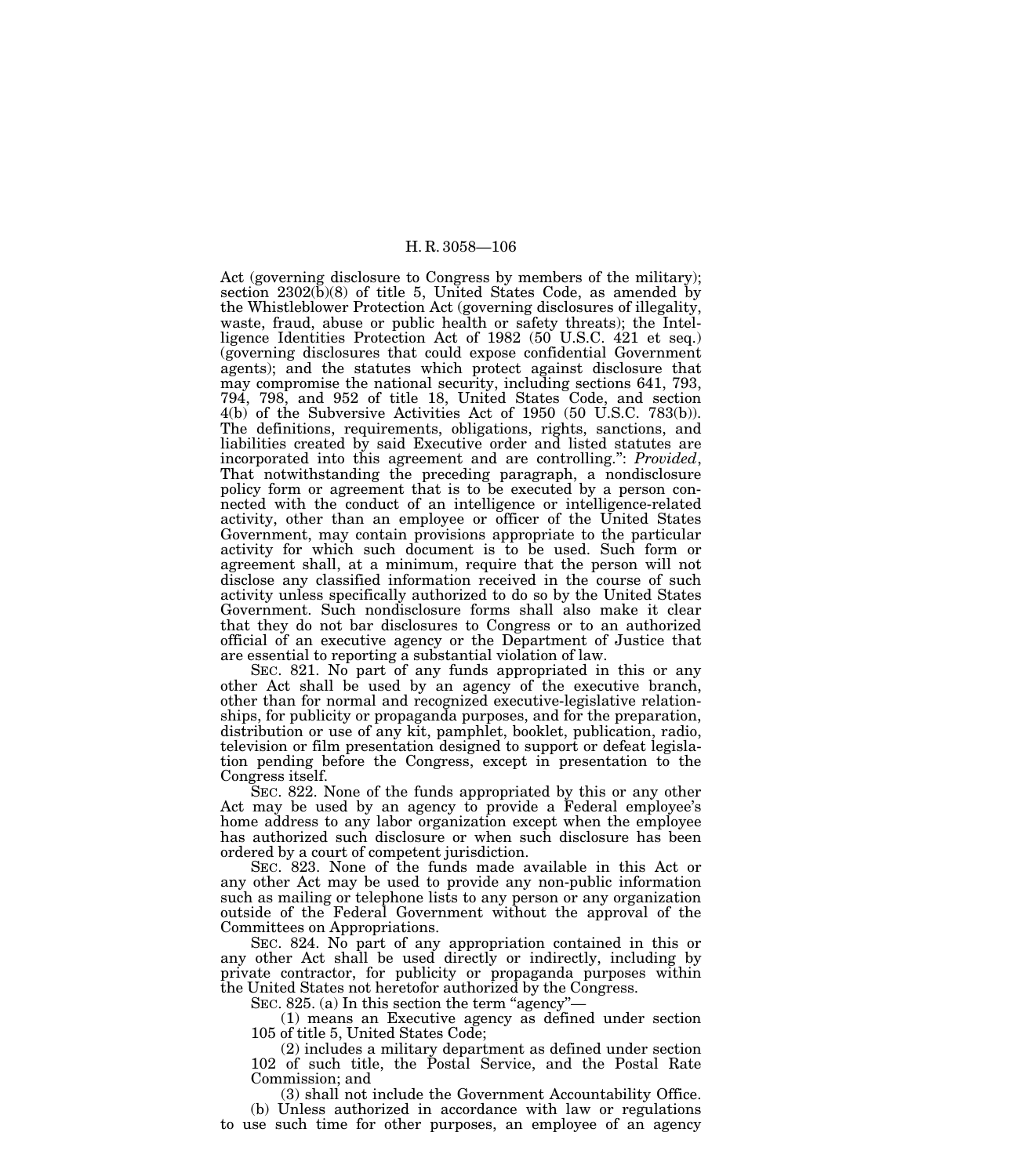shall use official time in an honest effort to perform official duties. An employee not under a leave system, including a Presidential appointee exempted under section 6301(2) of title 5, United States Code, has an obligation to expend an honest effort and a reasonable proportion of such employee's time in the performance of official duties.

SEC. 826. Notwithstanding 31 U.S.C. 1346 and section 810 of this Act, funds made available for the current fiscal year by this or any other Act to any department or agency, which is a member of the Federal Accounting Standards Advisory Board (FASAB), shall be available to finance an appropriate share of FASAB administrative costs.

SEC. 827. Notwithstanding 31 U.S.C. 1346 and section 910 of this Act, the head of each Executive department and agency is hereby authorized to transfer to or reimburse ''General Services Administration, Government-wide Policy'' with the approval of the Director of the Office of Management and Budget, funds made available for the current fiscal year by this or any other Act, including rebates from charge card and other contracts: *Provided,* That these funds shall be administered by the Administrator of General Services to support Government-wide financial, information technology, procurement, and other management innovations, initiatives, and activities, as approved by the Director of the Office of Management and Budget, in consultation with the appropriate interagency groups designated by the Director (including the Chief Financial Officers Council and the Joint Financial Management Improvement Program for financial management initiatives, the Chief Information Officers Council for information technology initiatives, the Chief Human Capital Officers Council for human capital initiatives, and the Federal Acquisition Council for procurement initiatives). The total funds transferred or reimbursed shall not exceed \$10,000,000. Such transfers or reimbursements may only be made 15 days following notification of the Committees on Appropriations by the Director of the Office of Management and Budget.

SEC. 828. Notwithstanding any other provision of law, a woman may breastfeed her child at any location in a Federal building or on Federal property, if the woman and her child are otherwise authorized to be present at the location.

SEC. 829. Nothwithstanding section 1346 of title 31, United States Code, or section 810 of this Act, funds made available for the current fiscal year by this or any other Act shall be available for the interagency funding of specific projects, workshops, studies, and similar efforts to carry out the purposes of the National Science and Technology Council (authorized by Executive Order No. 12881), which benefit multiple Federal departments, agencies, or entities: *Provided*, That the Office of Management and Budget shall provide a report describing the budget of and resources connected with the National Science and Technology Council to the Committees on Appropriations, the House Committee on Science, and the Senate Committee on Commerce, Science, and Transportation 90 days after enactment of this Act.

SEC. 830. Any request for proposals, solicitation, grant application, form, notification, press release, or other publications involving the distribution of Federal funds shall indicate the agency providing the funds, the Catalog of Federal Domestic Assistance Number,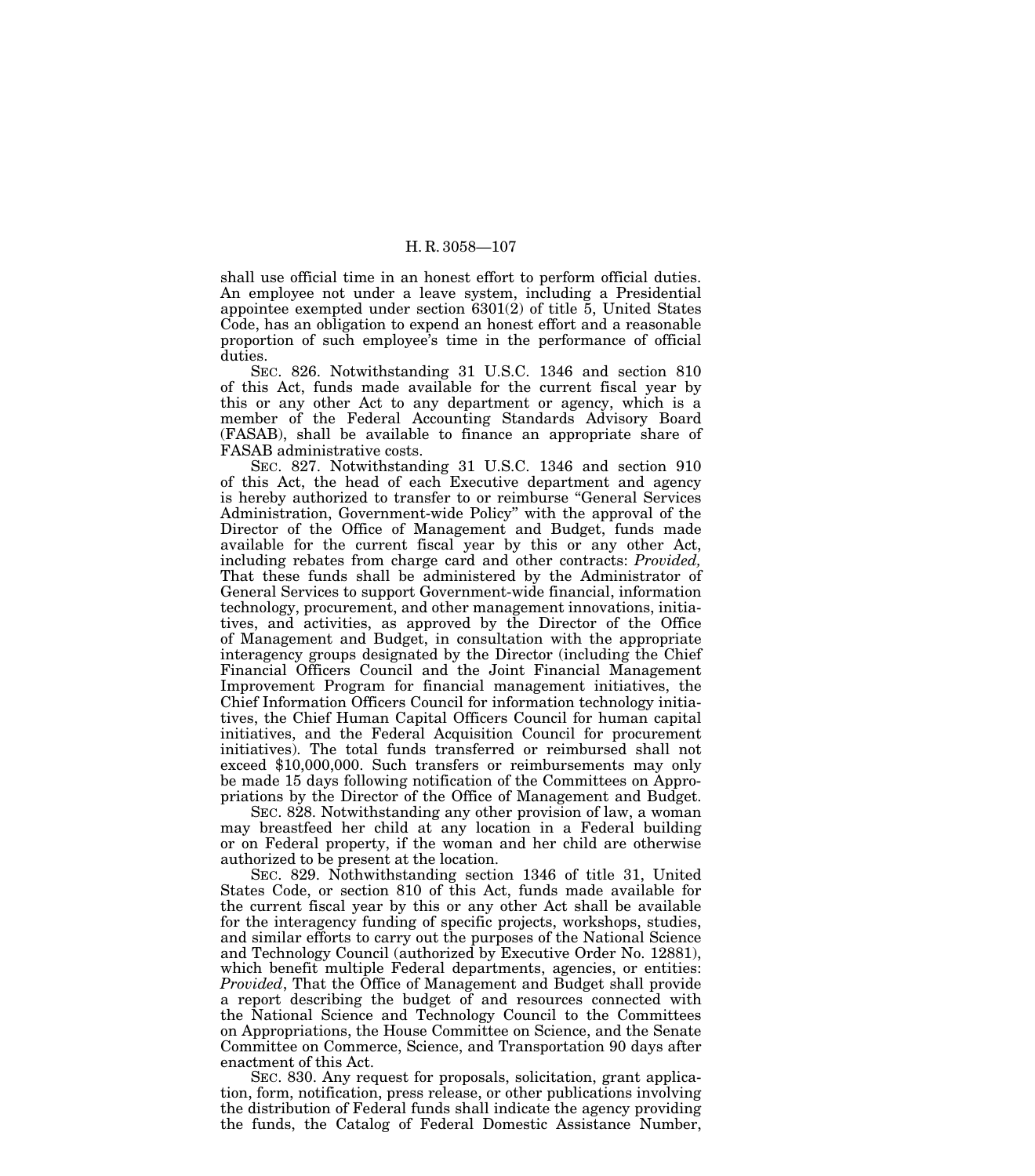as applicable, and the amount provided: *Provided,* That this provision shall apply to direct payments, formula funds, and grants received by a State receiving Federal funds.

SEC. 831. Subsection (f) of section 403 of Public Law 103– 356 (31 U.S.C. 501 note), as amended, is further amended by striking ''October 1, 2005'' and inserting ''October 1, 2006'': *Provided,* That this provision shall not apply to the Department of Homeland Security.

SEC. 832. (a) PROHIBITION OF FEDERAL AGENCY MONITORING OF INDIVIDUALS' INTERNET USE.—None of the funds made available in this or any other Act may be used by any Federal agency—

(1) to collect, review, or create any aggregation of data, derived from any means, that includes any personally identifiable information relating to an individual's access to or use of any Federal Government Internet site of the agency; or

(2) to enter into any agreement with a third party (including another government agency) to collect, review, or obtain any aggregation of data, derived from any means, that includes any personally identifiable information relating to an individual's access to or use of any nongovernmental Internet site.

(b) EXCEPTIONS.—The limitations established in subsection (a) shall not apply to—

(1) any record of aggregate data that does not identify particular persons;

(2) any voluntary submission of personally identifiable information;

(3) any action taken for law enforcement, regulatory, or supervisory purposes, in accordance with applicable law; or

(4) any action described in subsection  $(a)(1)$  that is a system security action taken by the operator of an Internet site and is necessarily incident to providing the Internet site services or to protecting the rights or property of the provider of the Internet site.

(c) DEFINITIONS.—For the purposes of this section:

 $(1)$  The term "regulatory" means agency actions to implement, interpret or enforce authorities provided in law.

(2) The term ''supervisory'' means examinations of the agency's supervised institutions, including assessing safety and soundness, overall financial condition, management practices and policies and compliance with applicable standards as provided in law.

SEC. 833. (a) None of the funds appropriated by this Act may be used to enter into or renew a contract which includes a provision providing prescription drug coverage, except where the contract also includes a provision for contraceptive coverage.

(b) Nothing in this section shall apply to a contract with—

(1) any of the following religious plans:

(A) Personal Care's HMO; and

(B) OSF HealthPlans, Inc.; and

(2) any existing or future plan, if the carrier for the plan objects to such coverage on the basis of religious beliefs.

(c) In implementing this section, any plan that enters into or renews a contract under this section may not subject any individual to discrimination on the basis that the individual refuses to prescribe or otherwise provide for contraceptives because such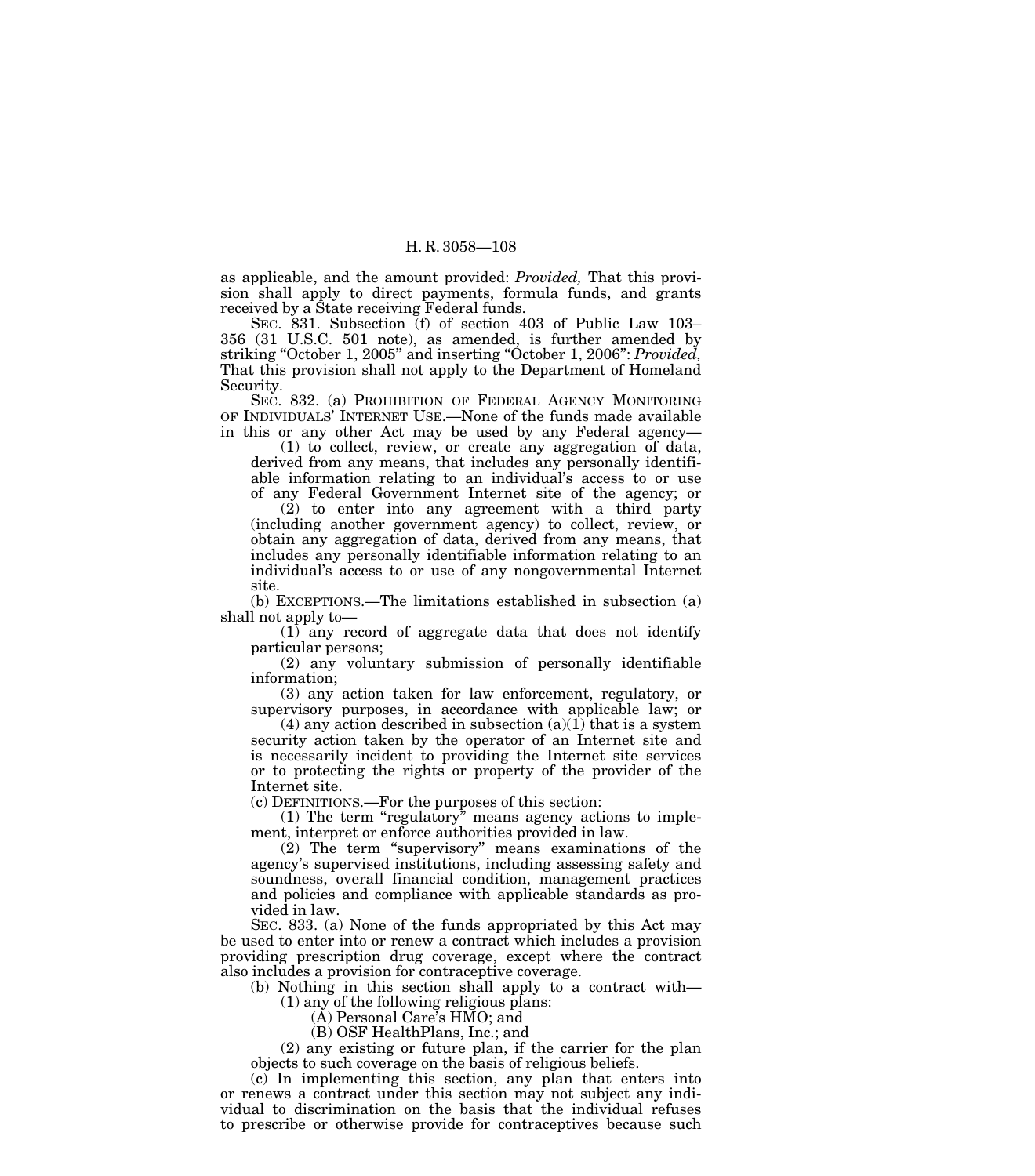activities would be contrary to the individual's religious beliefs or moral convictions.

(d) Nothing in this section shall be construed to require coverage of abortion or abortion-related services.

SEC. 834. The Congress of the United States recognizes the United States Anti-Doping Agency (USADA) as the official antidoping agency for Olympic, Pan American, and Paralympic sport in the United States.

SEC. 835. Notwithstanding any other provision of law, funds appropriated for official travel by Federal departments and agencies may be used by such departments and agencies, if consistent with Office of Management and Budget Circular A–126 regarding official travel for Government personnel, to participate in the fractional aircraft ownership pilot program.

SEC. 836. Notwithstanding any other provision of law, none of the funds appropriated or made available under this Act or any other appropriations Act may be used to implement or enforce restrictions or limitations on the Coast Guard Congressional Fellowship Program, or to implement the proposed regulations of the Office of Personnel Management to add sections 300.311 through 300.316 to part 300 of title 5 of the Code of Federal Regulations, published in the Federal Register, volume 68, number 174, on September 9, 2003 (relating to the detail of executive branch employees to the legislative branch).

SEC. 837. (a) Not later than 180 days after the end of the fiscal year, the head of each Federal agency shall submit a report to Congress on the amount of the acquisitions made by the agency from entities that manufacture the articles, materials, or supplies outside of the United States in that fiscal year.

(b) The report required by subsection (a) shall separately indicate—

(1) the dollar value of any articles, materials, or supplies purchased that were manufactured outside of the United States;

(2) an itemized list of all waivers granted with respect to such articles, materials, or supplies under the Buy American Act (41 U.S.C. 10a et seq.); and

(3) a summary of the total procurement funds spent on goods manufactured in the United States versus funds spent on goods manufactured outside of the United States.

(c) The head of each Federal agency submitting a report under subsection (a) shall make the report publicly available to the maximum extent practicable.

(d) This section shall not apply to acquisitions made by an agency, or component thereof, that is an element of the intelligence community as set forth in or designated under section 3(4) of the National Security Act of 1947 (50  $\bar{U}$ .S.C. 401a(4)).

SEC. 838. Notwithstanding any other provision of law, no executive branch agency shall purchase, construct, and/or lease any additional facilities, except within or contiguous to existing locations, to be used for the purpose of conducting Federal law enforcement training without the advance approval of the Committees on Appropriations, except that the Federal Law Enforcement Training Center is authorized to obtain the temporary use of additional facilities by lease, contract, or other agreement for training which cannot be accommodated in existing Center facilities.

SEC. 839. Notwithstanding section 1346 of title 31, United States Code, and section 809 of this Act and any other provision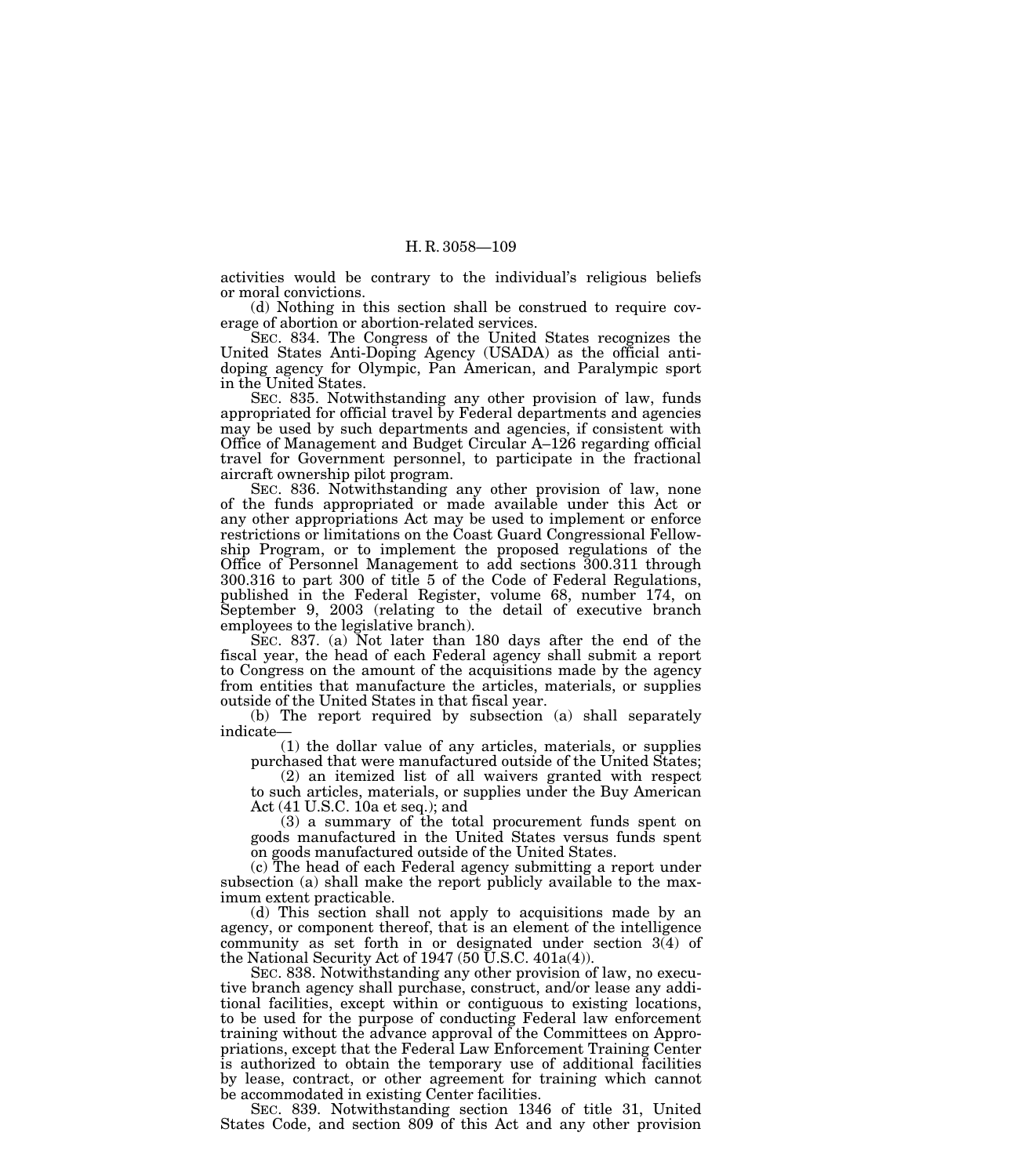of law, the head of each appropriate executive department and agency shall transfer to or reimburse the Federal Aviation Administration, upon the direction of the Director of the Office of Management and Budget, funds made available by this or any other Act for the purposes described below, and shall submit budget requests for such purposes. These funds shall be administered by the Federal Aviation Administration, in consultation with the appropriate interagency groups designated by the Director and shall be used to ensure the uninterrupted, continuous operation of the Midway Atoll Airfield by the Federal Aviation Administration pursuant to an operational agreement with the Department of the Interior for the entirety of fiscal year 2006 and any period thereafter that precedes the enactment of the Transportation, Treasury, the Judiciary, Housing and Urban Development, and Related Agencies Appropriations Act, 2007. The Director of the Office of Management and Budget shall mandate the necessary transfers after determining an equitable allocation between the appropriate executive departments and agencies of the responsibility for funding the continuous operation of the Midway Atoll Airfield based on, but not limited to, potential use, interest in maintaining aviation safety, and applicability to governmental operations and agency mission. The total funds transferred or reimbursed shall not exceed \$6,000,000 for any twelve-month period. Such sums shall be sufficient to ensure continued operation of the airfield throughout the period cited above. Funds shall be available for operation of the airfield or airfield-related capital upgrades. The Director of the Office of Management and Budget shall notify the Committees on Appropriations of such transfers or reimbursements within 15 days of this Act. Such transfers or reimbursements shall begin within 30 days of enactment of this Act.

SEC. 840. Section 4(b) of the Federal Activities Inventory Reform Act of 1998 (Public Law 105–270) is amended by adding at the end the following new paragraph:

''(5) Executive agencies with fewer than 100 full-time employees as of the first day of the fiscal year. However, such an agency shall be subject to section 2 to the extent it plans to conduct a public-private competition for the performance of an activity that is not inherently governmental.''.

SEC. 841. (a) No funds shall be available for transfers or reimbursements to the E-Government Initiatives sponsored by the Office of Management and Budget (OMB) prior to 15 days following submission of a report to the Committees on Appropriations by the Director of the Office of Management and Budget and receipt of approval to transfer funds by the House and Senate Committees on Appropriations.

(b) The report in (a) shall detail—

(1) the amount proposed for transfer for any department and agency by program office, bureau, or activity, as appropriate;

(2) the specific use of funds;

(3) the relevance of that use to that department or agency and each bureau or office within, which is contributing funds; and

(4) a description on any such activities for which funds were appropriated that will not be implemented or partially implemented by the department or agency as a result of the transfer.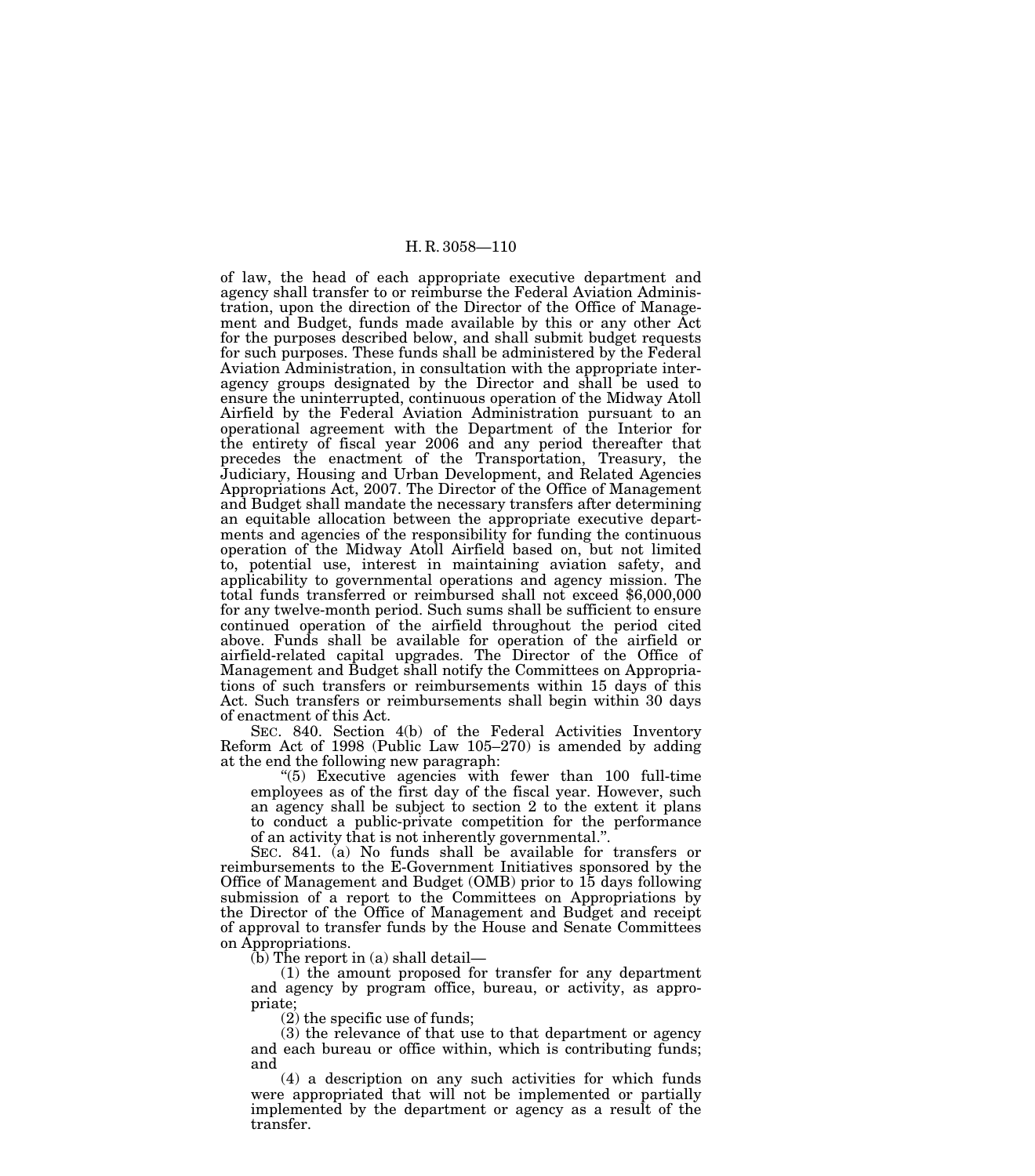SEC. 842. (a) REQUIREMENT FOR PUBLIC-PRIVATE COMPETI-TION.—

(1) Notwithstanding any other provision of law, none of the funds appropriated by this or any other Act shall be available to convert to contractor performance an activity or function of an executive agency, that on or after the date of enactment of this Act, is performed by more than 10 Federal employees unless—

(A) the conversion is based on the result of a publicprivate competition that includes a most efficient and cost effective organization plan developed by such activity or function; and

(B) the Competitive Sourcing Official determines that, over all performance periods stated in the solicitation of offers for performance of the activity or function, the cost of performance of the activity or function by a contractor would be less costly to the executive agency by an amount that equals or exceeds the lesser of—

(i) 10 percent of the most efficient organization's personnel-related costs for performance of that activity or function by Federal employees; or

 $(ii)$  \$10,000,000.

(2) This paragraph shall not apply to—

(A) the Department of Defense;

(B) section 44920 of title 49, United States Code;

(C) a commercial or industrial type function that— (i) is included on the procurement list established pursuant to section 2 of the Javits-Wagner-O'Day Act

 $(41 \text{ U.S.C. } 47)$ ; or

(ii) is planned to be converted to performance by a qualified nonprofit agency for the blind or by a qualified nonprofit agency for other severely handicapped individuals in accordance with that Act;

(D) depot contracts or contracts for depot maintenance as provided in sections 2469 and 2474 of title 10, United States Code; or

(E) activities that are the subject of an ongoing competition that was publicly announced prior to the date of enactment of this Act.

(b) USE OF PUBLIC-PRIVATE COMPETITION.—Nothing in Office of Management and Budget Circular A–76 shall prevent the head of an executive agency from conducting a public-private competition to evaluate the benefits of converting work from contract performance to performance by Federal employees in appropriate instances. The Circular shall provide procedures and policies for these competitions that are similar to those applied to competitions that may result in the conversion of work from performance by Federal employees to performance by a contractor.

SEC. 843. (a) The adjustment in rates of basic pay for employees under the statutory pay systems that takes effect in fiscal year 2006 under sections 5303 and 5304 of title 5, United States Code, shall be an increase of 3.1 percent, and this adjustment shall apply to civilian employees in the Department of Defense and the Department of Homeland Security and such adjustments shall be effective as of the first day of the first applicable pay period beginning on or after January 1, 2006.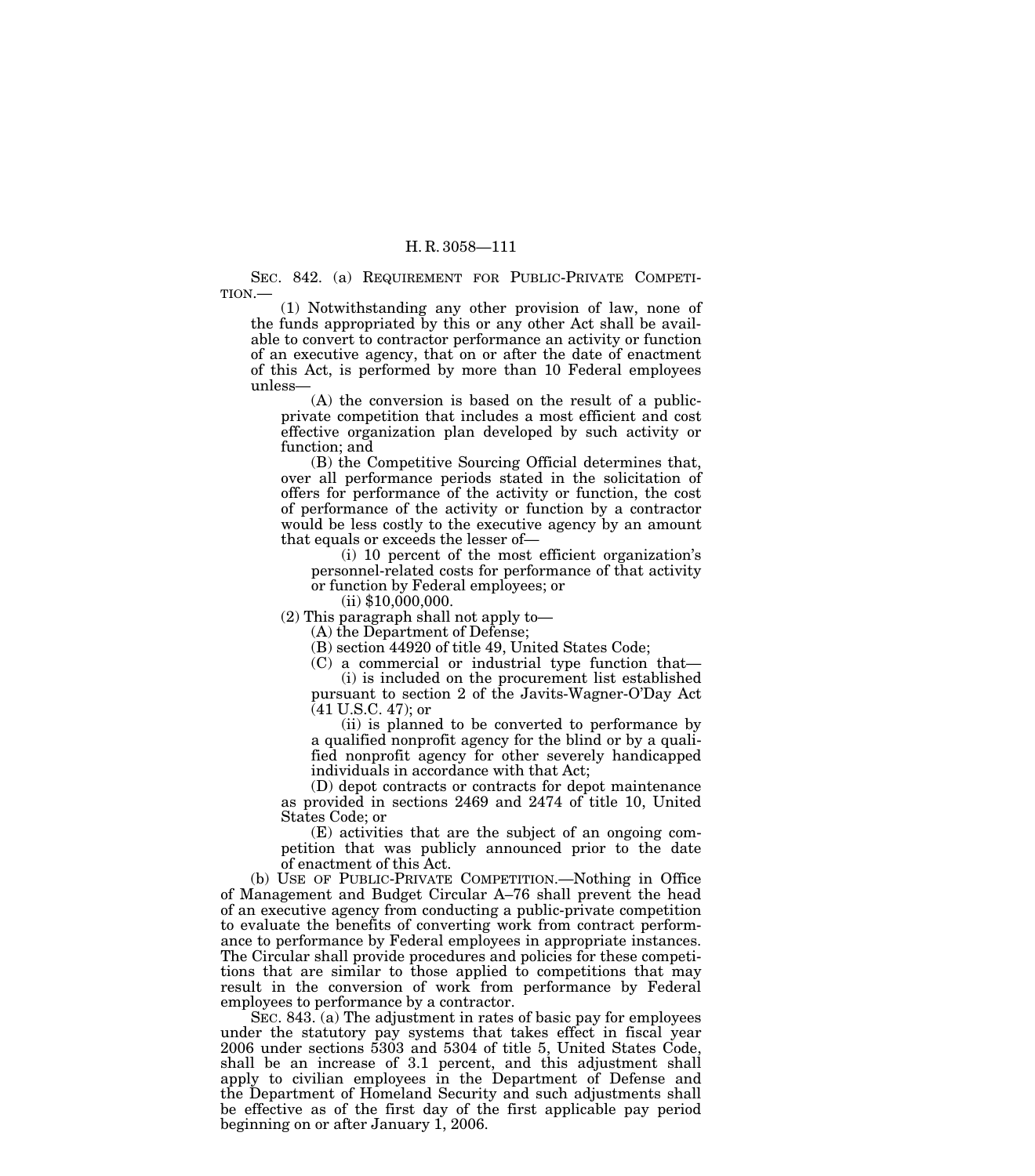(b) Notwithstanding section 813 of this Act, the adjustment in rates of basic pay for the statutory pay systems that take place in fiscal year 2006 under sections 5344 and 5348 of title 5, United States Code, shall be no less than the percentage in paragraph (a) as employees in the same location whose rates of basic pay are adjusted pursuant to the statutory pay systems under section 5303 and 5304 of title 5, United States Code. Prevailing rate employees at locations where there are no employees whose pay is increased pursuant to sections 5303 and 5304 of title 5 and prevailing rate employees described in section  $5343(a)(5)$  of title 5 shall be considered to be located in the pay locality designated as ''Rest of US'' pursuant to section 5304 of title 5 for purposes of this paragraph.

(c) Funds used to carry out this section shall be paid from appropriations, which are made to each applicable department or agency for salaries and expenses for fiscal year 2006.

SEC. 844. Unless otherwise authorized by existing law, none of the funds provided in this Act or any other Act may be used by an executive branch agency to produce any prepackaged news story intended for broadcast or distribution in the United States, unless the story includes a clear notification within the text or audio of the prepackaged news story that the prepackaged news story was prepared or funded by that executive branch agency.

SEC. 845. None of the funds made available in this Act may be used in contravention of section 552a of title 5, United States Code (popularly known as the Privacy Act) or of section 552.224 of title 48 of the Code of Federal Regulations.

SEC. 846. Each executive department and agency shall evaluate the creditworthiness of an individual before issuing the individual a government travel charge card. The department or agency may not issue a government travel charge card to an individual that either lacks a credit history or is found to have an unsatisfactory credit history as a result of this evaluation: *Provided*, That this restriction shall not preclude issuance of a restricted-use charge, debit, or stored value card made in accordance with agency procedures to: (1) an individual with an unsatisfactory credit history where such card is used to pay travel expenses and the agency determines there is no suitable alternative payment mechanism available before issuing the card; or (2) an individual who lacks a credit history. Each executive department and agency shall establish guidelines and procedures for disciplinary actions to be taken against agency personnel for improper, fraudulent, or abusive use of government charge cards, which shall include appropriate disciplinary actions for use of charge cards for purposes, and at establishments, that are inconsistent with the official business of the Department or agency or with applicable standards of conduct.

SEC. 847. Except as expressly provided otherwise, any reference to ''this Act'' contained in this division shall be treated as referring only to the provisions of this division.

This division may be cited as the "Transportation, Treasury, Housing and Urban Development, the Judiciary, and Independent Agencies Appropriations Act, 2006''.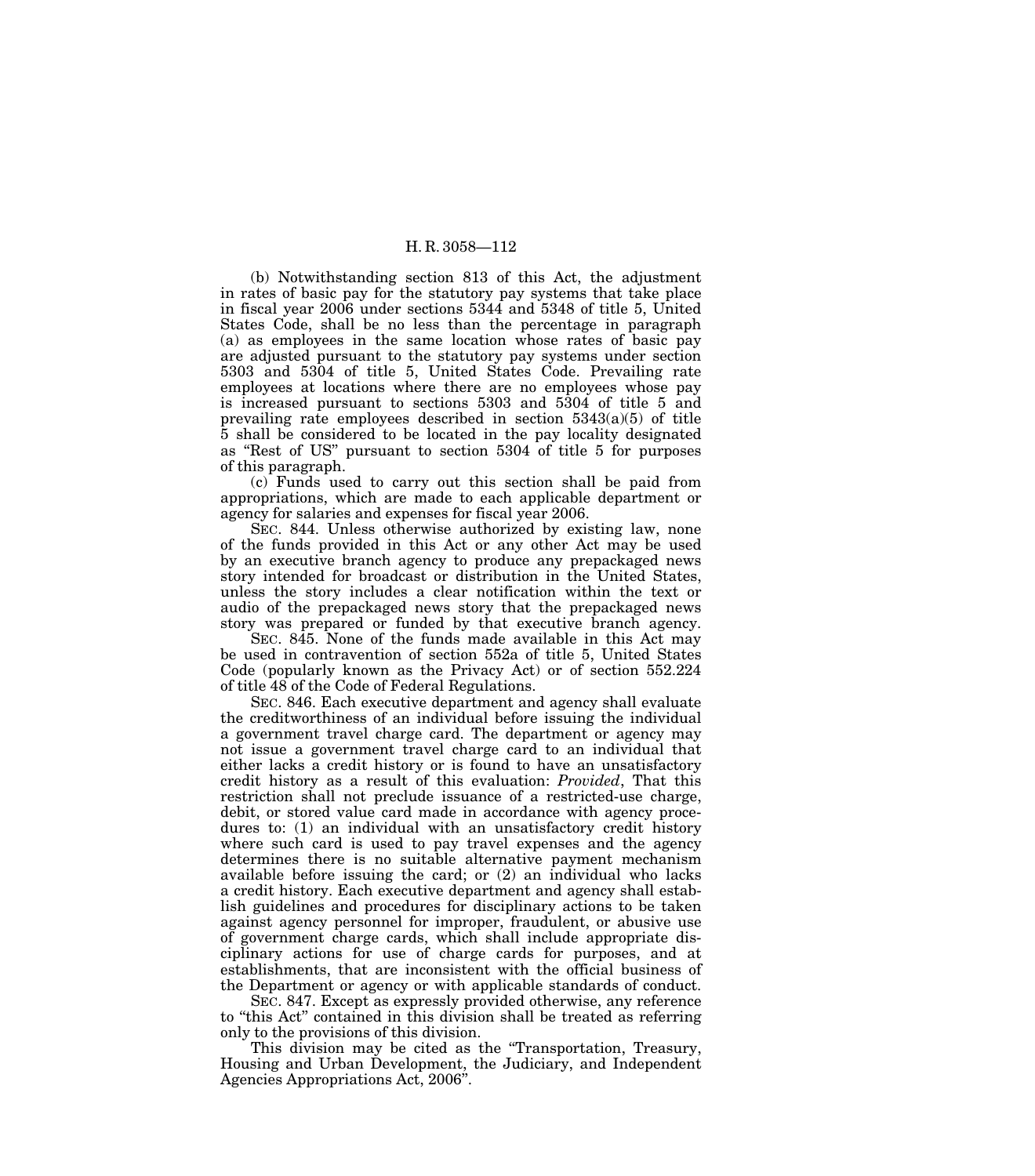#### DIVISION B—DISTRICT OF COLUMBIA APPROPRIATIONS ACT, 2006

That the following sums are appropriated, out of any money in the Treasury not otherwise appropriated, for the District of Columbia and related agencies for the fiscal year ending September 30, 2006, and for other purposes, namely:

### DISTRICT OF COLUMBIA

## FEDERAL FUNDS

#### FEDERAL PAYMENT FOR RESIDENT TUITION SUPPORT

For a Federal payment to the District of Columbia, to be deposited into a dedicated account, for a nationwide program to be administered by the Mayor, for District of Columbia resident tuition support, \$33,200,000, to remain available until expended: *Provided,* That such funds, including any interest accrued thereon, may be used on behalf of eligible District of Columbia residents to pay an amount based upon the difference between in-State and out-of-State tuition at public institutions of higher education, or to pay up to \$2,500 each year at eligible private institutions of higher education: *Provided further*, That the awarding of such funds may be prioritized on the basis of a resident's academic merit, the income and need of eligible students and such other factors as may be authorized: *Provided further,* That the District of Columbia government shall maintain a dedicated account for the Resident Tuition Support Program that shall consist of the Federal funds appropriated to the Program in this Act and any subsequent appropriations, any unobligated balances from prior fiscal years, and any interest earned in this or any fiscal year: *Provided further,* That the account shall be under the control of the District of Columbia Chief Financial Officer, who shall use those funds solely for the purposes of carrying out the Resident Tuition Support Program: *Provided further*, That the Office of the Chief Financial Officer shall provide a quarterly financial report to the Committees on Appropriations of the House of Representatives and Senate for these funds showing, by object class, the expenditures made and the purpose therefor: *Provided further,* That not more than \$1,200,000 of the total amount appropriated for this program may be used for administrative expenses.

#### FEDERAL PAYMENT FOR EMERGENCY PLANNING AND SECURITY COSTS IN THE DISTRICT OF COLUMBIA

For necessary expenses, as determined by the Mayor of the District of Columbia in written consultation with the elected county or city officials of surrounding jurisdictions, \$13,500,000, to remain available until expended, to reimburse the District of Columbia for the costs of providing public safety at events related to the presence of the national capital in the District of Columbia and for the costs of providing support to respond to immediate and specific terrorist threats or attacks in the District of Columbia or surrounding jurisdictions: *Provided*, That any amount provided under this heading shall be available only after such amount has been apportioned pursuant to chapter 15 of title 31, United States Code.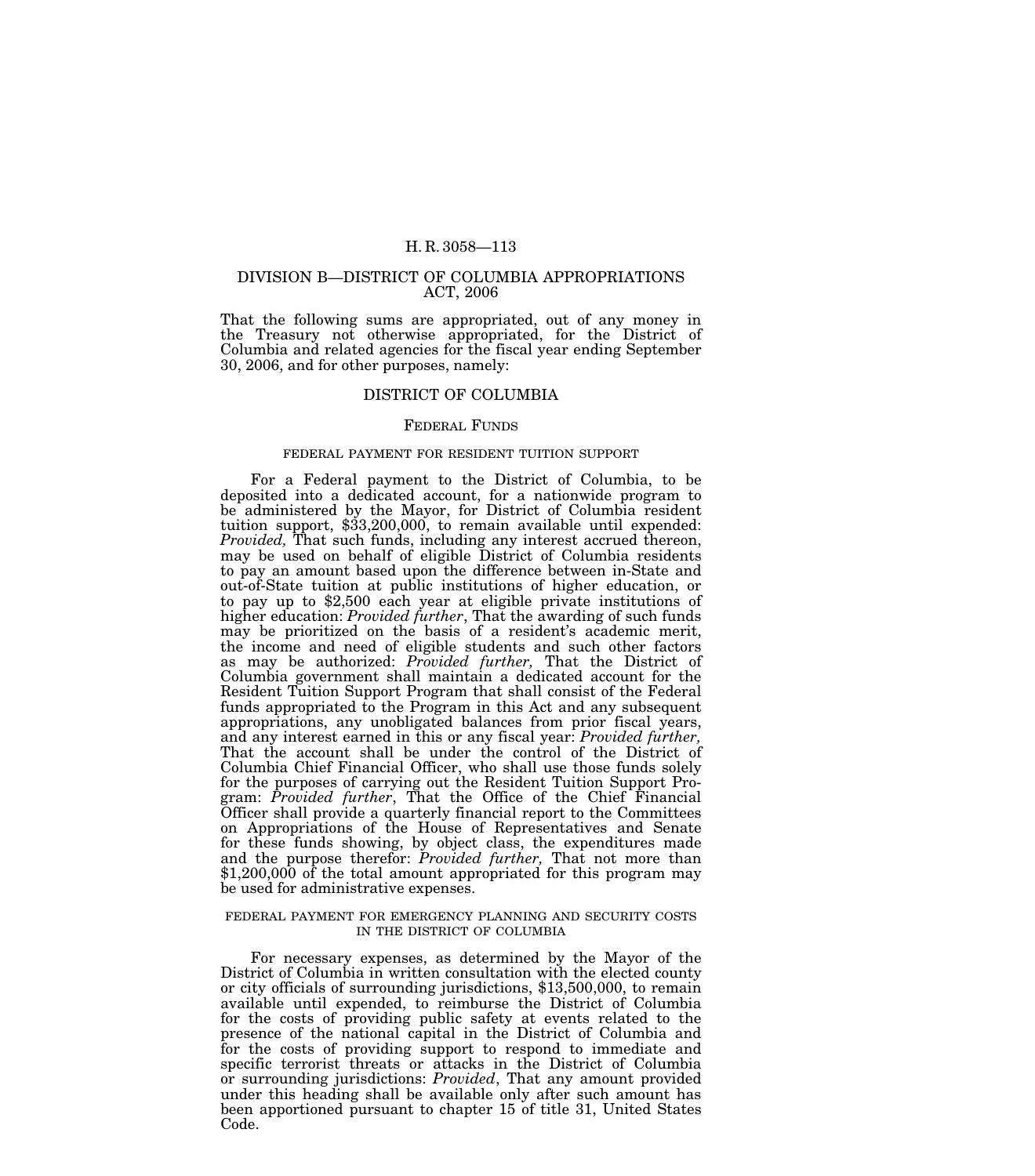#### FEDERAL PAYMENT TO THE DISTRICT OF COLUMBIA COURTS

For salaries and expenses for the District of Columbia Courts, \$218,912,000, to be allocated as follows: for the District of Columbia Court of Appeals, \$9,198,000, of which not to exceed \$1,500 is for official reception and representation expenses; for the District of Columbia Superior Court, \$87,342,000, of which not to exceed \$1,500 is for official reception and representation expenses; for the District of Columbia Court System, \$41,643,000, of which not to exceed \$1,500 is for official reception and representation expenses; and \$80,729,000, to remain available until September 30, 2007, for capital improvements for District of Columbia courthouse facilities: *Provided,* That notwithstanding any other provision of law, a single contract or related contracts for development and construction of facilities may be employed which collectively include the full scope of the project: *Provided further,* That the solicitation and contract shall contain the clause "availability of Funds" found at 48 CFR 52.232–18: *Provided further,* That funds made available for capital improvements shall be expended consistent with the General Services Administration master plan study and building evaluation report: *Provided further,* That notwithstanding any other provision of law, all amounts under this heading shall be apportioned quarterly by the Office of Management and Budget and obligated and expended in the same manner as funds appropriated for salaries and expenses of other Federal agencies, with payroll and financial services to be provided on a contractual basis with the General Services Administration (GSA), and such services shall include the preparation of monthly financial reports, copies of which shall be submitted directly by GSA to the President and to the Committees on Appropriations of the House of Representatives and Senate, the Committee on Government Reform of the House of Representatives, and the Committee on Governmental Affairs of the Senate: *Provided further,* That 30 days after providing written notice to the Committees on Appropriations of the House of Representatives and Senate, the District of Columbia Courts may reallocate not more than \$1,000,000 of the funds provided under this heading among the items and entities funded under this heading for operations, and not more than 4 percent of the funds provided under this heading for facilities.

# DEFENDER SERVICES IN DISTRICT OF COLUMBIA COURTS

For payments authorized under section 11–2604 and section 11–2605, D.C. Official Code (relating to representation provided under the District of Columbia Criminal Justice Act), payments for counsel appointed in proceedings in the Family Court of the Superior Court of the District of Columbia under chapter 23 of title 16, D.C. Official Code, or pursuant to contractual agreements to provide guardian ad litem representation, training, technical assistance and such other services as are necessary to improve the quality of guardian ad litem representation, payments for counsel appointed in adoption proceedings under chapter 3 of title 16, D.C. Code, and payments for counsel authorized under section 21–2060, D.C. Official Code (relating to representation provided under the District of Columbia Guardianship, Protective Proceedings, and Durable Power of Attorney Act of 1986), \$44,000,000, to remain available until expended: *Provided,* That the funds provided in this Act under the heading ''Federal Payment to the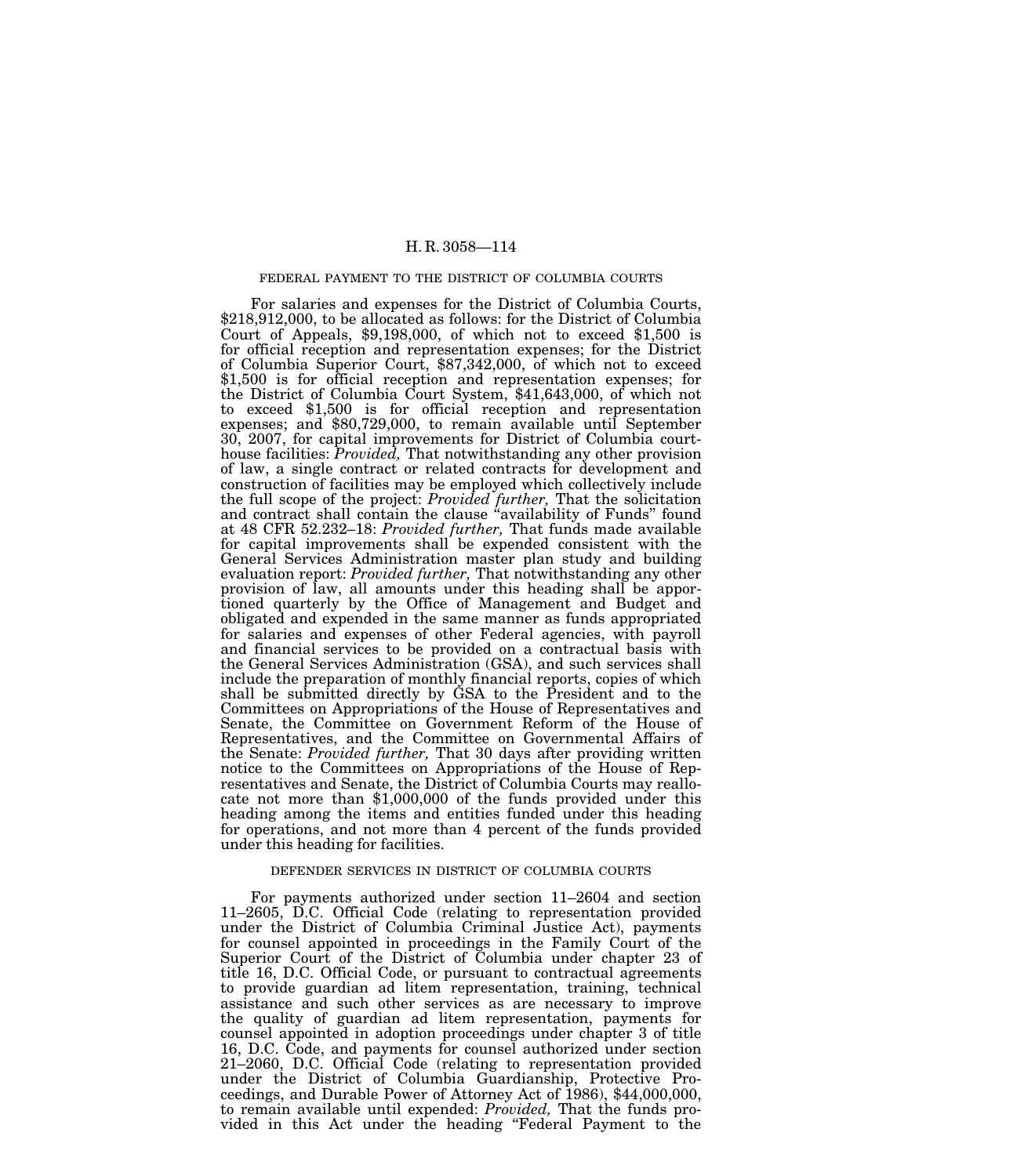District of Columbia Courts'' (other than the \$80,729,000 provided under such heading for capital improvements for District of Columbia courthouse facilities) may also be used for payments under this heading: *Provided further,* That in addition to the funds provided under this heading, the Joint Committee on Judicial Administration in the District of Columbia may use funds provided in this Act under the heading ''Federal Payment to the District of Columbia Courts'' (other than the \$80,729,000 provided under such heading for capital improvements for District of Columbia courthouse facilities), to make payments described under this heading for obligations incurred during any fiscal year: *Provided*  further, That funds provided under this heading shall be administered by the Joint Committee on Judicial Administration in the District of Columbia: *Provided further,* That notwithstanding any other provision of law, this appropriation shall be apportioned quarterly by the Office of Management and Budget and obligated and expended in the same manner as funds appropriated for expenses of other Federal agencies, with payroll and financial services to be provided on a contractual basis with the General Services Administration (GSA), and such services shall include the preparation of monthly financial reports, copies of which shall be submitted directly by GSA to the President and to the Committees on Appropriations of the House of Representatives and Senate, the Committee on Government Reform of the House of Representatives, and the Committee on Governmental Affairs of the Senate.

## FEDERAL PAYMENT TO THE COURT SERVICES AND OFFENDER SUPERVISION AGENCY FOR THE DISTRICT OF COLUMBIA

## (INCLUDING TRANSFER OF FUNDS)

For salaries and expenses, including the transfer and hire of motor vehicles, of the Court Services and Offender Supervision Agency for the District of Columbia and the Public Defender Service for the District of Columbia, as authorized by the National Capital Revitalization and Self-Government Improvement Act of 1997,  $$201,388,000$ , of which not to exceed  $$2,000$  is for official receptions and representation expenses related to Community Supervision and Pretrial Services Agency programs; of which not to exceed \$25,000 is for dues and assessments relating to the implementation of the Court Services and Offender Supervision Agency Interstate Supervision Act of 2002; of which \$129,360,000 shall be for necessary expenses of Community Supervision and Sex Offender Registration, to include expenses relating to the supervision of adults subject to protection orders or the provision of services for or related to such persons; of which \$42,195,000 shall be available to the Pretrial Services Agency; and of which \$29,833,000 shall be transferred to the Public Defender Service for the District of Columbia: *Provided,* That notwithstanding any other provision of law, all amounts under this heading shall be apportioned quarterly by the Office of Management and Budget and obligated and expended in the same manner as funds appropriated for salaries and expenses of other Federal agencies: *Provided further,* That the Director is authorized to accept and use gifts in the form of in-kind contributions of space and hospitality to support offender and defendant programs, and equipment and vocational training services to educate and train offenders and defendants: *Provided further,* That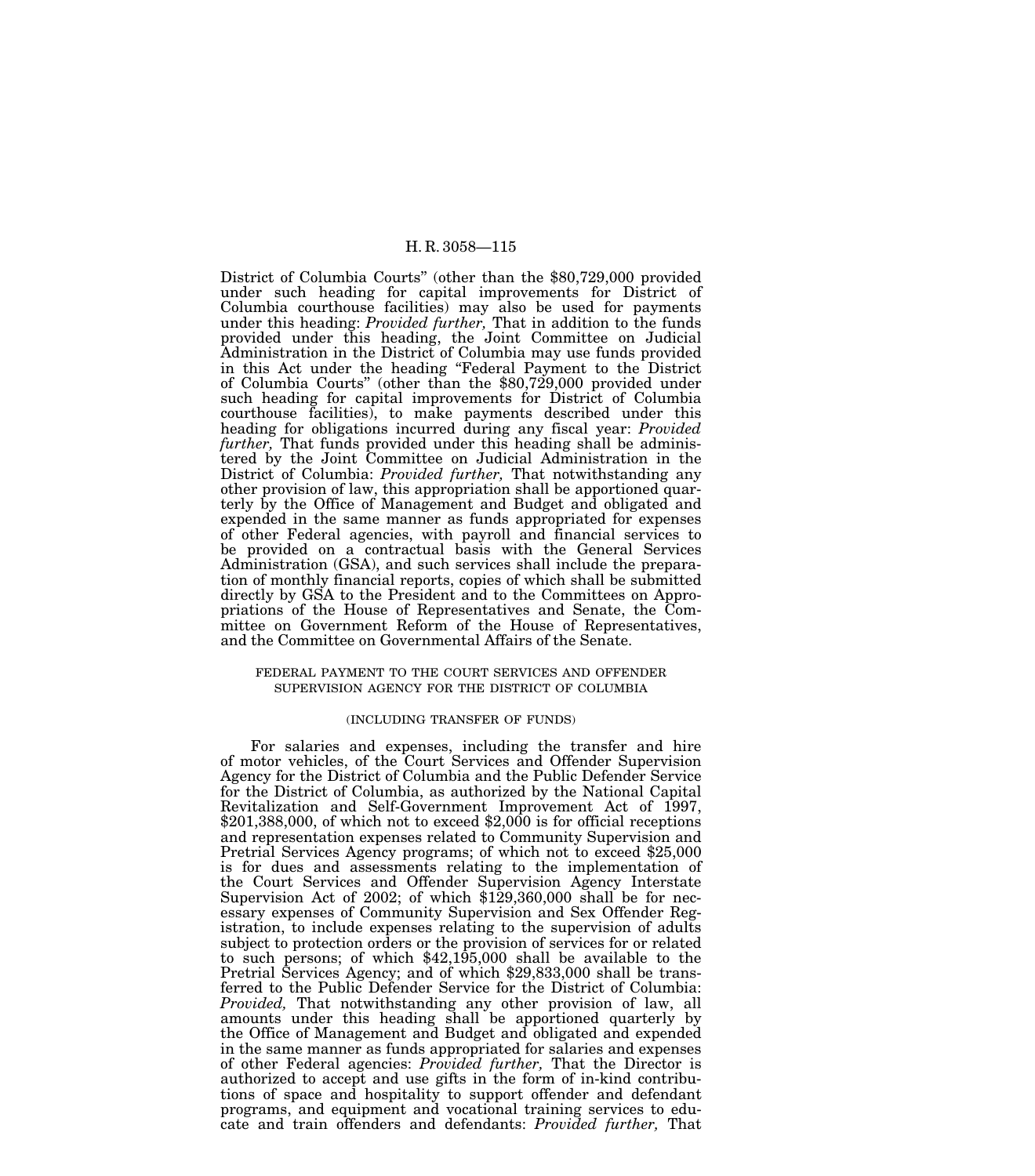the Director shall keep accurate and detailed records of the acceptance and use of any gift or donation under the previous proviso, and shall make such records available for audit and public inspection: *Provided further,* That the Court Services and Offender Supervision Agency Director is authorized to accept and use reimbursement from the D.C. Government for space and services provided on a cost reimbursable basis: *Provided further,* That for this fiscal year and subsequent fiscal years, the Public Defender Service is authorized to charge fees to cover costs of materials distributed and training provided to attendees of educational events, including conferences, sponsored by the Public Defender Service, and notwithstanding section 3302 of title 31, United States Code, said fees shall be credited to the Public Defender Service account to be available for use without further appropriation.

#### FEDERAL PAYMENT TO THE DISTRICT OF COLUMBIA WATER AND SEWER AUTHORITY

For a Federal payment to the District of Columbia Water and Sewer Authority, \$7,000,000, to remain available until expended, to continue implementation of the Combined Sewer Overflow Long-Term Plan: *Provided,* That the District of Columbia Water and Sewer Authority provides a 100 percent match for this payment.

## FEDERAL PAYMENT FOR THE ANACOSTIA WATERFRONT INITIATIVE

For a Federal payment to the District of Columbia Department of Transportation, \$3,000,000, to remain available until September 30, 2007, for design and construction of a continuous pedestrian and bicycle trail system from the Potomac River to the District's border with Maryland.

## FEDERAL PAYMENT TO THE CRIMINAL JUSTICE COORDINATING COUNCIL

For a Federal payment to the Criminal Justice Coordinating Council, \$1,300,000, to remain available until expended, to support initiatives related to the coordination of Federal and local criminal justice resources in the District of Columbia.

#### FEDERAL PAYMENT FOR TRANSPORTATION ASSISTANCE

For a Federal payment to the District of Columbia Department of Transportation, \$1,000,000, to operate a downtown circulator transit system.

## FEDERAL PAYMENT FOR FOSTER CARE IMPROVEMENTS IN THE DISTRICT OF COLUMBIA

For the Federal payment to the District of Columbia for foster care improvements, \$2,000,000 to remain available until expended: *Provided,* That \$1,750,000 shall be for the Child and Family Services Agency, of which \$1,000,000 shall be for a loan repayment program for social workers; of which \$750,000 shall be for postadoption services: *Provided further,* That \$250,000 shall be for the Washington Metropolitan Council of Governments, to continue a program in conjunction with the Foster and Adoptive Parents Advocacy Center, to provide respite care for and recruitment of foster parents: *Provided further,* That these Federal funds shall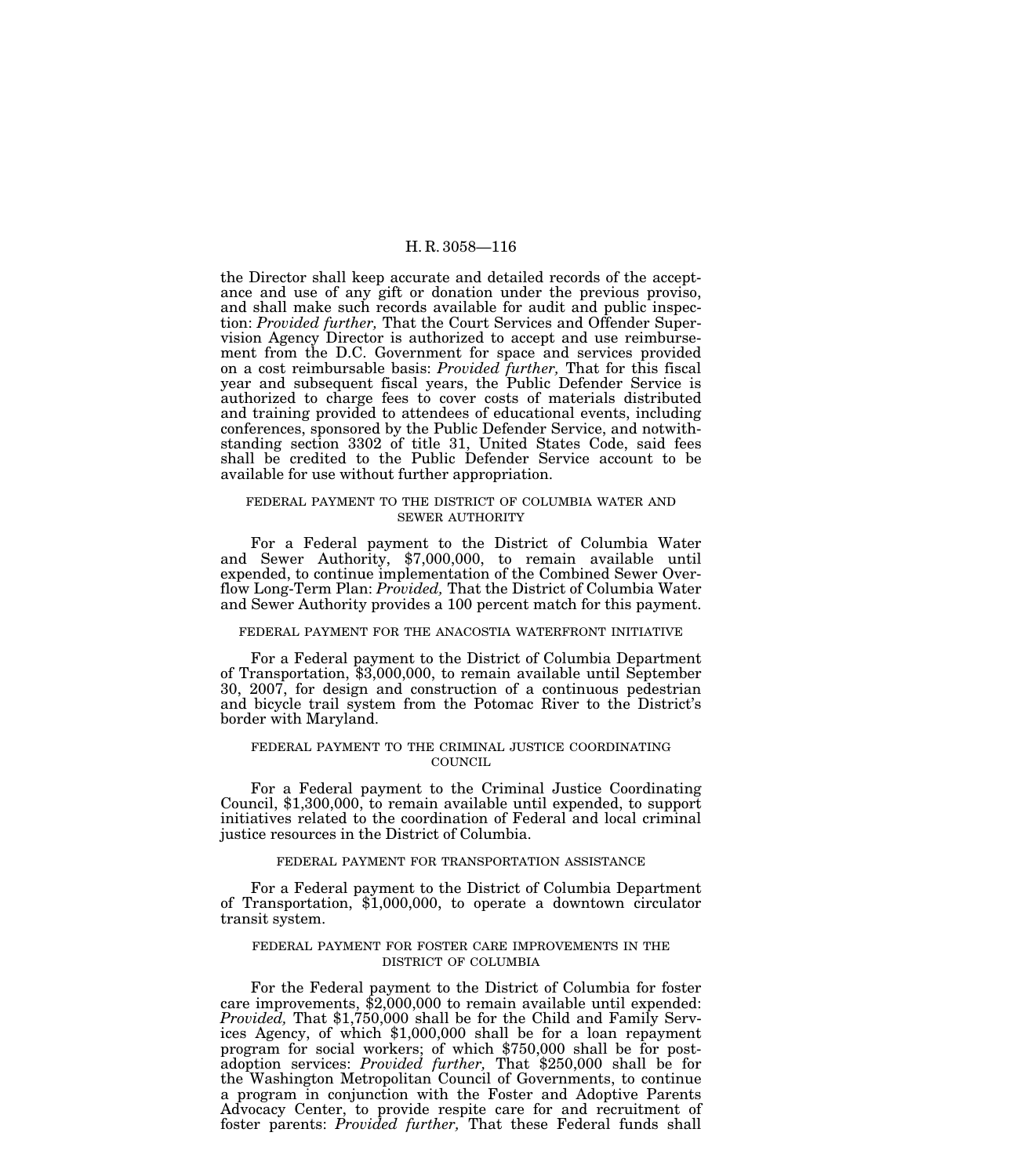supplement and not supplant local funds for the purposes described under this heading.

## FEDERAL PAYMENT TO THE OFFICE OF THE CHIEF FINANCIAL OFFICER OF THE DISTRICT OF COLUMBIA

For a Federal payment to the Office of the Chief Financial Officer of the District of Columbia, \$29,200,000: *Provided,* That these funds shall be available for the projects and in the amounts specified in the Statement of the Managers on the conference report accompanying this Act: *Provided further,* That each entity that receives funding under this heading shall submit to the Office of the Chief Financial Officer of the District of Columbia (CFO) a report on the activities to be carried out with such funds no later than March 15, 2006, and the CFO shall submit a comprehensive report to the Committees on Appropriations of the House of Representatives and the Senate no later than June 1, 2006.

## FEDERAL PAYMENT FOR SCHOOL IMPROVEMENT

For a Federal payment for a school improvement program in the District of Columbia, \$40,000,000, to be allocated as follows: for the District of Columbia Public Schools, \$13,000,000 to improve public school education in the District of Columbia; for the State Education Office, \$13,000,000 to expand quality public charter schools in the District of Columbia, to remain available until September 30, 2007; for the Secretary of the Department of Education, \$14,000,000 to provide opportunity scholarships for students in the District of Columbia in accordance with division C, title III of the District of Columbia Appropriations Act, 2004 (Public Law 108–199; 118 Stat. 126), of which up to \$1,000,000 may be used to administer and fund assessments.

#### FEDERAL PAYMENT FOR BIOTERRORISM AND FORENSICS LABORATORY

For a Federal payment to the District of Columbia, \$5,000,000, to remain available until September 30, 2007, for costs associated with the construction of a bioterrorism and forensics laboratory: *Provided,* That the District of Columbia shall provide an additional \$1,500,000 with local funds as a condition of receiving this payment.

## FEDERAL PAYMENT FOR THE NATIONAL GUARD YOUTH CHALLENGE PROGRAM

For a Federal payment for the District of Columbia National Guard Youth Challenge program, \$500,000: *Provided,* That the amount appropriated by this heading shall be transferred to the Secretary of Defense and made available to the Commanding General of the District of Columbia National Guard for activities under the National Guard Youth Challenge Program under section 509 of title 32, United States Code, and shall be in addition to any matching funds otherwise required of the District of Columbia for that Program in fiscal year 2006 under subsection  $(d)(4)$  of such section.

#### FEDERAL PAYMENT FOR MARRIAGE DEVELOPMENT AND IMPROVEMENT

For a Federal payment for marriage development and improvement in the District of Columbia, \$3,000,000, to remain available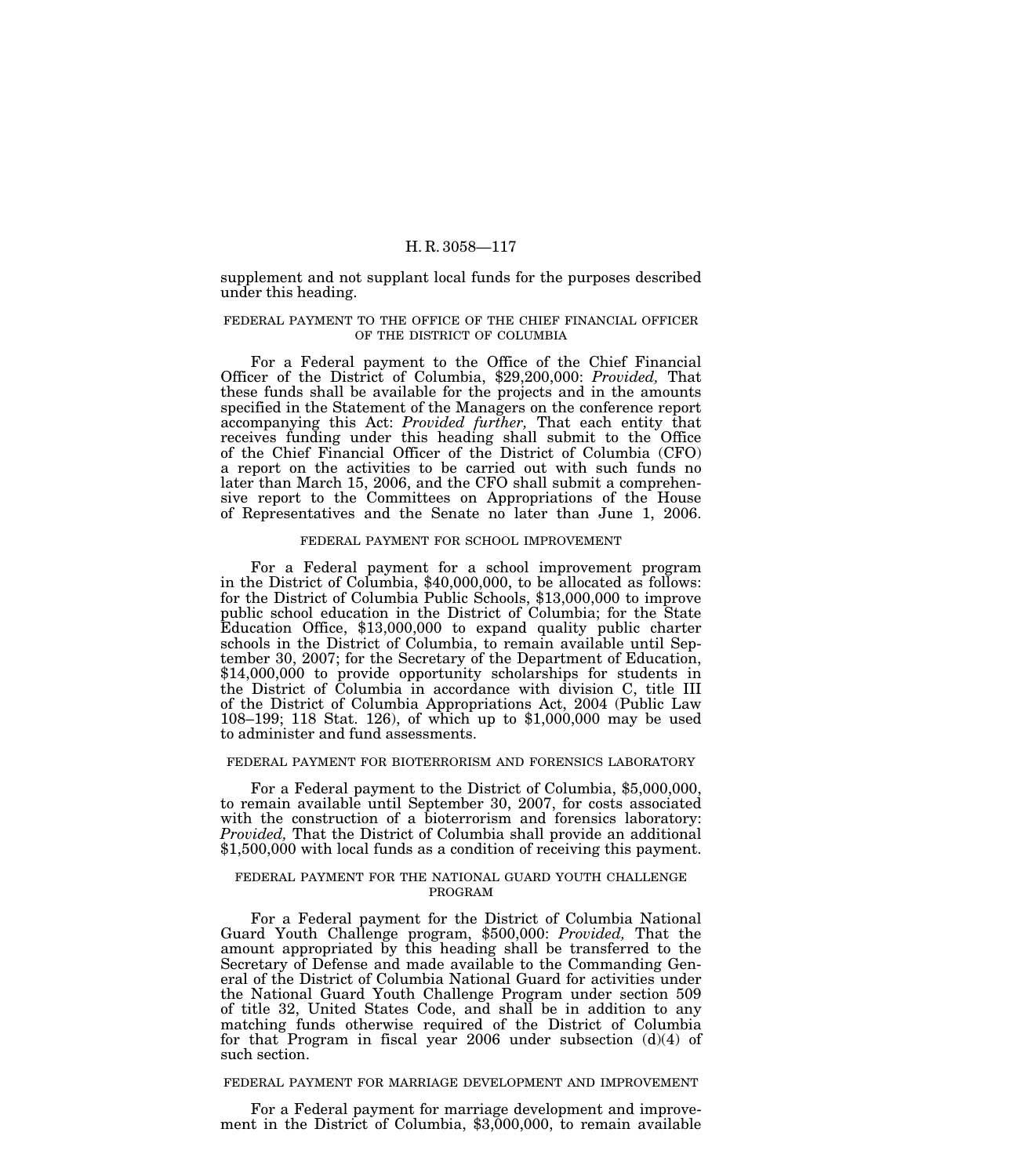until expended: *Provided,* That \$1,500,000 shall be for the Capital Area Asset Building Corporation for the establishment of marriage development accounts in accordance with the requirements in the accompanying report, of which \$400,000 shall be for program planning, marketing, evaluation, and account administration: *Provided further*, That \$1,500,000 shall be for mentoring, counseling, community outreach, and training and technical assistance, of which \$850,000 shall be for the National Center for Fathering and \$650,000 shall be for the East Capitol Center for Change to carry out these activities: *Provided further,* That within 30 days of enactment of this Act, the entities receiving funds under this title shall submit to the Committees on Appropriations of the House and Senate, a detailed expenditure plan and program requirements that comport with the guidance in the accompanying report.

#### DISTRICT OF COLUMBIA FUNDS

The following amounts are appropriated for the District of Columbia for the current fiscal year out of the general fund of the District of Columbia, except as otherwise specifically provided: *Provided,* That notwithstanding any other provision of law, except as provided in section 450A of the District of Columbia Home Rule Act (D.C. Official Code, section 1–204.50a) and provisions of this Act, the total amount appropriated in this Act for operating expenses for the District of Columbia for fiscal year 2006 under this heading shall not exceed the lesser of the sum of the total revenues of the District of Columbia for such fiscal year or \$8,700,158,000 (of which \$5,007,344,000 shall be from local funds, \$1,921,287,000 shall be from Federal grant funds, \$1,754,399,000 shall be from other funds, and \$17,129,000 shall be from private funds), in addition, \$163,116,000 from funds previously appropriated in this Act as Federal payments: *Provided further,* That of the local funds, \$466,894,000 shall be derived from the District's general fund balance: *Provided further,* That of these funds the District's intradistrict authority shall be \$468,486,000: in addition for capital construction projects there is appropriated an increase of \$2,820,637,000, of which \$1,072,671,000 shall be from local funds, \$49,551,000 from Highway Trust funds, \$172,183,000 from the Local Street Maintenance fund, \$378,000,000 from securitization of future revenue streams, \$400,000,000 from Certificates of Participation financing, \$534,800,000 from financing for construction of a baseball stadium, \$213,432,000 from Federal grant funds, and a rescission of \$295,032,000 from local funds appropriated under this heading in prior fiscal years, for a net amount of \$2,525,605,000, to remain available until expended: *Provided further,* That the amounts provided under this heading are to be allocated and expended as proposed under ''Title II—District of Columbia Funds'' of the Fiscal Year 2006 Proposed Budget and Financial Plan submitted to the Congress of the United States by the District of Columbia on June 6, 2005: *Provided further,* That this amount may be increased by proceeds of one-time transactions, which are expended for emergency or unanticipated operating or capital needs: *Provided further,* That such increases shall be approved by enactment of local District law and shall comply with all reserve requirements contained in the District of Columbia Home Rule Act as amended by this Act: *Provided further,* That the Chief Financial Officer of the District of Columbia shall take such steps as are necessary to assure that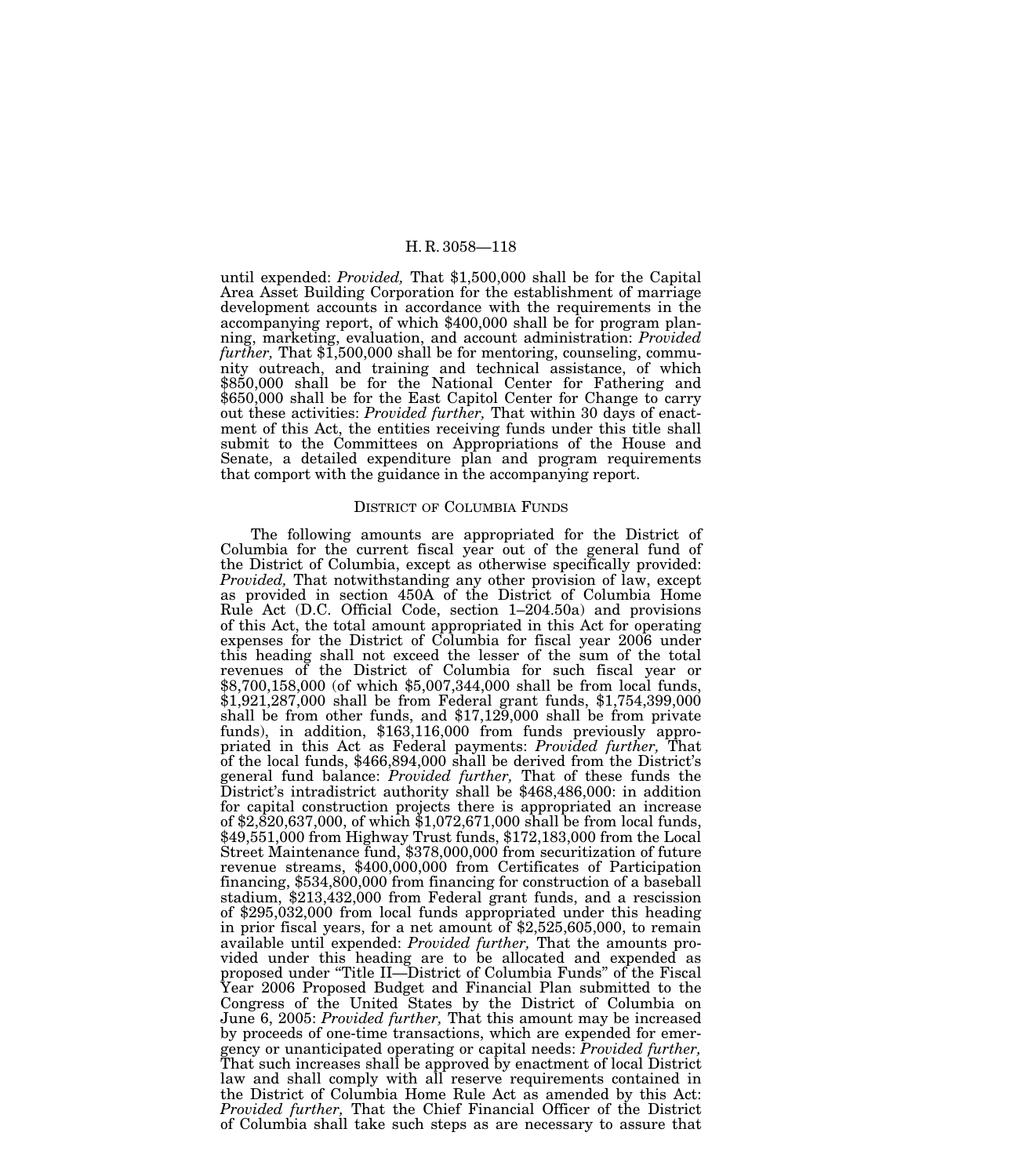the District of Columbia meets these requirements, including the apportioning by the Chief Financial Officer of the appropriations and funds made available to the District during fiscal year 2006, except that the Chief Financial Officer may not reprogram for operating expenses any funds derived from bonds, notes, or other obligations issued for capital projects.

## GENERAL PROVISIONS

SEC. 101. Whenever in this Act, an amount is specified within an appropriation for particular purposes or objects of expenditure, such amount, unless otherwise specified, shall be considered as the maximum amount that may be expended for said purpose or object rather than an amount set apart exclusively therefor.

SEC. 102. Appropriations in this Act shall be available for expenses of travel and for the payment of dues of organizations concerned with the work of the District of Columbia government, when authorized by the Mayor, or, in the case of the Council of the District of Columbia, funds may be expended with the authorization of the Chairman of the Council.

SEC. 103. There are appropriated from the applicable funds of the District of Columbia such sums as may be necessary for making refunds and for the payment of legal settlements or judgments that have been entered against the District of Columbia government.

SEC. 104. (a) Except as provided in subsection (b), no part of this appropriation shall be used for publicity or propaganda purposes or implementation of any policy including boycott designed to support or defeat legislation pending before Congress or any State legislature.

(b) The District of Columbia may use local funds provided in this title to carry out lobbying activities on any matter other than—

(1) the promotion or support of any boycott; or

(2) statehood for the District of Columbia or voting representation in Congress for the District of Columbia.

(c) Nothing in this section may be construed to prohibit any elected official from advocating with respect to any of the issues referred to in subsection (b).

SEC. 105. (a) None of the funds provided under this title to the agencies funded by this title, both Federal and District government agencies, that remain available for obligation or expenditure in fiscal year 2006, or provided from any accounts in the Treasury of the United States derived by the collection of fees available to the agencies funded by this title, shall be available for obligation or expenditures for an agency through a reprogramming of funds which—

(1) creates new programs;

(2) eliminates a program, project, or responsibility center;

(3) establishes or changes allocations specifically denied, limited or increased under this Act;

(4) increases funds or personnel by any means for any program, project, or responsibility center for which funds have been denied or restricted;

(5) reestablishes any program or project previously deferred through reprogramming;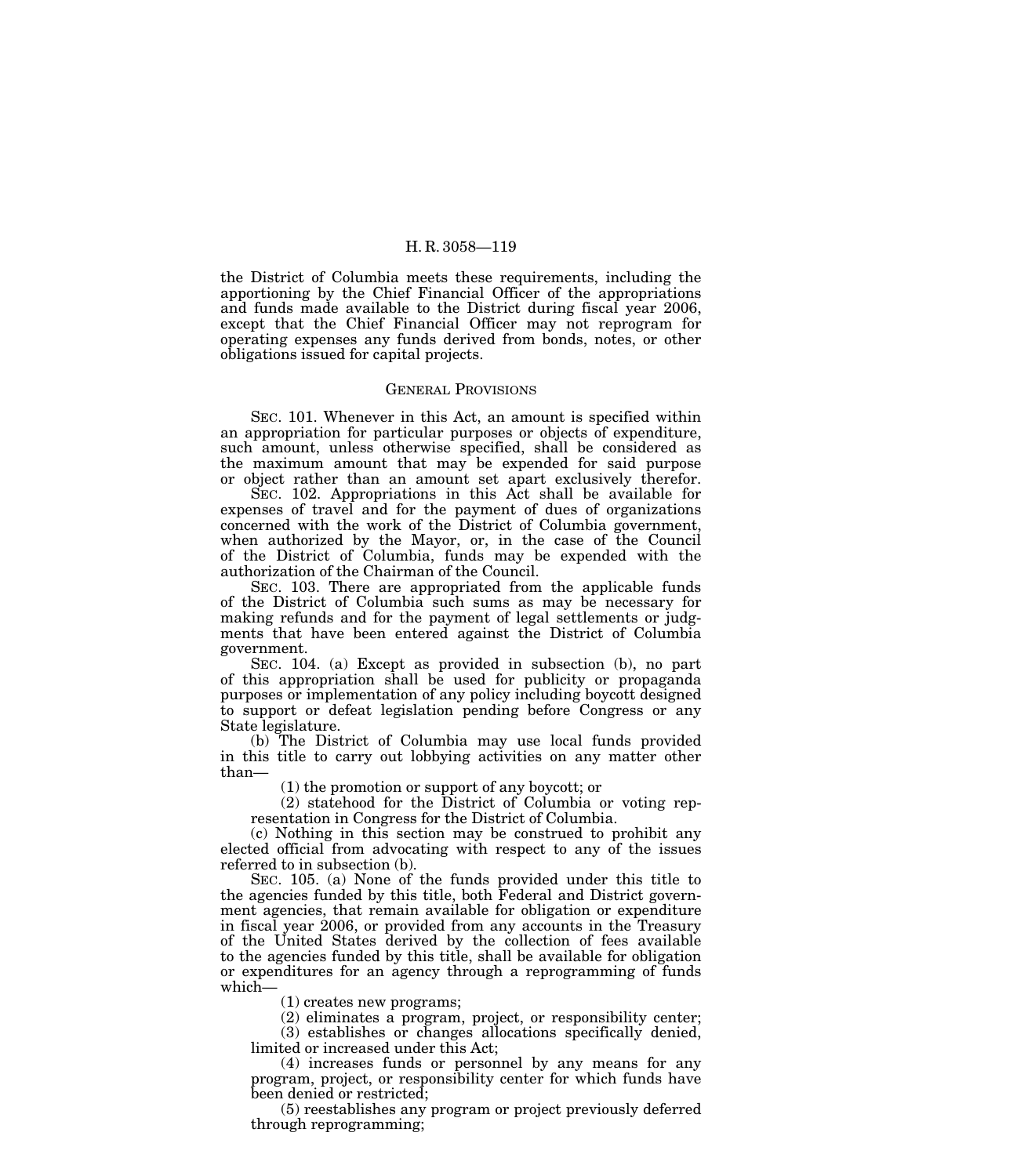(6) augments any existing program, project, or responsibility center through a reprogramming of funds in excess of \$3,000,000 or 10 percent, whichever is less; or

(7) increases by 20 percent or more personnel assigned to a specific program, project or responsibility center,

unless the Committees on Appropriations of the House of Representatives and Senate are notified in writing 15 days in advance of the reprogramming.

(b) None the local funds contained in this Act may be available for obligation or expenditure for an agency through a transfer of any local funds in excess of \$3,000,000 from one appropriation heading to another unless the Committees on Appropriations of the House of Representatives and Senate are notified in writing 15 days in advance of the transfer, except that in no event may the amount of any funds transferred exceed 4 percent of the local funds in the appropriations.

SEC. 106. Consistent with the provisions of section 1301(a) of title 31, United States Code, appropriations under this Act shall be applied only to the objects for which the appropriations were made except as otherwise provided by law.

SEC. 107. Notwithstanding any other provisions of law, the provisions of the District of Columbia Government Comprehensive Merit Personnel Act of 1978 (D.C. Law 2–139; D.C. Official Code, section 1–601.01 et seq.), enacted pursuant to section 422(3) of the District of Columbia Home Rule Act (D.C. Official Code, section 1–204l.22(3)), shall apply with respect to the compensation of District of Columbia employees. For pay purposes, employees of the District of Columbia government shall not be subject to the provisions of title 5, United States Code.

SEC. 108. No later than 30 days after the end of the first quarter of fiscal year 2006, the Mayor of the District of Columbia shall submit to the Council of the District of Columbia and the Committees on Appropriations of the House of Representatives and Senate the new fiscal year 2006 revenue estimates as of the end of such quarter. These estimates shall be used in the budget request for fiscal year 2007. The officially revised estimates at midyear shall be used for the midyear report.

SEC. 109. No sole source contract with the District of Columbia government or any agency thereof may be renewed or extended without opening that contract to the competitive bidding process as set forth in section 303 of the District of Columbia Procurement Practices Act of 1985 (D.C. Law 6–85; D.C. Official Code, section 2–303.03), except that the District of Columbia government or any agency thereof may renew or extend sole source contracts for which competition is not feasible or practical, but only if the determination as to whether to invoke the competitive bidding process has been made in accordance with duly promulgated rules and procedures and has been reviewed and certified by the Chief Financial Officer of the District of Columbia.

SEC. 110. None of the Federal funds provided in this Act may be used by the District of Columbia to provide for salaries, expenses, or other costs associated with the offices of United States Senator or United States Representative under section 4(d) of the District of Columbia Statehood Constitutional Convention Initiatives of 1979 (D.C. Law 3–171; D.C. Official Code, section 1–123).

SEC. 111. None of the Federal funds made available in this Act may be used to implement or enforce the Health Care Benefits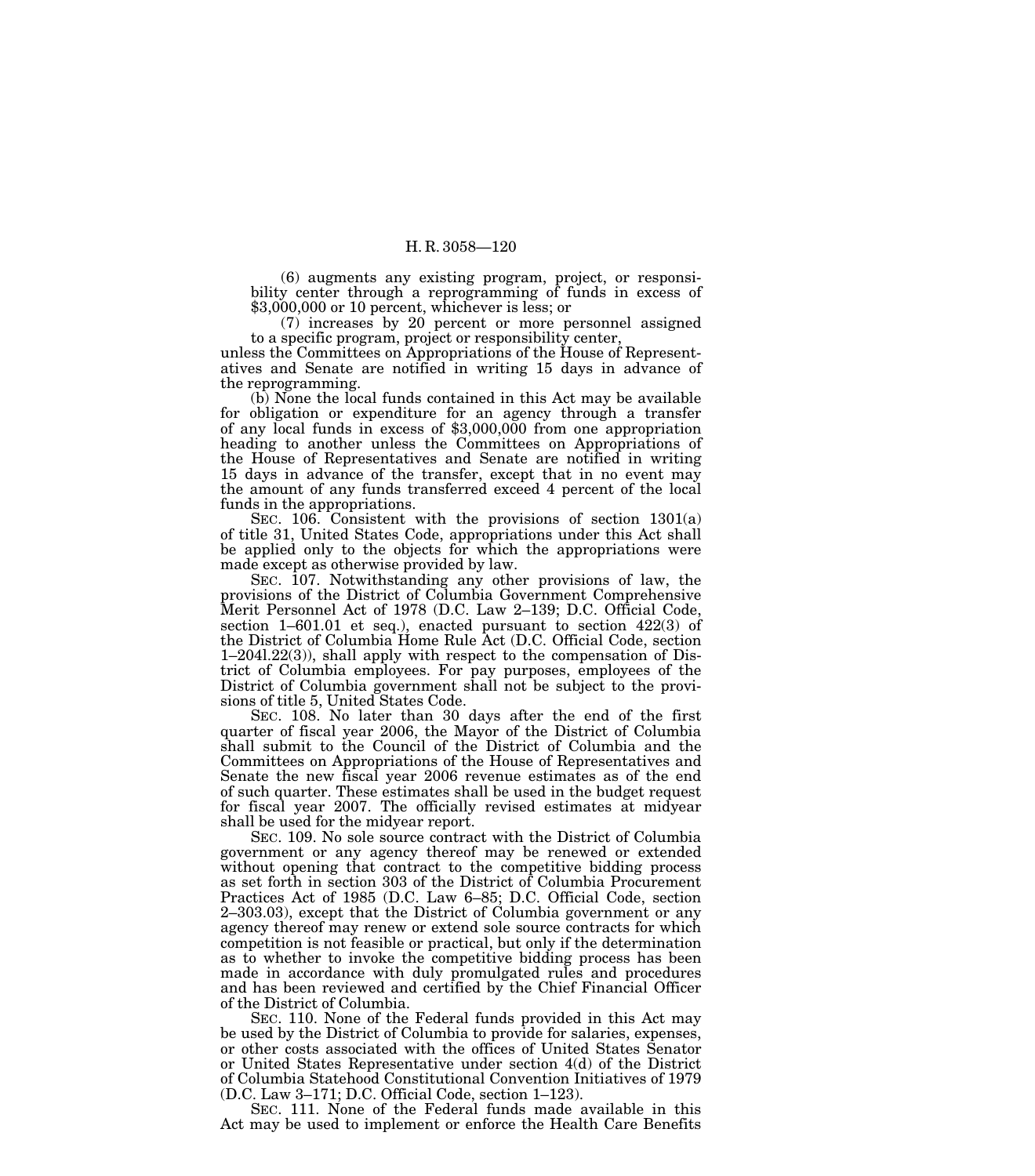Expansion Act of 1992 (D.C. Law 9–114; D.C. Official Code, section 32–701 et seq.) or to otherwise implement or enforce any system of registration of unmarried, cohabiting couples, including but not limited to registration for the purpose of extending employment, health, or governmental benefits to such couples on the same basis that such benefits are extended to legally married couples.

SEC. 112. (a) Notwithstanding any other provision of this Act, the Mayor, in consultation with the Chief Financial Officer of the District of Columbia may accept, obligate, and expend Federal, private, and other grants received by the District government that are not reflected in the amounts appropriated in this Act.

(b)(1) No such Federal, private, or other grant may be obligated, or expended pursuant to subsection (a) until—

(A) the Chief Financial Officer of the District of Columbia submits to the Council a report setting forth detailed information regarding such grant; and

(B) the Council has reviewed and approved the obligation, and expenditure of such grant.

(2) For purposes of paragraph (1)(B), the Council shall be deemed to have reviewed and approved the obligation, and expenditure of a grant if—

(A) no written notice of disapproval is filed with the Secretary of the Council within 14 calendar days of the receipt of the report from the Chief Financial Officer under paragraph  $(1)(A)$ ; or

(B) if such a notice of disapproval is filed within such deadline, the Council does not by resolution disapprove the obligation, or expenditure of the grant within 30 calendar days of the initial receipt of the report from the Chief Financial Officer under paragraph (1)(A).

(c) No amount may be obligated or expended from the general fund or other funds of the District of Columbia government in anticipation of the approval or receipt of a grant under subsection (b)(2) or in anticipation of the approval or receipt of a Federal, private, or other grant not subject to such subsection.

(d) The Chief Financial Officer of the District of Columbia may adjust the budget for Federal, private, and other grants received by the District government reflected in the amounts appropriated in this title, or approved and received under subsection (b)(2) to reflect a change in the actual amount of the grant.

(e) The Chief Financial Officer of the District of Columbia shall prepare a quarterly report setting forth detailed information regarding all Federal, private, and other grants subject to this section. Each such report shall be submitted to the Council of the District of Columbia and to the Committees on Appropriations of the House of Representatives and Senate not later than 15 days after the end of the quarter covered by the report.

SEC. 113. (a) Except as otherwise provided in this section, none of the funds made available by this Act or by any other Act may be used to provide any officer or employee of the District of Columbia with an official vehicle unless the officer or employee uses the vehicle only in the performance of the officer's or employee's official duties. For purposes of this paragraph, the term ''official duties'' does not include travel between the officer's or employee's residence and workplace, except in the case of—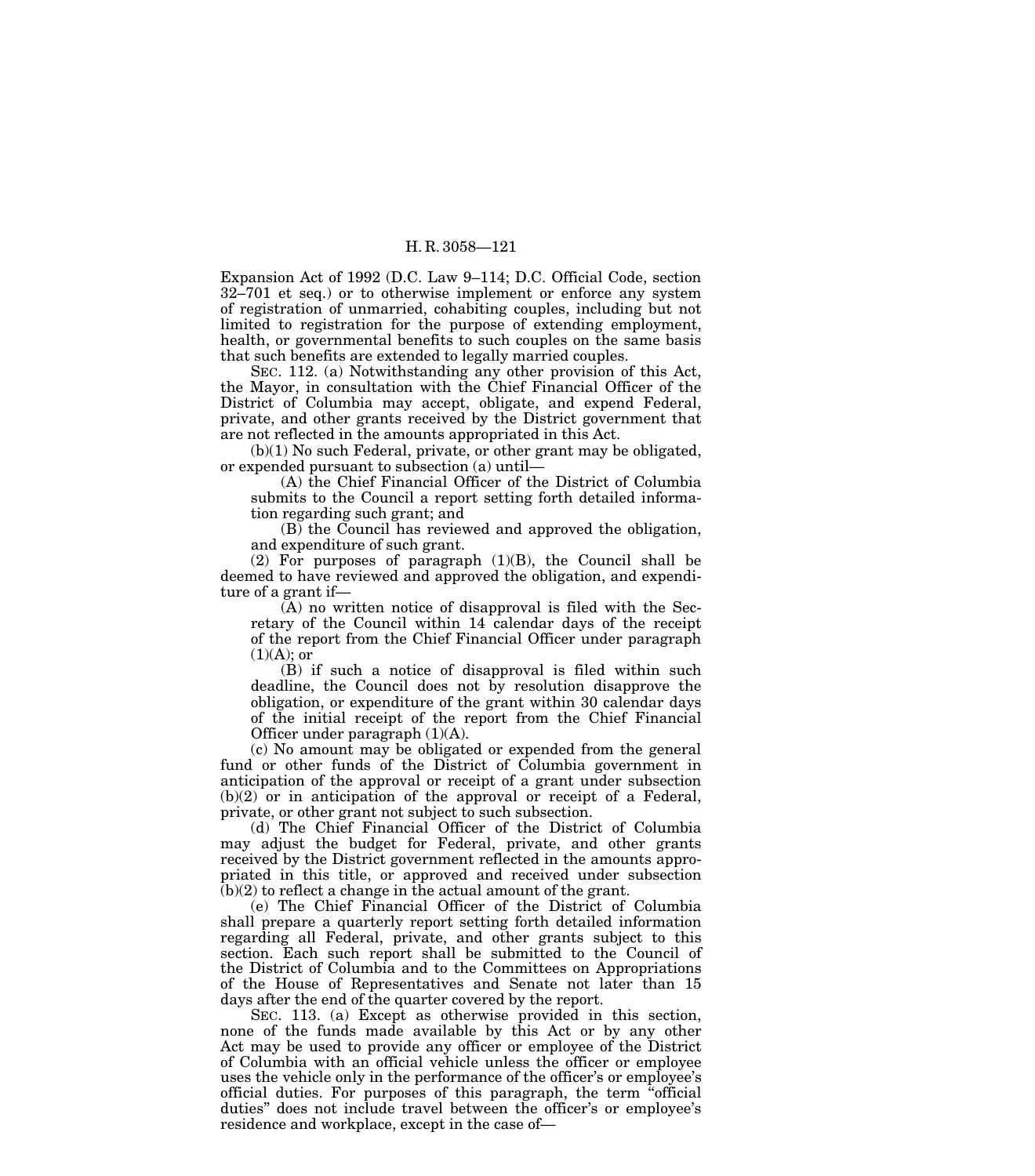(1) an officer or employee of the Metropolitan Police Department who resides in the District of Columbia or is otherwise designated by the Chief of the Department;

 $(2)$  at the discretion of the Fire Chief, an officer or employee of the District of Columbia Fire and Emergency Medical Services Department who resides in the District of Columbia and is on call 24 hours a day or is otherwise designated by the Fire Chief;

(3) the Mayor of the District of Columbia; and

(4) the Chairman of the Council of the District of Columbia. (b) The Chief Financial Officer of the District of Columbia shall submit by March 1, 2006, an inventory, as of September 30, 2005, of all vehicles owned, leased or operated by the District of Columbia government. The inventory shall include, but not be limited to, the department to which the vehicle is assigned; the year and make of the vehicle; the acquisition date and cost; the general condition of the vehicle; annual operating and maintenance costs; current mileage; and whether the vehicle is allowed to be taken home by a District officer or employee and if so, the officer or employee's title and resident location.

SEC. 114. None of the funds contained in this Act may be used for purposes of the annual independent audit of the District of Columbia government for fiscal year 2006 unless—

(1) the audit is conducted by the Inspector General of the District of Columbia, in coordination with the Chief Financial Officer of the District of Columbia, pursuant to section 208(a)(4) of the District of Columbia Procurement Practices Act of 1985 (D.C. Official Code, section 2–302.8); and

(2) the audit includes as a basic financial statement a comparison of audited actual year-end results with the revenues submitted in the budget document for such year and the appropriations enacted into law for such year using the format, terminology, and classifications contained in the law making the appropriations for the year and its legislative history.

SEC. 115. (a) None of the funds contained in this Act may be used by the District of Columbia Corporation Counsel or any other officer or entity of the District government to provide assistance for any petition drive or civil action which seeks to require Congress to provide for voting representation in Congress for the District of Columbia.

(b) Nothing in this section bars the District of Columbia Corporation Counsel from reviewing or commenting on briefs in private lawsuits, or from consulting with officials of the District government regarding such lawsuits.

SEC. 116. (a) None of the funds contained in this Act may be used for any program of distributing sterile needles or syringes for the hypodermic injection of any illegal drug.

(b) Any individual or entity who receives any funds contained in this Act and who carries out any program described in subsection (a) shall account for all funds used for such program separately from any funds contained in this Act.

SEC. 117. None of the funds contained in this Act may be used after the expiration of the 60-day period that begins on the date of the enactment of this Act to pay the salary of any chief financial officer of any office of the District of Columbia government (including any independent agency of the District of Columbia) who has not filed a certification with the Mayor and the Chief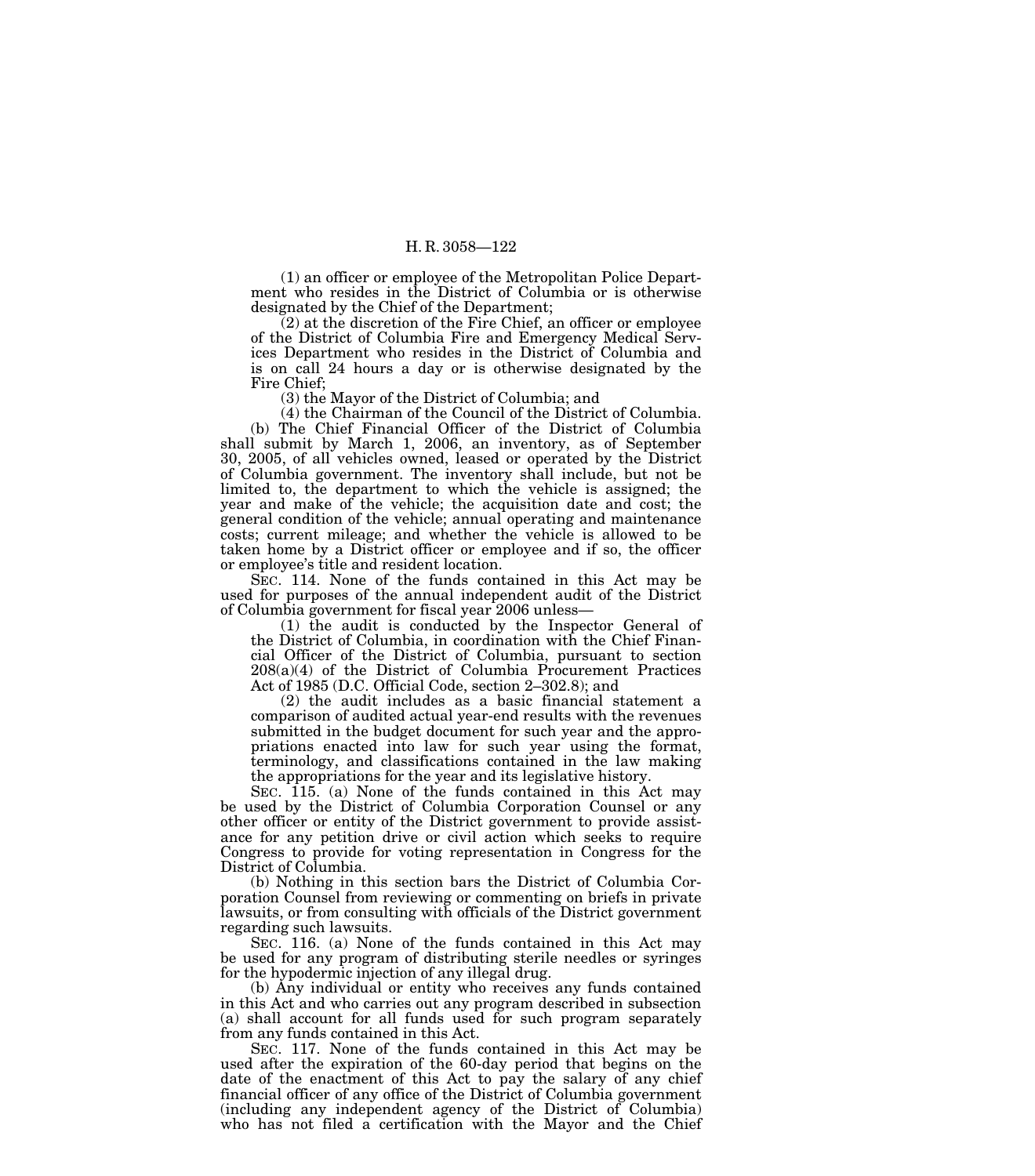Financial Officer of the District of Columbia that the officer understands the duties and restrictions applicable to the officer and the officer's agency as a result of this Act (and the amendments made by this Act), including any duty to prepare a report requested either in the Act or in any of the reports accompanying the Act and the deadline by which each report must be submitted: *Provided,*  That the Chief Financial Officer of the District of Columbia shall provide to the Committees on Appropriations of the House of Representatives and Senate by April 1, 2006 and October 1, 2006, a summary list showing each report, the due date, and the date submitted to the Committees.

SEC. 118. Nothing in this Act may be construed to prevent the Council or Mayor of the District of Columbia from addressing the issue of the provision of contraceptive coverage by health insurance plans, but it is the intent of Congress that any legislation enacted on such issue should include a "conscience clause" which provides exceptions for religious beliefs and moral convictions.

SEC. 119. The Mayor of the District of Columbia shall submit to the Committees on Appropriations of the House of Representatives and Senate, the Committee on Government Reform of the House of Representatives, and the Committee on Governmental Affairs of the Senate quarterly reports addressing—

(1) crime, including the homicide rate, implementation of community policing, the number of police officers on local beats, and the closing down of open-air drug markets;

(2) access to substance and alcohol abuse treatment, including the number of treatment slots, the number of people served, the number of people on waiting lists, and the effectiveness of treatment programs;

(3) management of parolees and pre-trial violent offenders, including the number of halfway houses escapes and steps taken to improve monitoring and supervision of halfway house residents to reduce the number of escapes to be provided in consultation with the Court Services and Offender Supervision Agency for the District of Columbia;

(4) education, including access to special education services and student achievement to be provided in consultation with the District of Columbia Public Schools and the District of Columbia public charter schools;

(5) improvement in basic District services, including rat control and abatement;

(6) application for and management of Federal grants, including the number and type of grants for which the District was eligible but failed to apply and the number and type of grants awarded to the District but for which the District failed to spend the amounts received; and

(7) indicators of child well-being.

SEC. 120. (a) No later than 30 calendar days after the date of the enactment of this Act, the Chief Financial Officer of the District of Columbia shall submit to the appropriate committees of Congress, the Mayor, and the Council of the District of Columbia a revised appropriated funds operating budget in the format of the budget that the District of Columbia government submitted pursuant to section 442 of the District of Columbia Home Rule Act (D.C. Official Code, section 1–204.42), for all agencies of the District of Columbia government for fiscal year 2006 that is in the total amount of the approved appropriation and that realigns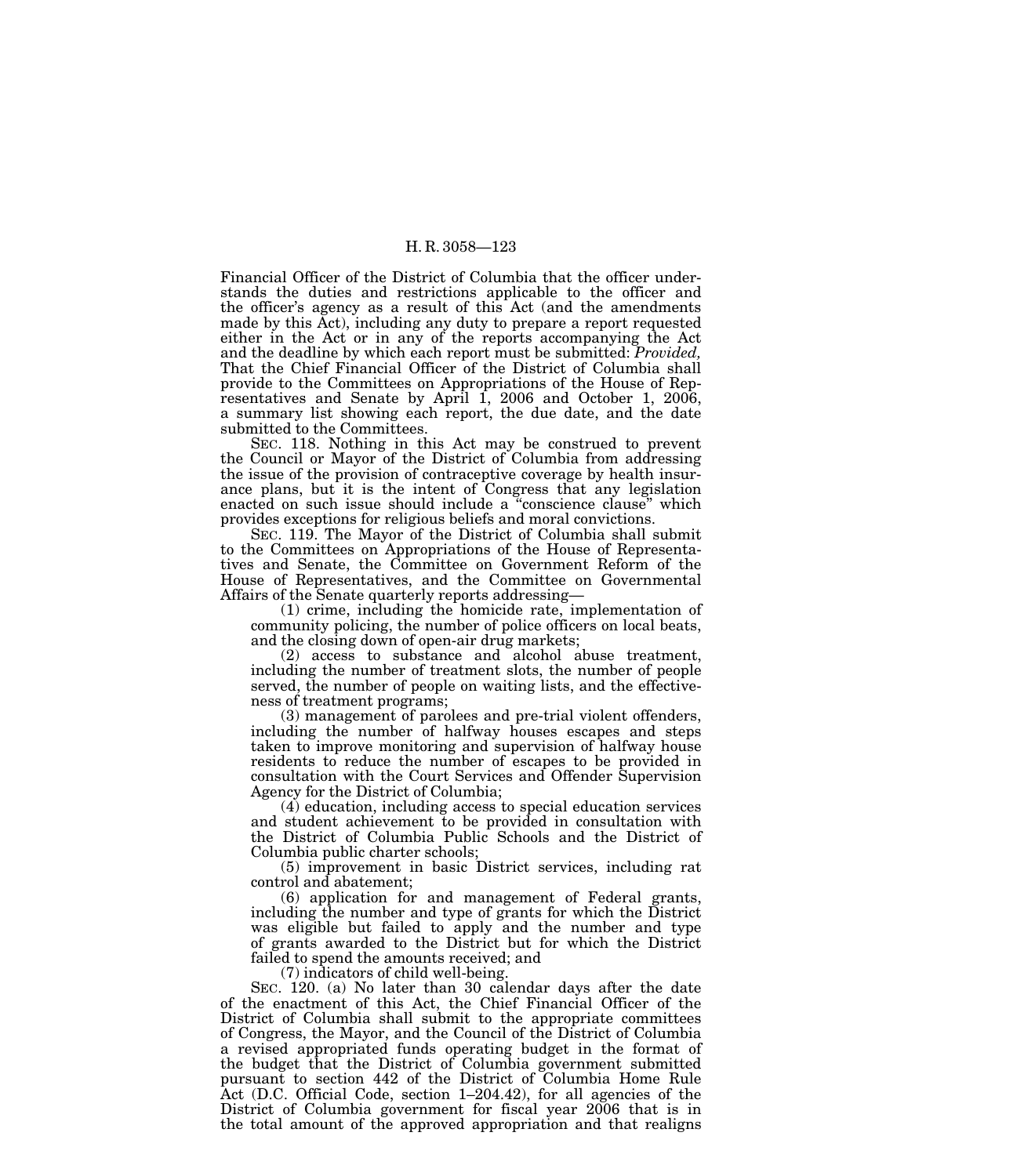all budgeted data for personal services and other-than-personalservices, respectively, with anticipated actual expenditures.

(b) This section shall apply only to an agency where the Chief Financial Officer of the District of Columbia certifies that a reallocation is required to address unanticipated changes in program requirements.

SEC. 121. Notwithstanding any other law, in fiscal year 2006 and in each subsequent fiscal year, the District of Columbia Courts shall transfer to the general treasury of the District of Columbia all fines levied and collected by the Courts under section 10(b)(1) and (2) of the District of Columbia Traffic Act (D.C. Official Code, section 50–2201.05(b)(1) and (2)): *Provided,* that the transferred funds are hereby made available and shall remain available until expended and shall be used by the Office of the Attorney General of the District of Columbia for enforcement and prosecution of District traffic alcohol laws in accordance with section 10(b)(3) of the District of Columbia Traffic Act (D.C. Official Code, section 50–2201.05(b)(3)).

SEC. 122. (a) None of the funds contained in this Act may be made available to pay—

(1) the fees of an attorney who represents a party in an action or an attorney who defends an action brought against the District of Columbia Public Schools under the Individuals with Disabilities Education Act (20 U.S.C. 1400 et seq.) in excess of \$4,000 for that action; or

(2) the fees of an attorney or firm whom the Chief Financial Officer of the District of Columbia determines to have a pecuniary interest, either through an attorney, officer, or employee of the firm, in any special education diagnostic services, schools, or other special education service providers.

(b) In this section, the term ''action'' includes an administrative proceeding and any ensuing or related proceedings before a court of competent jurisdiction.

SEC. 123. The Chief Financial Officer of the District of Columbia shall require attorneys in special education cases brought under the Individuals with Disabilities Education Act (IDEA) in the District of Columbia to certify in writing that the attorney or representative rendered any and all services for which they receive awards, including those received under a settlement agreement or as part of an administrative proceeding, under the IDEA from the District of Columbia. As part of the certification, the Chief Financial Officer of the District of Columbia shall require all attorneys in IDEA cases to disclose any financial, corporate, legal, memberships on boards of directors, or other relationships with any special education diagnostic services, schools, or other special education service providers to which the attorneys have referred any clients as part of this certification. The Chief Financial Officer shall prepare and submit quarterly reports to the Committees on Appropriations of the House of Representatives and Senate on the certification of and the amount paid by the government of the District of Columbia, including the District of Columbia Public Schools, to attorneys in cases brought under IDEA. The Inspector General of the District of Columbia may conduct investigations to determine the accuracy of the certifications.

SEC. 124. The amount appropriated by this Act may be increased by no more than \$42,000,000 from funds identified in the comprehensive annual financial report as the District's fiscal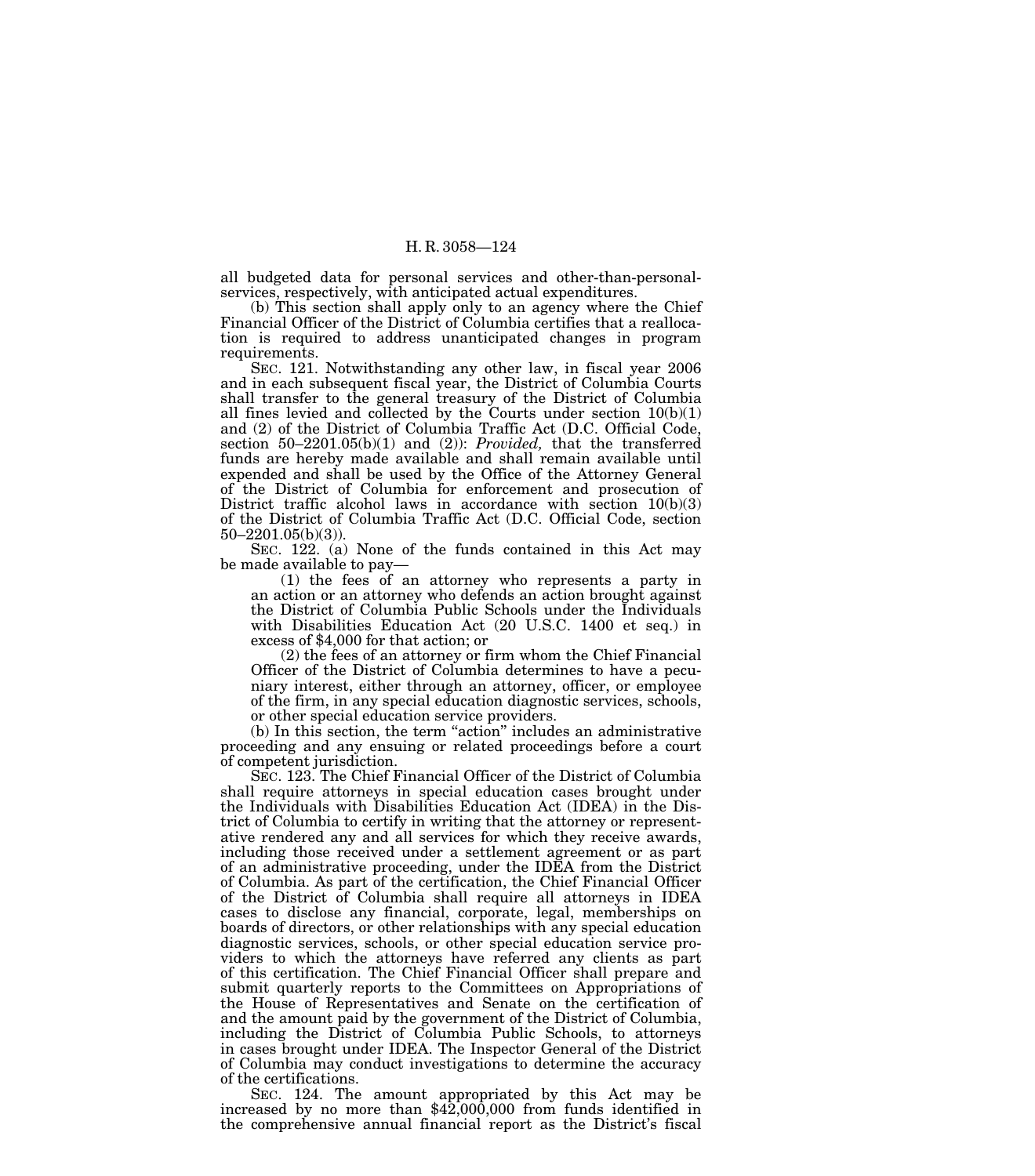year 2005 unexpended general fund surplus. The District may obligate and expend these amounts only in accordance with the following conditions:

(1) The Chief Financial Officer of the District of Columbia shall certify that the use of any such amounts is not anticipated to have a negative impact on the District's long-term financial, fiscal, and economic vitality.

(2) The District of Columbia may only use these funds for the following expenditures:

(A) One-time expenditures.

(B) Expenditures to avoid deficit spending.

(C) Debt Reduction.

(D) Program needs.

(E) Expenditures to avoid revenue shortfalls.

(3) The amounts shall be obligated and expended in accordance with laws enacted by the Council in support of each such obligation or expenditure.

(4) The amounts may not be used to fund the agencies of the District of Columbia government under court ordered receivership.

(5) The amounts may not be obligated or expended unless the Mayor notifies the Committees on Appropriations of the House of Representatives and Senate not fewer than 30 days in advance of the obligation or expenditure.

SEC. 125. (a) The fourth proviso in the item relating to "Federal" Payment for School Improvement" in the District of Columbia Appropriations Act, 2005 (Public Law 108–335; 118 Stat. 1327) is amended—

(1) by striking ''\$4,000,000'' and inserting ''\$4,000,000, to remain available until expended,''; and

 $(2)$  by striking "\$2,000,000 shall be for a new incentive fund" and inserting "\$2,000,000, to remain available until expended, shall be for a new incentive fund''.

(b) The amendments made by subsection (a) shall take effect as if included in the enactment of the District of Columbia Appropriations Act, 2005.

SEC. 126. (a) To account for an unanticipated growth of revenue collections, the amount appropriated as District of Columbia Funds pursuant to this Act may be increased—

(1) by an aggregate amount of not more than 25 percent, in the case of amounts proposed to be allocated as ''Other-Type Funds'' in the Fiscal Year 2006 Proposed Budget and Financial Plan submitted to Congress by the District of Columbia on June 6, 2005; and

(2) by an aggregate amount of not more than 6 percent, in the case of any other amounts proposed to be allocated in such Proposed Budget and Financial Plan.

(b) The District of Columbia may obligate and expend any increase in the amount of funds authorized under this section only in accordance with the following conditions:

(1) The Chief Financial Officer of the District of Columbia shall certify—

(A) the increase in revenue; and

(B) that the use of the amounts is not anticipated to have a negative impact on the long-term financial, fiscal, or economic health of the District.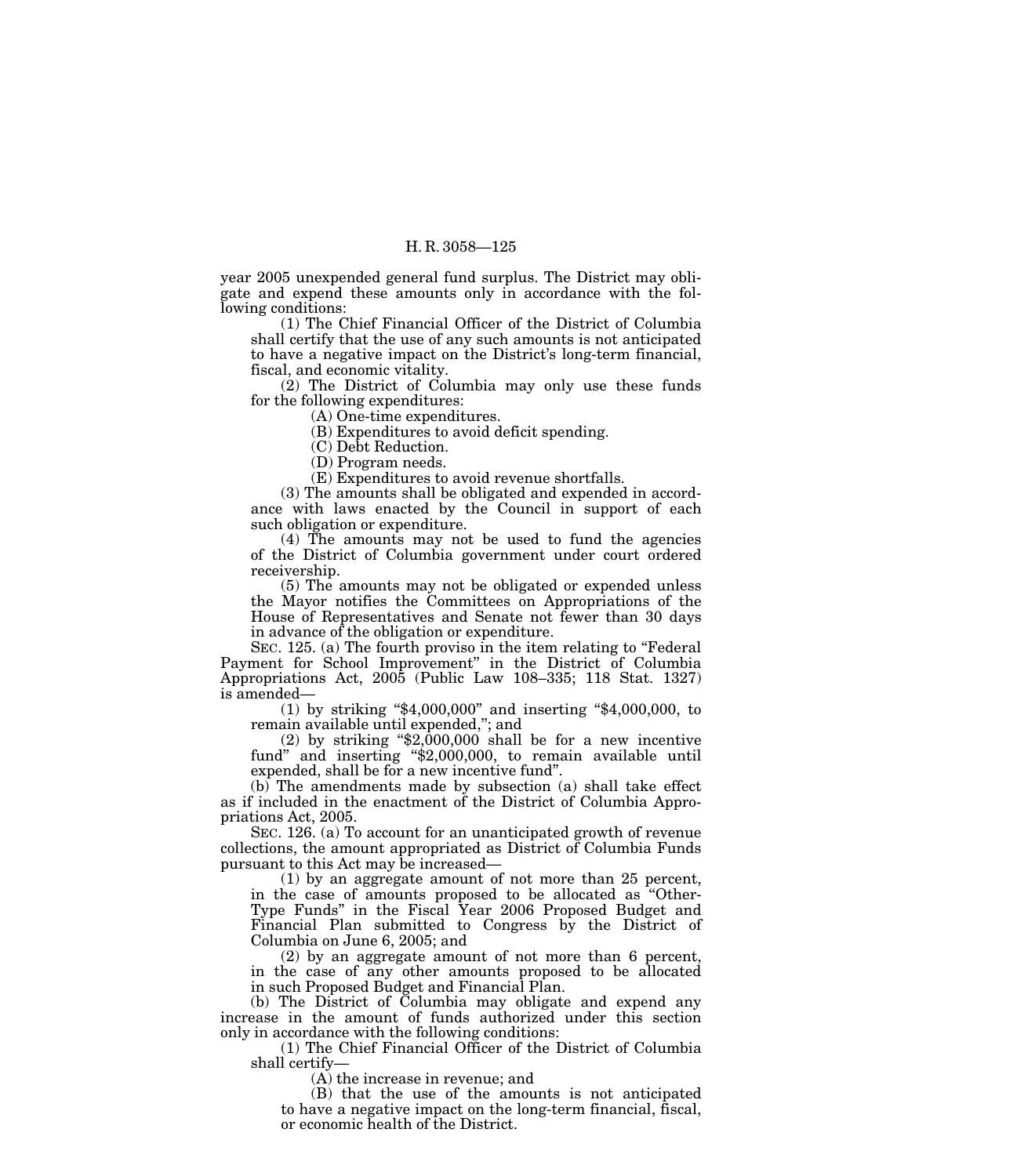(2) The amounts shall be obligated and expended in accordance with laws enacted by the Council of the District of Columbia in support of each such obligation and expenditure, consistent with the requirements of this Act.

(3) The amounts may not be used to fund any agencies of the District government operating under court-ordered receivership.

(4) The amounts may not be obligated or expended unless the Mayor has notified the Committees on Appropriations of the House of Representatives and Senate not fewer than 30 days in advance of the obligation or expenditure.

SEC. 127. The Chief Financial Officer for the District of Columbia may, for the purpose of cash flow management, conduct short-term borrowing from the emergency reserve fund and from the contingency reserve fund established under section 450A of the District of Columbia Home Rule Act (Public Law 98–198): *Provided,* That the amount borrowed shall not exceed 50 percent of the total amount of funds contained in both the emergency and contingency reserve funds at the time of borrowing: *Provided further,* That the borrowing shall not deplete either fund by more than 50 percent: *Provided further,* That 100 percent of the funds borrowed shall be replenished within 9 months of the time of the borrowing or by the end of the fiscal year, whichever occurs earlier: *Provided further,* That in the event that short-term borrowing has been conducted and the emergency or the contingency funds are later depleted below 50 percent as a result of an emergency or contingency, an amount equal to the amount necessary to restore reserve levels to 50 percent of the total amount of funds contained in both the emergency and contingency reserve fund must be replenished from the amount borrowed within 60 days.

SEC. 128. (a) None of the funds contained in this Act may be used to enact or carry out any law, rule, or regulation to legalize or otherwise reduce penalties associated with the possession, use, or distribution of any schedule I substance under the Controlled Substances Act (21 U.S.C. 802) or any tetrahydrocannabinols derivative.

(b) The Legalization of Marijuana for Medical Treatment Initiative of 1998, also known as Initiative 59, approved by the electors of the District of Columbia on November 3, 1998, shall not take effect.

SEC. 129. None of the funds appropriated under this Act shall be expended for any abortion except where the life of the mother would be endangered if the fetus were carried to term or where the pregnancy is the result of an act of rape or incest.

SEC. 130. Section 7 of the District of Columbia Stadium Act of 1957 (Public Law 85–300, 71 Stat. 619), as amended, is further amended by inserting after paragraph  $(d)(4)$  the following:

 $(e)(1)$  Upon receipt of a written description from the District of Columbia of not more than 15 contiguous acres (hereinafter referred to as 'the 15 acres'), within the area designated 'D' on the revised map entitled 'Map to Designate Transfer of Stadium and Lease of Parking Lots to the District' and bound by 21st Street, NE, Oklahoma Avenue, NE, Benning Road, NE, the Metro line, and C Street, NE, and execution of a long-term lease by the Mayor of the District of Columbia that is contingent upon the Secretary's conveyance of the 15 acres and for the purpose consistent with this paragraph, the Secretary shall convey the 15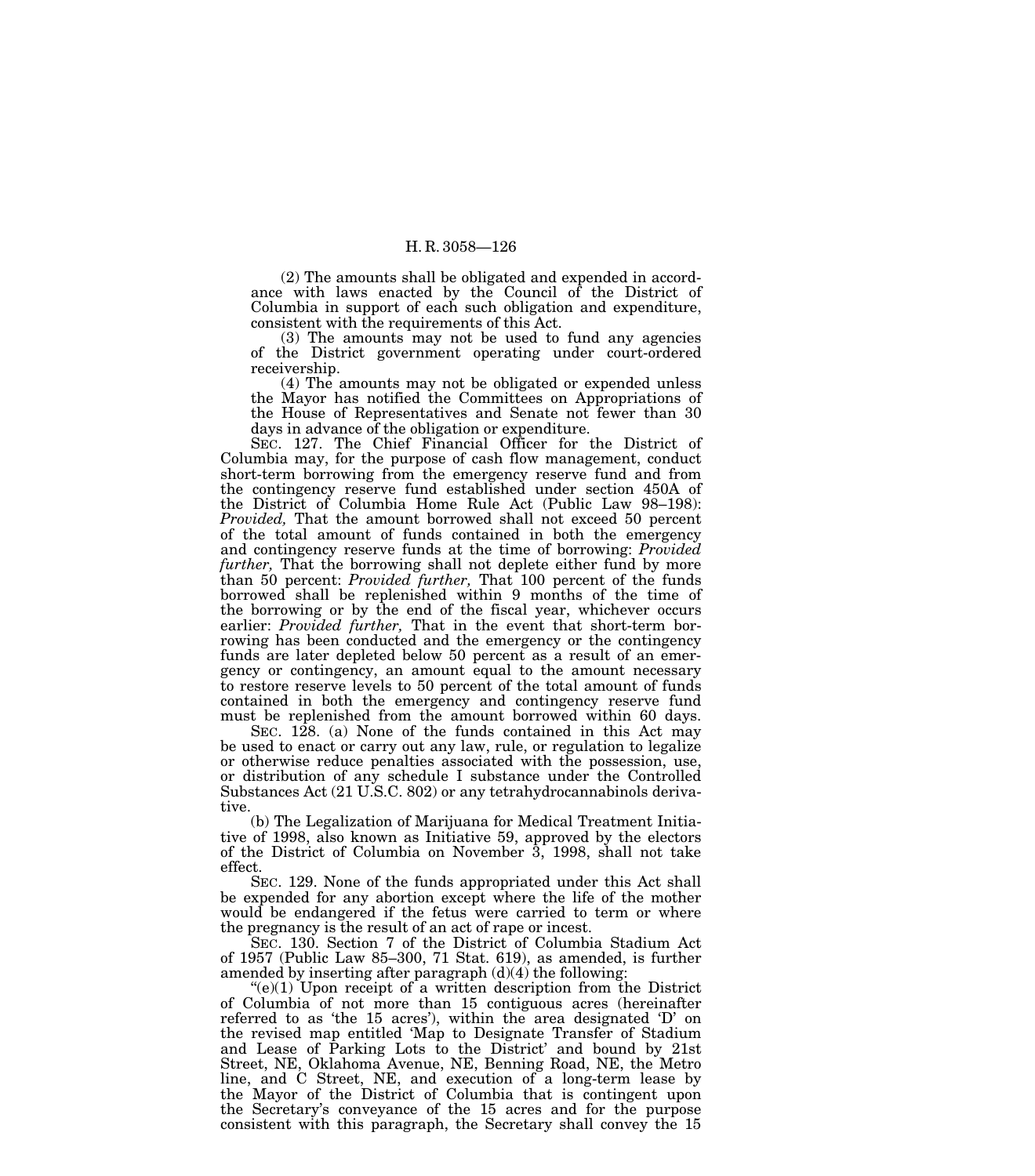acres described land to the District of Columbia for the purpose of siting, developing, and operating an educational institution for the public welfare, with first preference given to a pre-collegiate public boarding school.

" $(2)$  Upon conveyance, the portion of the stadium lease that affects the 15 acres on the property and all the conditions associated therewith shall terminate, and the 15 acres property shall be removed from the 'Map to Designate Transfer of Stadium and Lease of Parking Lots to the District', and the long-term lease described in paragraph (1) shall take effect immediately. The Mayor of the District of Columbia shall execute and deliver a quitclaim deed to effectuate the District's responsibilities under this section.''.

SEC. 131. The authority that the Chief Financial Officer of the District of Columbia exercised with respect to personnel and the preparation of fiscal impact statements during a control period (as defined in Public Law 104–8) shall remain in effect until September 30, 2006.

SEC. 132. The entire process used by the Chief Financial Officer to acquire any and all kinds of goods, works and services by any contractual means, including but not limited to purchase, lease or rental, shall be exempt from all of the provisions of the District of Columbia's Procurement Practices Act: *Provided,* That provisions made by this subsection shall take effect as if enacted in D.C. Law 11–259 and shall remain in effect until September 30, 2006.

SEC. 133. Section 4013 of the Uniform Per Student Funding Formula for Public Schools and Public Charter Schools Amendment Act of 2005, passed on first reading on May 10, 2005 (engrossed version of Bill 16–200), is hereby enacted into law.

SEC. 134. The Chief Financial Officer of the District is hereby authorized to transfer \$5,000,000 from the local funds appropriated for the Deputy Mayor for Economic Development to the Anacostia Waterfront Corporation and to reallocate the appropriation authority for such funds to a heading to be entitled ''Anacostia Waterfront Corporation'' in addition, an amount of \$3,200,000 is hereby appropriated from the local funds made available to the Anacostia Waterfront Corporation in fiscal year 2005. *Provided,* That all of the funds made available herein to the Anacostia Waterfront Corporation shall remain available until expended.<br>SEC. 135. Amounts appropriated in the Act for the Department

of Health may be increased by  $$250,000$  in local funds to remain available until expended to conduct a health study in Spring Valley.

SEC. 136. Notwithstanding section  $602(c)(1)$  of the District of Columbia Home Rule Act, amendments to the Ballpark Technical Amendments Act of 2005 and the Ballpark Fee Rebate Act of 2005 shall take effect on the date of the enactment by the District of Columbia.

SEC. 137. Except as expressly provided otherwise, any reference to ''this Act'' contained in this division shall be treated as referring only to the provisions of this division.

This division may be cited as the "District of Columbia Appropriations Act, 2006''.